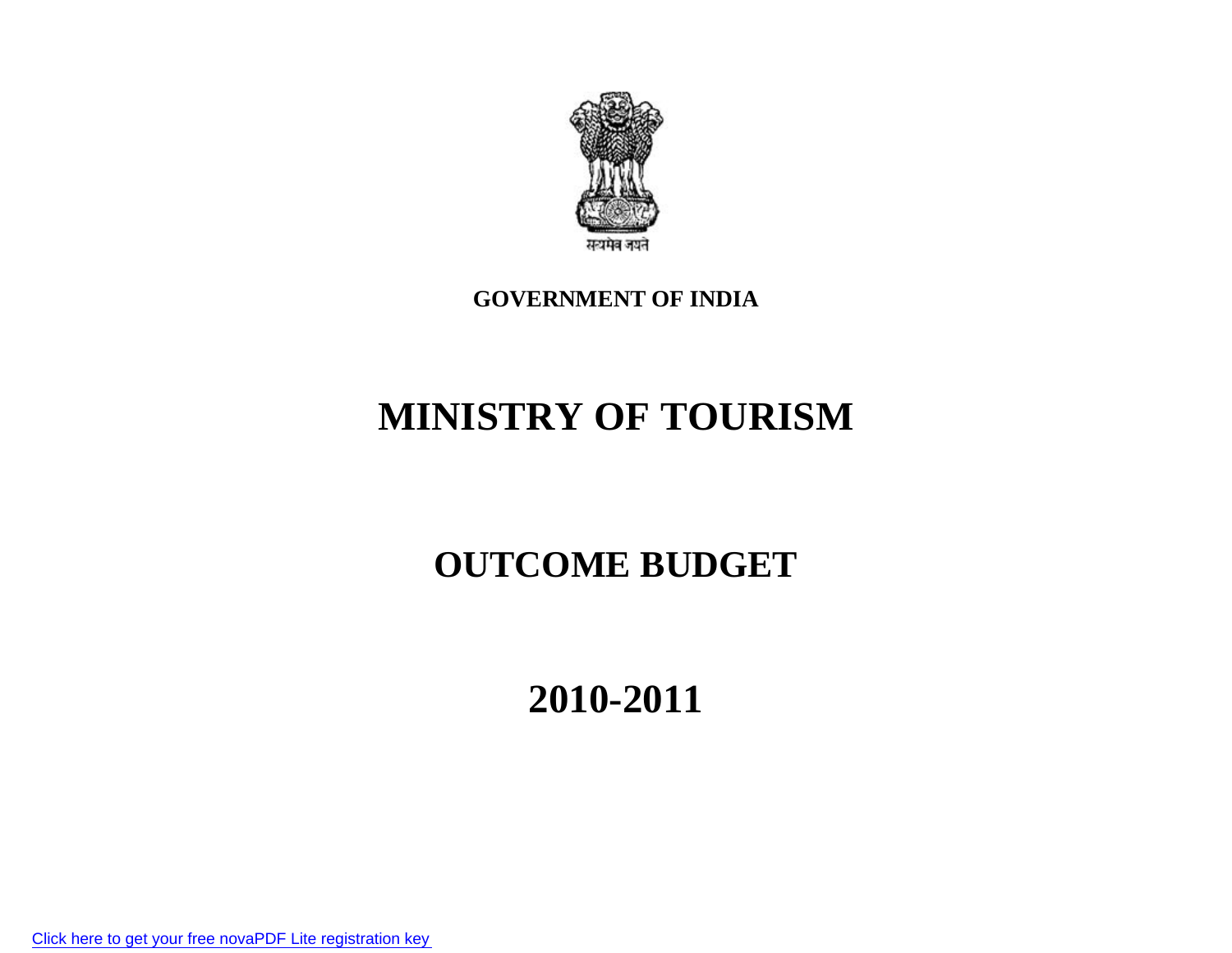# **CONTENTS**

| 1. | <b>Chapter-I</b>                                                                                                                     |        |
|----|--------------------------------------------------------------------------------------------------------------------------------------|--------|
|    | The Mandate, Functions of the Ministry, Major Programmes/ Schemes, Organizational set up,<br>Goals & Objectives and Policy Framework | 3      |
| 2. | <b>Chapter-II</b>                                                                                                                    |        |
|    | Outlays, Outputs and Outcomes (2010-11)                                                                                              | $\tau$ |
| 3. | <b>Chapter-III</b>                                                                                                                   |        |
|    | Reform Measures and Policy Initiatives                                                                                               | 22     |
| 4. | <b>Chapter-IV</b>                                                                                                                    |        |
|    | Review of the past performance for the years 2008-2009 and 2009-10                                                                   | 28     |
| 5. | <b>Chapter-V</b>                                                                                                                     |        |
|    | <b>Financial Review</b>                                                                                                              | 72     |
| 6. | <b>Chapter-VI</b>                                                                                                                    |        |
|    | Review of performance of statutory and autonomous bodies under the<br>Administrative control of the Ministry                         | 93     |
| 7. | <b>Executive Summary</b>                                                                                                             | 95     |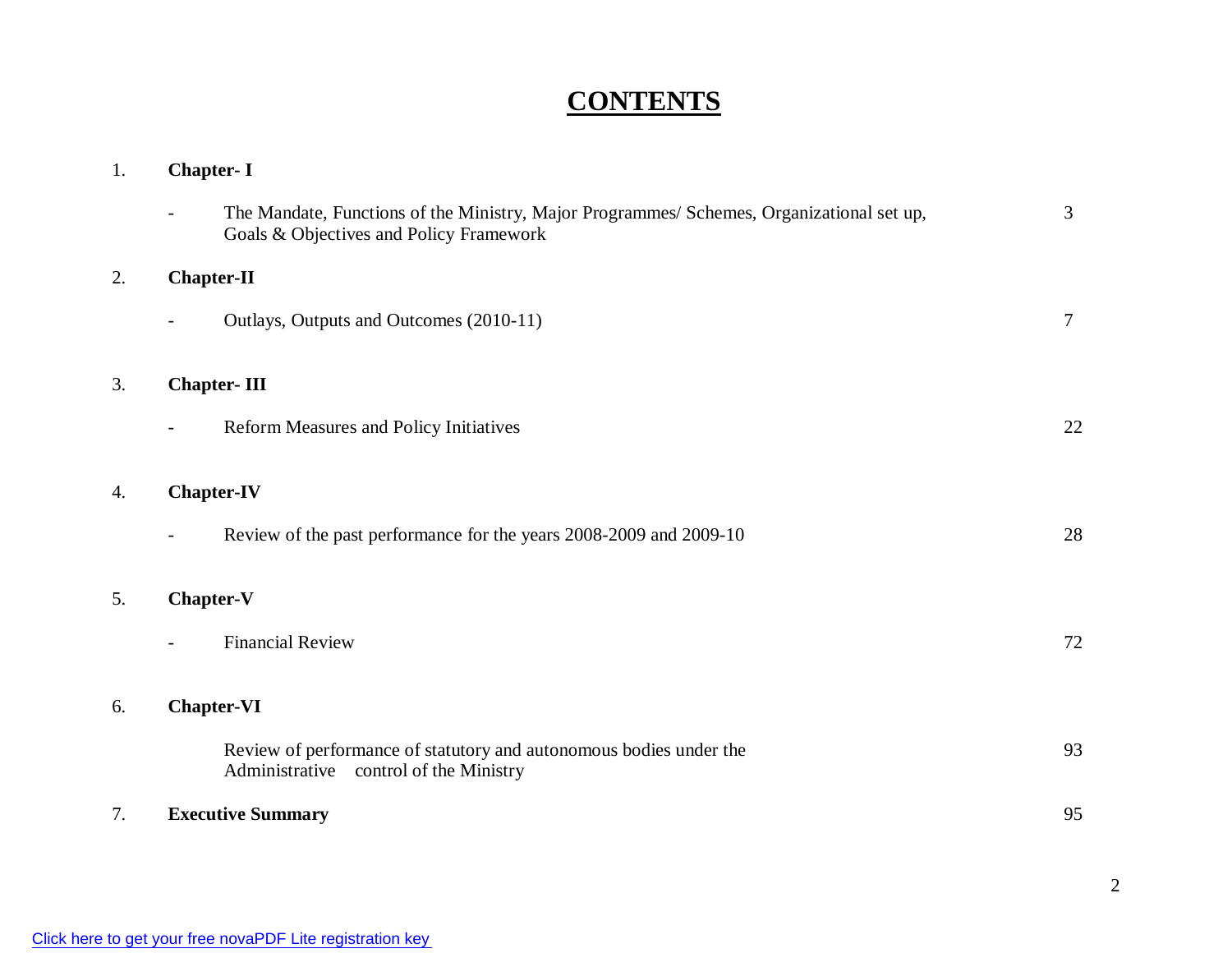# **CHAPTER - I**

#### **(i) The Mandate**

The Ministry of Tourism is the nodal agency for the formulation of national policies and programmes and for the co-ordination of activities of various Central Government Agencies, State Governments/UTs and the Private Sector for the development and promotion of tourism in the country.

### **(ii) Functions of the Ministry**

The functions of the Ministry of Tourism mainly consist of the following;

- $\triangleright$  Framing of policy matters on development of tourism
- Grant of Central Financial Assistance to States/UTs for Development and promotion of tourism and tourism infrastructure
- $\triangleright$  Promotion and Marketing of Tourism Products in India and Abroad
- $\triangleright$  Providing incentives to the accommodation sector
- $\triangleright$  Regulation of tourism industry
- $\triangleright$  Investment facilitation
- $\triangleright$  Human Resource Development for hospitality sector and capacity building for service providers
- $\triangleright$  Research, analysis, monitoring and evaluation
- $\triangleright$  International Cooperation for promotion and development of Tourism
- $\triangleright$  Strengthening the efforts of the States/UTs in their tourism related IT initiatives

### **(iii) List of Major Programmes/Schemes of the Ministry**

- 1. Product/Infrastructure Development for Destinations and Circuits
- 2. Assistance for Large Revenue Generating Projects
- 3. Creation of Land Bank for Hotels
- 4. Assistance to Central Agencies for Tourism Infrastructure Development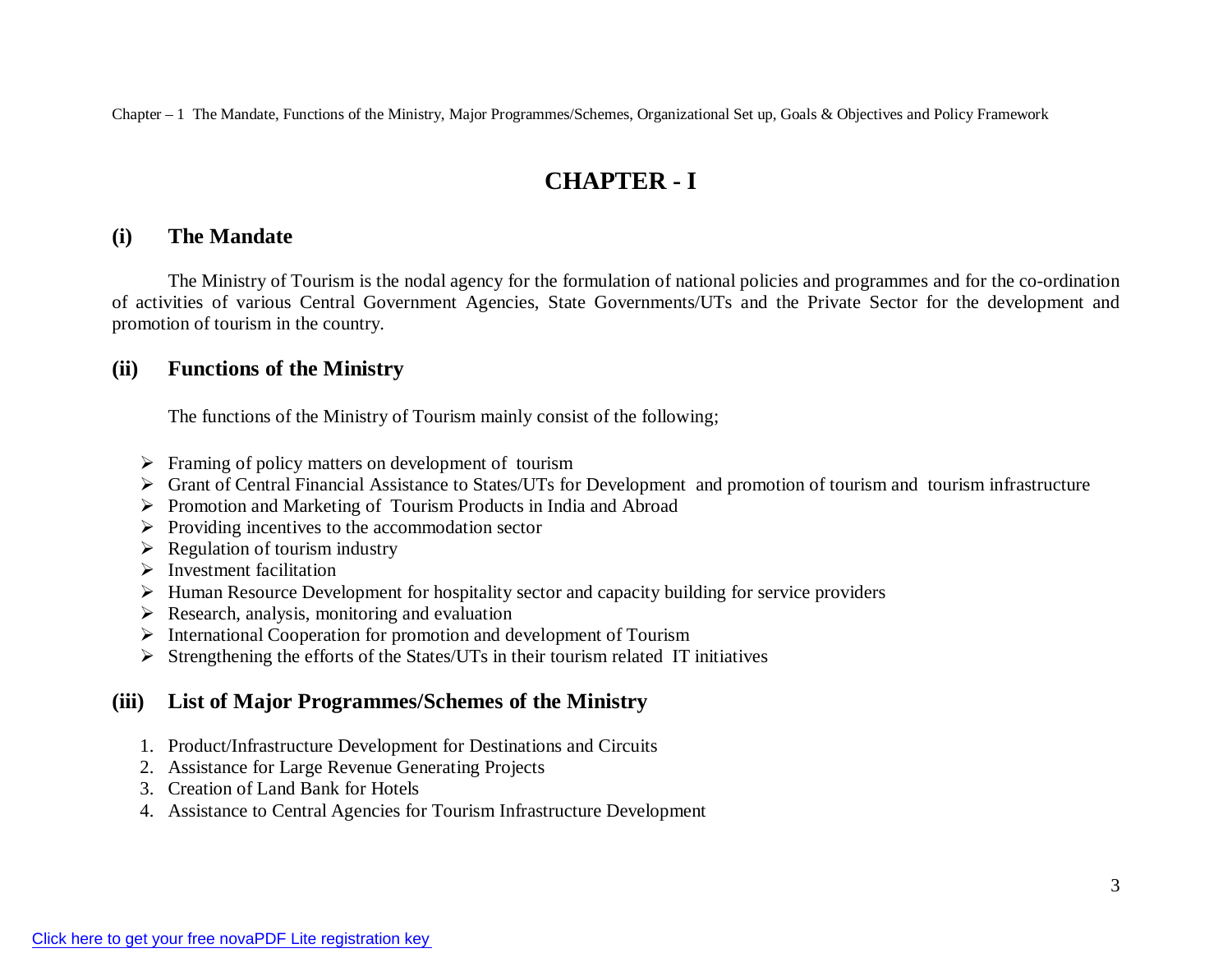- 5. Incentives to Accommodation Infrastructure
- 6. Domestic Promotion and Publicity including Hospitality
- 7. Overseas Promotion and Publicity including Market Development Assistance
- 8. Computerization and Information Technology
- 9. Market Research including 20 Years Perspective Plans
- 10. Assistance to Institutes of Hotel Management and Indian Institute of Tourism and Travel Management/Food Craft Institutes etc.
- 11. Capacity Building for Service Providers
- 12. Externally Aided Projects including Buddhist Centres
- 13. UNDP Endogenous Projects

### **(iv) Organizational Set up**

The administrative head of the Ministry is the Secretary (Tourism). The Secretary also acts as the Director General (DG) Tourism. The office of the Director General of Tourism {now merged with the office of Secretary (Tourism)} provides executive directions for the implementation of various policies and programmes. Directorate General of Tourism has a field formation of 20 offices within the country and 14 offices abroad and a subordinate office i.e. Indian Institute of Skiing and Mountaineering (IISM)/Gulmarg Winter Sports Project (GWSP). The overseas offices are primarily responsible for tourism promotion and marketing in their respective areas of jurisdiction and the field offices in India are mainly responsible for domestic promotion and publicity, providing information service to tourists and to monitor the progress of field projects sanctioned by the Ministry. The activities of IISM/GWSP includes conducting of training programmes for skiing and other winter adventure tourism products in Kashmir valley.

The Ministry of Tourism has under its charge a public sector undertaking, the India Tourism Development Corporation (ITDC) and the following autonomous institutions:

- i. Indian Institute of Tourism and Travel Management (IITTM) and National Institute of Water Sports (NIWS)
- ii. National Council for Hotel Management and Catering Technology (NCHMCT) and the Institutes of Hotel Management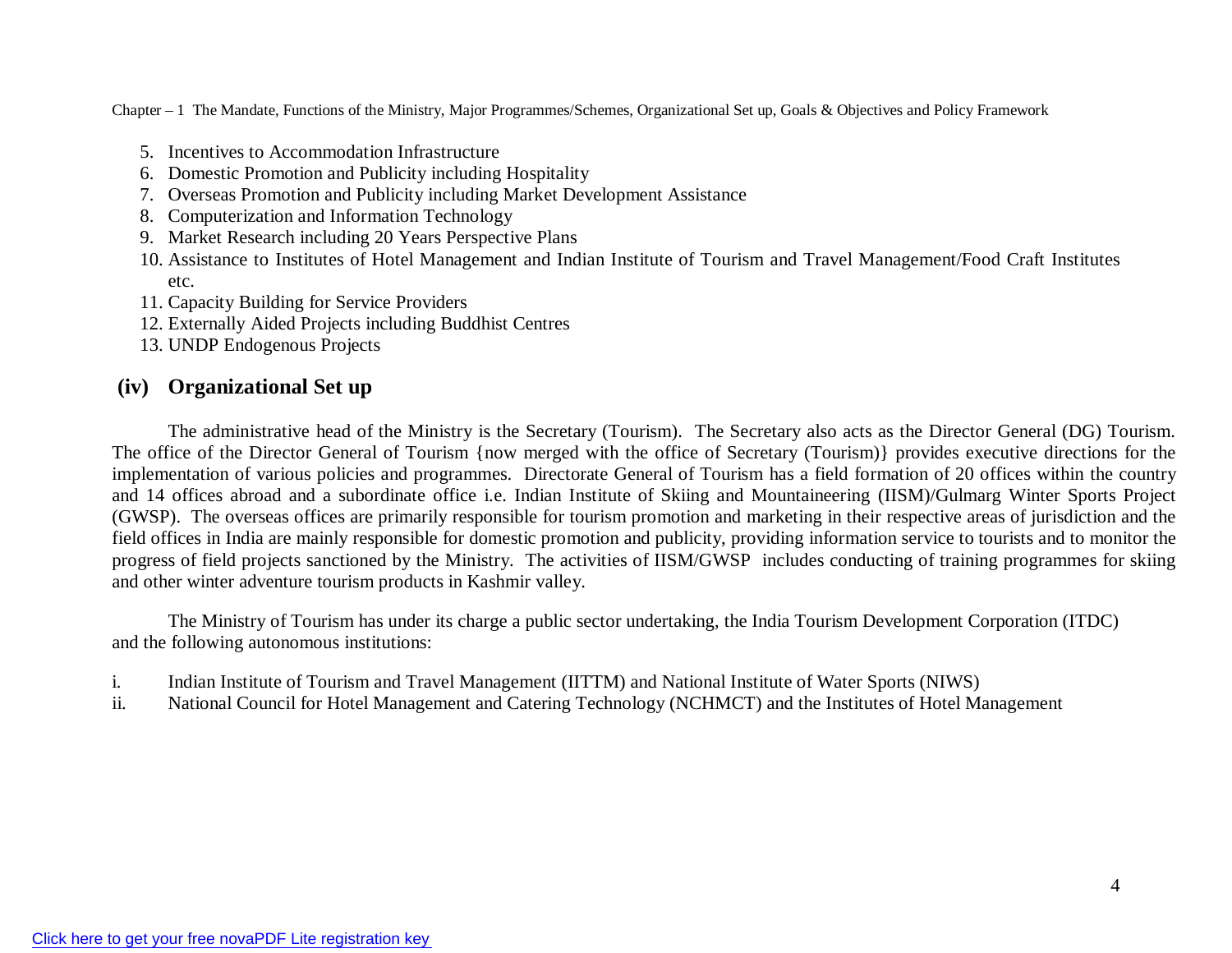#### **(v) Goals & Objectives**

The Ministerial activities are aimed at the following objectives:-

- $\triangleright$  To increase the share in international tourist arrivals and receipts.
- To evolve a framework which is Government-led, private-sector driven and community welfare oriented.
- $\triangleright$  To have world class tourism infrastructure in the country through integrated development of tourism destinations and circuits.
- $\triangleright$  To have active participation and investment from the private sector in the tourism infrastructure development.
- $\triangleright$  Special attention for infrastructure development in North-Eastern region and Jammu & Kashmir.
- $\triangleright$  To have improvement and environmental up gradation of the protected monuments.
- $\triangleright$  To establish an effective linkage and close coordination with Ministries of Culture, Civil Aviation, Environment & Forests, Railways, Home, Road Transport and Highways, .etc.
- $\triangleright$  To encourage sustainable tourism.
- $\triangleright$  To take initiatives to make tourism destinations/services accessible to the physically challenged.
- $\triangleright$  To give greater focus to rural tourism with the objective of creating employment, with specific emphasis on upliftment of the status of the women and to encourage tribal and local crafts.
- $\triangleright$  To impart a special thrust to Eco Tourism.
- $\triangleright$  To give due importance to Domestic Tourism, particularly tourism connected with pilgrimages.
- To take initiatives for development and encouragement of niche tourism products such as Adventure Tourism, Eco-Tourism, Cruise Tourism, Wellness Tourism for the new class of tourists, having marked preference for these products.
- $\triangleright$  To effectively encourage and promote special products that can attract tourists i.e. Yoga, Siddha, Ayurveda, Indian cuisine etc.
- $\triangleright$  To have a voluntary code of conduct within the travel industry.
- $\triangleright$  To conduct effective training programmes for capacity building of tourism service providers, including tourist guides training programme and to increase employability of existing tourism service providers.
- To put in place a system of training and professional education with necessary infrastructural support, capable of generating manpower to meet the needs of the tourism and hospitality industry, both quantitatively and qualitatively.
- $\triangleright$  To actively participate in activities of international organizations related to tourism such as UN World Tourism Organisation and World Tourism and Travel Council, so as to make best use of these organizations in order to boost tourism.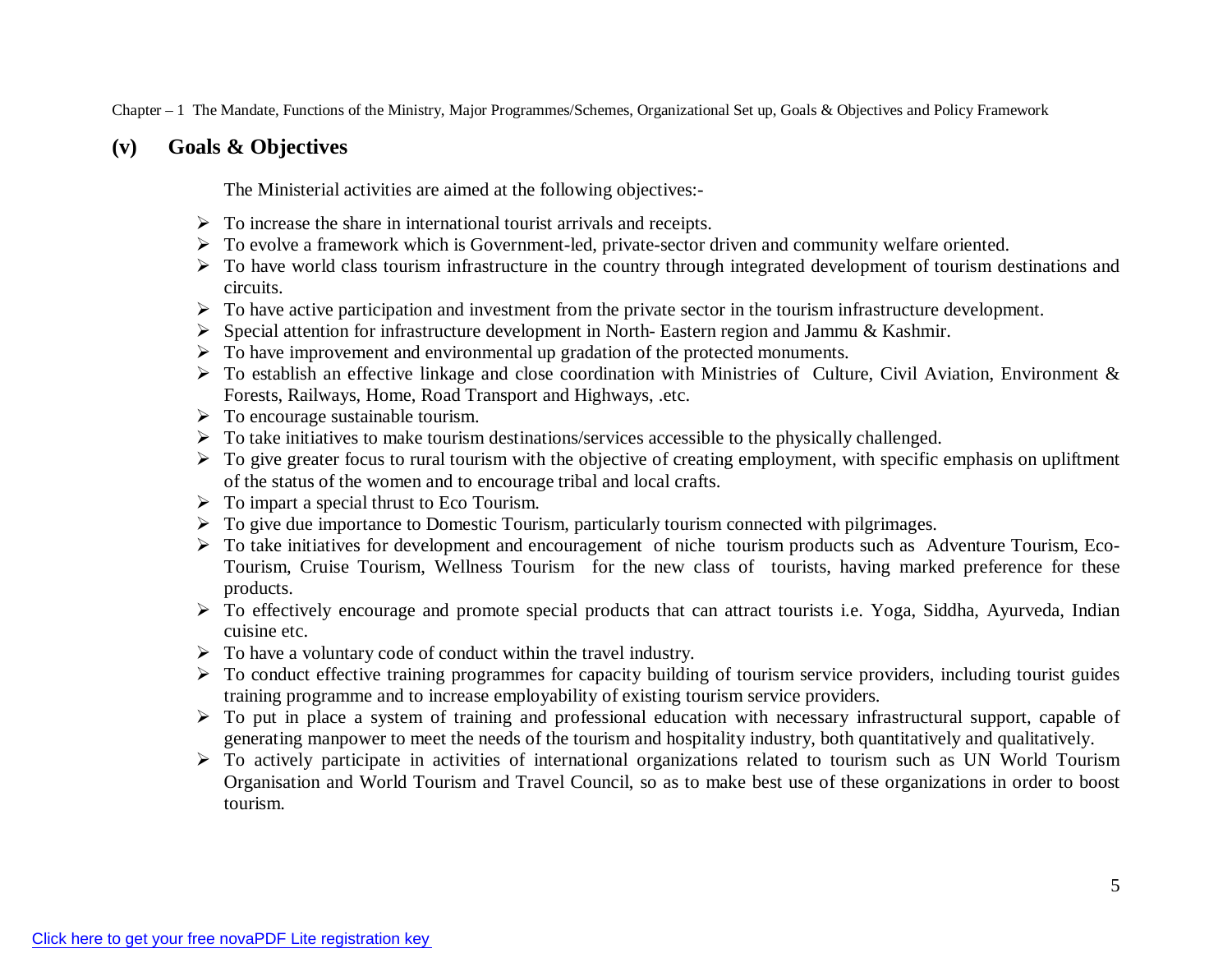$\triangleright$  To strengthen International Cooperation through tourism.

#### **(vi) Policy Framework**

There is great potential for creating an enormous number of new jobs through travel and tourism. The employment potential and foreign exchange earning potential of the tourism sector is one of the highest compared to other sectors of economy, with this sector being a Service Sector industry attracting foreigners to both visit as well as invest in India. The tourism industry has a very strong linkage to socio-economic progress of the country. The cardinal principles for the tourism development strategy adopted in the Ministry are as follows:

- i. Tourism has been recognized as a primary means for achieving high economic growth to deliver the social objective of ensuring quality life for all stake holders.
- ii. Focus has been given to integrated development of tourism through development of mega projects, circuits and destinations, based on India's unique civilization, heritage and culture, in partnership with States and other agencies.
- iii. India's competitiveness as a tourism product is being built through enhancing the visitor experience across all dimensions – such as facilitation, service excellence and safety and security so that the tourist to India gets "physically invigorated, mentally rejuvenated, culturally enriched, spiritually elevated" and "feels India within him".
- iv. Due importance is being given to Domestic Tourism.
- v. India is building a more robust tourism market through regional co-operation between tourism destinations, both domestically and internationally.
- vi. Information technology is being made an important medium for the marketing of the Indian tourism products.
- vii. The economic impact of tourism is being enhanced through furthering the linkages of tourism across the economy.
- viii. The role of Government is to create an enabling environment where private sector investment can occur, as well as to take a leadership role in product development.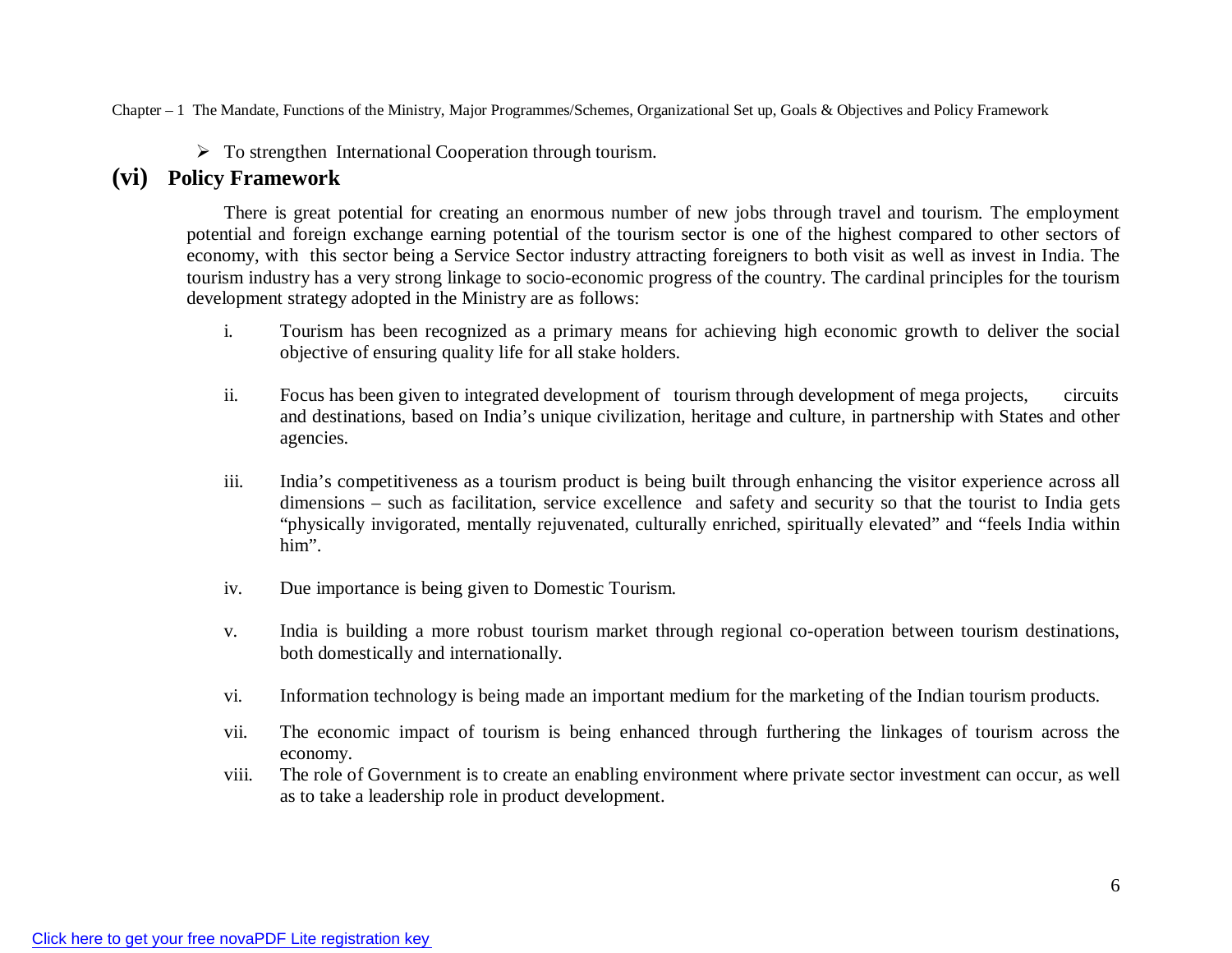## Chapter – II Outlays, Outputs and Outcomes

# **CHAPTER-II**

# **Outlays, Outputs and Outcomes**

|                |                                                |                |               |                   |                  | (Rs in crore)                 |                      |                  |                                 |  |
|----------------|------------------------------------------------|----------------|---------------|-------------------|------------------|-------------------------------|----------------------|------------------|---------------------------------|--|
| Sl.            | Name of Scheme/                                | Objective/     |               | Outlay<br>2010-11 |                  | Quantifiable<br>Deliverables/ | Projected            | <b>Process</b>   | Remarks/<br><b>Risk factors</b> |  |
| No.            | Programme                                      | <b>Outcome</b> |               |                   |                  | <b>Physical output</b>        | <b>Outcomes</b>      | <b>Timelines</b> |                                 |  |
|                | 2                                              | 3              |               | $\overline{4}$    |                  | 5                             | 6                    | $\tau$           | 8                               |  |
|                |                                                |                | 4(i)          | 4(ii)             | 4(iii)           |                               |                      |                  |                                 |  |
|                |                                                |                | Non-          | <b>Plan</b>       | Complem-         |                               |                      |                  |                                 |  |
|                |                                                |                | Plan          | <b>Budget</b>     | entary           |                               |                      |                  |                                 |  |
|                |                                                |                | <b>Budget</b> |                   | <b>Extra</b>     |                               |                      |                  |                                 |  |
|                |                                                |                |               |                   | <b>Budgetary</b> |                               |                      |                  |                                 |  |
|                |                                                |                |               |                   | <b>Resources</b> |                               |                      |                  |                                 |  |
| $\mathbf{1}$   | <b>Secretariat</b><br>$\overline{\phantom{m}}$ |                |               |                   |                  |                               |                      |                  |                                 |  |
|                | Economic                                       |                |               |                   |                  |                               |                      |                  |                                 |  |
|                | <b>Services</b>                                |                |               |                   |                  |                               |                      |                  |                                 |  |
|                | (Secretariat)                                  | Establishment  | 5.60          | 0.00              | 0.00             | Not quantifiable              |                      |                  |                                 |  |
|                |                                                | Expenses       |               |                   |                  |                               |                      |                  |                                 |  |
|                | <b>Tourism</b>                                 |                |               |                   |                  |                               |                      |                  |                                 |  |
| $\overline{2}$ | General<br><b>Directorate</b>                  |                |               |                   |                  |                               |                      |                  |                                 |  |
|                | of Tourism                                     |                |               |                   |                  |                               |                      |                  |                                 |  |
|                | <b>Direction</b><br>and                        |                |               |                   |                  |                               |                      |                  |                                 |  |
|                | Administration                                 |                |               |                   |                  |                               |                      |                  |                                 |  |
|                |                                                |                |               |                   |                  |                               |                      |                  |                                 |  |
|                | Establishment<br>(1)                           | Establishment  | 50.15         | 0.00              | 0.00             | Not quantifiable              | $\sim$ $\sim$ $\sim$ | $- - -$          | $- - -$                         |  |
|                |                                                | Expenses       |               |                   |                  |                               |                      |                  |                                 |  |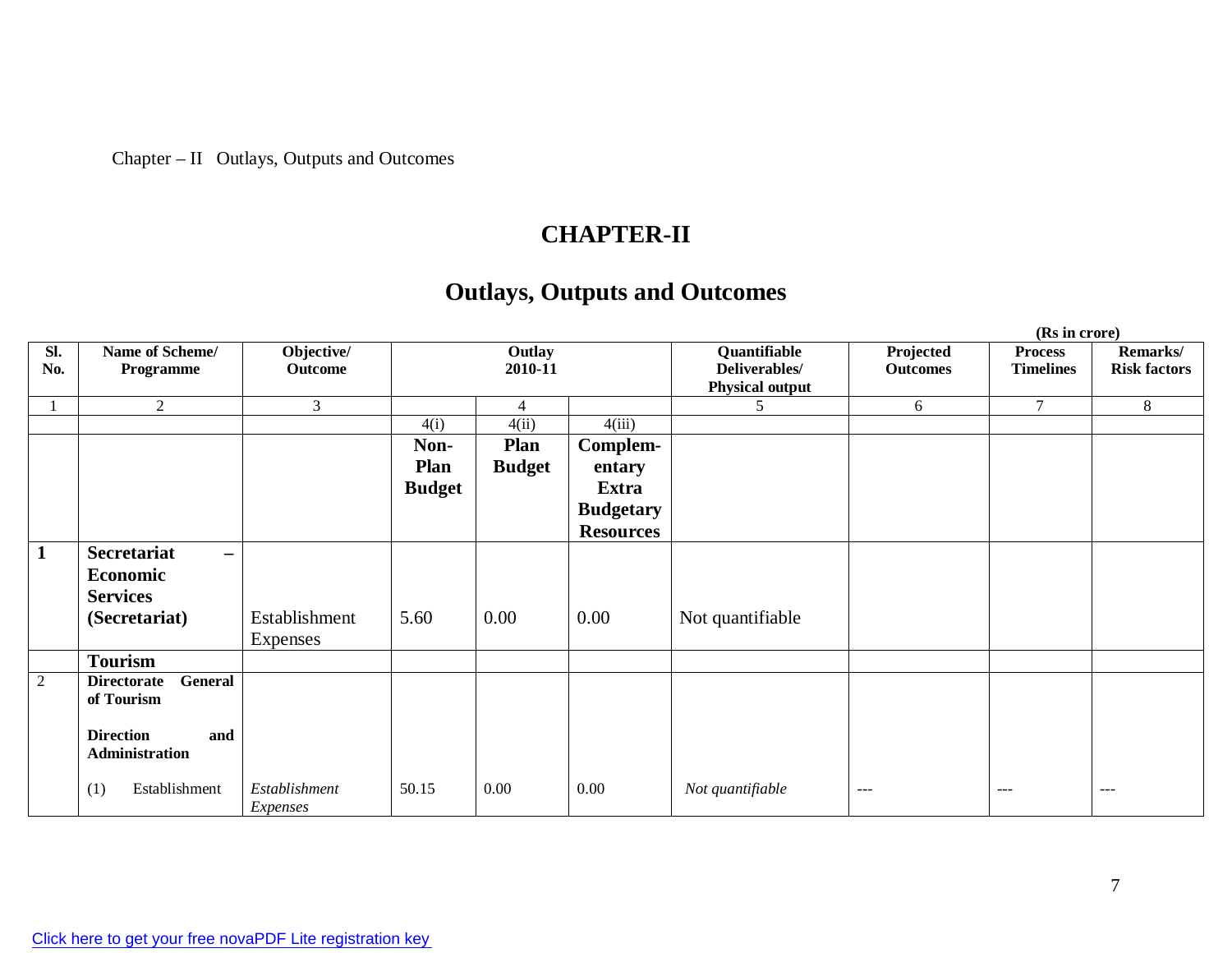| 15.00<br>0.00<br>(2)<br>Computerization<br>To use Information<br>0.00<br>Emphasis will be given<br>April 2010 to<br>$\it To$<br>achieve<br>The outcomes<br>March 2011.<br>and<br><b>Information</b><br>Technology<br>on maximum use of<br>increased<br>are subject to<br>to<br>Technology<br><b>Information Technology</b><br>the SFC/EFC<br>increase awareness<br>international<br>about India as a<br>to promote Incredible<br>tourist arrivals to<br>approvals and<br>tourism destination<br>India more aggressively<br>India and promote<br>the tendering<br>in various source<br>through<br>domestic tourism in<br>Online<br>process.<br>markets and also to<br>Campaign on World<br>consonance<br>with<br>Wide Web to<br>the increase over<br>drive<br>promote awareness<br>about the different<br>traffic to the official<br>the last 3-4 years.<br>website of the Ministry<br>tourism<br>products<br>www.incredibleindia.or<br>available<br>amongst<br>g . Revamping of the<br>the<br>domestic<br>travelers.<br>website will be given<br>To<br>New<br>priority.<br>promote<br>technologies in the form<br>increased usage of<br>Information<br>mobile<br>phone<br>οf<br>Technology by State<br>applications, etc. will be<br>Government tourism<br>explored in order to<br>departments<br>provide the visitor a<br>by<br>providing<br>Central<br>different<br>kind<br>$\circ f$<br>Financial<br>experience. Production<br>Assistance.<br>thematic<br>$\sigma f$<br>new<br>CD/VCD/DVD on the<br>various<br>tourism<br>products<br>Translation of website in<br>various<br>foreign<br>and<br>languages<br>development of website<br>on regular basis.<br>Central<br>Financial<br>Assistance to States/UTs<br>under<br><b>Information</b><br>Technology – will be<br>increased based on the<br>demand/performance of<br>the States/UTs in the |  |  |       |  |  |
|----------------------------------------------------------------------------------------------------------------------------------------------------------------------------------------------------------------------------------------------------------------------------------------------------------------------------------------------------------------------------------------------------------------------------------------------------------------------------------------------------------------------------------------------------------------------------------------------------------------------------------------------------------------------------------------------------------------------------------------------------------------------------------------------------------------------------------------------------------------------------------------------------------------------------------------------------------------------------------------------------------------------------------------------------------------------------------------------------------------------------------------------------------------------------------------------------------------------------------------------------------------------------------------------------------------------------------------------------------------------------------------------------------------------------------------------------------------------------------------------------------------------------------------------------------------------------------------------------------------------------------------------------------------------------------------------------------------------------------------------------------------------------------------------------------------------------------------------------|--|--|-------|--|--|
|                                                                                                                                                                                                                                                                                                                                                                                                                                                                                                                                                                                                                                                                                                                                                                                                                                                                                                                                                                                                                                                                                                                                                                                                                                                                                                                                                                                                                                                                                                                                                                                                                                                                                                                                                                                                                                                    |  |  | past. |  |  |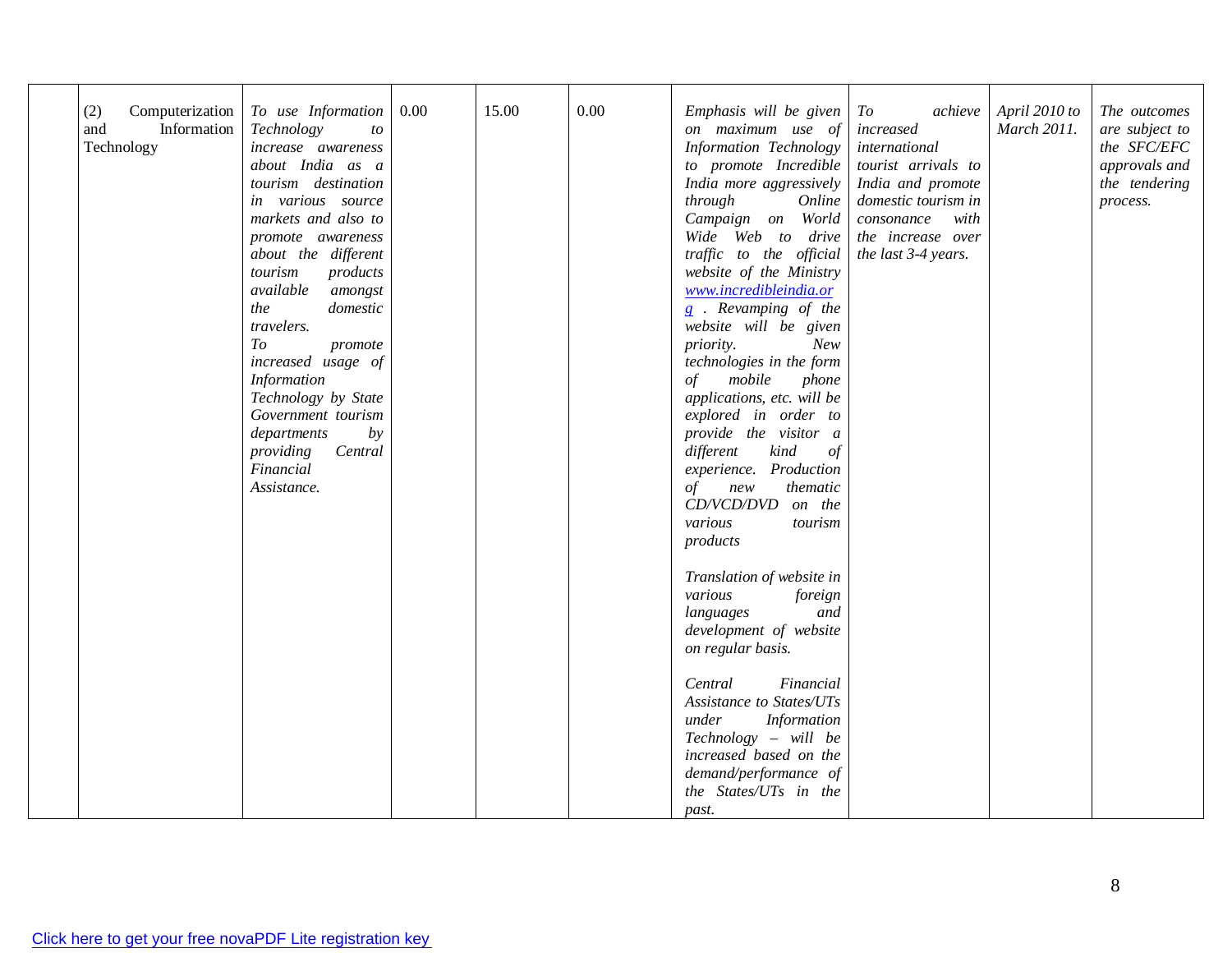| 3 | <b>Tourist</b> Information |                                        |      |                      |                   |                                              |                               |                  |                            |
|---|----------------------------|----------------------------------------|------|----------------------|-------------------|----------------------------------------------|-------------------------------|------------------|----------------------------|
|   | and Publicity<br>Domestic  | To increase                            | 0.20 | $67.50 +$            | $\overline{0.00}$ |                                              |                               |                  |                            |
|   | (A)<br>Promotion<br>and    | awareness of India                     |      | $7.50$ (for          |                   | To<br>continue                               | $-$ To<br>achieve             | April 2010       | The                        |
|   | including<br>Publicity     | as a tourism                           |      | NE Region            |                   | reinforcing<br>the                           | increased                     | to March<br>2011 | outcome<br>is              |
|   | Hospitality                | destination and to                     |      | including            |                   | 'Incredible<br>India'<br><b>Brand</b>        | international                 |                  | subject<br>to              |
|   |                            | continue to maintain                   |      | Sikkim)              |                   | through<br>Media<br>focused                  | tourist arrivals<br>to India. |                  | timely                     |
|   |                            | India's position as<br>one of the most |      | ___________<br>75.00 |                   |                                              | Sensitization                 |                  | approval of                |
|   |                            | preferred                              |      | ___________          |                   | Campaigns.                                   | $\sim$                        |                  | proposals                  |
|   |                            | destinations both in                   |      |                      |                   | - To generate greater<br>awareness about the | of masses and<br>tourism      |                  | and timely<br>launch<br>of |
|   |                            | domestic as well as                    |      |                      |                   | tourist destinations                         | stakeholders.                 |                  |                            |
|   |                            | international                          |      |                      |                   | of India including                           | - Promotion of                |                  | campaigns.<br>Some of the  |
|   |                            | markets.                               |      |                      |                   | North East Region of                         | domestic                      |                  | factors                    |
|   |                            |                                        |      |                      |                   | India                                        | tourism.                      |                  | having                     |
|   |                            |                                        |      |                      |                   | - To create Social                           |                               |                  | adverse                    |
|   |                            |                                        |      |                      |                   | Awareness<br>among                           |                               |                  | impact<br>and              |
|   |                            |                                        |      |                      |                   | the masses through                           |                               |                  | effect<br>$\alpha$         |
|   |                            |                                        |      |                      |                   | focused campaigns                            |                               |                  | achievement                |
|   |                            |                                        |      |                      |                   | - Designing, printing                        |                               |                  | <sub>S</sub><br>are        |
|   |                            |                                        |      |                      |                   | and distribution of                          |                               |                  | natural                    |
|   |                            |                                        |      |                      |                   | collateral items like                        |                               |                  | calamities,                |
|   |                            |                                        |      |                      |                   | CD/<br>brochures,                            |                               |                  | social                     |
|   |                            |                                        |      |                      |                   | DVDs, posters as per                         |                               |                  | disturbances               |
|   |                            |                                        |      |                      |                   | the action plan.                             |                               |                  | , epidemics,               |
|   |                            |                                        |      |                      |                   | To<br>$\overline{a}$<br>ensure               |                               |                  | terrorism                  |
|   |                            |                                        |      |                      |                   | successful                                   |                               |                  | etc.                       |
|   |                            |                                        |      |                      |                   | completion<br>of                             |                               |                  |                            |
|   |                            |                                        |      |                      |                   | activities outlined in                       |                               |                  |                            |
|   |                            |                                        |      |                      |                   | the action plan for                          |                               |                  |                            |
|   |                            |                                        |      |                      |                   | 2010-11,                                     |                               |                  |                            |
|   |                            |                                        |      |                      |                   | continue to<br>To                            |                               |                  |                            |
|   |                            |                                        |      |                      |                   | provide<br>Central                           |                               |                  |                            |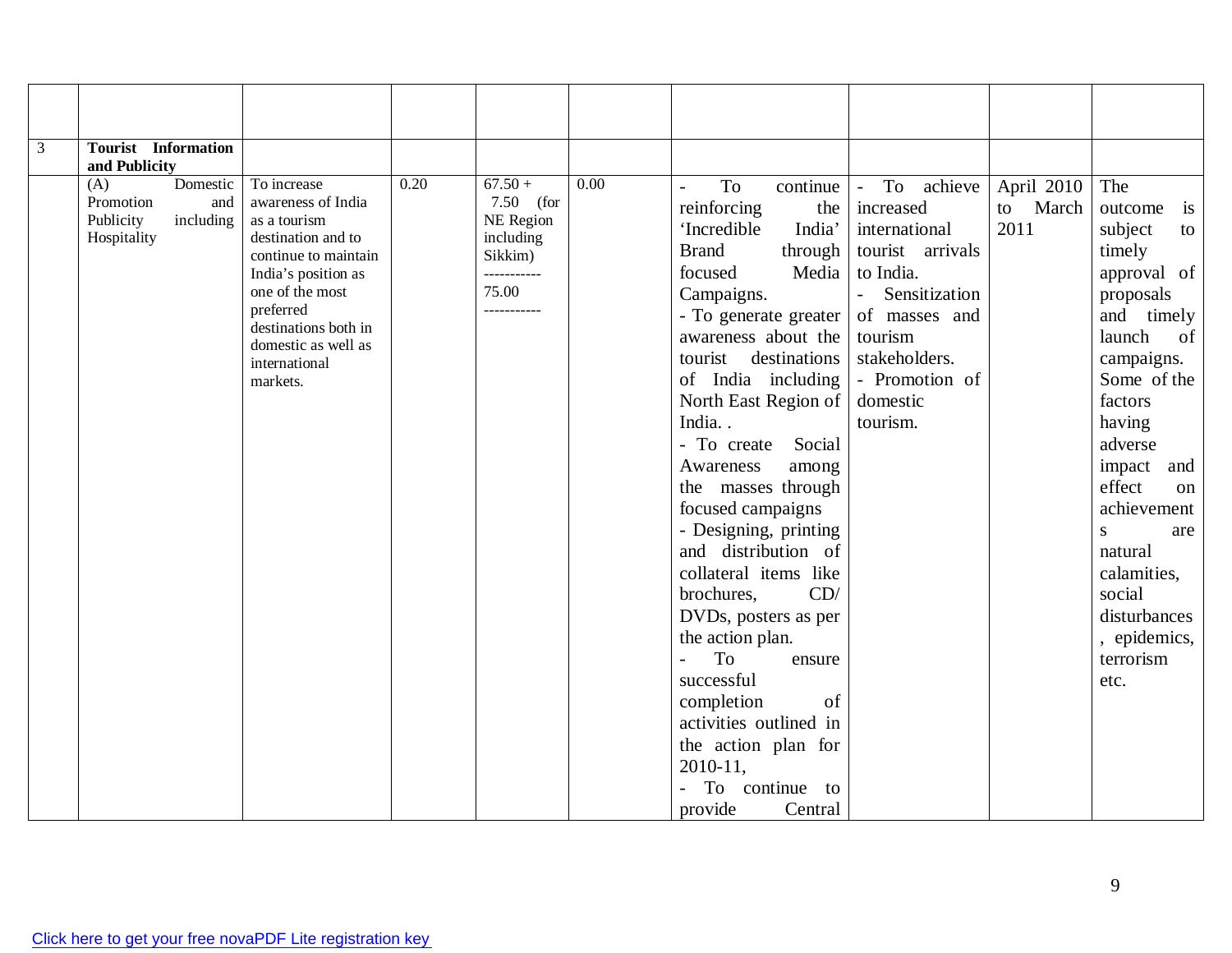| (B)<br>Overseas                                                                | To position brand                                                                                                                                                                                       | 0.00 | 275.00 | 0.00 | Financial Assistance<br>(CFAs) to the State<br>for<br>Governments<br>organizing fairs and<br>festivals.<br>To continue to<br>provide hospitality to<br>travel<br>writers,<br>journalists,<br>TV<br>photographers,<br>for<br>etc.<br>teams<br>tourism<br>promoting<br>products of India.<br>1. Organizing<br><b>of</b>                                                                                                                                                                     | The scheme is                                                                                                                                                                                                                                                                                                                   | Overseas                                                                                                                         | Some of the                                                                                                                                                                                       |
|--------------------------------------------------------------------------------|---------------------------------------------------------------------------------------------------------------------------------------------------------------------------------------------------------|------|--------|------|-------------------------------------------------------------------------------------------------------------------------------------------------------------------------------------------------------------------------------------------------------------------------------------------------------------------------------------------------------------------------------------------------------------------------------------------------------------------------------------------|---------------------------------------------------------------------------------------------------------------------------------------------------------------------------------------------------------------------------------------------------------------------------------------------------------------------------------|----------------------------------------------------------------------------------------------------------------------------------|---------------------------------------------------------------------------------------------------------------------------------------------------------------------------------------------------|
| Promotion<br>and<br>Publicity<br>including<br>Market Development<br>Assistance | India as the most<br>favored<br>destination and<br>augment<br>to<br>foreign<br>tourist<br>arrivals / foreign<br>exchange<br>earnings through<br>vigorous<br>promotional and<br>marketing<br>activities. |      |        |      | Road<br>shows<br>$\sqrt{ }$<br>outdoor branding to<br>promote<br>Commonwealth<br>Games<br>2010<br>on.<br>specific<br>overseas<br>markets<br>with<br>organizing<br>Committee<br>0f<br>Commonwealth<br>Game<br>2. Government of<br>India has decided<br>to introduce Visa-<br>on-Arrival<br>scheme<br>for tourists from five<br>countries<br>viz.<br>Singapore, Finland,<br><b>New</b><br>Zealand,<br>Luxembourg<br>and<br>Japan on a pilot<br>basis for a period of<br>from<br>one<br>year | $\circ$ of<br>one<br>the<br>efforts<br>to<br>and<br>project<br>India<br>promote<br>tourist<br>as<br>a<br>destination<br>in<br>the<br>overseas<br>markets<br>and<br>thereby further<br>the<br>increase<br>foreign<br>tourist<br>arrivals to the<br>country as well<br>as the Foreign<br>Exchange<br>Earnings<br>through Tourism. | Promotion<br>and Publicity<br>is an ongoing<br>process, with<br>targets<br>achievements<br>spread<br>through<br>out<br>the year. | factors which<br>could have an<br>adverse impact<br>and effect on<br>achievements<br>natural<br>are<br>calamities,<br>social<br>disturbances,<br>epidemics,<br>terrorism, etc.<br>in the country. |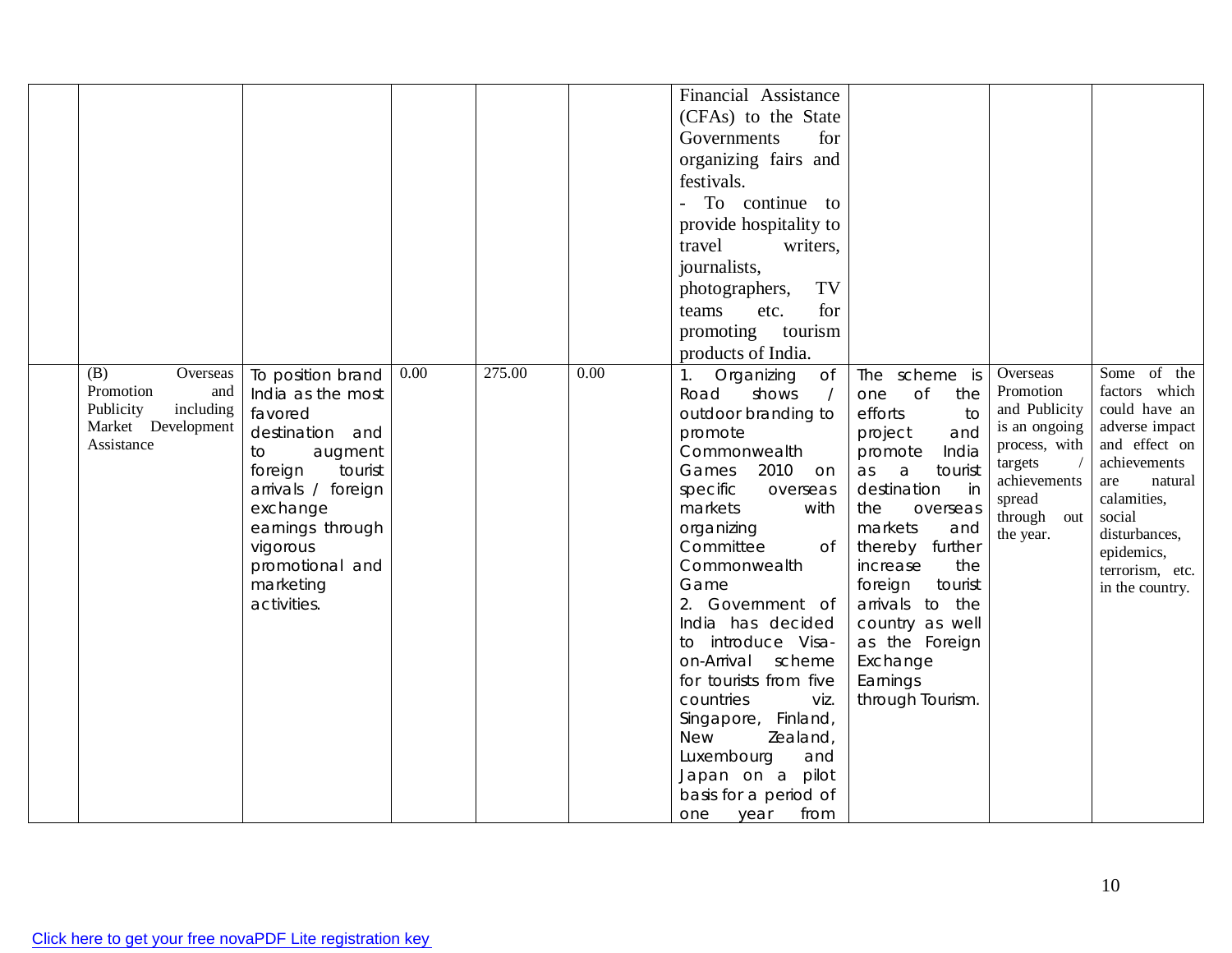|  |  |  | 1.1.2010.              |  |  |
|--|--|--|------------------------|--|--|
|  |  |  |                        |  |  |
|  |  |  | 3. Introduction of     |  |  |
|  |  |  | "Visit India year"     |  |  |
|  |  |  | scheme,<br>in          |  |  |
|  |  |  |                        |  |  |
|  |  |  | collaboration with     |  |  |
|  |  |  | all<br>stakeholders    |  |  |
|  |  |  | including<br>airlines, |  |  |
|  |  |  | hotels,<br>tour        |  |  |
|  |  |  |                        |  |  |
|  |  |  | State<br>operators,    |  |  |
|  |  |  | for<br>Governments     |  |  |
|  |  |  | incentivising travel   |  |  |
|  |  |  | to India.              |  |  |
|  |  |  |                        |  |  |
|  |  |  |                        |  |  |
|  |  |  |                        |  |  |
|  |  |  | Reinforce<br>the<br>4. |  |  |
|  |  |  | India'<br>'Incredible  |  |  |
|  |  |  | Campaign<br>and        |  |  |
|  |  |  | launch centralized     |  |  |
|  |  |  |                        |  |  |
|  |  |  | Print and Electronic   |  |  |
|  |  |  | Media campaign in      |  |  |
|  |  |  | important<br>tourist   |  |  |
|  |  |  | generating markets     |  |  |
|  |  |  |                        |  |  |
|  |  |  | overseas.              |  |  |
|  |  |  |                        |  |  |
|  |  |  | 5. To focus on         |  |  |
|  |  |  | emerging markets       |  |  |
|  |  |  |                        |  |  |
|  |  |  | particularly in East   |  |  |
|  |  |  | Asia, South East       |  |  |
|  |  |  | Asia, CIS countries    |  |  |
|  |  |  | and South America.     |  |  |
|  |  |  |                        |  |  |
|  |  |  | the                    |  |  |
|  |  |  | Increase<br>6.         |  |  |
|  |  |  | visibility of Indian   |  |  |
|  |  |  | tourism products in    |  |  |
|  |  |  | the<br>overseas        |  |  |
|  |  |  | and to<br>markets      |  |  |
|  |  |  |                        |  |  |
|  |  |  | promote India as a     |  |  |
|  |  |  | preferred<br>tourist   |  |  |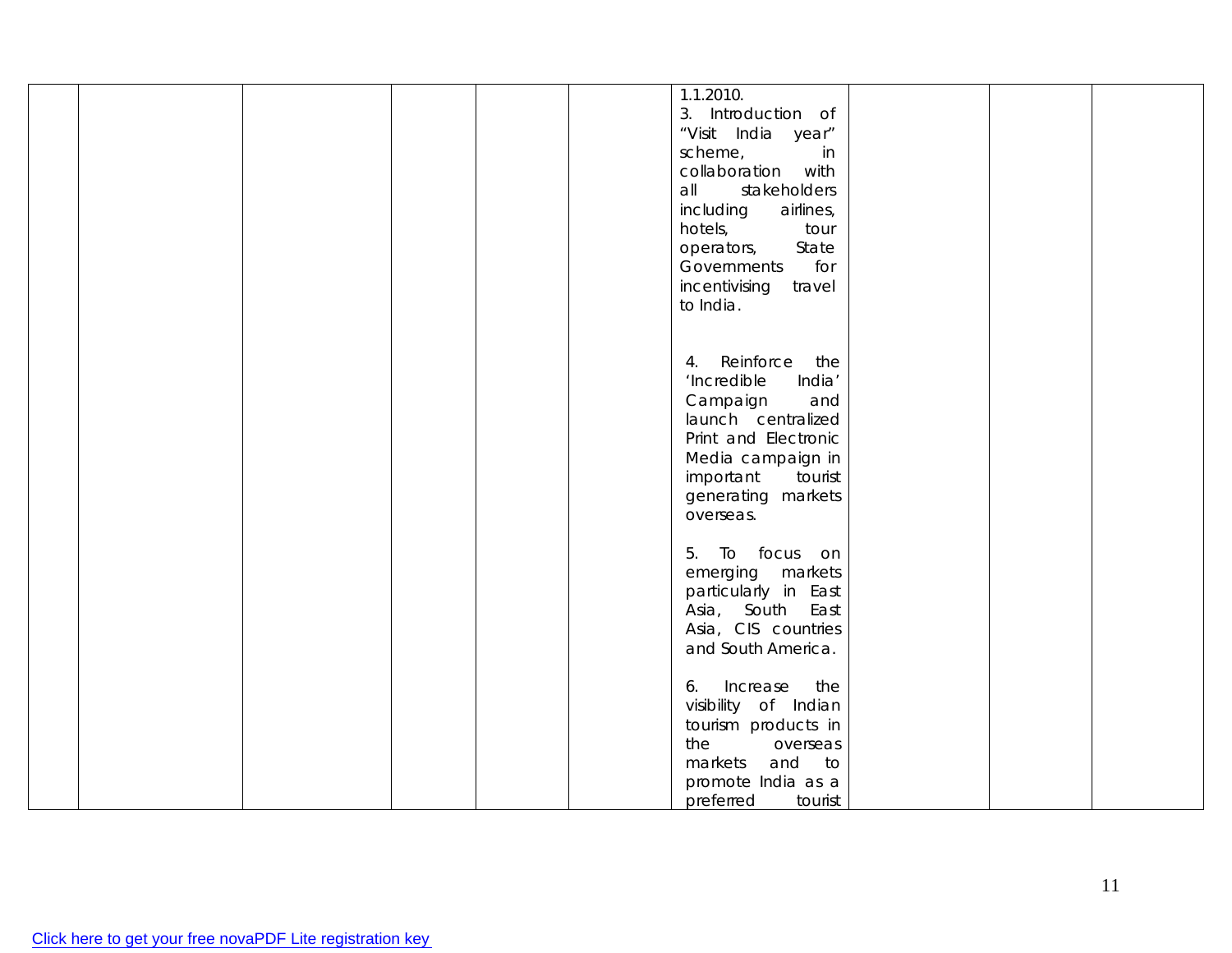|  |  |  | destination.            |  |  |
|--|--|--|-------------------------|--|--|
|  |  |  |                         |  |  |
|  |  |  |                         |  |  |
|  |  |  | 7. Joint promotional    |  |  |
|  |  |  | efforts<br>with         |  |  |
|  |  |  |                         |  |  |
|  |  |  | international airlines, |  |  |
|  |  |  | tour operators and      |  |  |
|  |  |  | wholesalers             |  |  |
|  |  |  |                         |  |  |
|  |  |  | Indian<br>overseas,     |  |  |
|  |  |  | missions and other      |  |  |
|  |  |  | organizations<br>to     |  |  |
|  |  |  |                         |  |  |
|  |  |  | the<br>broad-base       |  |  |
|  |  |  | <b>of</b><br>scope      |  |  |
|  |  |  | promotional             |  |  |
|  |  |  | activities.             |  |  |
|  |  |  |                         |  |  |
|  |  |  |                         |  |  |
|  |  |  | Effective,<br>8.        |  |  |
|  |  |  | coordinated<br>$\&$     |  |  |
|  |  |  |                         |  |  |
|  |  |  | impactful               |  |  |
|  |  |  | participation<br>in     |  |  |
|  |  |  | Trade Fairs<br>and      |  |  |
|  |  |  |                         |  |  |
|  |  |  | Exhibitions.            |  |  |
|  |  |  |                         |  |  |
|  |  |  | 9. Organizing and       |  |  |
|  |  |  | participating<br>in     |  |  |
|  |  |  |                         |  |  |
|  |  |  | Road Shows, India       |  |  |
|  |  |  | Evenings, Seminars      |  |  |
|  |  |  | and Workshops in        |  |  |
|  |  |  |                         |  |  |
|  |  |  | important overseas      |  |  |
|  |  |  | markets<br>to           |  |  |
|  |  |  | the<br>showcase         |  |  |
|  |  |  | varied<br>Indian        |  |  |
|  |  |  |                         |  |  |
|  |  |  | tourism products.       |  |  |
|  |  |  |                         |  |  |
|  |  |  | 10. Organizing /        |  |  |
|  |  |  |                         |  |  |
|  |  |  | Participation           |  |  |
|  |  |  | in Indian Food and      |  |  |
|  |  |  | Cultural<br>Festivals   |  |  |
|  |  |  | and                     |  |  |
|  |  |  | overseas                |  |  |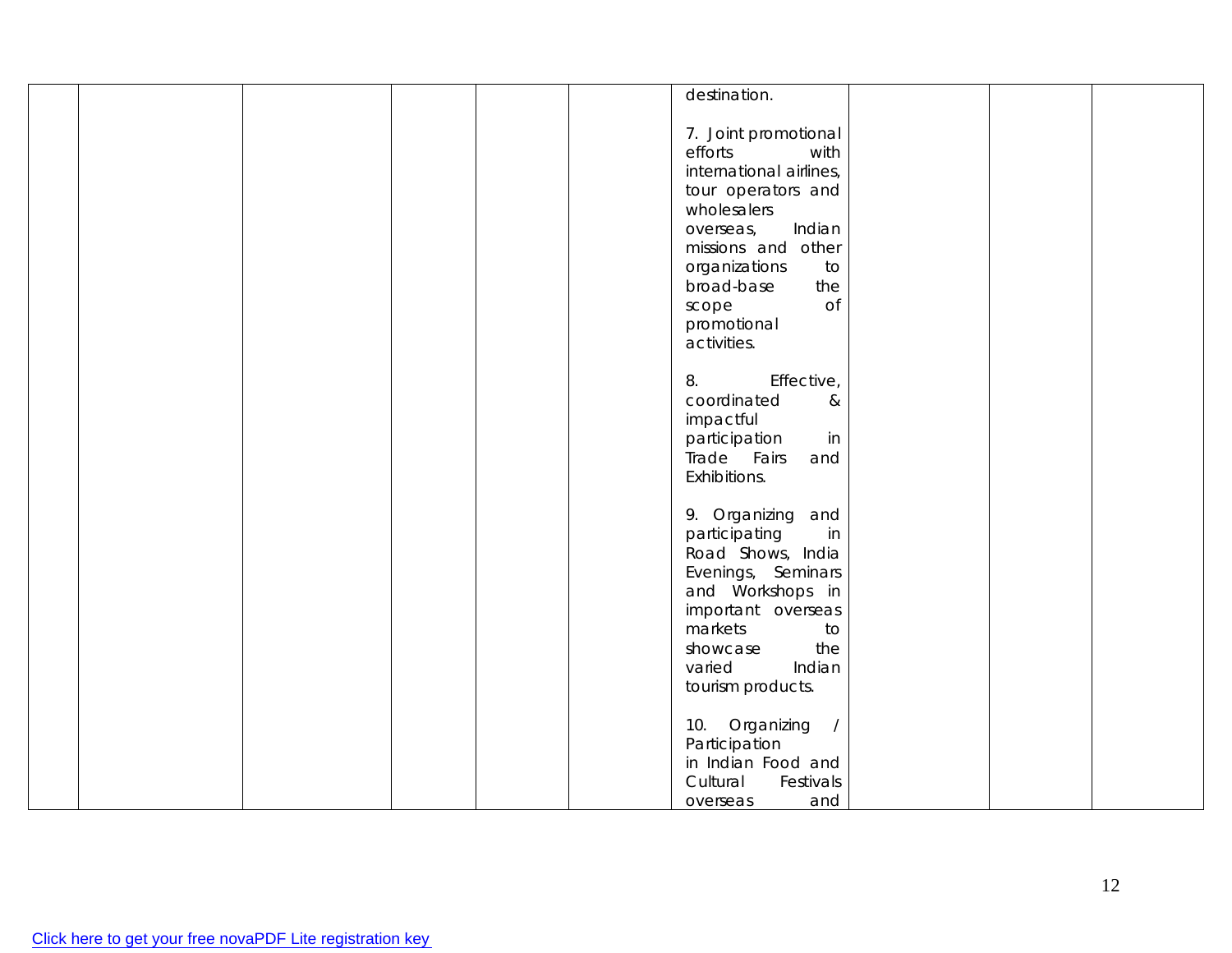|  |  |  | niche<br>promoting      |  |  |
|--|--|--|-------------------------|--|--|
|  |  |  | tourism<br>products     |  |  |
|  |  |  | such as<br>Medical      |  |  |
|  |  |  | Tourism,<br>Wellness    |  |  |
|  |  |  | <b>MICE</b><br>Tourism, |  |  |
|  |  |  | Rural<br>Tourism,       |  |  |
|  |  |  |                         |  |  |
|  |  |  | Tourism,<br>Tourist     |  |  |
|  |  |  | Trains, etc, in the     |  |  |
|  |  |  | overseas markets.       |  |  |
|  |  |  |                         |  |  |
|  |  |  | 11. Generating new      |  |  |
|  |  |  | Tourist                 |  |  |
|  |  |  |                         |  |  |
|  |  |  | Publications<br>in      |  |  |
|  |  |  | English<br>in<br>and    |  |  |
|  |  |  | foreign languages       |  |  |
|  |  |  | and to<br>extend        |  |  |
|  |  |  | brochure<br>and         |  |  |
|  |  |  | advertising support     |  |  |
|  |  |  |                         |  |  |
|  |  |  | to new and existing     |  |  |
|  |  |  | operators,<br>tour      |  |  |
|  |  |  | travel<br>agents,       |  |  |
|  |  |  | wholesalers<br>for      |  |  |
|  |  |  | promotion<br>in         |  |  |
|  |  |  | markets<br>overseas     |  |  |
|  |  |  |                         |  |  |
|  |  |  | and support existing    |  |  |
|  |  |  | ones.                   |  |  |
|  |  |  |                         |  |  |
|  |  |  | 12.<br>Reinforced       |  |  |
|  |  |  | Hospitality             |  |  |
|  |  |  | by<br>Programmes        |  |  |
|  |  |  | media<br>inviting       |  |  |
|  |  |  | travel<br>personnel,    |  |  |
|  |  |  |                         |  |  |
|  |  |  | agents and<br>tour      |  |  |
|  |  |  | operators<br>on         |  |  |
|  |  |  | familiarization tours   |  |  |
|  |  |  | to India to get first   |  |  |
|  |  |  | hand knowledge on       |  |  |
|  |  |  | various<br>tourism      |  |  |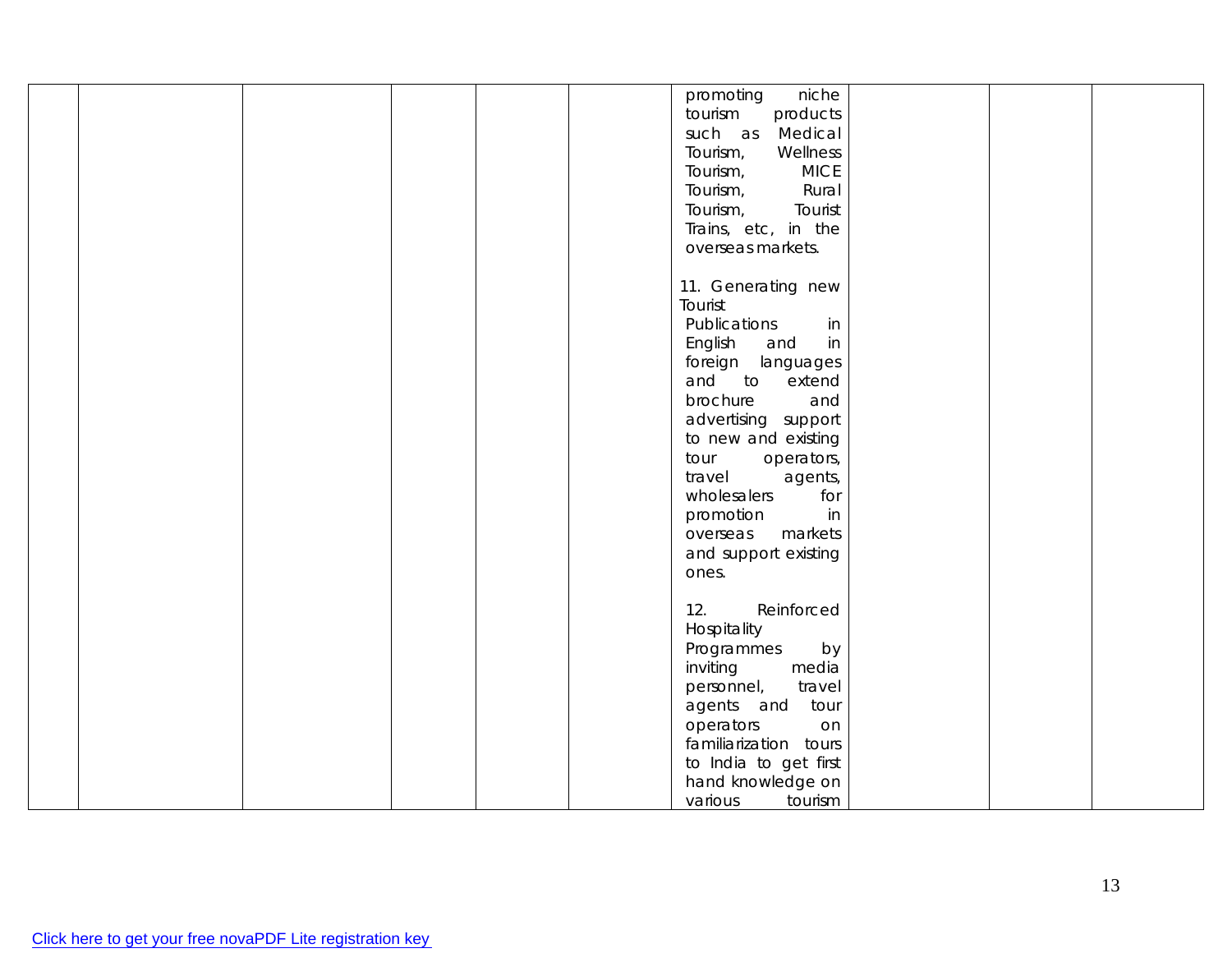|  |  |  | products as well as     |  |  |
|--|--|--|-------------------------|--|--|
|  |  |  | to participate in       |  |  |
|  |  |  |                         |  |  |
|  |  |  | and<br>cover            |  |  |
|  |  |  | important events.       |  |  |
|  |  |  |                         |  |  |
|  |  |  | 13.<br>To provide       |  |  |
|  |  |  | Marketing               |  |  |
|  |  |  | Development             |  |  |
|  |  |  | Assistance support      |  |  |
|  |  |  |                         |  |  |
|  |  |  | to service providers    |  |  |
|  |  |  | the<br>travel,<br>in    |  |  |
|  |  |  | transport<br>and        |  |  |
|  |  |  | hospitality industry    |  |  |
|  |  |  | promotional<br>for      |  |  |
|  |  |  | activities              |  |  |
|  |  |  | undertaken,             |  |  |
|  |  |  | including               |  |  |
|  |  |  | in                      |  |  |
|  |  |  | participation           |  |  |
|  |  |  | Travel                  |  |  |
|  |  |  | Fairs/Exhibitions,      |  |  |
|  |  |  | Production<br>$\circ$ f |  |  |
|  |  |  | publicity material,     |  |  |
|  |  |  | Sales Tours, etc.       |  |  |
|  |  |  |                         |  |  |
|  |  |  |                         |  |  |
|  |  |  |                         |  |  |
|  |  |  |                         |  |  |
|  |  |  |                         |  |  |
|  |  |  |                         |  |  |
|  |  |  |                         |  |  |
|  |  |  |                         |  |  |
|  |  |  |                         |  |  |
|  |  |  |                         |  |  |
|  |  |  |                         |  |  |
|  |  |  |                         |  |  |
|  |  |  |                         |  |  |
|  |  |  |                         |  |  |
|  |  |  |                         |  |  |
|  |  |  |                         |  |  |
|  |  |  |                         |  |  |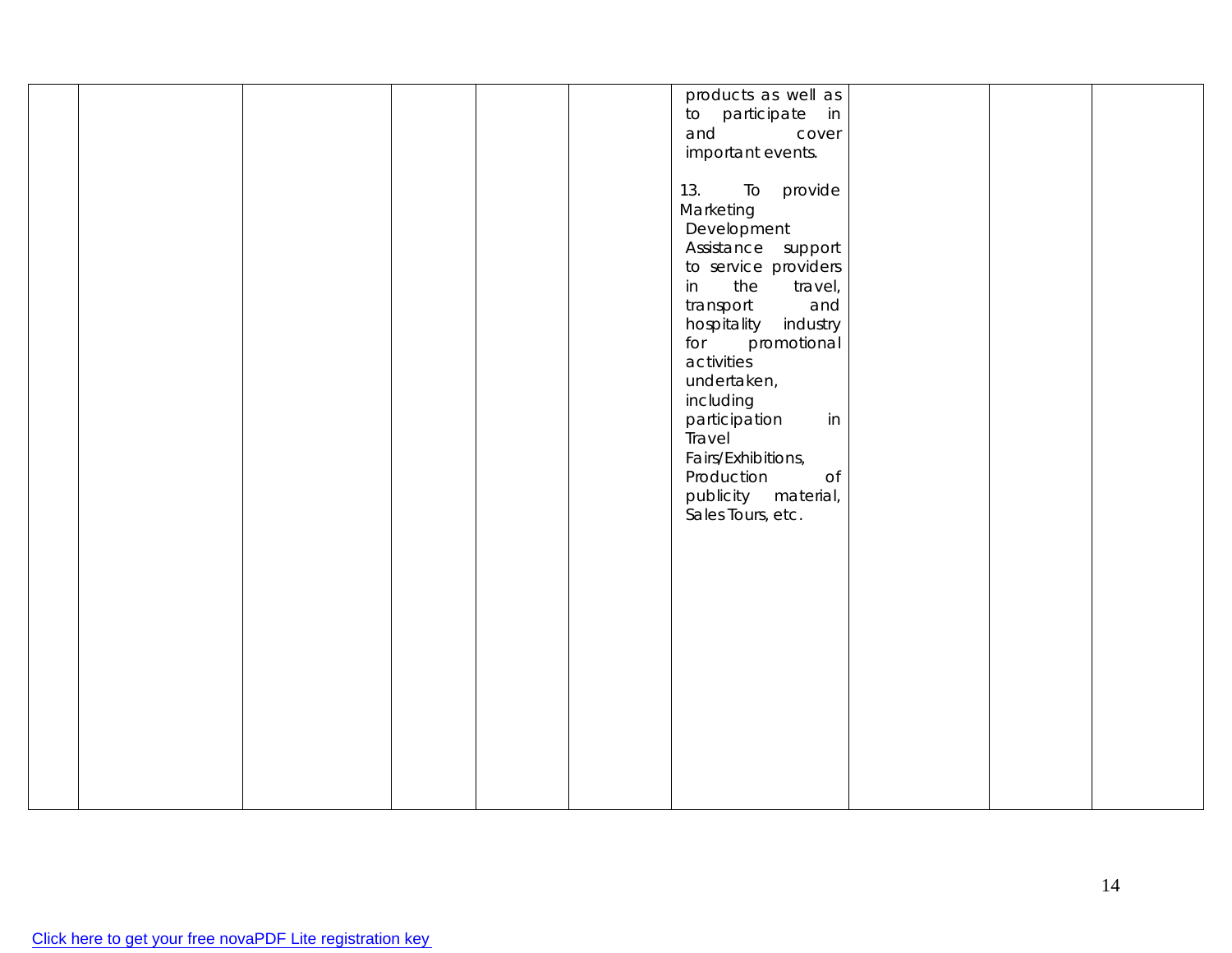| Tourist<br><b>Infrastructure</b> |                        |      |       |      |                          |                         |                |  |
|----------------------------------|------------------------|------|-------|------|--------------------------|-------------------------|----------------|--|
| (A) Externally Aided To oversee  | the                    | 0.00 | 10.00 | 0.00 | Ensuring the effective   | $\sigma$<br>Development | The            |  |
| Projects<br>(Buddhist            | of<br>implementation   |      |       |      | plan preparation and     | tourist<br>related      | remaining      |  |
| Centres)                         | of<br>development      |      |       |      | effective supervision on | world-class             | work           |  |
|                                  | tourist infrastructure |      |       |      | execution of remaining   | infrastructure at       | pertaining to  |  |
|                                  | projects in the        |      |       |      | work of the ongoing      | Ajanta and Ellora       | Ajanta-Ellora  |  |
|                                  | Buddhist<br>circuits   |      |       |      | Ajanta-Ellora            | in Maharashtra and      | Phase $-$ II   |  |
|                                  | being implemented      |      |       |      | and<br>Conservation      | Sarnath,<br>at          | is<br>project  |  |
|                                  | through assistance     |      |       |      | Tourism Development      | Kushinagar,             | expected to    |  |
|                                  | from JICA (Japan       |      |       |      | Project Phase-II started | Kapilvastu,             | be completed   |  |
|                                  | International          |      |       |      | in<br>2003-04<br>and     | and<br>Sravasti         | by June.,      |  |
|                                  | Coorporation           |      |       |      | Development of Buddhist  | Sankisa in Uttar        | $2010$ while   |  |
|                                  | Agency) with an aim    |      |       |      | Circuit project in Uttar | Pradesh.                | Project in     |  |
|                                  | to attract tourist to  |      |       |      | Pradesh for which loan   |                         | Uttar Pradesh  |  |
|                                  | these destinations.    |      |       |      | agreement signed in      |                         | is expected to |  |
|                                  |                        |      |       |      | March 2005 with JICA.    |                         | commence       |  |
|                                  |                        |      |       |      |                          |                         | shortly and    |  |
|                                  |                        |      |       |      |                          |                         | expected to    |  |
|                                  |                        |      |       |      |                          |                         | be completed   |  |
|                                  |                        |      |       |      |                          |                         | by 2011.       |  |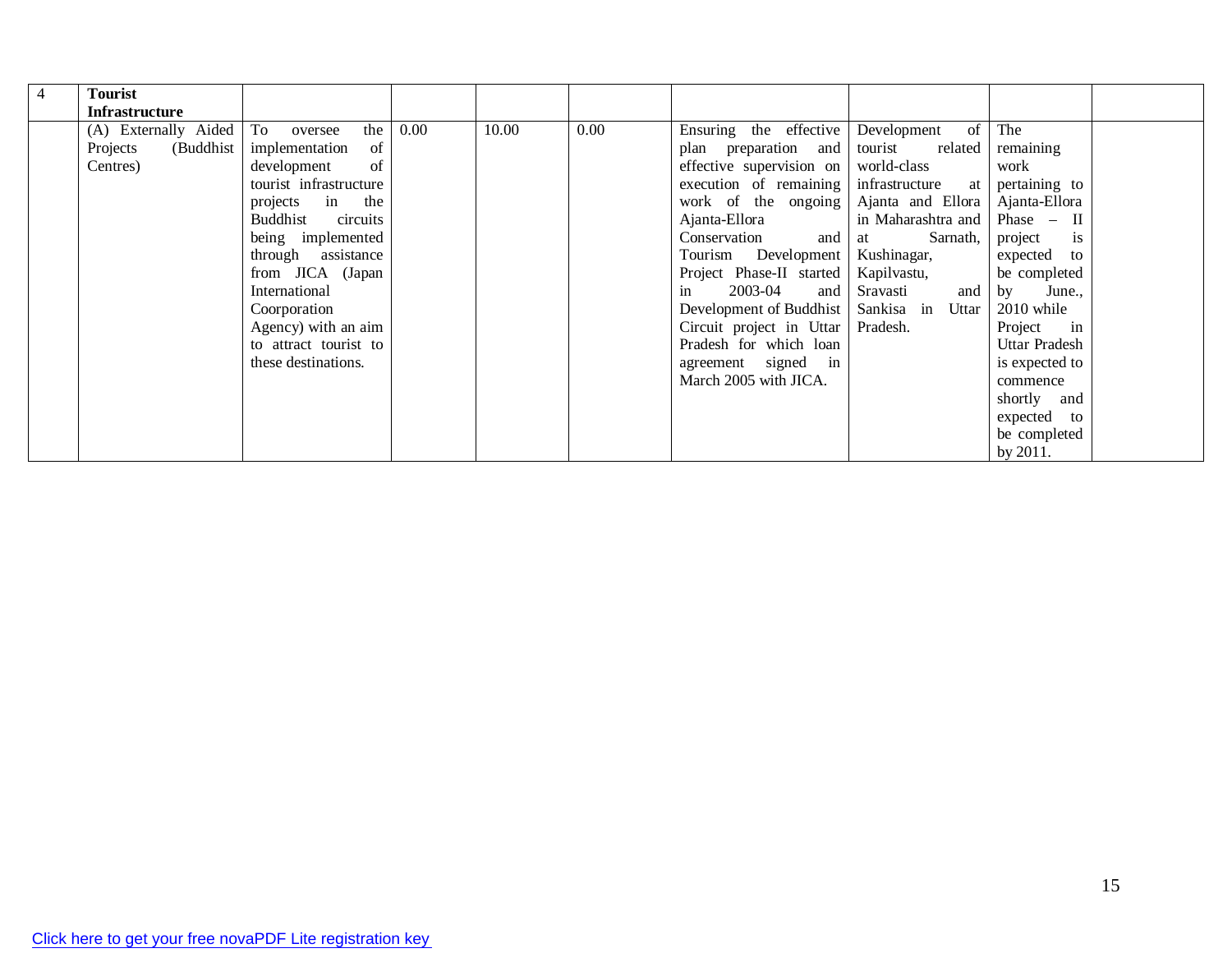| Assistance for<br>(B)<br>Revenue<br>Large<br><b>Generating Projects</b>                 | The objective is to<br>take<br>up<br>major<br>revenue generating<br>tourism projects in<br>Public<br>Private<br>Partnership and in<br>with<br>partnership<br>other Government /<br>Semi-Government<br>agencies. | 0.00 | 15.00                                                                                 | 45.00<br>(Probable<br>matching<br>share from<br>the<br>promoters of<br>projects<br>the<br>and<br>loan<br>amount) | Large<br>Revenue<br>4-5<br>Generating Projects will be<br>undertaken during the year<br>duly appraised by identified<br>Financial Institutions.                                                                                                                                                                                                                                                                              | The<br>implementation of<br>this scheme will<br>lead to increased<br>Public<br>Private<br>Partnership<br>and<br>leveraging<br>the<br>public<br>spending<br>through<br>private<br>investment<br>resulting into world<br>class<br>self<br>sustaining<br>commercial<br>tourism products.<br>This, in turn, will<br>result<br>in<br>also<br>increased<br>tourist<br>arrivals and better<br>employment<br>opportunities at the<br>locations of the<br>identified projects. | The Projects<br>taken<br>up<br>during<br>the<br>year will be<br>completed in<br>$2 - 3$<br>years<br>from the date<br>of<br>commence-<br>ment.                                             | Outcome<br>are<br>subject<br>to<br>availability of<br>adequate<br>of<br>numbers<br>good proposals<br>under<br>the<br>scheme.                                                               |
|-----------------------------------------------------------------------------------------|-----------------------------------------------------------------------------------------------------------------------------------------------------------------------------------------------------------------|------|---------------------------------------------------------------------------------------|------------------------------------------------------------------------------------------------------------------|------------------------------------------------------------------------------------------------------------------------------------------------------------------------------------------------------------------------------------------------------------------------------------------------------------------------------------------------------------------------------------------------------------------------------|-----------------------------------------------------------------------------------------------------------------------------------------------------------------------------------------------------------------------------------------------------------------------------------------------------------------------------------------------------------------------------------------------------------------------------------------------------------------------|-------------------------------------------------------------------------------------------------------------------------------------------------------------------------------------------|--------------------------------------------------------------------------------------------------------------------------------------------------------------------------------------------|
| (C) Product/<br>Infrastructure<br>Development<br>for<br>Destinations<br>and<br>Circuits | The objective is $\overline{to}$<br>provide world class<br>tourist infrastructure<br>facilities<br>at<br>the<br>identified<br>circuits,<br>destinations<br>and<br>rural sites.                                  | 0.00 | 434.00<br>88.00<br>(for<br>NE Region<br>including<br>Sikkim)<br>-----------<br>522.00 | 0.00                                                                                                             | To develop world class<br>tourist infrastructure at<br>identified major tourist<br>destinations/circuits in the<br>In addition 1<br>country.<br>circuit and 2 destinations<br>per State will also be taken<br>up in consultation with the<br>/UT<br>concerned<br>State<br>Governments. In addition,<br>Identified Rural Tourism<br>sites will also be taken up<br>during<br>the<br>in<br>year<br>consultation<br>with<br>the | The<br>implementation of<br>this scheme will<br>result into better<br>experience for the<br>tourists<br>visiting<br>these places. The<br>increase in tourist<br>traffic will result<br>into<br>more<br>employment<br>and<br>improved<br>socio-<br>economic<br>conditions in the<br>country.                                                                                                                                                                           | The Projects<br>taken<br>up<br>during<br>the<br>year are to be<br>completed in<br>$2 - 3$<br>years,<br>from the date<br>of<br>its<br>commencem<br>ent, by the<br>implementin<br>g agency. | Outcome<br>are<br>subject<br>to<br>availability of<br>adequate<br>of<br>numbers<br>good project<br>proposals<br>under<br>the<br>scheme<br>and<br>maintainence<br>of the assets<br>created. |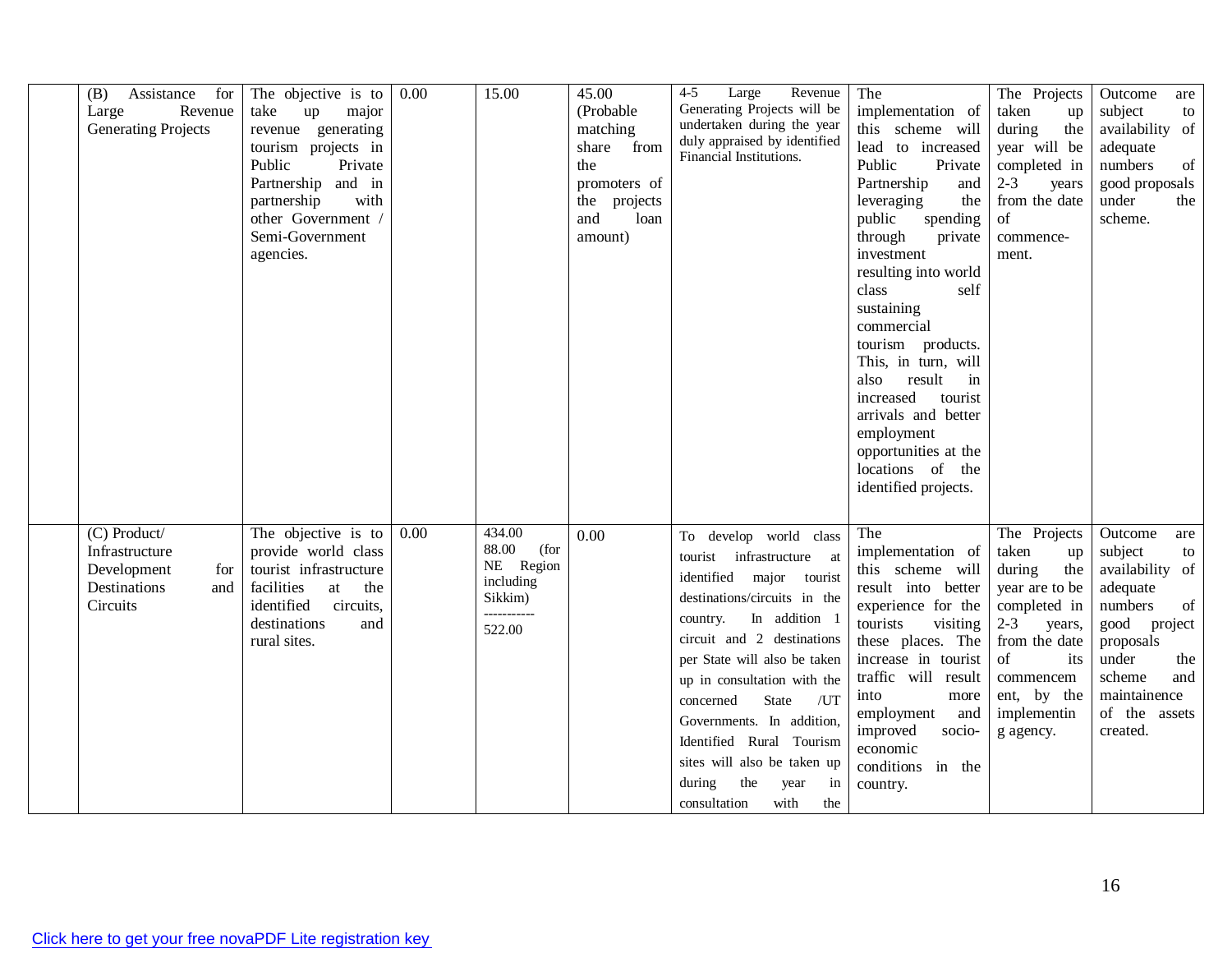| (D) Creation of Land<br><b>Bank for Hotels</b>                                           | It is proposed to<br>purchase land by the<br>Ministry of Tourism<br>the<br>from<br>land<br>owning agencies and<br>the<br>hotels<br>get<br>constructed in PPP<br>mode<br>through<br>identified<br>Implementing<br>agencies<br>for<br>hotel<br>augmenting<br>accommodation<br>throughout<br>the<br>country. | 0.00 | 1.00  | 0.00 | States/UT<br>concerned<br>The<br>Governments.<br>committed liability will also<br>have to be met for releasing<br>the second/final installments<br>projects sanctioned<br>for<br>during the previous years.<br>The country is facing<br>shortage<br>of<br>hotel<br>accommodation. In this<br>regard, the Ministry of<br>Tourism<br>has<br>been<br>all State/UT<br>advising<br>Governments<br>and the<br>Land Owning Agencies<br>to create Land Banks for<br>hotels.<br>This scheme<br>envisages<br>purchase/allotment<br>of<br>land by Ministry<br>of<br>Tourism who would in<br>turn allocate these hotel<br>sites to be run under the<br>Public<br>Private | The land bank will<br>help in creation of<br>additional rooms in<br>budget category.                                                                                                                                                                        | 3-5 years   | For promotion<br>of tourism the<br>increase in the<br>number<br>of<br>will<br>rooms<br>help overcome<br>the shortage of<br>hotel<br>accommodatio<br>in<br>the<br>$\mathbf{n}$<br>country to cat<br>er to increase<br>in<br>tourist<br>arrival<br>both<br>international<br>and domestic. |
|------------------------------------------------------------------------------------------|-----------------------------------------------------------------------------------------------------------------------------------------------------------------------------------------------------------------------------------------------------------------------------------------------------------|------|-------|------|--------------------------------------------------------------------------------------------------------------------------------------------------------------------------------------------------------------------------------------------------------------------------------------------------------------------------------------------------------------------------------------------------------------------------------------------------------------------------------------------------------------------------------------------------------------------------------------------------------------------------------------------------------------|-------------------------------------------------------------------------------------------------------------------------------------------------------------------------------------------------------------------------------------------------------------|-------------|-----------------------------------------------------------------------------------------------------------------------------------------------------------------------------------------------------------------------------------------------------------------------------------------|
| Assistance<br>(E)<br>to<br>Central Agencies for<br>Tourism Infrastructure<br>Development | To<br>ensure<br>of<br>development<br>tourism<br>like<br>infrastructure<br>illumination/preserv<br>ation of monuments,<br>development<br>of<br>cruise terminals, etc.<br>Central<br>through<br>Agencies<br>like<br>Archaeological<br>Survey of India, Port<br>of India,<br>Trust                           | 0.00 | 10.00 | 0.00 | Partnership mode or an<br>joint revenue sharing<br>basis.<br>The assistance is given to<br>Central<br>Agencies like<br>Archaeological Survey of<br>India, Port Trust of India,<br>ITDC etc.<br>to<br>ensure<br>development of tourism<br>infrastructure<br>like<br>illumination/preservation of<br>monuments, development of<br>cruise terminals, etc.                                                                                                                                                                                                                                                                                                       | The<br>implementation of<br>this scheme will<br>result into better<br>experience for the<br>tourists<br>visiting<br>these places. This<br>increase in tourist<br>traffic will result<br>into<br>more<br>employment<br>and<br>improved<br>socio-<br>economic | $1-3$ years | Outcomes<br>are<br>subject<br>to<br>availability of<br>adequate<br>of<br>numbers<br>good proposals<br>under<br>the<br>scheme.                                                                                                                                                           |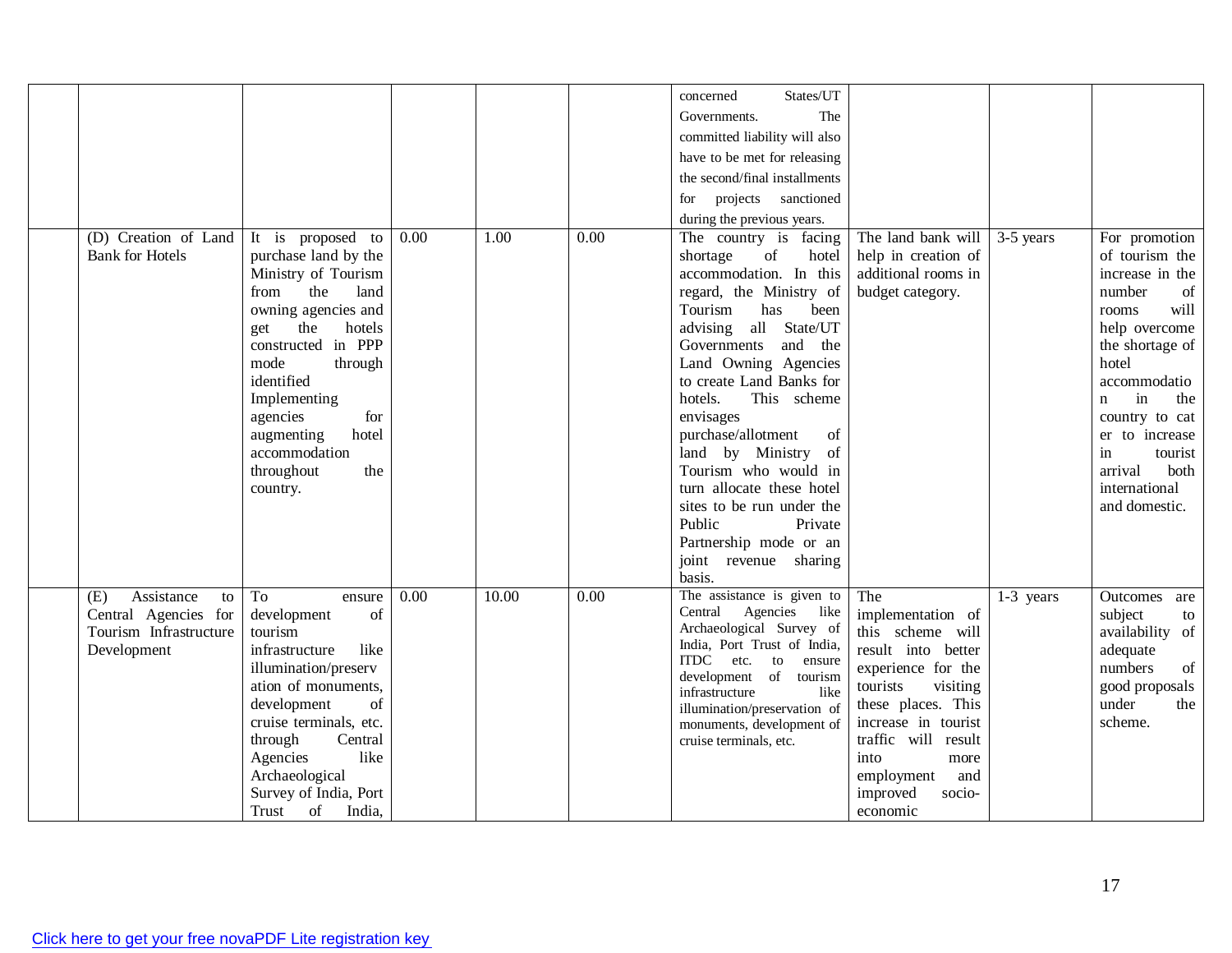| 5 | <b>Training</b><br>Assistance<br>(A)<br>to<br>IHMs/FCIs/IITTM/<br>NIWS//NCHMCT | <b>ITDC</b><br>etc.<br>who<br>own/manage<br>the<br>assets.<br>To provide adequate<br>infrastructure<br>and<br>financial<br>other<br>support for trained<br>tourism<br>manpower<br>resources. | 10.20             | $85.50 +$<br>9.50 (for<br>NE Region<br>including<br>Sikkim)<br>--------<br>95.00 | 0.00 | i) Setting up of 3<br>State<br>Institutes<br>of<br>Hotel<br>Management<br>ii) Setting up of 5 Food<br>Craft Institutes.<br>iii)<br>Creation<br>$\sigma$ f<br>infrastructure<br>to | conditions in the<br>country.<br>The purpose for<br>giving hospitality<br>courses in various<br>institutes, schools,<br>colleges to develop<br>better manpower<br>which will result in<br>quality tourism | Projects<br>taken up are<br>be<br>to<br>completed in<br>$2 - 3$<br>years<br>from the date<br>of | Improve<br>quality of<br>education,<br>setting<br>standards,<br>meeting the<br>requirement of |
|---|--------------------------------------------------------------------------------|----------------------------------------------------------------------------------------------------------------------------------------------------------------------------------------------|-------------------|----------------------------------------------------------------------------------|------|-----------------------------------------------------------------------------------------------------------------------------------------------------------------------------------|-----------------------------------------------------------------------------------------------------------------------------------------------------------------------------------------------------------|-------------------------------------------------------------------------------------------------|-----------------------------------------------------------------------------------------------|
|   |                                                                                |                                                                                                                                                                                              |                   |                                                                                  |      |                                                                                                                                                                                   |                                                                                                                                                                                                           |                                                                                                 |                                                                                               |
|   |                                                                                |                                                                                                                                                                                              |                   |                                                                                  |      |                                                                                                                                                                                   |                                                                                                                                                                                                           |                                                                                                 |                                                                                               |
|   |                                                                                |                                                                                                                                                                                              |                   |                                                                                  |      |                                                                                                                                                                                   |                                                                                                                                                                                                           |                                                                                                 |                                                                                               |
|   |                                                                                |                                                                                                                                                                                              |                   |                                                                                  |      |                                                                                                                                                                                   |                                                                                                                                                                                                           |                                                                                                 |                                                                                               |
|   |                                                                                |                                                                                                                                                                                              |                   |                                                                                  |      |                                                                                                                                                                                   |                                                                                                                                                                                                           |                                                                                                 |                                                                                               |
|   |                                                                                |                                                                                                                                                                                              |                   |                                                                                  |      |                                                                                                                                                                                   |                                                                                                                                                                                                           |                                                                                                 |                                                                                               |
|   |                                                                                |                                                                                                                                                                                              |                   |                                                                                  |      |                                                                                                                                                                                   |                                                                                                                                                                                                           |                                                                                                 |                                                                                               |
|   |                                                                                |                                                                                                                                                                                              |                   |                                                                                  |      |                                                                                                                                                                                   |                                                                                                                                                                                                           |                                                                                                 |                                                                                               |
|   |                                                                                |                                                                                                                                                                                              |                   |                                                                                  |      |                                                                                                                                                                                   |                                                                                                                                                                                                           |                                                                                                 |                                                                                               |
|   |                                                                                |                                                                                                                                                                                              |                   |                                                                                  |      |                                                                                                                                                                                   |                                                                                                                                                                                                           |                                                                                                 |                                                                                               |
|   |                                                                                |                                                                                                                                                                                              |                   |                                                                                  |      |                                                                                                                                                                                   |                                                                                                                                                                                                           | commencem                                                                                       | skilled                                                                                       |
|   |                                                                                |                                                                                                                                                                                              |                   |                                                                                  |      | accommodate increase in                                                                                                                                                           | education and                                                                                                                                                                                             | ent, by the                                                                                     | manpower                                                                                      |
|   |                                                                                |                                                                                                                                                                                              |                   |                                                                                  |      | student's intake in IHMs                                                                                                                                                          | increased intake of                                                                                                                                                                                       | implementin                                                                                     |                                                                                               |
|   |                                                                                |                                                                                                                                                                                              |                   |                                                                                  |      | owing to OBC reservation.                                                                                                                                                         | the students in                                                                                                                                                                                           | g agency.                                                                                       |                                                                                               |
|   |                                                                                |                                                                                                                                                                                              |                   |                                                                                  |      | iv) Broad                                                                                                                                                                         | various courses                                                                                                                                                                                           |                                                                                                 |                                                                                               |
|   |                                                                                |                                                                                                                                                                                              |                   |                                                                                  |      | basing of<br>hospitality<br>education                                                                                                                                             | through tourism                                                                                                                                                                                           |                                                                                                 |                                                                                               |
|   |                                                                                |                                                                                                                                                                                              |                   |                                                                                  |      | ITI/Polytechnic<br>through                                                                                                                                                        | and hospitality                                                                                                                                                                                           |                                                                                                 |                                                                                               |
|   |                                                                                |                                                                                                                                                                                              |                   |                                                                                  |      | institute/university/Colleges                                                                                                                                                     | management in the                                                                                                                                                                                         |                                                                                                 |                                                                                               |
|   |                                                                                |                                                                                                                                                                                              |                   |                                                                                  |      | etc.                                                                                                                                                                              | country.                                                                                                                                                                                                  |                                                                                                 |                                                                                               |
|   |                                                                                |                                                                                                                                                                                              |                   |                                                                                  |      |                                                                                                                                                                                   |                                                                                                                                                                                                           |                                                                                                 |                                                                                               |
|   | (B) Capacity Building                                                          | To provide training/                                                                                                                                                                         | $\overline{0.00}$ | 17.00                                                                            | 0.00 | i) Training of 5000 persons                                                                                                                                                       | The<br>domestic/                                                                                                                                                                                          | The training                                                                                    | Implementatio                                                                                 |
|   | for Service Providers                                                          | education in tourism                                                                                                                                                                         |                   |                                                                                  |      | under Hunar Se Rozgar                                                                                                                                                             | foreign tourists will                                                                                                                                                                                     | programmes                                                                                      | n of the whole                                                                                |
|   |                                                                                | hospitality<br>and                                                                                                                                                                           |                   |                                                                                  |      | scheme through IHMs/FCIs.                                                                                                                                                         | improved<br>get                                                                                                                                                                                           | organized are                                                                                   | scheme<br>is                                                                                  |
|   |                                                                                | fields to<br>related                                                                                                                                                                         |                   |                                                                                  |      |                                                                                                                                                                                   | in the<br>service                                                                                                                                                                                         | customized                                                                                      | demand                                                                                        |
|   |                                                                                | fresher and existing                                                                                                                                                                         |                   |                                                                                  |      | ii)Training of 5000 persons                                                                                                                                                       | matter of behaviour                                                                                                                                                                                       | and<br>need                                                                                     | driven.<br>No                                                                                 |
|   |                                                                                | service providers in                                                                                                                                                                         |                   |                                                                                  |      | under Hunar Se Rozgar<br>scheme through State Govt.                                                                                                                               | and skills, which                                                                                                                                                                                         | based                                                                                           | risk.                                                                                         |
|   |                                                                                | the organized and                                                                                                                                                                            |                   |                                                                                  |      |                                                                                                                                                                                   | will<br>lead<br>to                                                                                                                                                                                        | ranging from                                                                                    |                                                                                               |
|   |                                                                                | un-organized                                                                                                                                                                                 |                   |                                                                                  |      |                                                                                                                                                                                   | increase in tourist                                                                                                                                                                                       | 4 days to 6                                                                                     |                                                                                               |
|   |                                                                                | tourism<br>industry,                                                                                                                                                                         |                   |                                                                                  |      | iii)Training of 1000 persons                                                                                                                                                      | arrivals/<br>activity.                                                                                                                                                                                    | months.                                                                                         |                                                                                               |
|   |                                                                                | thereby<br>creating                                                                                                                                                                          |                   |                                                                                  |      |                                                                                                                                                                                   |                                                                                                                                                                                                           |                                                                                                 |                                                                                               |
|   |                                                                                |                                                                                                                                                                                              |                   |                                                                                  |      |                                                                                                                                                                                   |                                                                                                                                                                                                           |                                                                                                 |                                                                                               |
|   |                                                                                |                                                                                                                                                                                              |                   |                                                                                  |      |                                                                                                                                                                                   |                                                                                                                                                                                                           |                                                                                                 |                                                                                               |
|   |                                                                                |                                                                                                                                                                                              |                   |                                                                                  |      | iv)                                                                                                                                                                               |                                                                                                                                                                                                           |                                                                                                 |                                                                                               |
|   |                                                                                |                                                                                                                                                                                              |                   |                                                                                  |      | certification<br>of 10000                                                                                                                                                         |                                                                                                                                                                                                           |                                                                                                 |                                                                                               |
|   |                                                                                |                                                                                                                                                                                              |                   |                                                                                  |      | existing service providers                                                                                                                                                        |                                                                                                                                                                                                           |                                                                                                 |                                                                                               |
|   |                                                                                |                                                                                                                                                                                              |                   |                                                                                  |      |                                                                                                                                                                                   |                                                                                                                                                                                                           |                                                                                                 |                                                                                               |
|   |                                                                                |                                                                                                                                                                                              |                   |                                                                                  |      | under 'Earn while you                                                                                                                                                             | opportunities to the                                                                                                                                                                                      |                                                                                                 |                                                                                               |
|   |                                                                                |                                                                                                                                                                                              |                   |                                                                                  |      |                                                                                                                                                                                   |                                                                                                                                                                                                           |                                                                                                 |                                                                                               |
|   |                                                                                | tourism<br>awareness<br>and skills to cater to<br>the needs of visitors<br>and tourists.                                                                                                     |                   |                                                                                  |      | sponsored by the IHMs<br>under Hunar Se Rozgar<br>scheme through Hotels<br>sponsored by the IHMs<br>Skill<br>testing and<br>v) Training of 3000 students                          | This will ultimately<br>result in the growth<br>of tourist and travel<br>industry, thereby<br>creating more job<br>opportunities.<br>To<br>(ii)<br>give                                                   |                                                                                                 |                                                                                               |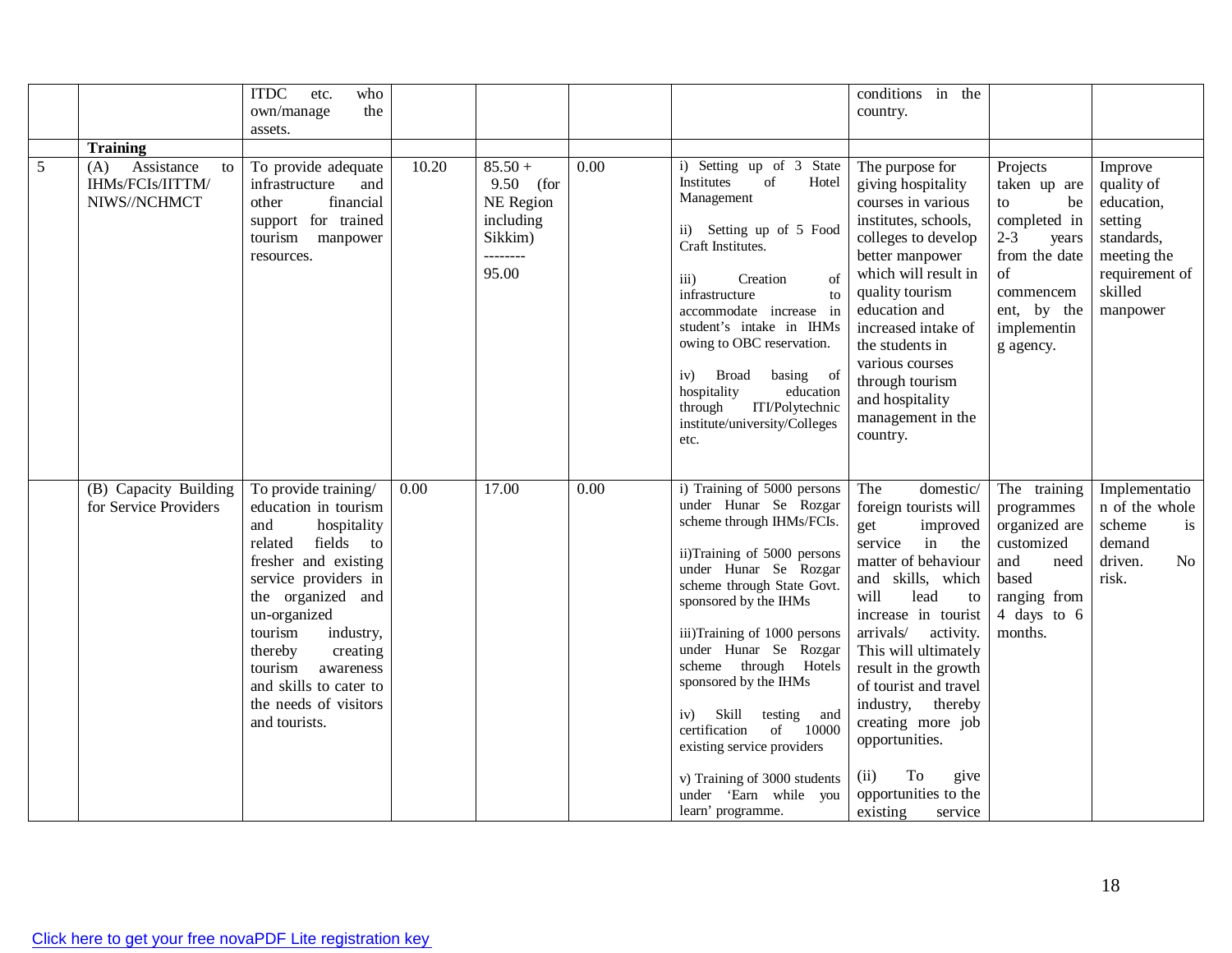|   |                                                            |                                                                           |      |       |      | Guide<br>Training<br>$\overline{\text{vi}}$ )<br>Programmes<br>vii) Training of 2000 taxi<br>drivers.<br>viii)Training of 4000 auto<br>rickshaw drivers<br>ix)Training<br>of<br>1000<br>skill<br>under<br>persons<br>programme for 6 months<br>duration<br>x)Training<br>$% \left( \left( \mathcal{A},\mathcal{A}\right) \right) =\left( \mathcal{A},\mathcal{A}\right)$ of<br>50<br>teachers/administrators<br>of<br>IHMs/IITTMs/FCI/MOT | providers to have<br>their skills formally<br>certified.<br>(iii) To reduce the<br>skill<br>gap<br>in<br>hospitality sector. |                |  |
|---|------------------------------------------------------------|---------------------------------------------------------------------------|------|-------|------|-------------------------------------------------------------------------------------------------------------------------------------------------------------------------------------------------------------------------------------------------------------------------------------------------------------------------------------------------------------------------------------------------------------------------------------------|------------------------------------------------------------------------------------------------------------------------------|----------------|--|
| 6 | <b>Other Expenditure</b><br>(A) Market Research            | To prepare                                                                | 0.00 | 5.00  | 0.00 | 10 Master Plans/DPRs 11                                                                                                                                                                                                                                                                                                                                                                                                                   | The studies<br>and                                                                                                           | Three          |  |
|   | Professional Services                                      | Master Plans,                                                             |      |       |      | Survey/Study report and                                                                                                                                                                                                                                                                                                                                                                                                                   | reports brought out                                                                                                          | months<br>to   |  |
|   |                                                            | conduct surveys<br>and studies on                                         |      |       |      | $\overline{2}$<br>tourism<br>statistics                                                                                                                                                                                                                                                                                                                                                                                                   | with support of the                                                                                                          | one year, for  |  |
|   |                                                            | various aspects                                                           |      |       |      | will be<br>publications                                                                                                                                                                                                                                                                                                                                                                                                                   | scheme will benefit                                                                                                          | studies/DPRs   |  |
|   |                                                            | of tourism,                                                               |      |       |      | supported under this                                                                                                                                                                                                                                                                                                                                                                                                                      | tourism<br>policy                                                                                                            | Master         |  |
|   |                                                            | collection/                                                               |      |       |      | different<br>scheme<br>on                                                                                                                                                                                                                                                                                                                                                                                                                 | makers in deciding                                                                                                           | Plans.<br>one  |  |
|   |                                                            | compilation of<br>data for tourism                                        |      |       |      | aspects of tourism to                                                                                                                                                                                                                                                                                                                                                                                                                     | on their priorities                                                                                                          | year to two    |  |
|   |                                                            | planning/policy                                                           |      |       |      | provide inputs to policy                                                                                                                                                                                                                                                                                                                                                                                                                  | ultimately<br>and                                                                                                            | years for All- |  |
|   |                                                            | formulation.                                                              |      |       |      | makers.                                                                                                                                                                                                                                                                                                                                                                                                                                   | leading to increase                                                                                                          | India<br>State |  |
|   |                                                            |                                                                           |      |       |      |                                                                                                                                                                                                                                                                                                                                                                                                                                           | in tourism activity                                                                                                          | Surveys.       |  |
|   |                                                            |                                                                           |      |       |      |                                                                                                                                                                                                                                                                                                                                                                                                                                           | in the country.                                                                                                              |                |  |
|   | Incentives<br>(B)<br>to<br>Accommodation<br>Infrastructure | To provide<br>assistance for<br>creating budget<br>hotel<br>accommodation | 0.00 | 10.00 | 0.00 | This<br>scheme<br>will<br>facilitate<br>creation<br>of<br>additional rooms in the<br>budget<br>category<br>for<br>tourists which will result<br>of<br>development<br>in                                                                                                                                                                                                                                                                   | This scheme will<br>facilitate creation<br>of additional room<br>inventories in the<br>budget<br>category<br>will<br>which   | 2-3 years      |  |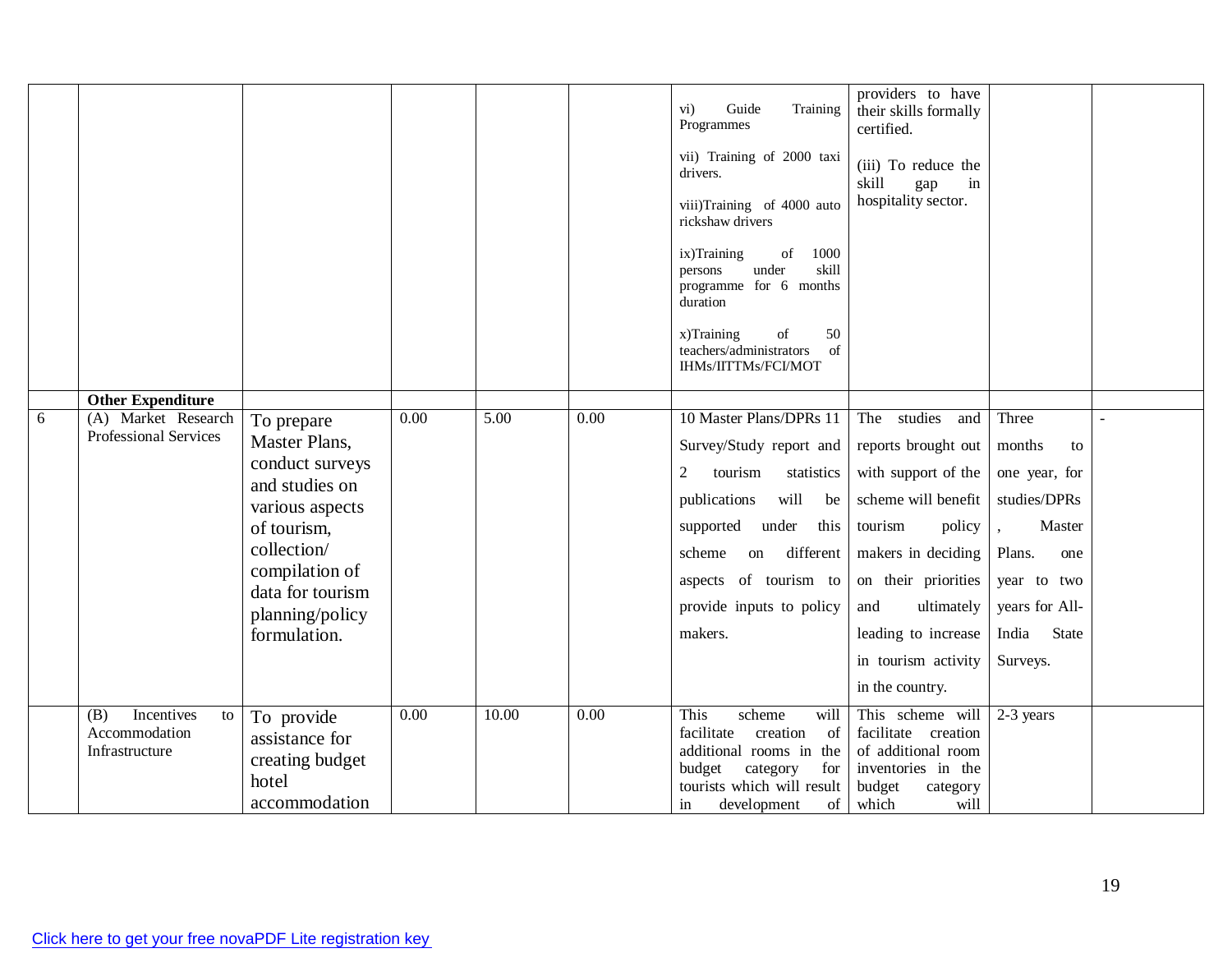|                                                                | for creation of<br>additional rooms<br>in budget<br>category                                                            |       |         |       | accommodation<br>infrastructure and thereby<br>lead to more tourist<br>arrivals and generation of<br>opportunities | ultimately lead to<br>tourist<br>more<br>arrivals and more<br>employment<br>opportunities.                                                                              |        |                                                    |
|----------------------------------------------------------------|-------------------------------------------------------------------------------------------------------------------------|-------|---------|-------|--------------------------------------------------------------------------------------------------------------------|-------------------------------------------------------------------------------------------------------------------------------------------------------------------------|--------|----------------------------------------------------|
| International<br>(C)<br>Cooperation                            | Contribution to UN<br>Tourism<br>World<br>Organization<br>and<br>international<br>other<br>bodies.                      | 1.06  | 0.00    | 0.00  | Not quantifiable                                                                                                   | Ensuring payment<br>of<br>membership<br>contribution<br>for<br>in<br>continuation<br>International<br>Tourism<br>Organizations and<br>to derive benefits<br>there from. |        | No risk factor                                     |
| Refund<br>(D)<br>$\sigma$<br>disinvestment proceeds<br>to ITDC | of<br>Payment<br>post<br>adjustment<br>closure<br>claims<br>for<br>of<br><b>ITDC</b><br>disinvested<br>properties       | 1.60  | 0.00    | 0.00  | Not quantifiable                                                                                                   | final<br>Ensuring<br>of<br>closures<br>disinvestment<br>process of ITDC<br>properties                                                                                   | year   | Delay in award<br>arbitration<br>of<br>proceedings |
| Miscellaneous<br>(E)<br>General Services-<br>Loss by Exchange  | To meet out the<br>exchange<br>foreign<br>while<br>losses<br>remitting<br>funds to<br>overseas<br>offices/organizations | 0.60  | 0.00    | 0.00  | Not quantifiable                                                                                                   | ÷                                                                                                                                                                       |        |                                                    |
| <b>Total-Tourism</b>                                           |                                                                                                                         | 69.41 | 1050.00 | 45.00 | $\overline{\phantom{a}}$                                                                                           | $\sim$                                                                                                                                                                  | $\sim$ |                                                    |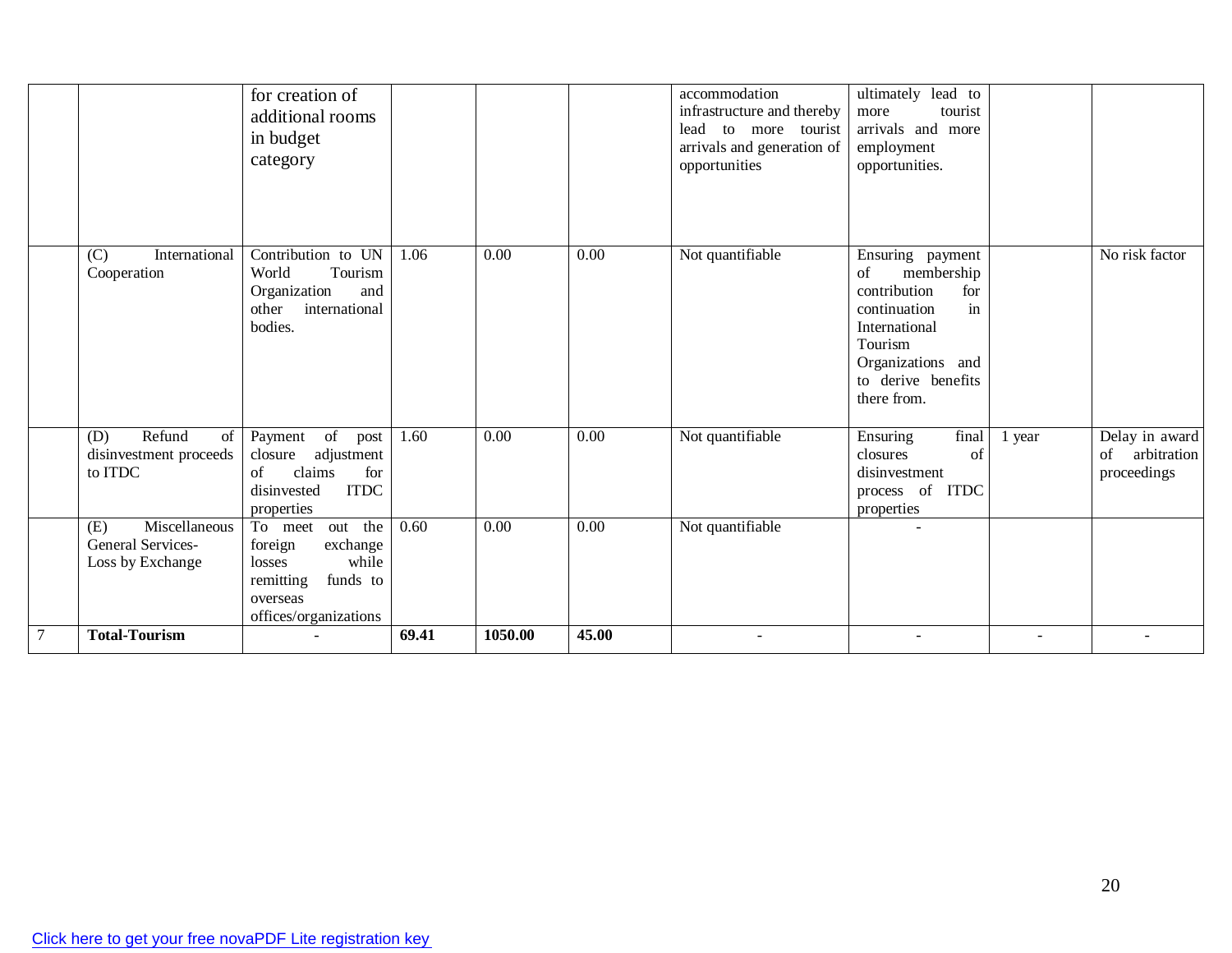#### **INFORMATION RELATED TO INDIA TOURISM DEVELOPMENT CORPORATION UNDER THE MINISTRY OF TOURISM**

| S.<br>No.        | Name of Scheme/<br>Programme                               | Objective/<br><b>Outcome</b> | <b>Outlay 2010-11</b>     |                       | Quantifiable<br>Deliverables/<br><b>Physical Outputs</b>    | Projected<br><b>Outcomes</b>                                                                                                                                    | Process/<br><b>Timelines</b>                                                                        | Remarks/<br><b>Risk Factors</b> |        |
|------------------|------------------------------------------------------------|------------------------------|---------------------------|-----------------------|-------------------------------------------------------------|-----------------------------------------------------------------------------------------------------------------------------------------------------------------|-----------------------------------------------------------------------------------------------------|---------------------------------|--------|
|                  |                                                            |                              |                           | (Rs. in Crorss)       |                                                             |                                                                                                                                                                 |                                                                                                     |                                 |        |
| $\mathbf{1}$     | 2                                                          | $\overline{3}$               |                           | $\boldsymbol{\Delta}$ |                                                             | $5^{\circ}$                                                                                                                                                     | 6                                                                                                   | $7\phantom{.0}$                 | 8      |
|                  |                                                            |                              | Non-Plan<br><b>Budget</b> | Plan<br><b>Budget</b> | Complementary<br><b>Extra-Budgetary</b><br><b>Resources</b> |                                                                                                                                                                 |                                                                                                     |                                 |        |
| 1.               | Development<br>Schemes/<br>Joint<br><b>Sector Projects</b> |                              | 0.00                      | 0.00                  | 0.00                                                        |                                                                                                                                                                 |                                                                                                     |                                 |        |
| $\overline{2}$ . | <b>Business</b><br><b>New</b><br>Activity                  |                              | 0.00                      | 0.00                  | 0.00                                                        | $\blacksquare$                                                                                                                                                  | $\blacksquare$                                                                                      | $\sim$                          | $\sim$ |
| 3.               | Renovation/<br>in<br>Improvement<br><b>Existing Hotels</b> |                              | 0.00                      | 79.17                 | 0.00                                                        | To<br>renovate/improve/<br>upgrade<br>existing<br>hotels<br>catering<br>and<br>units<br>other<br>divisions to bring<br>them at acceptable<br>levels.            | After renovation, ITDC<br>will<br>profit<br>improve<br>2010-11<br>w.e.f.<br>with<br>increase in ARR | Up to<br>31-03-2011             |        |
| 4.               | Duty Free Shops                                            |                              | 0.00                      | $\overline{0.00}$     | $\overline{0.00}$                                           | $\mathbb{Z}^2$                                                                                                                                                  | ÷.                                                                                                  | $\sim$                          | $\sim$ |
| $\overline{5}$ . | Ashok Travels &<br>Tours                                   |                              | 0.00                      | 1.50                  | 0.00                                                        | To purchase new<br>vehicles                                                                                                                                     | To meet requirements<br>of tourist inflow during<br><b>CWG-2010</b>                                 | Upto<br>31-03-2011              |        |
| 6.               | Miscellaneous<br><b>Schemes</b>                            |                              | $\overline{0.00}$         | 3.70                  | 0.00                                                        | Consists<br>for<br>expenditure<br>addition/<br>in<br>upgradation<br>Information<br>Technology<br>and<br>provision to<br>pay<br>arbitration<br>for<br>cases etc. | To meet requirements<br>of<br>IT-for<br>operational<br>/functional<br>improvements                  | Upto<br>31.03.2011              |        |
|                  | <b>TOTAL</b>                                               |                              | 0.00                      | 84.37                 | 0.00                                                        |                                                                                                                                                                 |                                                                                                     |                                 |        |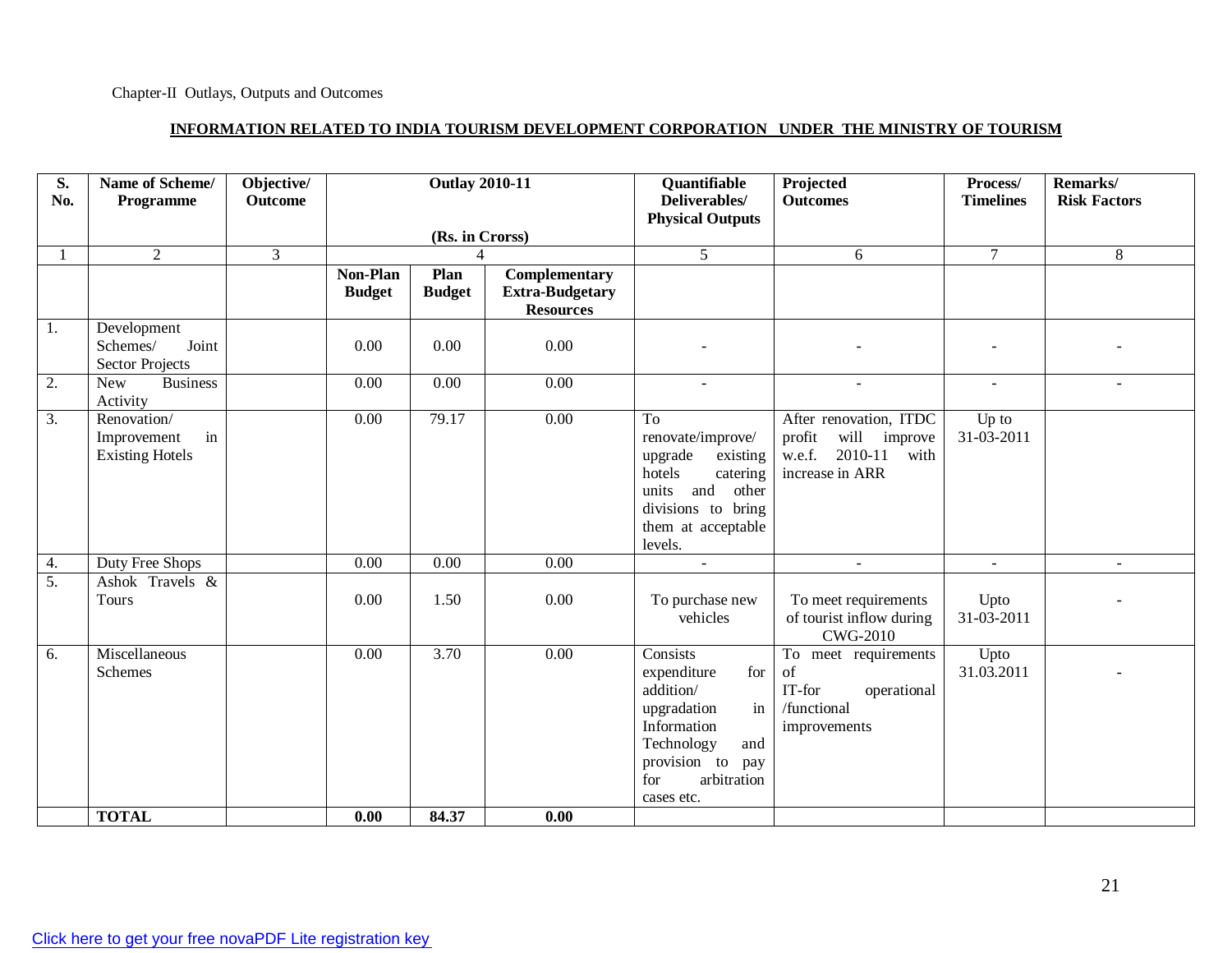# **CHAPTER-III**

### **REFORM MEASURES AND POLICY INITIATIVES**

The reform measures and policy initiatives taken by the Ministry of Tourism in the areas of public private partnerships, alternate delivery mechanisms, social and gender empowerment processes, greater decentralization and transparency are as follows:

- In order to give greater impetus to development and promotion of tourism through public private partnership, a National Tourism Advisory Council which includes officials of various Ministries and Departments concerning tourism and experts in the field of travel and tourism management from private industry continues to play its advisory role for the important aspects.
- For promotion of MICE (Meetings, Incentives, Conventions and Exhibitions) Ministry of Tourism has decided to provide assistance for construction of one convention centre at any well connected and accessible tourist destination in each State/UT.
- For opening up of destinations in inaccessible remote areas, Ministry of Tourism has decided to provide assistance for construction of heliports.
- The Ministry is taking initiatives for development of nationally and internationally important destinations and circuits through Mega Projects. To date 29 mega projects have been identified and of these 21 projects (excluding two projects for next phases) have been sanctioned. Efforts are being made for convergence with JNNURM and development programmes/projects of other Ministries.
- For facilitating development of world class tourism infrastructure, Ministry of Tourism has decided to provide 2% architects fee as part of the project cost.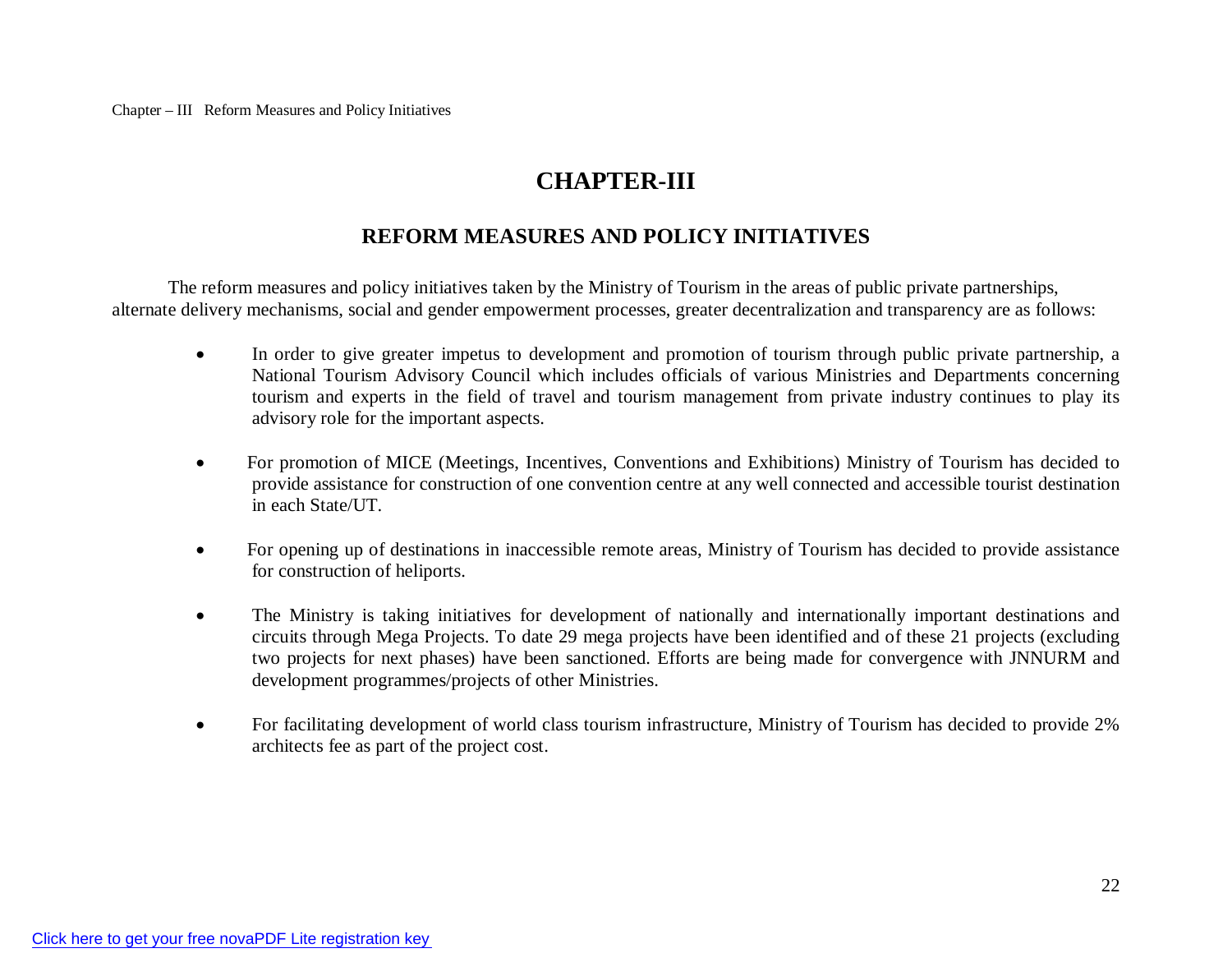- The basic minimum standard for adventure tourism related activities, to ensure safety of participants/tourists in such activities as well as minimum acceptable standards in terms of equipment and human resources as per the guidelines of the Ministry has been formulated for the benefit of tourists and stakeholders.
- A number of fiscal incentives and concessions have been granted to hotel industry in order to encourage investment in hospitality industry in general and of budget hotels in particular. On the request of the Ministry of Tourism, the Finance Minister had announced a Tax Holiday for 5 years under Section 80-ID (1) of the Income Tax Act for new hotels of budget category coming up between 1.4.2007 and 31.3.2010 in the National Capital Region.
- The Ministry of Tourism also successfully persuaded the Finance Ministry in the budget of 2008-09, a five-year holiday from income tax to two, three or four star hotels established in specified districts which have UNESCOdeclared 'World Heritage Sites'. The hotels should be constructed and start functioning during the period April 1, 2008 to March 31, 2013.
- FAR/FSI has been enhanced and development charges for hotels in Delhi have been rationalized and External Commercial Borrowings (ECB) entitlement to fund import of equipments increased to 100 million dollars in terms of rupee.
- Ministry of Tourism has revised the guidelines for voluntary Scheme for approval of Guest Houses in the country to ensure good, clean, hygienic, fair and upgraded facilities and practices in the large number of Guest Houses and unregulated accommodation units that spring up in cities and towns.
- A revised and liberalized Incredible India Bed & Breakfast/Home stay Scheme is continuing and the States/UTs are being encouraged in formulating their own scheme to develop Bed & Breakfast/Home stay units.
- The Ministry is continuing its efforts for recognizing service apartments and time-sharing accommodation as an alternate delivery mechanism in view of the shortage of the hotel accommodation in the country.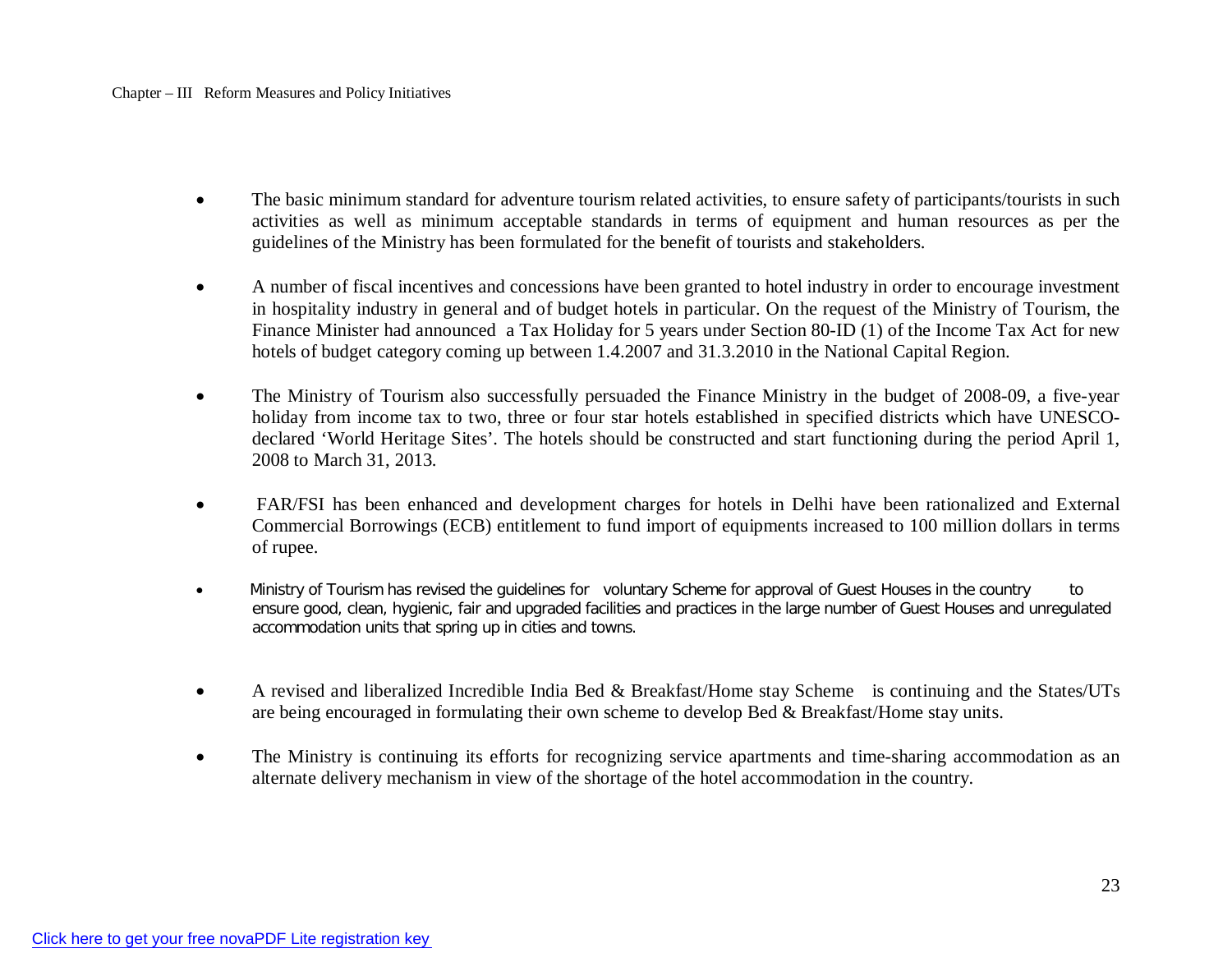- The Ministry of Tourism is continuing Training Programme under the Scheme titled 'Earn While You Learn' with the primary goal to increase the number of student escorts for the travel trade.
- The Ministry of Tourism has launched a programme of skill certification for the existing service providers in the industry. This proramme is being delivered through the Institutes of Hotel Management and certifies skill in Food and Beverage Service/Food Production.
- The Ministry of Tourism launched a programme of training for creating employable skills amongst the poor youth
- To meet the need of the trained manpower of the growing hospitality industry, Ministry of Tourism will continue skill training programmes for youth in the hospitality sector under the scheme of "Hunar Se Rojgar Tak"
- The Ministry of Tourism took several initiatives for developing tourism through bilateral and multilateral mechanisms.
- The Ministry of Tourism has taken initiatives for development and promotion of niche tourism products like Heli-Tourism, Caravan Tourism and Wellness Tourism in the country.
- The Ministry of Tourism is focusing on development of infrastructure in the identified destinations and circuits all over the country with due focus on North Eastern Region and Jammu & Kashmir. The new emerging areas like Rural Tourism, Heritage Tourism, Eco Tourism and Wellness Tourism are getting priority under this scheme.
- The Ministry of Tourism is continuing its efforts for providing assistance to tourism infrastructure in rural areas including capacity building of rural inhabitants to ensure development of rural tourism products, which fall on the way to well-known tourist circuits in the country. The aim of this initiative is to ensure social and gender empowerment and greater decentralization for the tourism products in the country.
- As a responsible tourism initiative, 158 rural sites are being developed as rural tourism products. The traditional artisans from these sites have been given exposure to national/international platforms. Mega shopping festivals are providing an opportunity for sale of art and craft products.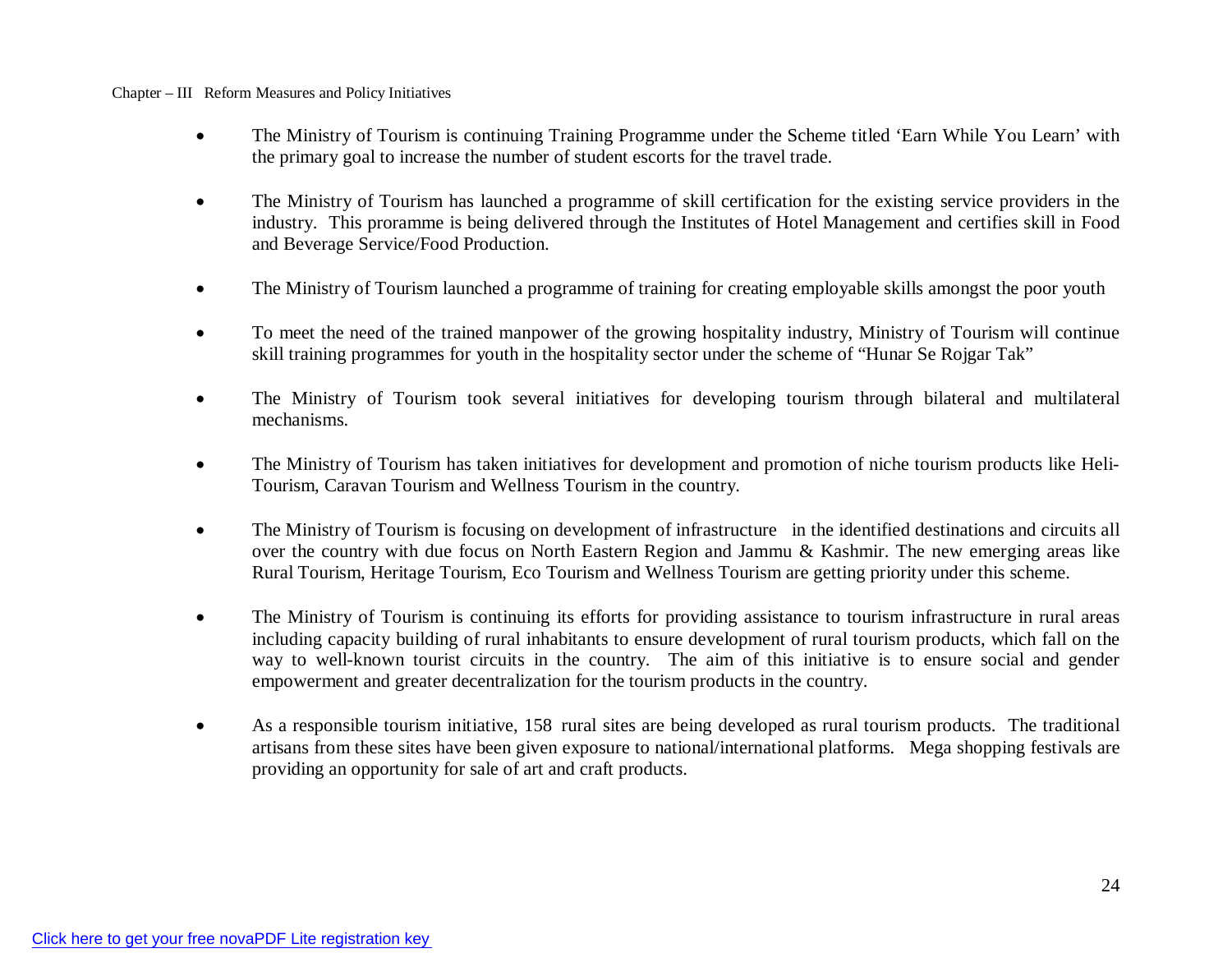- To provide an enriching experience to the tourists both within India and overseas visiting the Buddhist sites, external assistance is being provided by Japan International Cooperation Agency (JICA) for development of tourism related infrastructure in Buddhist sites of the country and it is envisaged to obtain more assistance in future for which the project in various States have also been posed to the Japanese Government.
- The States have also been asked to ensure safety and security of tourists.
- A complaint redressal system for public has been strengthened through setting up of a Special Complaint Cell to handle this particular aspect.
- The Ministry is committed to the Articles 15, 16  $\&$  39 of the Constitution of India that prohibits discrimination of any form against women and to provide for equal opportunity and equal pay for equal work, irrespective of sex. The Ministry has a Grievance Cell for women to address problems and grievances.
- To promote transparency and accountability in the working of every public authority, the Ministry of Tourism is observing the implementation of Right to Information Act, 2005.
- The physical and financial monitoring of tourism related infrastructure projects is being done through introduction of a special software package in the Ministry, and site visits to ensure speedy and transparent monitoring of these projects.
- The Ministry of Tourism has introduced an award of "Best Civic Management" recognizing the need to encourage eco friendly practices by various civic bodies in cities / towns / villages for the maintenance and upkeep of tourist sites / parks, etc. The objective of the Award is to proactively involve the municipal authorities and to get their commitment towards clean, hygienic and attractive surroundings in cities/towns/villages and to thereby enhance visitor experience.
- To make tourism services accessible to the physically challenged, directions have been given to the State Governments/UT Administrations to ensure barrier free access at destinations being developed through Ministry of Tourism's financial assistance.
- Understanding with Experience India Society and the tourism stakeholders was strengthened. The Ministry took initiatives to sustain social awareness efforts through focused campaigns to promote India as preferred destinations.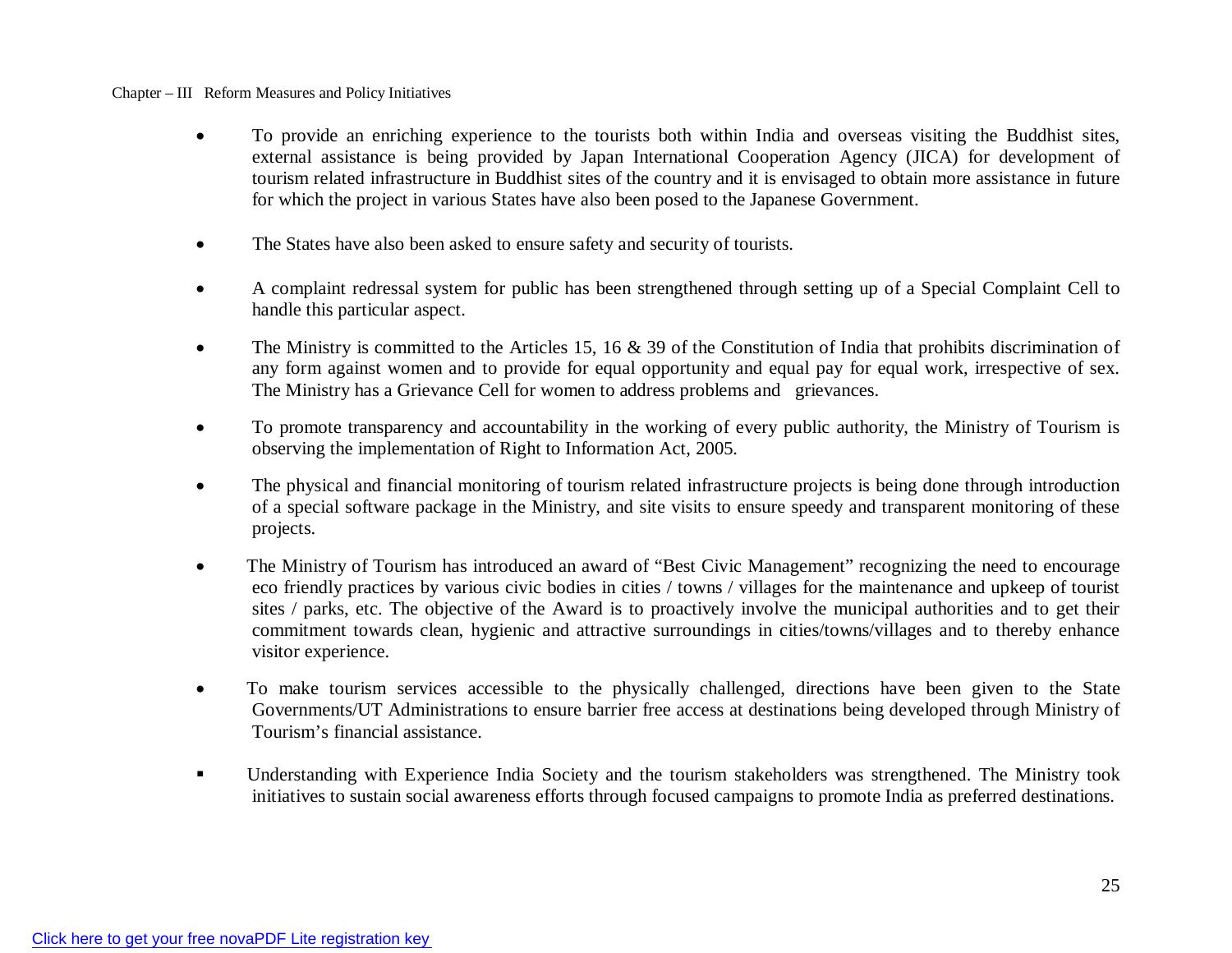- TV Commercials and short promotional films are produced /being produced by TV Channels such as BBC, Euro Sports and CNN focusing on niche products.
- To sustain the growth of the tourist traffic and to promote tourism to India, the Ministry of Tourism has undertaken a series of confidence building measures to minimize the negative impact of the recent global economic meltdown followed by the terrorist attack in Mumbai.
- Under the strengthened Market Development Assistance (MDA) scheme of the Ministry enhanced benefits to approved tourism service providers for promotional activities, active members of ICPB for promotion of MICE Tourism, Medical Tourism, Service Providers for Medical Tourism and also to stakeholders for promotion of Domestic Tourism are being provided.
- Ministry of Tourism strongly feels that "Visa-on-Arrival" facility for those countries, which are potential source markets to India and where there have been no security related issues in the past or likely to be in future, can be taken up under this Scheme. Accordingly, with the efforts of Ministry of Tourism, the Ministry of Home Affairs has introduced Visa-on-Arrival scheme for tourists from five countries viz. Singapore, Finland, New Zealand, Luxembourg and Japan on a pilot basis for a period of one year w.e.f.  $1<sup>st</sup>$  January, 2010.
- To provide hassle free movement of commercial Tourist Vehicles (TV) within NCR including the Golden Triangle of Delhi-Agra-Jaipur Seamless Travel is being introduced under which the tourist vehicles is registered, would continue to grant Tourist Permit to the buses/cars to be operated on Golden Triangle by the tour operators and Tourist Transport Operator recognized by Ministry of Tourism on collection of the permit fees including Road & Passenger Taxes in respect of Other States as per the prevalent rate. Ministry of Tourism has accordingly forwarded lists of recognized tour operators and tourist transport operators with their vehicle registration number and also two sets of stickers (large sticker for buses / coaches & small sticker for cars) to the Trasnsport Secretaries of Delhi, Uttar Pradesh, Rajasthan and Haryana for pilot project on seamless travel in Golden Triangle.
- To improve the number of qualified guides in near future and to meet the shortage, Ministry of Tourism through its Indian Institute of Tourism & Travel Management (IITTM), Gwalior is presently conducting Regional Level Guides Training Programme. 602 participants have undergone the training programme and action has been initiated for a Part-time Foreign Language Linguist Guides programme for Northern Region is also.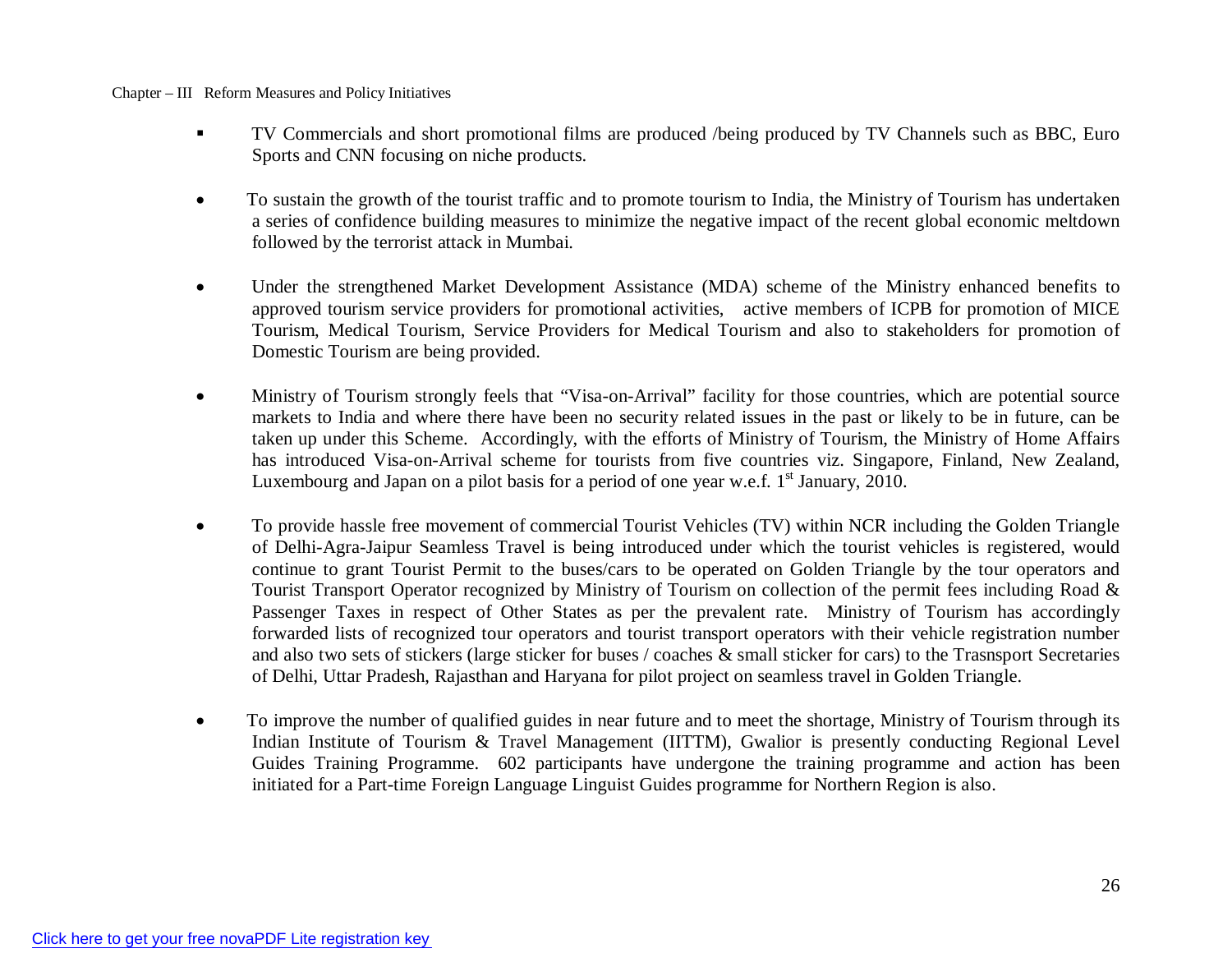Ministry of Tourism organized series of meetings with the stake holders, State Governments and Ministry of Evironment & Forests under the initiative "Tigers – Our National Beauties" on the concerns about growing dangers to wildlife in our National Parks and wildlife sanctuaries due to unplanned growth of infrastructure in these areas which is also affecting the corridors for movement of animals in the parks. On a pilot basis, the first assessment survey of Hotels, Lodges, Resorts, Camps & Guest Houses in and around Corbett National Park was taken up by Ministry of Tourism and the results have increased the awareness of the issues involved.

\*\*\*\*\*\*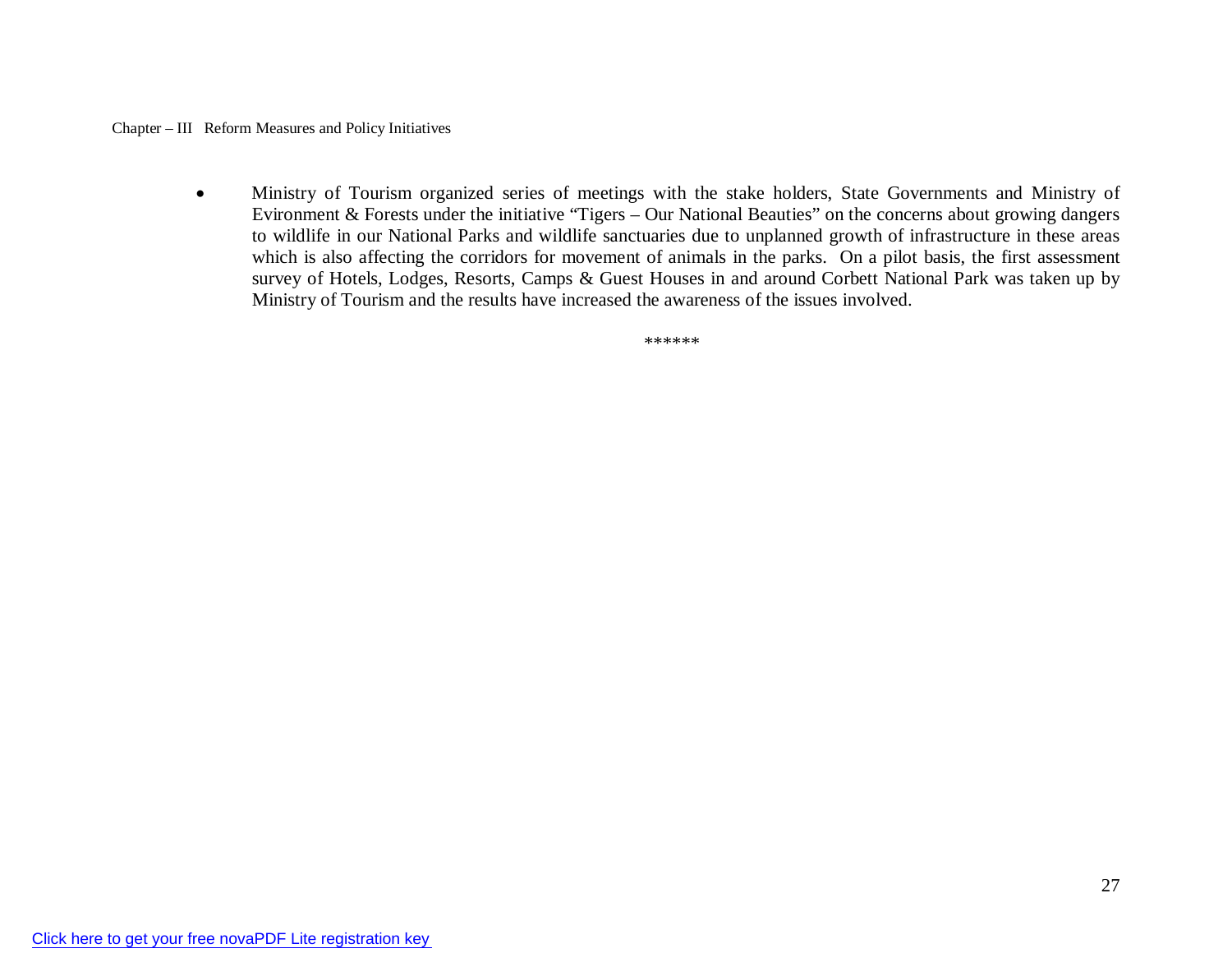# **CHAPTER-IV**

## **Performance during 2008-09**

**(Rs in crore) Sl. No. Name of Scheme/ Programme Objective/ Outcome Outlay 2008-09 Quantifiable Deliverables/ Physical output Process Timelines Achievements w.r.t. column. 5 Remarks** 1 2 3 4 5 6 7 8 1 Computerization and Information Technology (i) Continuation of Computerization including effective use of IT for exclusive promotion and publicity, and streamlining data collection and updation through appropriate hardware and software. (ii) To supplement the efforts of the States/UTs in<br>their IT initiatives in initiatives in promoting their tourism products. 25.00 -Maximize the use of Information Technology to promote 'Incredible India' more aggressively through more Online Campaigns on Worldwide Web to drive traffic to the official website of the Ministry **www.incredibleindia.org** To further expand and penetrate potential / emerging markets by translating the **incredibleindia.org** website into various languages specific to the source / emerging markets. To continue with the ongoing e-mail tracking system and enhance to next level, (i) Creation of E-mail IDs of respective offices to ensure speedy reverts. (ii)Knowledge Management portal exclusively for use by MoT officials, India Tourism offices in India / abroad and registered vendor. -To revamp the Northeast website to create greater awareness about 1 year | -A new micro site/ website **www.athithidevobhavah.com** was created and launched. - The Ministry of Tourism launched its Global and Domestic online campaign on the World wide web in December 2008. This campaign ended and will end in June 2009. The outcomes are subject to Standing Finance Committee (SFC)/Expen diture Finance Committee (EFC) approvals and the tendering process.

28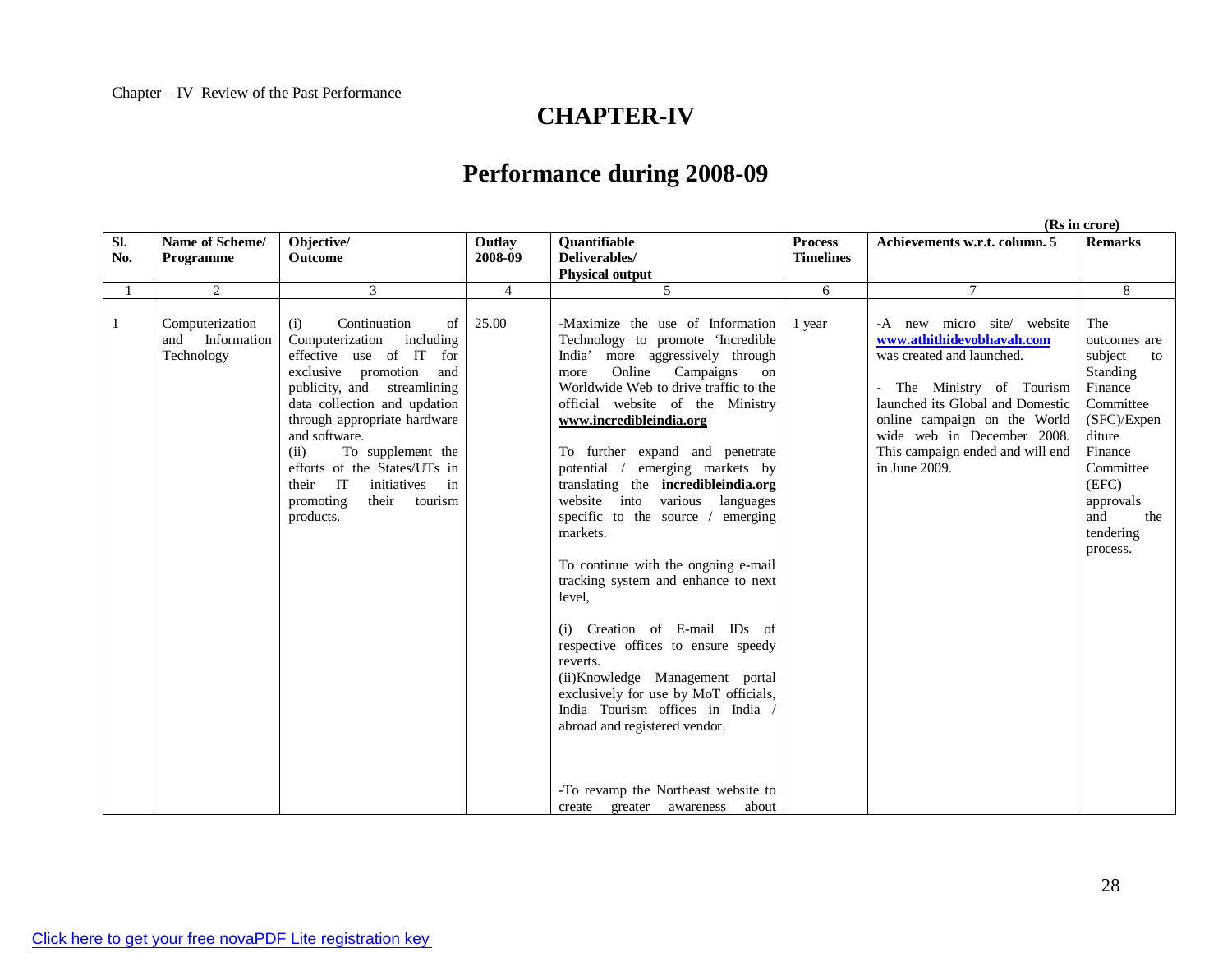|    |                     |                                 |             | Northeastern Region.                   |        |                                     |  |
|----|---------------------|---------------------------------|-------------|----------------------------------------|--------|-------------------------------------|--|
|    |                     |                                 |             |                                        |        |                                     |  |
|    |                     |                                 |             | -Creation of new thematic micro sites. |        |                                     |  |
|    |                     |                                 |             |                                        |        |                                     |  |
|    |                     |                                 |             | -Extend Central Financial Assistance   |        |                                     |  |
|    |                     |                                 |             | (CFA) to States / UTs under            |        |                                     |  |
|    |                     |                                 |             | Information Technology based on the    |        |                                     |  |
|    |                     |                                 |             | demand / performance of the States /   |        |                                     |  |
|    |                     |                                 |             | UTs in the past.                       |        |                                     |  |
|    |                     |                                 |             |                                        |        |                                     |  |
|    |                     |                                 |             | - Support e-governance initiatives.    |        |                                     |  |
|    |                     |                                 |             |                                        |        |                                     |  |
|    |                     |                                 |             | -Translation of Website in more        |        |                                     |  |
|    |                     |                                 |             | international languages in source      |        |                                     |  |
|    |                     |                                 |             | markets.                               |        |                                     |  |
|    |                     |                                 |             |                                        |        |                                     |  |
|    |                     |                                 |             | Online chat will be developed on the   |        |                                     |  |
|    |                     |                                 |             | website to disseminate information     |        |                                     |  |
|    |                     |                                 |             | round the clock $(24 \times 7)$ and to |        |                                     |  |
|    |                     |                                 |             | develop the information data bank      |        |                                     |  |
|    |                     |                                 |             | through tracking of e-mails from all   |        |                                     |  |
|    |                     |                                 |             | across the world.                      |        |                                     |  |
| 2. | Domestic            | To ensure facilitation and      | 65.00       | continue to reinforce<br>To<br>the     | 1 year | of Tourism<br>Ministry<br>The       |  |
|    | Promotion<br>and    | dissemination of information    | $7.00$ (for | "Incredible India" Brand through       |        | produced the following publicity    |  |
|    | Publicity including | to the tourists through various | $\rm NE$    | focus media campaign, nationwide.      |        | material/collaterals during 2008-   |  |
|    | Hospitality         | promotional means.              | including   |                                        |        | 09.                                 |  |
|    |                     |                                 | Sikkim)     | - To continue to generate greater      |        | - Production of 5 regional and 3    |  |
|    |                     |                                 | ----------- | awareness about tourist destinations   |        | city maps.                          |  |
|    |                     |                                 | 72.00       | in India and boost domestic travel     |        | - Incredible India Report-2007-     |  |
|    |                     |                                 | ----------- | through theme based domestic media     |        | 08.                                 |  |
|    |                     |                                 |             | campaigns, nationwide.                 |        | -Wall calendar/Desk calendar.       |  |
|    |                     |                                 |             |                                        |        | -production of a set of 15 posters. |  |
|    |                     |                                 |             | - To continue to promote the           |        |                                     |  |
|    |                     |                                 |             | traditional circuits and tap new and   |        | -Social Awareness Campaign in       |  |
|    |                     |                                 |             | potential destinations.                |        | print and TV to sensitize the       |  |
|    |                     |                                 |             |                                        |        | masses on issues like good          |  |
|    |                     |                                 |             | To continue the social awareness       |        | behaviour with tourists and on      |  |
|    |                     |                                 |             | campaign against Garbage & graffiti    |        | garbage and graffiti. Two short     |  |
|    |                     |                                 |             | on monuments and tourist sites         |        | films were produced with Aamir      |  |
|    |                     |                                 |             | through print & electronic media       |        | Khan as the brand ambassador        |  |
|    |                     |                                 |             | campaigns.                             |        | which were aired on different       |  |
|    |                     |                                 |             |                                        |        | television channels.                |  |
|    |                     |                                 |             | enhance<br>awareness<br>To<br>on       |        | -Regular issues of the Incredible   |  |
|    |                     |                                 |             | environment through mass contact       |        | India magazine (bi-monthly) were    |  |
|    |                     |                                 |             | programmes at grass root level in      |        | brought out on various themes       |  |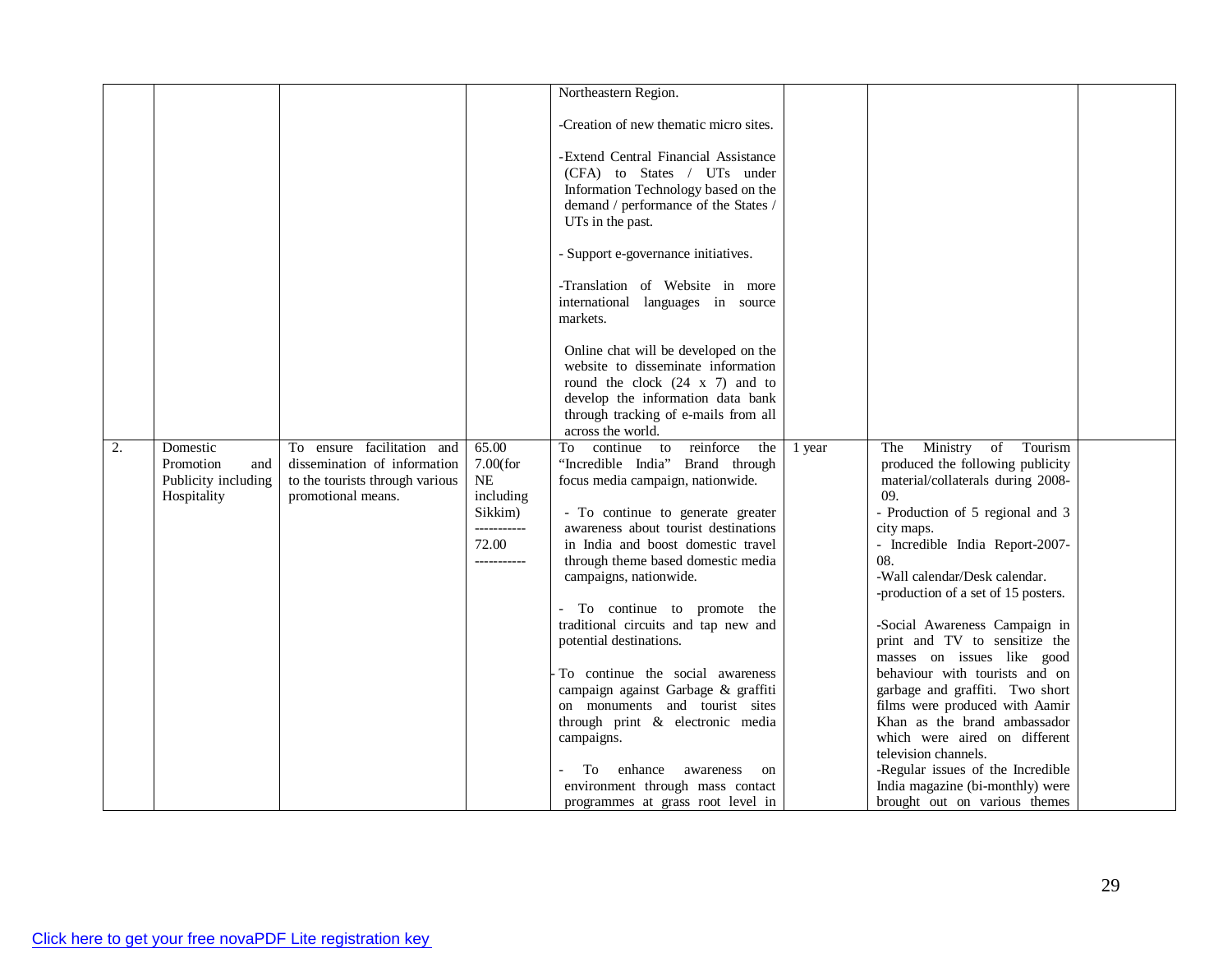|    |                     |                              |        | important tourist destinations.<br>- Designing, printing, distribution in<br>the field establishments of all the  |          | like adventure tourism, plantation<br>tourism, winter destination etc.<br>10. Hospitality was extended to |               |
|----|---------------------|------------------------------|--------|-------------------------------------------------------------------------------------------------------------------|----------|-----------------------------------------------------------------------------------------------------------|---------------|
|    |                     |                              |        | collateral items like brochures, films                                                                            |          | over 945 guests, including media                                                                          |               |
|    |                     |                              |        | etc. as per the Action Plan 2008-09                                                                               |          | personnel, travel agents and tour                                                                         |               |
|    |                     |                              |        |                                                                                                                   |          |                                                                                                           |               |
|    |                     |                              |        |                                                                                                                   |          | operators who were also invited                                                                           |               |
|    |                     |                              |        | - To ensure successful completion of                                                                              |          | to cover important events such as                                                                         |               |
|    |                     |                              |        | all activities as outlined in the action                                                                          |          | SATTE 2008, PATA Travel Mart                                                                              |               |
|    |                     |                              |        | plan for 2008-09                                                                                                  |          | 2008 in Hyderabad, Kerala Travel                                                                          |               |
|    |                     |                              |        |                                                                                                                   |          | Mart, Himalayan Run & Trek                                                                                |               |
|    |                     |                              |        | - To continue to provide Central                                                                                  |          | Event, as well as on Fam Tours                                                                            |               |
|    |                     |                              |        | assistance<br>State<br>Financial<br>to                                                                            |          | on the Special Buddhist Tourist                                                                           |               |
|    |                     |                              |        | Governments for organizing fairs and                                                                              |          | Train.                                                                                                    |               |
|    |                     |                              |        | festivals.                                                                                                        |          |                                                                                                           |               |
|    |                     |                              |        | To<br>Tourism-cum-                                                                                                |          | Following the Mumbai terrorist<br>attack, familiarization tours to                                        |               |
|    |                     |                              |        | promote<br>Handicrafts-cum-Cultural Festivals                                                                     |          | India for international travel trade                                                                      |               |
|    |                     |                              |        | in different states clubbed into six                                                                              |          | and media representatives were                                                                            |               |
|    |                     |                              |        | zones and extend financial support                                                                                |          | arranged to keep them updated on                                                                          |               |
|    |                     |                              |        | the host state governments in                                                                                     |          | the safety / security conditions in                                                                       |               |
|    |                     |                              |        | launching these festivals.                                                                                        |          | different parts of the country.                                                                           |               |
|    |                     |                              |        |                                                                                                                   |          |                                                                                                           |               |
|    |                     |                              |        | To continue to provide Hospitality to<br>international and domestic travel<br>writers, journalists, photographers |          | During the period December 2008<br>to March 2009, familiarization<br>tours were arranged for media and    |               |
|    |                     |                              |        | and TV teams for promoting tourism                                                                                |          | trade<br>representatives<br>from                                                                          |               |
|    |                     |                              |        | products.                                                                                                         |          | Argentina, Australia, Austria,<br>Belgium, Canada, China, Dubai,                                          |               |
|    |                     |                              |        |                                                                                                                   |          | France, Germany, Hong Kong,                                                                               |               |
|    |                     |                              |        |                                                                                                                   |          | Ireland, Japan, Korea, Malaysia,                                                                          |               |
|    |                     |                              |        |                                                                                                                   |          | Mexico, Netherlands, Russia,                                                                              |               |
|    |                     |                              |        |                                                                                                                   |          | Singapore, South Africa, Spain,                                                                           |               |
|    |                     |                              |        |                                                                                                                   |          | Switzerland, Taiwan, UK and                                                                               |               |
|    |                     |                              |        |                                                                                                                   |          | USA.                                                                                                      |               |
|    |                     |                              |        |                                                                                                                   |          |                                                                                                           |               |
| 3. | Overseas            | To position India as a most  | 220.00 | 1. Carry out 2 integrated (on-line                                                                                | One Year | The following<br>Media<br>1.                                                                              | Some of the   |
|    | Promotion<br>and    | favoured destination in the  |        | and print/ electronic) Global                                                                                     |          | Campaigns were launched                                                                                   | factors       |
|    | Publicity including | overseas<br>travel<br>market |        | Campaigns and 4 market specific                                                                                   |          | during the year under the                                                                                 | which could   |
|    | Market              | through a vigorous overseas  |        | campaigns as a part of Incredible                                                                                 |          | centralized media campaign of                                                                             | have<br>an    |
|    | Development         | campaign                     |        | India campaign in overseas                                                                                        |          | the Ministry, to effectively                                                                              | adverse       |
|    | Assistance          |                              |        | markets.                                                                                                          |          |                                                                                                           |               |
|    |                     |                              |        |                                                                                                                   |          | promote and project India as a                                                                            | impact<br>and |
|    |                     |                              |        |                                                                                                                   |          | desirable tourist destination in                                                                          | effect<br>on  |
|    |                     |                              |        |                                                                                                                   |          | key source markets<br>the                                                                                 | achievement   |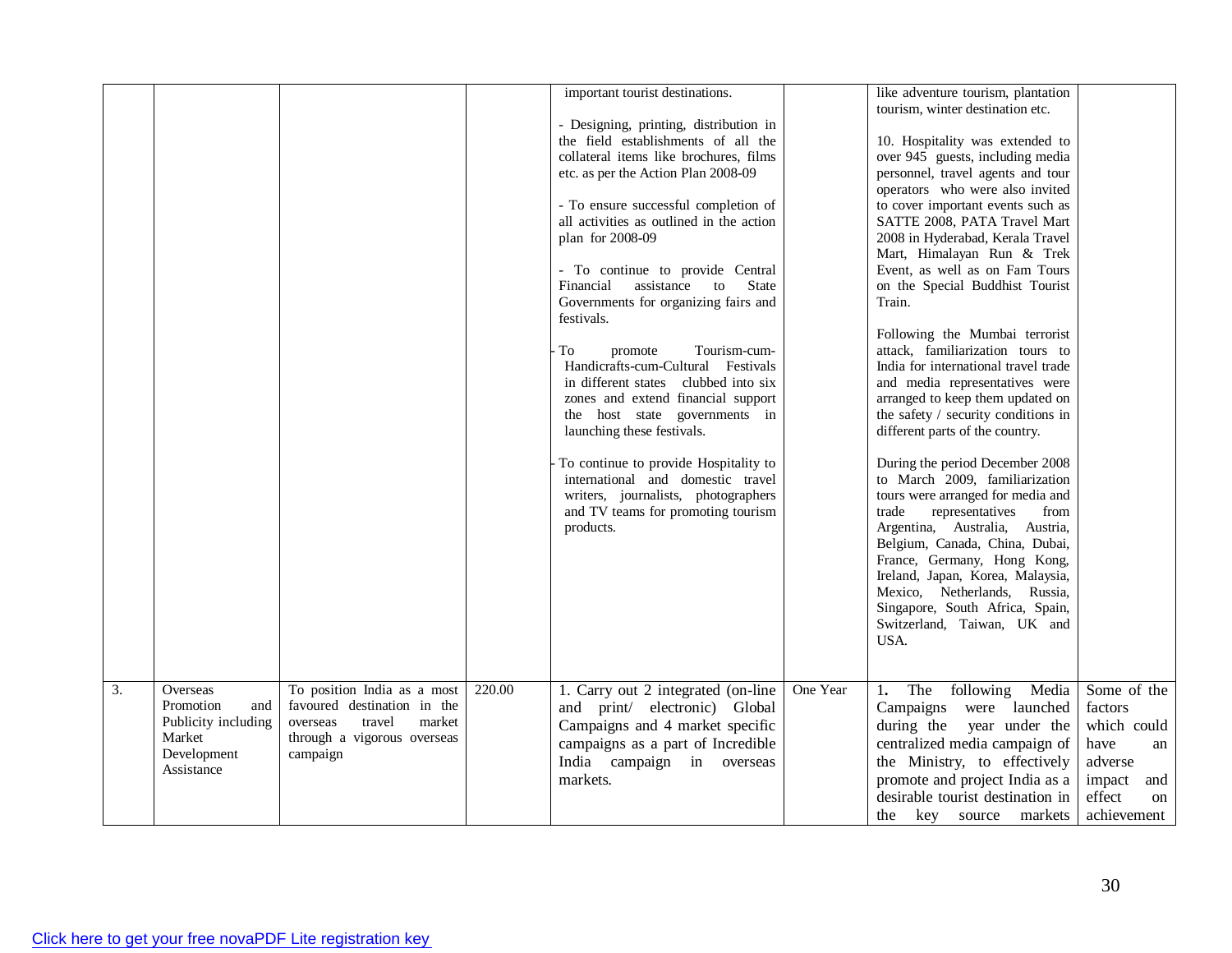|  |  | 2. To strengthen promotional and<br>marketing activities in overseas<br>markets through Indiatourism<br>offices abroad.<br>3. To focus on potential and<br>emerging markets particularly in<br>East Asia and South East Asia,                          | overseas :<br>(a) International Print Media<br>Campaign - Europe<br>(b) International Print Media<br>Campaign - APAC (Asia<br>Pacific)<br>(c) International Print Media<br>Campaign - Global<br>(d) International Print Media<br>Campaign - Americas<br>(e) International TV Campaign<br>- Americas<br>(f) International TV Campaign<br>$-$ Europe<br>(g) International TV Campaign<br>$-$ APAC<br>2. There was increased focus<br>on potential and emerging<br>markets in East/ South East<br>Asia, South America and East<br>European countries.<br>The Indiatourism office in | s are natural<br>calamities,<br>social<br>disturbances<br>, epidemics,<br>terrorism,<br>etc. in the<br>country. |
|--|--|--------------------------------------------------------------------------------------------------------------------------------------------------------------------------------------------------------------------------------------------------------|----------------------------------------------------------------------------------------------------------------------------------------------------------------------------------------------------------------------------------------------------------------------------------------------------------------------------------------------------------------------------------------------------------------------------------------------------------------------------------------------------------------------------------------------------------------------------------|-----------------------------------------------------------------------------------------------------------------|
|  |  | East European and<br>South<br>American markets.<br>4. Participate in about 236<br>International trade fairs<br>and<br>exhibitions and organize 20-25<br>road shows in important overseas<br>markets to showcase the varied<br>Indian tourism products. | Beijing was inaugurated in<br>April 2008. To mark the<br>occasion, Incredible<br>India<br>Cultural<br>Evenings<br>were<br>organized in Beijing and<br>Shanghai, which showcased<br>India's classical dance, music<br>and cuisine. Indian Food<br>Festivals were also organized<br>in Beijing and Shanghai.<br>The Ministry of Tourism in<br>collaboration<br>with<br>the<br>Ministry of Culture and CII<br>"Incredible<br>organized an<br>India@60"<br>event<br>in                                                                                                               |                                                                                                                 |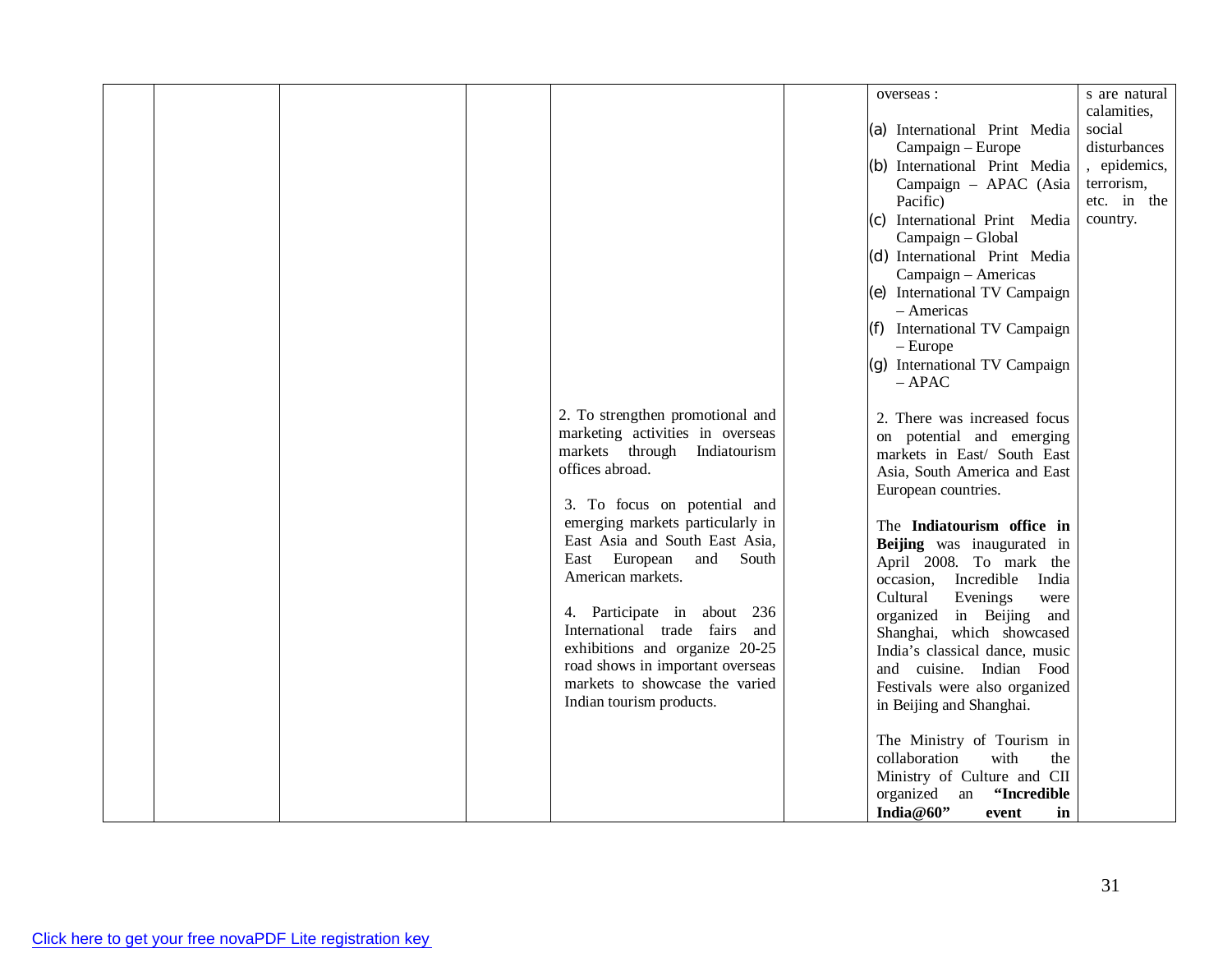|  |  |                                  | Singapore in April 2008. The     |  |
|--|--|----------------------------------|----------------------------------|--|
|  |  |                                  |                                  |  |
|  |  |                                  | activities and programmes        |  |
|  |  |                                  | organized during the event       |  |
|  |  |                                  | included<br>cultural             |  |
|  |  |                                  | performances,<br>display of      |  |
|  |  |                                  | Indian handicrafts by artisans   |  |
|  |  |                                  | from rural tourism sites, India  |  |
|  |  |                                  | Evening, etc.                    |  |
|  |  |                                  |                                  |  |
|  |  |                                  |                                  |  |
|  |  |                                  | For promotion of Indian          |  |
|  |  |                                  | Cuisine, support was extended    |  |
|  |  |                                  | to Indian Food Festivals         |  |
|  |  |                                  | organized in Colombia &          |  |
|  |  |                                  | Ecuador, Budapest (Hungary)      |  |
|  |  | 5.<br>Organise / Participate in  | and Buenos Aires (Argentina).    |  |
|  |  | Department Store Promotions,     |                                  |  |
|  |  | Indian<br>Food<br>and Cultural   | The Ministry of Tourism          |  |
|  |  | Festivals,<br>India<br>Evenings, | participated in and supported a  |  |
|  |  |                                  |                                  |  |
|  |  | Seminars,<br>Workshops<br>and    | Festival Of India organized      |  |
|  |  | undertake outdoor advertising in | in Buenos Aires, Argentina in    |  |
|  |  | overseas markets.                | November 2008.                   |  |
|  |  |                                  |                                  |  |
|  |  |                                  | The Indiatourism Offices in      |  |
|  |  |                                  | New York, Frankfurt Tokyo,       |  |
|  |  |                                  | Beijing<br>and<br>Singapore      |  |
|  |  |                                  | participated in major travel     |  |
|  |  |                                  | fairs and exhibitions in East    |  |
|  |  |                                  | and South-East Asia, South       |  |
|  |  |                                  |                                  |  |
|  |  |                                  | America, CIS and Eastern         |  |
|  |  |                                  | European countries, including    |  |
|  |  |                                  | Argentina,<br>Brazil,<br>Chile,  |  |
|  |  |                                  | Hungary, Czech Republic,         |  |
|  |  |                                  | Poland,<br>Russia,<br>Romania,   |  |
|  |  |                                  | Ukraine,<br>Taiwan,<br>South     |  |
|  |  |                                  | China,<br>Malaysia,<br>Korea,    |  |
|  |  |                                  | Singapore and Indonesia.         |  |
|  |  |                                  |                                  |  |
|  |  |                                  |                                  |  |
|  |  |                                  | greater visibility of<br>For     |  |
|  |  |                                  | "Incredible India", outdoor      |  |
|  |  |                                  | advertising<br>campaigns         |  |
|  |  |                                  | including advertising on taxis / |  |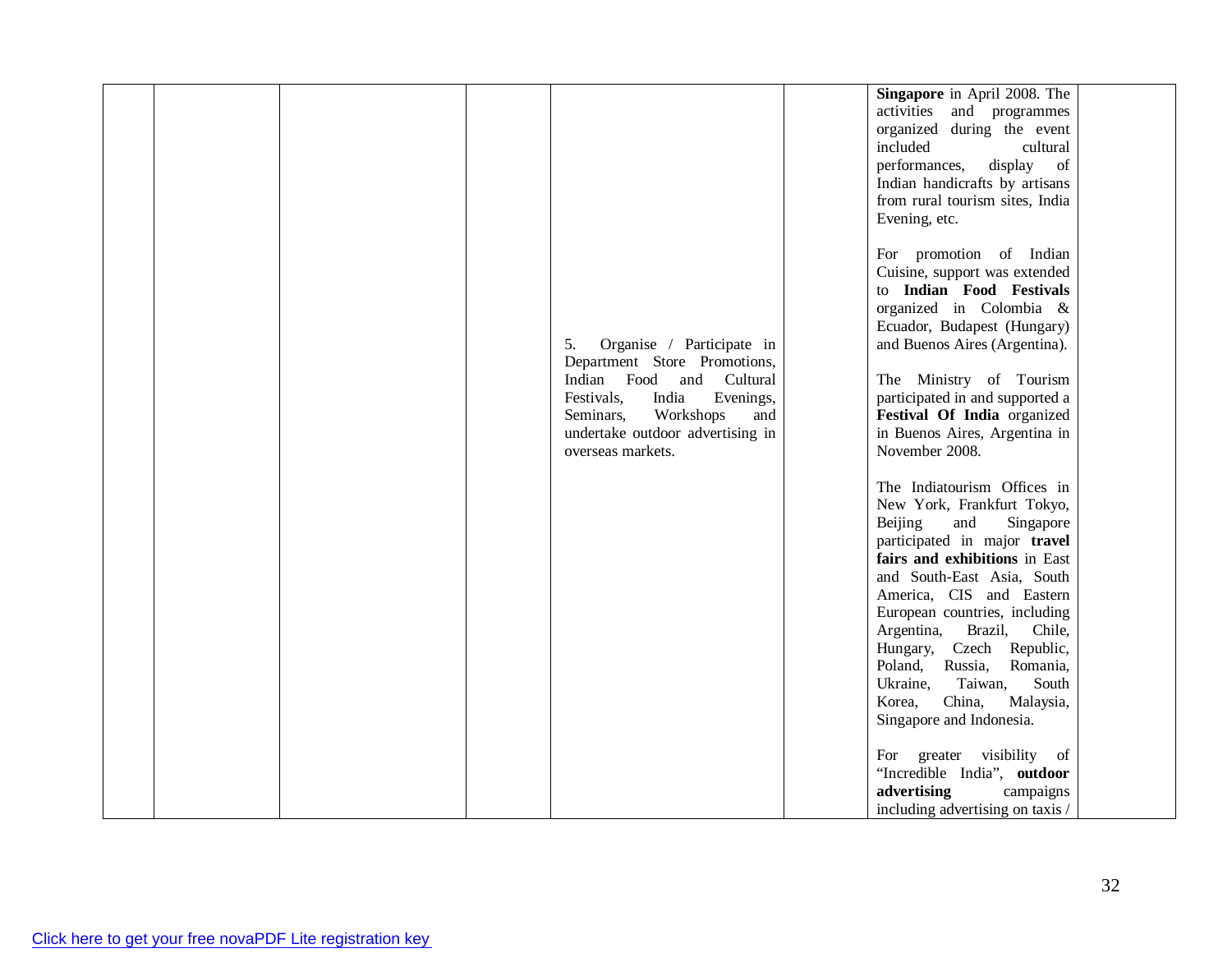|  |                                     | trams, have been<br>buses $\sqrt{ }$ |  |
|--|-------------------------------------|--------------------------------------|--|
|  |                                     | undertaken<br>in<br>Beijing,         |  |
|  |                                     | Seoul,<br>Shanghai,<br>Tokyo,        |  |
|  |                                     | Singapore, Kuala Lumpur and          |  |
|  |                                     | Buenos Aires.                        |  |
|  |                                     |                                      |  |
|  | 6. Generate new Tourist             |                                      |  |
|  | Publications in English and 4 to 5  |                                      |  |
|  | languages and extend brochure       | 3. Promotional activities were       |  |
|  | and advertising support to new      | stepped up in the overseas           |  |
|  | and existing tour operators,        | markets with added focus on          |  |
|  | travel agents, wholesalers for      | emerging<br>markets,<br>for          |  |
|  | promotion in overseas markets       | generating greater awareness         |  |
|  | and support existing ones.          | about India as a tourist             |  |
|  |                                     | destination and for promoting        |  |
|  | 7. Reinforce Hospitality            | India as a preferred tourist         |  |
|  | Programme by inviting               | destination.                         |  |
|  |                                     |                                      |  |
|  | media personnel,                    |                                      |  |
|  | travel agents and tour              | Important<br>promotional             |  |
|  | operators on                        | initiatives during the year          |  |
|  | familiarization tours to            | included opening of the              |  |
|  | India to get first hand knowledge   | Indiatourism office in Beijing,      |  |
|  | on various tourism products as      | the IncredibleIndia@60 event         |  |
|  | well as to participate in and cover | Singapore,<br>Outdoor<br>in          |  |
|  | important events.                   | advertising<br>campaigns             |  |
|  |                                     | undertaken in important cities       |  |
|  | 8. To provide Marketing             | and towns particularly during        |  |
|  | Development Assistance support      | international events such as         |  |
|  | to small and medium service         | WTM in London, FITUR in              |  |
|  |                                     |                                      |  |
|  | providers in the travel, transport  | Madrid, ITB in Berlin, the           |  |
|  | and hospitality industry for        | International Film Festival in       |  |
|  | promotional activities undertaken   | Cannes, the World Economic           |  |
|  | by them, including participation    | Summit in Davos, etc.                |  |
|  | in Travel Fairs/                    |                                      |  |
|  | Production<br>Exhibitions,<br>of    | Following<br>the worldwide           |  |
|  | publicity material, Sales Tours,    | economic slowdown and the            |  |
|  | etc.                                | terrorist attack in Mumbai,          |  |
|  |                                     | special initiatives were taken,      |  |
|  |                                     | to promote India as a tourist        |  |
|  |                                     | destination. These included          |  |
|  |                                     | Road Shows organized in              |  |
|  |                                     | collaboration with IATO with         |  |
|  |                                     |                                      |  |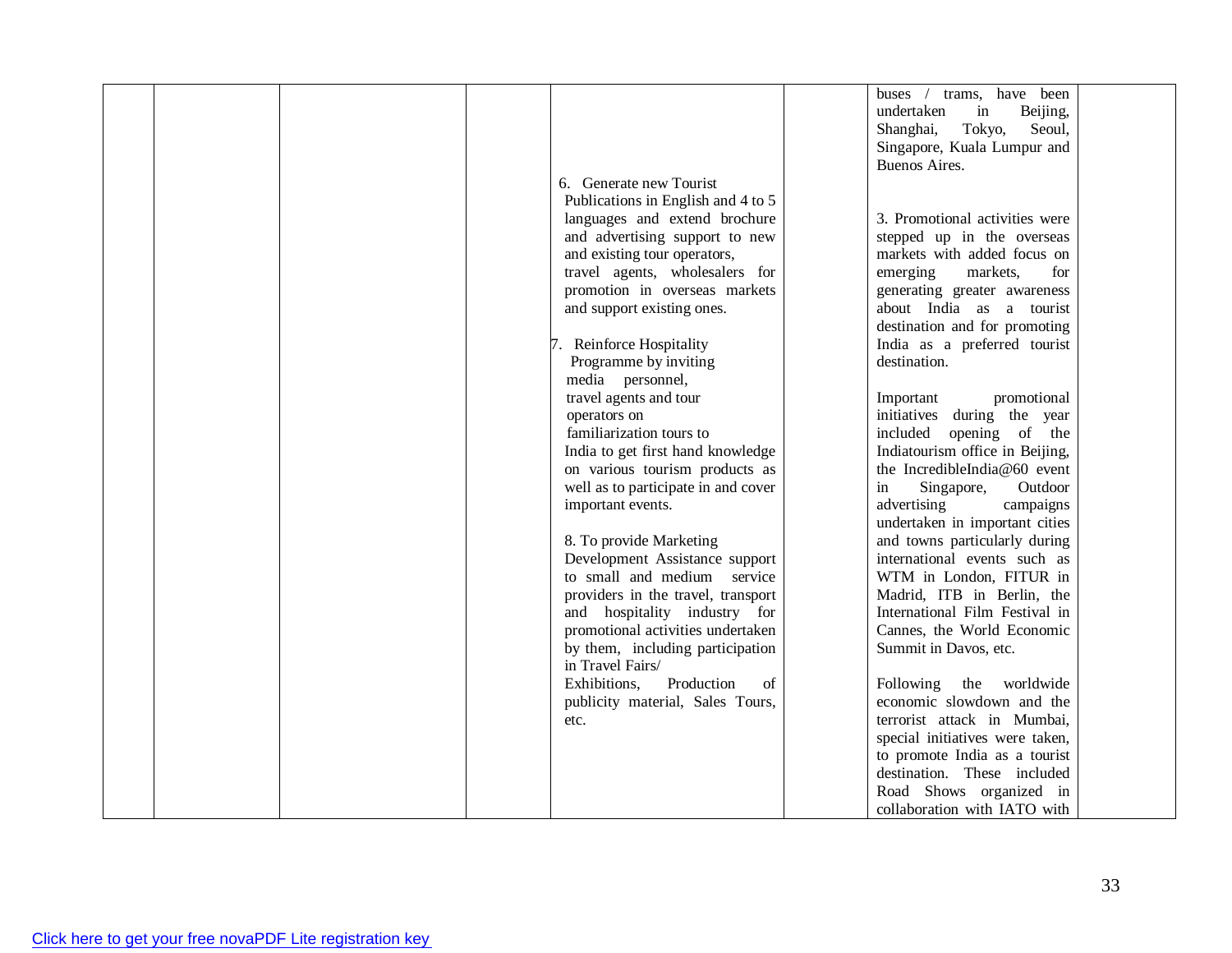|  |  |  | participation of stakeholders      |  |
|--|--|--|------------------------------------|--|
|  |  |  | from India as well as Fam          |  |
|  |  |  | Tours for media and trade          |  |
|  |  |  | representatives to Mumbai and      |  |
|  |  |  | other regions of the country, to   |  |
|  |  |  | keep the international trade /     |  |
|  |  |  | media updated on the safety /      |  |
|  |  |  |                                    |  |
|  |  |  | security conditions in different   |  |
|  |  |  | parts of the country               |  |
|  |  |  |                                    |  |
|  |  |  |                                    |  |
|  |  |  | 4. Joint promotional activities    |  |
|  |  |  | were undertaken by the             |  |
|  |  |  | Indiatourism Offices overseas      |  |
|  |  |  | with Indian Missions, Tour         |  |
|  |  |  | Operators, Airlines, etc.          |  |
|  |  |  |                                    |  |
|  |  |  | Some of the joint promotions       |  |
|  |  |  | organized<br>with<br>Indian        |  |
|  |  |  | <b>Missions</b><br>included<br>the |  |
|  |  |  | IncredibleIndia@60 event in        |  |
|  |  |  |                                    |  |
|  |  |  | Singapore, the promotional         |  |
|  |  |  | events organized in China          |  |
|  |  |  | (Beijing & shanghai) to            |  |
|  |  |  | coincide with opening of the       |  |
|  |  |  | Indiatourism office, Yoga          |  |
|  |  |  | Promotion Week organized in        |  |
|  |  |  | Cape Town,<br>International        |  |
|  |  |  | Dance Workshop in Syria, the       |  |
|  |  |  | Amsterdam-India<br>Festival,       |  |
|  |  |  | Festival of India in Buenos        |  |
|  |  |  | Aires, Namaste India Festival      |  |
|  |  |  | in Tokyo, etc.                     |  |
|  |  |  |                                    |  |
|  |  |  | Fam Tours to India for media       |  |
|  |  |  | and trade representatives were     |  |
|  |  |  | organized in collaboration         |  |
|  |  |  | with airlines, including Air       |  |
|  |  |  | India, Jet Airways, Kingfisher     |  |
|  |  |  | Airlines, Air Arabia, Kuwait       |  |
|  |  |  |                                    |  |
|  |  |  | Airways, Srilankan Airlines,       |  |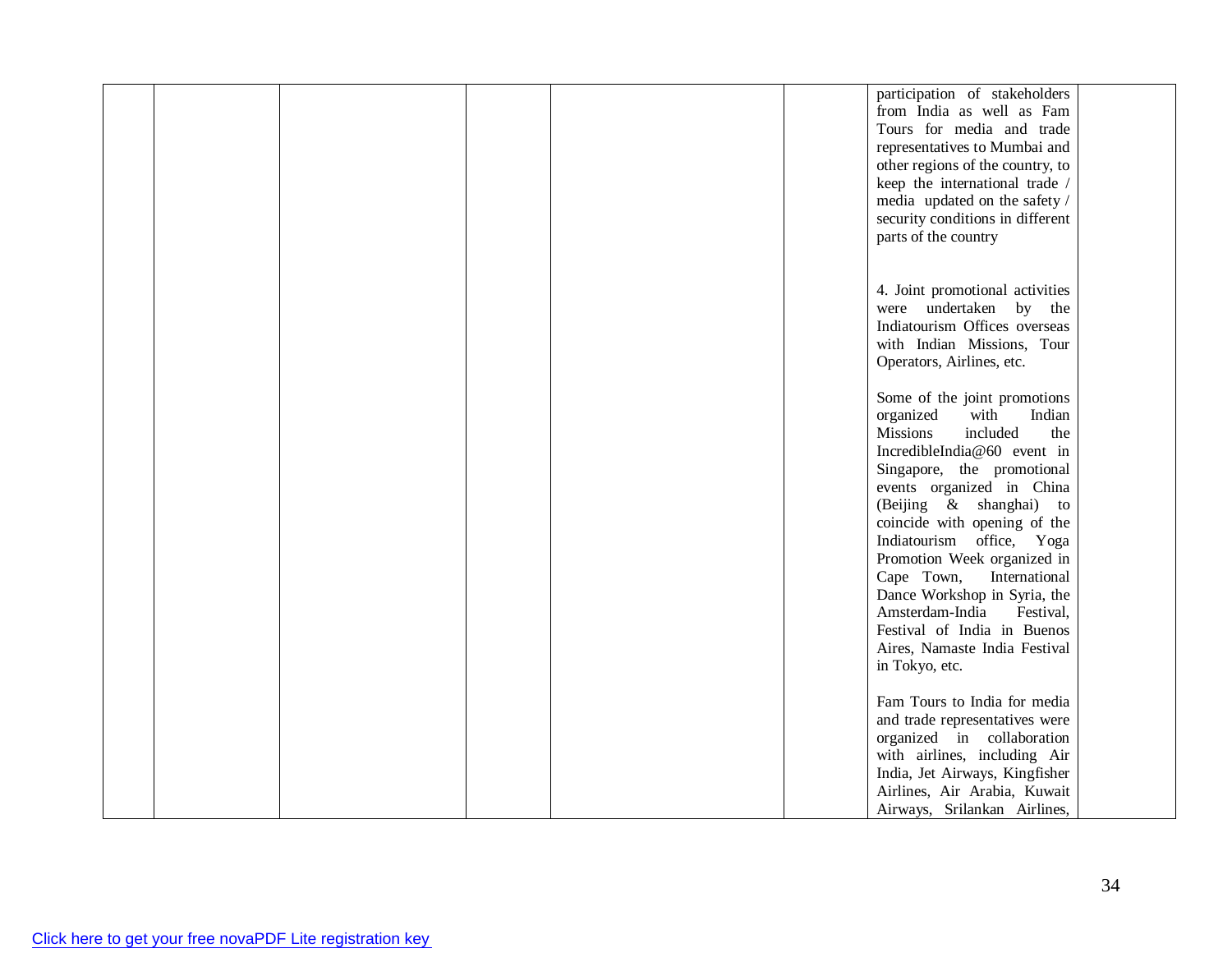|  |  |  | Lufthansa, Fin-Air, Turkish     |  |
|--|--|--|---------------------------------|--|
|  |  |  | Airlines, Delta Airlines, etc.  |  |
|  |  |  |                                 |  |
|  |  |  |                                 |  |
|  |  |  |                                 |  |
|  |  |  | 5.<br>Indiatourism<br>offices   |  |
|  |  |  | overseas participated in over   |  |
|  |  |  | 185<br>Travel<br>fairs<br>and   |  |
|  |  |  | Exhibitions in important        |  |
|  |  |  |                                 |  |
|  |  |  | tourist generating markets the  |  |
|  |  |  | world over as well as in        |  |
|  |  |  | emerging<br>and<br>potential    |  |
|  |  |  | markets to showcase and         |  |
|  |  |  |                                 |  |
|  |  |  | promote the tourism products    |  |
|  |  |  | of the country. These include   |  |
|  |  |  | the major international Travel  |  |
|  |  |  | Fairs such as the Arabian       |  |
|  |  |  | Travel Market (ATM) in          |  |
|  |  |  | Dubai, PATA Travel Mart in      |  |
|  |  |  |                                 |  |
|  |  |  | Hyderabad,<br>China             |  |
|  |  |  | International Travel Mart in    |  |
|  |  |  | Shanghai, ITB - Asia in         |  |
|  |  |  | Singapore, World Travel         |  |
|  |  |  | Market (WTM) in London,         |  |
|  |  |  |                                 |  |
|  |  |  | FITUR in Spain, ITB in          |  |
|  |  |  | Berlin, Germany and IMEX in     |  |
|  |  |  | Frankfurt,<br>Germany.          |  |
|  |  |  | Participation in these major    |  |
|  |  |  | fairs & exhibitions was in      |  |
|  |  |  |                                 |  |
|  |  |  | collaboration with the travel   |  |
|  |  |  | trade and State Govts. who      |  |
|  |  |  | were co-exhibitors in the India |  |
|  |  |  | Pavilions set up by the         |  |
|  |  |  | Ministry of Tourism /           |  |
|  |  |  | Overseas Offices.               |  |
|  |  |  |                                 |  |
|  |  |  |                                 |  |
|  |  |  |                                 |  |
|  |  |  | 6. The Ministry of Tourism,     |  |
|  |  |  | Govt. of India undertook a      |  |
|  |  |  | series of confidence building   |  |
|  |  |  |                                 |  |
|  |  |  | measures to minimize the        |  |
|  |  |  | negative impact of the global   |  |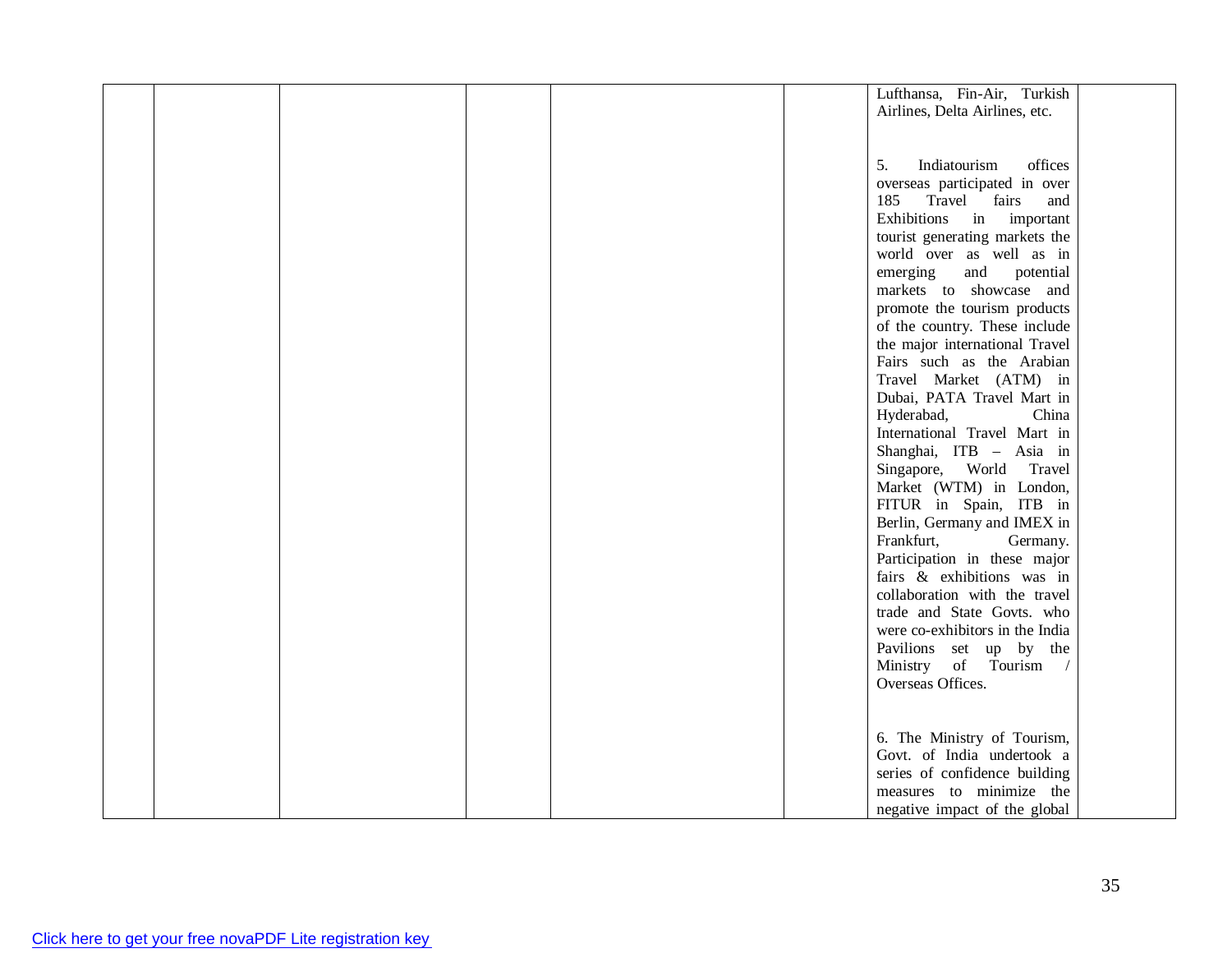|  |  |  | economic meltdown and the                 |  |
|--|--|--|-------------------------------------------|--|
|  |  |  | terrorist attack in Mumbai. As            |  |
|  |  |  | part of the promotional                   |  |
|  |  |  | initiatives being undertaken,             |  |
|  |  |  | Road Shows were organized                 |  |
|  |  |  | in important tourist generating           |  |
|  |  |  | markets<br>overseas,<br>in                |  |
|  |  |  | collaboration with the Indian             |  |
|  |  |  |                                           |  |
|  |  |  | assocn. Of Tour Operators                 |  |
|  |  |  | (IATO) and with participation             |  |
|  |  |  | of different segments of the              |  |
|  |  |  | travel industry, including tour           |  |
|  |  |  | operators, hotels and airlines.           |  |
|  |  |  | Such Road Shows were                      |  |
|  |  |  | organized in Australia,                   |  |
|  |  |  | Singapore, Malaysia, U.K. and             |  |
|  |  |  | Ireland during 2008-09.                   |  |
|  |  |  |                                           |  |
|  |  |  |                                           |  |
|  |  |  | 7. The Ministry of Tourism                |  |
|  |  |  | has extended support to                   |  |
|  |  |  | <b>Indian</b><br>Food<br><b>Festivals</b> |  |
|  |  |  |                                           |  |
|  |  |  | organized in Syria, Turkey,               |  |
|  |  |  | Colombia & Ecuador, Oman,                 |  |
|  |  |  | Iran, Argentina, Hugary,                  |  |
|  |  |  | Egypt, Spain and Dubai                    |  |
|  |  |  |                                           |  |
|  |  |  | The Ministry of Tourism,                  |  |
|  |  |  | through the overseas offices              |  |
|  |  |  | has participated in the                   |  |
|  |  |  | Namaste India Festival in                 |  |
|  |  |  | Tokyo in September 2008,                  |  |
|  |  |  | Amsterdam India Festival -                |  |
|  |  |  | Blended Cultures, a three                 |  |
|  |  |  | week long cultural festival of            |  |
|  |  |  | India held in Amsterdam in                |  |
|  |  |  | November 2008 and in the                  |  |
|  |  |  | Festival of India organized in            |  |
|  |  |  |                                           |  |
|  |  |  | Buenos Aires, Argentina in                |  |
|  |  |  | November 2008.                            |  |
|  |  |  |                                           |  |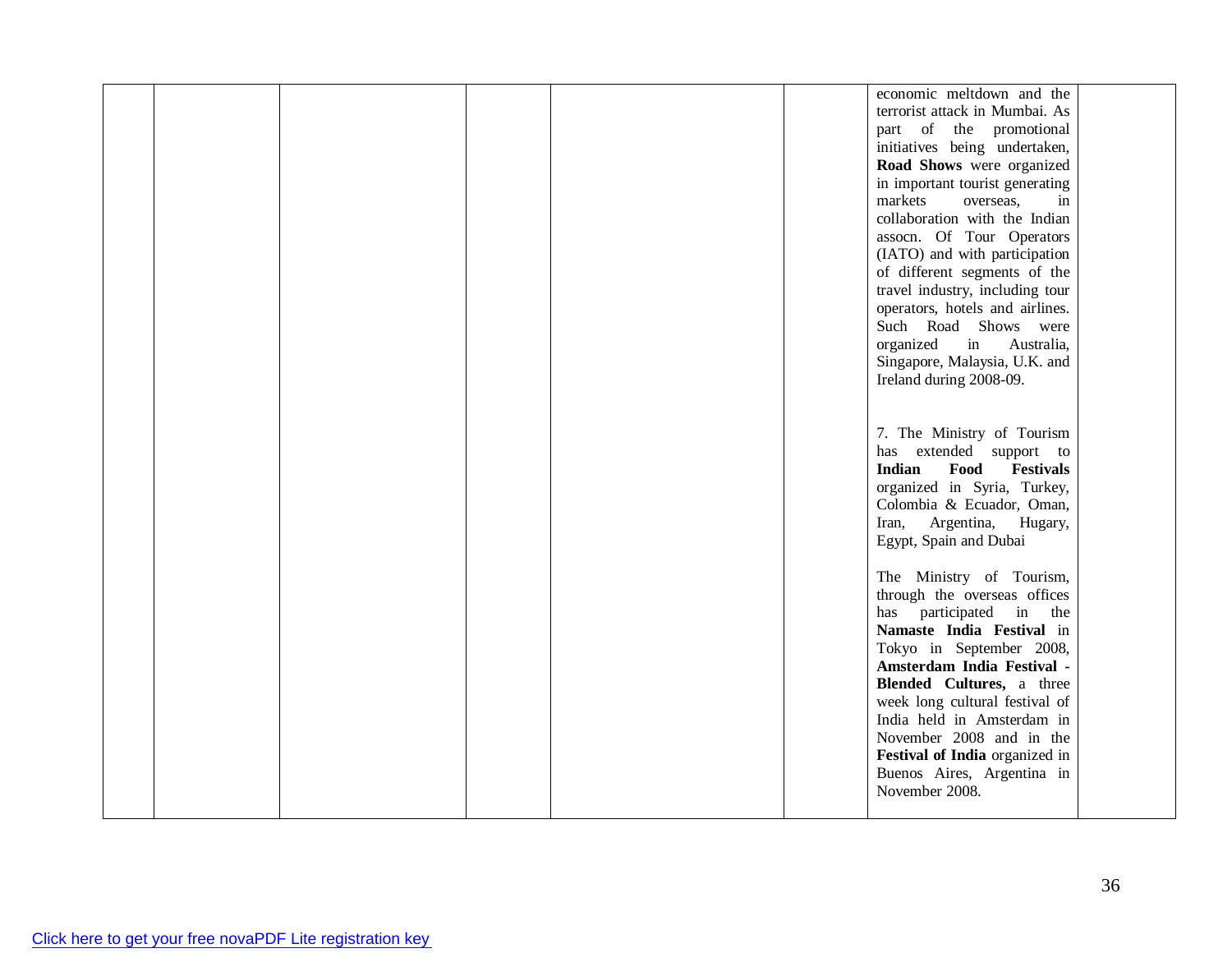|  |  |  | India Evenings and India         |  |
|--|--|--|----------------------------------|--|
|  |  |  | Presentations / Seminars have    |  |
|  |  |  | been organized in Beijing,       |  |
|  |  |  | Shanghai,<br>Hong<br>Kong,       |  |
|  |  |  | Riyadh,<br>Istanbul,<br>Tehran,  |  |
|  |  |  | Damascus,<br>Dubai,<br>Ankara,   |  |
|  |  |  | Paris,<br>Strasbourg,<br>Zurich, |  |
|  |  |  | Genova,<br>Bern,<br>Catania,     |  |
|  |  |  | Atlanta, New York, Boston,       |  |
|  |  |  |                                  |  |
|  |  |  | Denver,<br>San<br>Francisco,     |  |
|  |  |  | Phoenix,<br>Tokyo,<br>Seoul,     |  |
|  |  |  | Taipei, Toronto, Vancouver,      |  |
|  |  |  | Ottawa, Montreal, Singapore,     |  |
|  |  |  | Kuala<br>Lumpur,<br>Manila,      |  |
|  |  |  | Munich, Moscow,<br>among         |  |
|  |  |  | other cities.                    |  |
|  |  |  |                                  |  |
|  |  |  | 8. Tourist publications have     |  |
|  |  |  | been printed in foreign          |  |
|  |  |  | languages, by the overseas       |  |
|  |  |  | offices,<br>to<br>meet<br>the    |  |
|  |  |  | requirements of the markets      |  |
|  |  |  | under their jurisdiction. These  |  |
|  |  |  | include Mandarin, Cantonese,     |  |
|  |  |  | Arabic,<br>Persian,<br>Turkish,  |  |
|  |  |  | Italian,<br>French,<br>Spanish,  |  |
|  |  |  |                                  |  |
|  |  |  | Portuguese, German, Russian,     |  |
|  |  |  | Hungarian, Japanese, Korean,     |  |
|  |  |  | Thai and Bhasa Indonesia.        |  |
|  |  |  |                                  |  |
|  |  |  | Brochure and Joint advertising   |  |
|  |  |  | support was extended by the      |  |
|  |  |  | overseas offices to tour         |  |
|  |  |  | operators/ travel agents /       |  |
|  |  |  | wholesalers,<br>etc.<br>for      |  |
|  |  |  | promoting India tour packages    |  |
|  |  |  | and Indian tourism products.     |  |
|  |  |  |                                  |  |
|  |  |  |                                  |  |
|  |  |  | 9. As a major initiative for     |  |
|  |  |  | promoting India as a MICE        |  |
|  |  |  |                                  |  |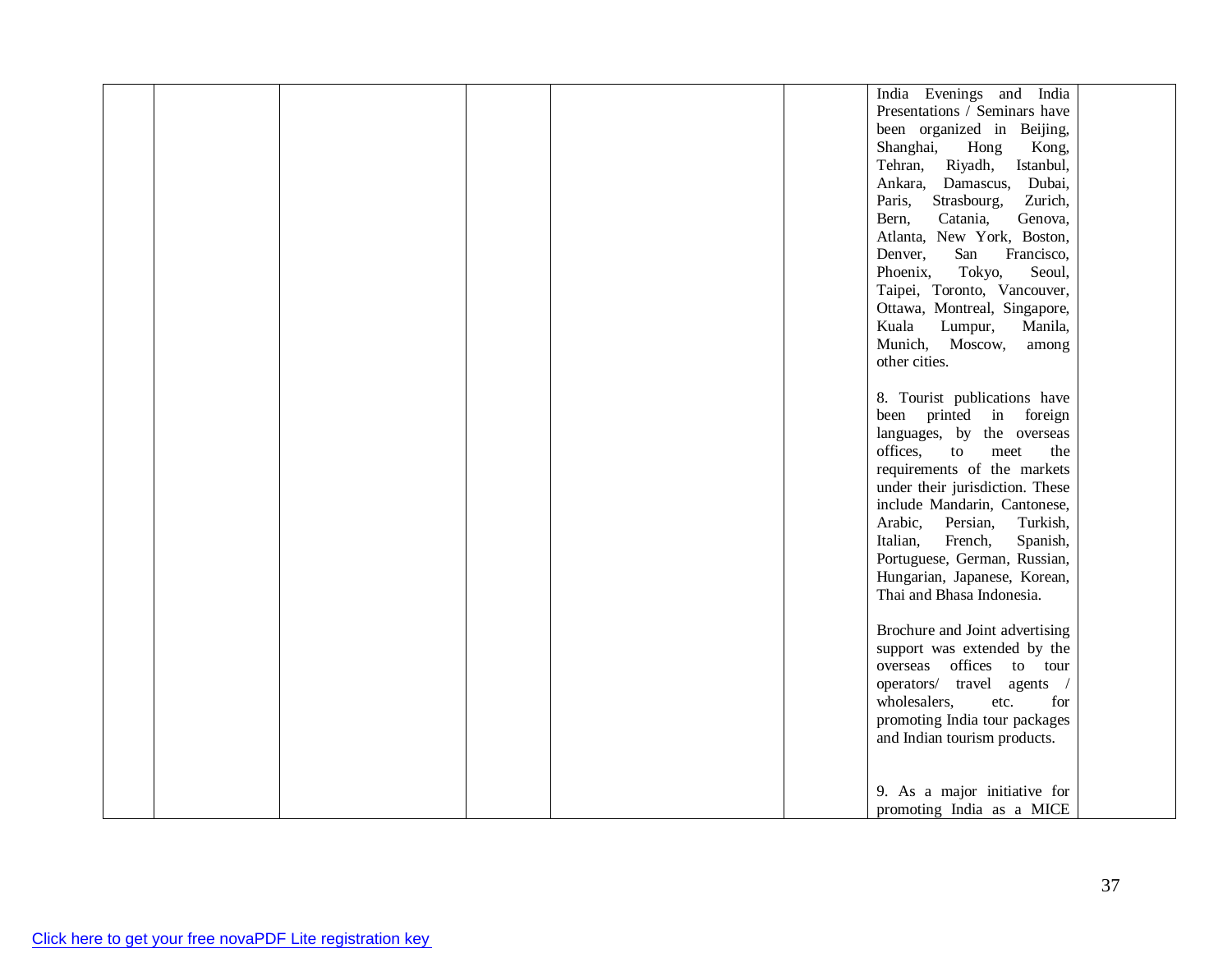|  |  |  | destination, India hosted the       |  |
|--|--|--|-------------------------------------|--|
|  |  |  | PATA Travel Mart 2008 in            |  |
|  |  |  | Hyderabad from September 16         |  |
|  |  |  | to 19, 2008. Approximately          |  |
|  |  |  |                                     |  |
|  |  |  | 1,089 international delegates,      |  |
|  |  |  | comprising 374 global buyers        |  |
|  |  |  | and 715 Asia Pacific seller         |  |
|  |  |  | delegates participated in the       |  |
|  |  |  | Travel Mart.                        |  |
|  |  |  |                                     |  |
|  |  |  | The Ministry of Tourism,            |  |
|  |  |  |                                     |  |
|  |  |  | through the overseas offices        |  |
|  |  |  | participated in major MICE          |  |
|  |  |  | related travel fairs<br>and         |  |
|  |  |  | exhibitions including IMEX in       |  |
|  |  |  | Germany, AIME in Australia,         |  |
|  |  |  | IT&CMA in Thailand.                 |  |
|  |  |  |                                     |  |
|  |  |  | Presentations and Fam Tours         |  |
|  |  |  |                                     |  |
|  |  |  | media<br>for<br>$\sqrt{2}$<br>trade |  |
|  |  |  | representatives from overseas,      |  |
|  |  |  | the<br>Mahaparinirvana<br>on        |  |
|  |  |  | Tourist Train were organized        |  |
|  |  |  | to promote the train.               |  |
|  |  |  |                                     |  |
|  |  |  | Other niche products such as        |  |
|  |  |  | medical tourism and rural           |  |
|  |  |  |                                     |  |
|  |  |  | tourism have been promoted          |  |
|  |  |  | by overseas offices at various      |  |
|  |  |  | international travel fairs &        |  |
|  |  |  | exhibitions,<br>Road<br>Shows,      |  |
|  |  |  | Seminars<br>India<br>and            |  |
|  |  |  | Presentations, etc.                 |  |
|  |  |  |                                     |  |
|  |  |  | As an incentive for promotion       |  |
|  |  |  | MICE Tourism and<br>of              |  |
|  |  |  |                                     |  |
|  |  |  | Medical Tourism, the scope of       |  |
|  |  |  | Market Development<br>the           |  |
|  |  |  | Scheme<br>Assistance<br>was         |  |
|  |  |  | enhanced so as to include           |  |
|  |  |  | active members of the India         |  |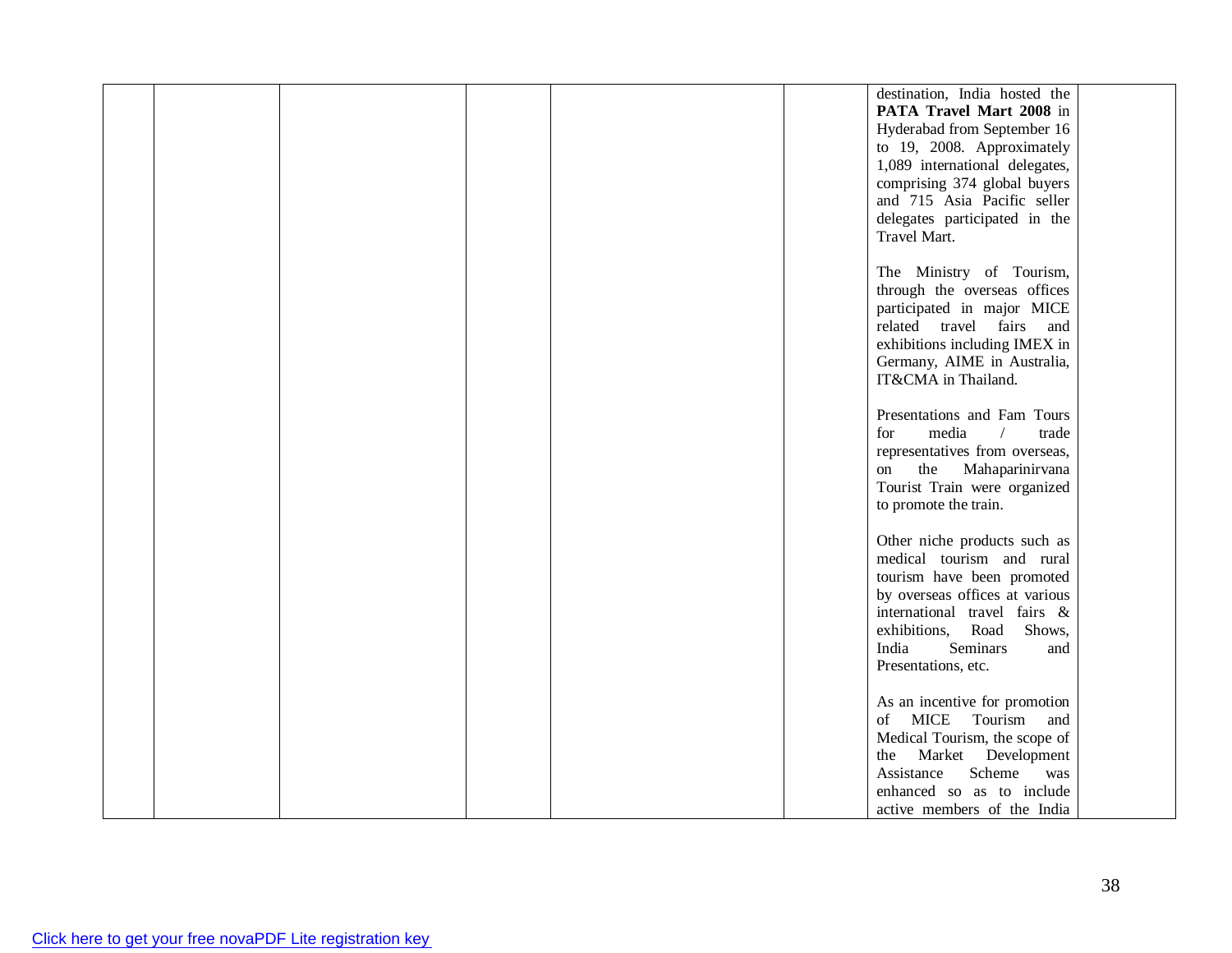|  |  |  | <b>Convention Promotion Bureau</b> |  |
|--|--|--|------------------------------------|--|
|  |  |  | (ICPB) and Medical Tourism         |  |
|  |  |  | Service Providers.                 |  |
|  |  |  |                                    |  |
|  |  |  |                                    |  |
|  |  |  |                                    |  |
|  |  |  | 10. Hospitality was extended       |  |
|  |  |  | to over 945 guests, including      |  |
|  |  |  | media personnel, travel agents     |  |
|  |  |  | and tour operators. These          |  |
|  |  |  |                                    |  |
|  |  |  | guests                             |  |
|  |  |  | were also invited to cover         |  |
|  |  |  | important events such as           |  |
|  |  |  | SATTE 2008, PATA Travel            |  |
|  |  |  | mart 2008 in Hyderabad,            |  |
|  |  |  | Kerala<br>Travel<br>Mart,          |  |
|  |  |  |                                    |  |
|  |  |  | Himalayan Run & Trek Event,        |  |
|  |  |  | as well as on Fam Tours on         |  |
|  |  |  | the Special Buddhist Tourist       |  |
|  |  |  | Train.                             |  |
|  |  |  |                                    |  |
|  |  |  | Following<br>the<br>Mumbai         |  |
|  |  |  |                                    |  |
|  |  |  | terrorist attack, familiarisation  |  |
|  |  |  | tours to India for international   |  |
|  |  |  | trade<br>travel<br>and<br>media    |  |
|  |  |  | representatives were arranged      |  |
|  |  |  | to keep them updated on the        |  |
|  |  |  | safety / security conditions in    |  |
|  |  |  |                                    |  |
|  |  |  | different parts of the country.    |  |
|  |  |  |                                    |  |
|  |  |  | During the period December         |  |
|  |  |  | 2008 to March<br>2009,             |  |
|  |  |  | familiarization tours<br>were      |  |
|  |  |  | arranged for media and trade       |  |
|  |  |  | representatives<br>from            |  |
|  |  |  |                                    |  |
|  |  |  | Argentina, Australia, Austria,     |  |
|  |  |  | Belgium,<br>Canada,<br>China,      |  |
|  |  |  | Dubai, France, Germany,            |  |
|  |  |  | Hong Kong, Ireland, Japan,         |  |
|  |  |  | Korea, Malaysia,<br>Mexico,        |  |
|  |  |  | Netherlands,<br>Russia,            |  |
|  |  |  | South<br>Africa,                   |  |
|  |  |  | Singapore,                         |  |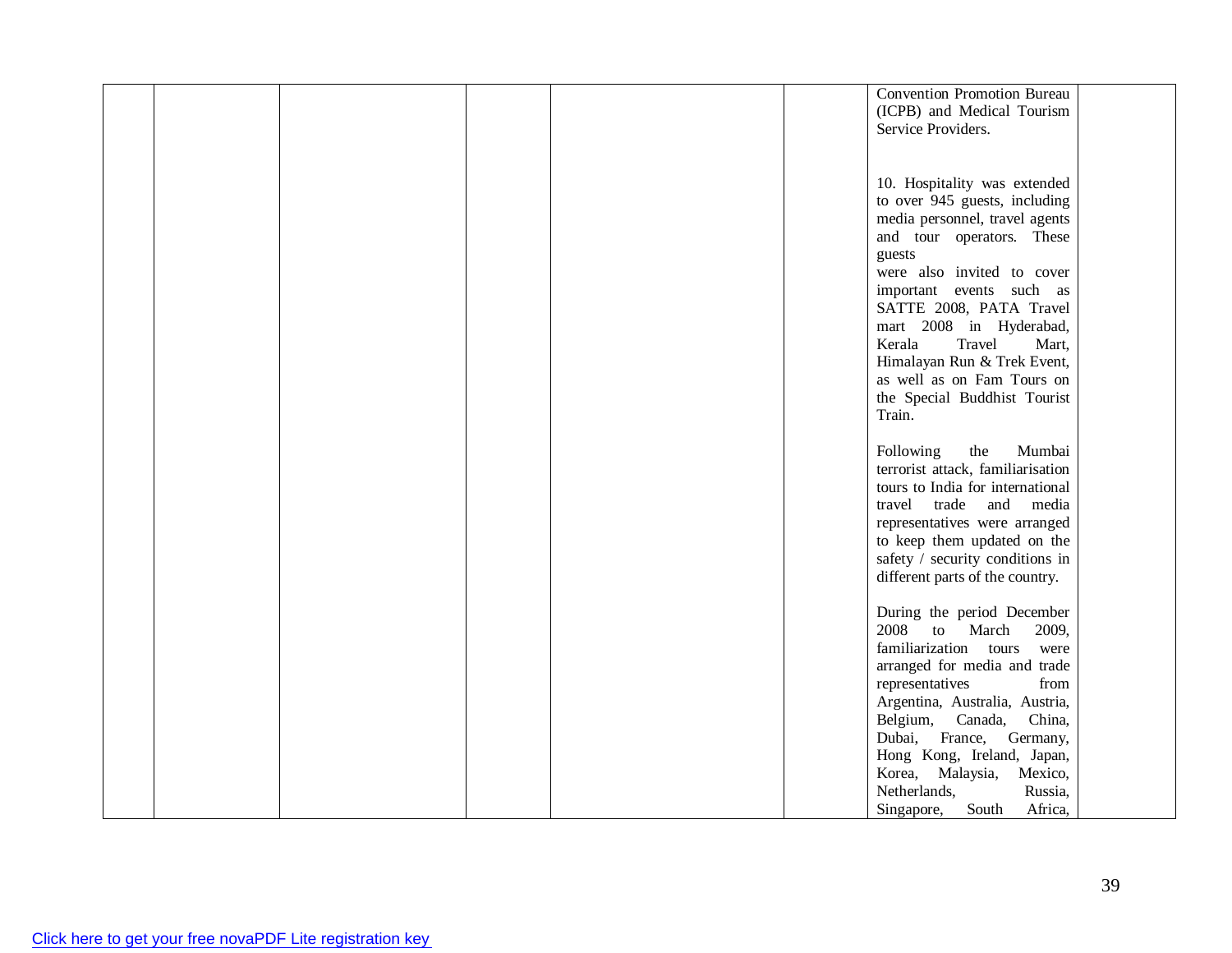|                |                                                                                        |                                                                                                                                                                                                              |      |                                                                                                                                                                                                                                                                                                                                                                                                                                                                                                                                             |                                                                                                                                                                                            | Spain, Switzerland, Taiwan,<br>U.K. and USA.<br>11. Marketing Development<br>Assistance to the extent of Rs.<br>67.75 lakh was extended to<br>approve service providers for<br>promotional<br>activities<br>undertaken by them in the<br>overseas markets.                                                                                                                                                                                                                                                                                                                                 |                                                                                                                                                                                                                                                                                        |
|----------------|----------------------------------------------------------------------------------------|--------------------------------------------------------------------------------------------------------------------------------------------------------------------------------------------------------------|------|---------------------------------------------------------------------------------------------------------------------------------------------------------------------------------------------------------------------------------------------------------------------------------------------------------------------------------------------------------------------------------------------------------------------------------------------------------------------------------------------------------------------------------------------|--------------------------------------------------------------------------------------------------------------------------------------------------------------------------------------------|--------------------------------------------------------------------------------------------------------------------------------------------------------------------------------------------------------------------------------------------------------------------------------------------------------------------------------------------------------------------------------------------------------------------------------------------------------------------------------------------------------------------------------------------------------------------------------------------|----------------------------------------------------------------------------------------------------------------------------------------------------------------------------------------------------------------------------------------------------------------------------------------|
| $\overline{4}$ | Construction<br>of<br>Building for IISM<br>Gulmarg<br>at<br>Kashmir<br>J&K<br>Package) | To construct a building of<br>Gulmarg for<br><b>IISM</b><br>at<br>imparting improved training<br>facilities related to winter and<br>adventure sports.                                                       | 3.00 | The IISM is actively involved in<br>many winter and adventure sports<br>activities<br>for<br>training<br>service<br>providers and facilitating tourists<br>coming to Gulmarg to take part in<br>skiing etc. The Institute does not have<br>a proper building of its own. In<br>addition,<br>the equipments<br>like<br>Chairlift, skii, etc. which are not in<br>use will be replaced. This upgradation<br>of the Institute will result in increase<br>of tourist traffic to the valley and<br>promotion of adventure and sports<br>tourism. | One year                                                                                                                                                                                   | The new building of IISM<br>Gulmarg has already<br>been<br>completed and is made functional.                                                                                                                                                                                                                                                                                                                                                                                                                                                                                               |                                                                                                                                                                                                                                                                                        |
| 5.             | Externally<br>Aided<br>Projects (Buddhist<br>Centres)                                  | To increase awareness of<br>India as a tourism destination<br>and to continue to maintain<br>India's position as one of the<br>most preferred destinations<br>both in International and<br>domestic markets. | 8.00 | effective<br>Ensuring<br>the<br>plan<br>preparation and effective supervision<br>on execution<br>of Ajanta-Ellora<br>Conservation<br>and<br>Tourism<br>Development Project Phase-II and<br>Development of Buddhist Circuit<br>project in Uttar Pradesh for which<br>loan agreement was signed in March<br>2005 with JICA.                                                                                                                                                                                                                   | Ajanta-<br>Ellora<br>Phase-II<br>Project is<br>expected to<br>be<br>completed<br>by March<br>2009 while<br>Project in<br>Uttar<br>Pradesh is<br>expected to<br>be<br>completed<br>by 2011. | Most of the work relating to the<br>Ajanta Ellora project has already<br>been completed. New terminal<br>building at the Aurangabad<br>Airport has<br>already<br>been<br>commissioned<br>and<br>flight<br>operation has commenced from<br>the new terminal building. Work<br>relating to the Ajanta and Ellora<br>Visitors Centre is in progress.<br>In the case of UP Buddhist Circuit<br>project, a short- term consultant<br>was appointed to review scope of<br>work and prepare Terms of<br>Reference (TOR) for hiring<br>Project Management Consultant<br>in respect of the project. | The outcomes<br>are subject to<br>timely<br>approval of<br>proposals and<br>timely launch<br>$\sigma f$<br>the<br>campaigns.<br>Some of the<br>factors having<br>adverse<br>impact<br>and<br>effect<br>on<br>achievements<br>are<br>natural<br>calamitiies,<br>social<br>distrubances, |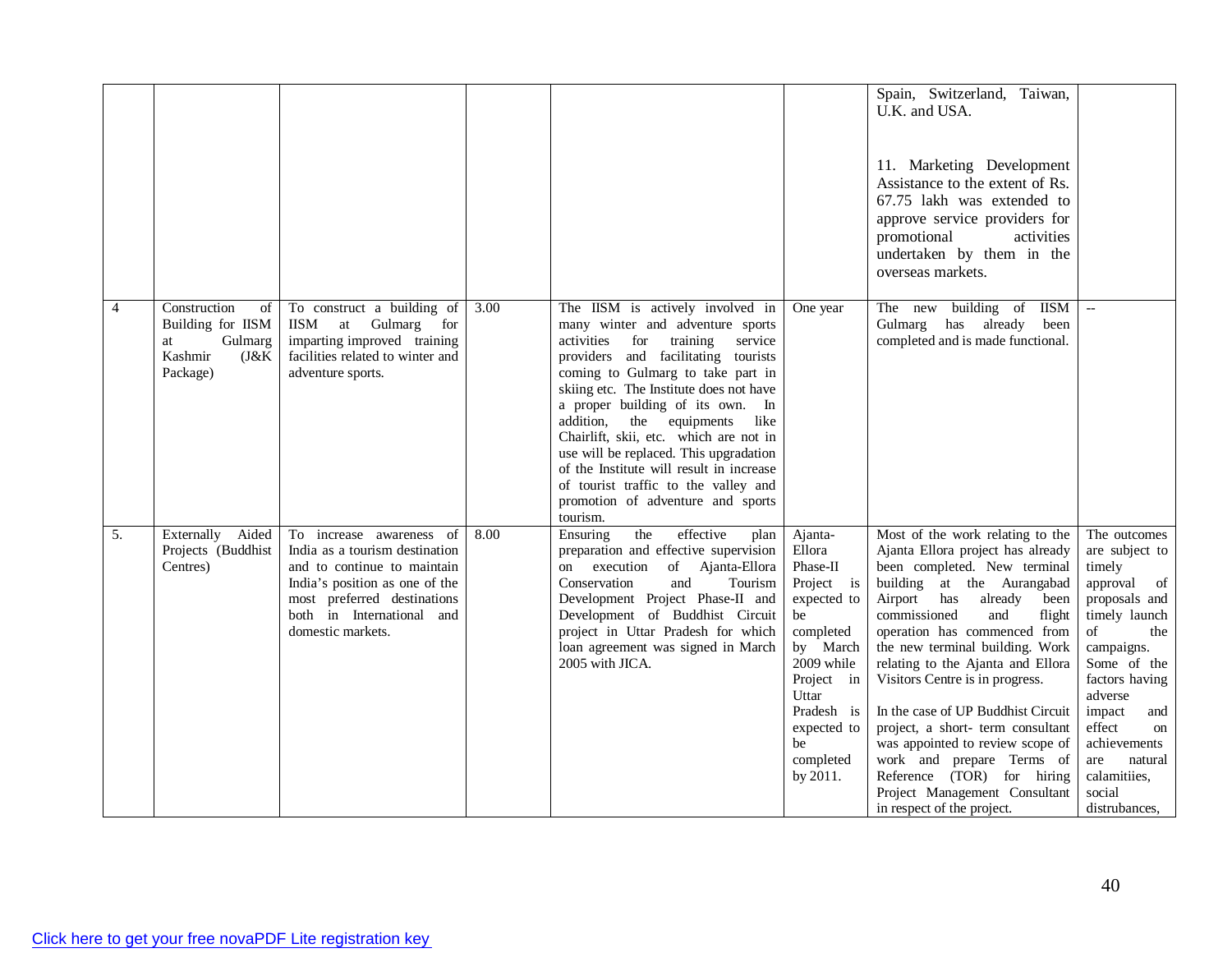|    |                                                                         |                                                                                                                                                                                                                                                                           |                                               |                                                                                                                                                                                                                                            |                                                                                                                                             | The final report submitted by the<br>short-term consultant is being<br>examined both in the Ministry<br>International<br>and<br>Japan<br>Cooperation<br>Agency (JICA,<br>which was formerly known as<br>JBIC) before intiating tendering<br>process | epidemics<br>terriorism etc. |
|----|-------------------------------------------------------------------------|---------------------------------------------------------------------------------------------------------------------------------------------------------------------------------------------------------------------------------------------------------------------------|-----------------------------------------------|--------------------------------------------------------------------------------------------------------------------------------------------------------------------------------------------------------------------------------------------|---------------------------------------------------------------------------------------------------------------------------------------------|-----------------------------------------------------------------------------------------------------------------------------------------------------------------------------------------------------------------------------------------------------|------------------------------|
| 6. | Rural<br>Tourism/UNDP<br>Endogenous<br>Projects                         | The basic objectives is to<br>build capacity at the local<br>level; initiate location-<br>specific models of<br>community tourism<br>enterprise; build strong<br>community-private<br>partnerships; and support<br>innovative and promising<br>rural tourism initiatives. | 2.00                                          | building<br>capacity<br>in 122<br>The<br>identified Rural Tourism sites will be<br>accomplished and a workshop will<br>also be organized for marketing these<br>sites with the travel trade for both<br>domestic and international market. | The<br>projects are<br>expected to<br>be<br>completed<br>in<br>two<br>years from<br>the date of<br>sanction.                                | The capacity building projects in<br>identified Rural Tourism sites are<br>under implementation and are<br>expected to be completed by two<br>years from the date of sanction.                                                                      |                              |
| 7. | Assistance<br>for<br>Revenue<br>Large<br>Generating<br>Projects         | The objective is to take up<br>major revenue<br>generating<br>tourism projects in Public<br>Private Partnership and in<br>partnership<br>with<br>other<br>Government<br>$\sqrt{2}$<br>Semi-<br>Government agencies.                                                       | 15.00                                         | Revenue<br>Generating<br>$4 - 5$<br>Large<br>Projects to be undertaken during the<br>year by inviting project proposals<br>duly appraised by identified Financial<br>Institutions.                                                         | The<br>Projects<br>taken<br>up<br>during the<br>year will be<br>completed<br>in 2-3 years<br>from<br>the<br>date of its<br>commence<br>ment | Two Projects including one for<br>luxury tourist train in Rajasthan<br>have been sanctioned.                                                                                                                                                        |                              |
| 8. | Product/<br>Infrastructure<br>Development<br>for<br>Destinations<br>and | The objective is to provide<br>world<br>class<br>tourist<br>infrastructure facilities at the<br>identified<br>circuits.                                                                                                                                                   | 433.00<br>89.00(for<br>NE Region<br>including | world class<br>To develop<br>tourist<br>infrastructure<br>at identified<br>major<br>tourist destinations/circuits in the                                                                                                                   | The<br>Projects<br>taken<br>up<br>during the                                                                                                | 164<br>for<br>projects<br>new<br>infrastructural<br>augmentation to<br>States/UTs<br>including<br>Rural<br>Tourism projects<br>have been                                                                                                            |                              |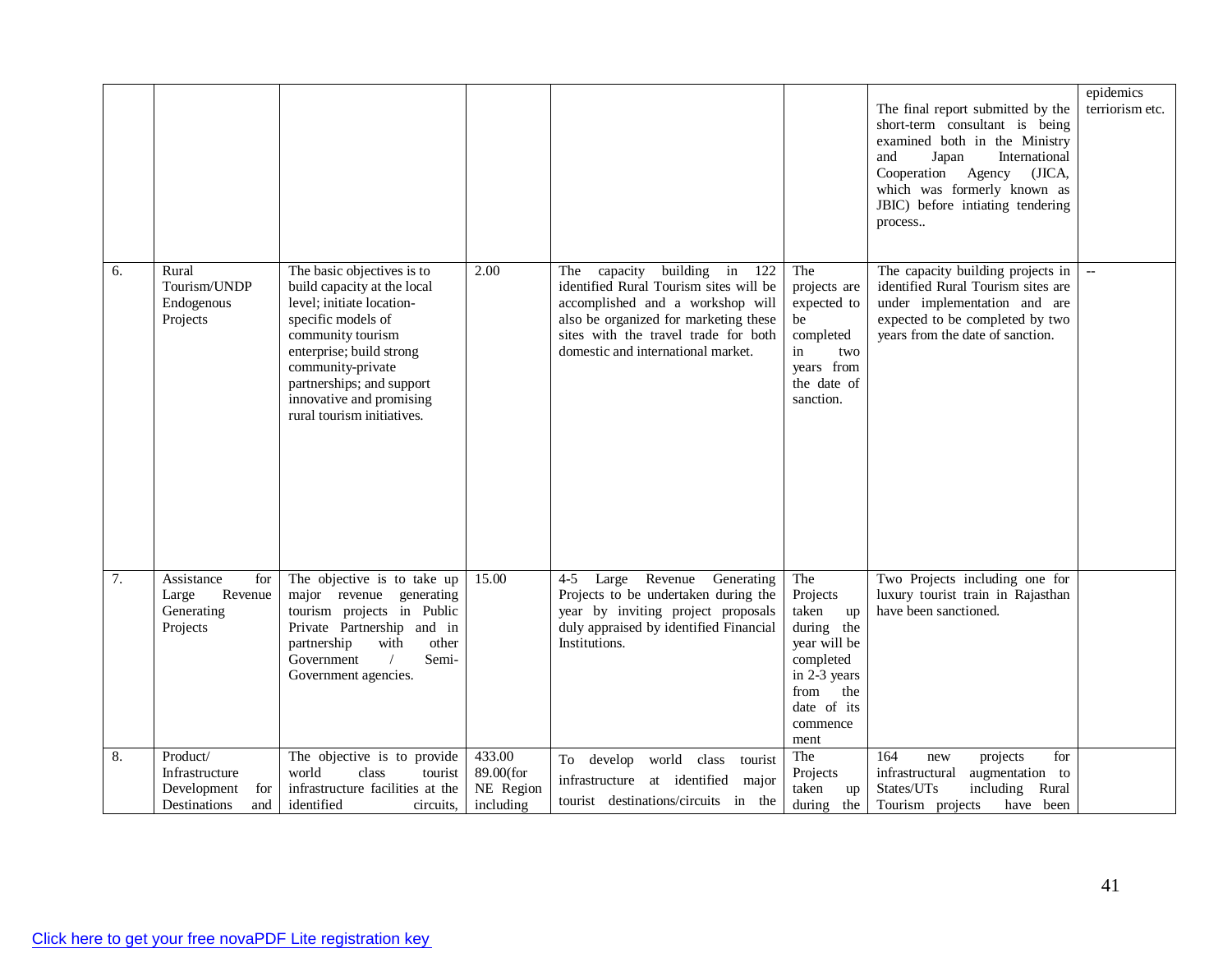|     | Circuits                                                                                | destinations and rural sites.                                                                                                                                                                                                                                                                                                                                                                                                                               | Sikkim)<br>522.00 | country. In addition, circuits and<br>destinations identified Rural Tourism<br>also to be taken up in<br>sites<br>consultation with the concerned<br>States/UT Governments.<br>The committed liability also to be<br>met for releasing the second<br>installments for projects sanctioned<br>during the previous years                                                                                                                                                                                 | year will be<br>completed<br>in 2-3 years<br>from the<br>date of its<br>commence<br>ment | sanctioned with due emphasis on<br>North<br>Eastern Region<br>and<br>Jammu & Kashmir                                                            |  |
|-----|-----------------------------------------------------------------------------------------|-------------------------------------------------------------------------------------------------------------------------------------------------------------------------------------------------------------------------------------------------------------------------------------------------------------------------------------------------------------------------------------------------------------------------------------------------------------|-------------------|--------------------------------------------------------------------------------------------------------------------------------------------------------------------------------------------------------------------------------------------------------------------------------------------------------------------------------------------------------------------------------------------------------------------------------------------------------------------------------------------------------|------------------------------------------------------------------------------------------|-------------------------------------------------------------------------------------------------------------------------------------------------|--|
| 9.  | Creation of Land<br><b>Bank for Hotels</b>                                              | The Ministry of Tourism has<br>been facing the issue of<br>of<br>hotel<br>shortage<br>accommodation all over the<br>country, in view of increased<br>growth in tourist arrival and<br>especially in view of the<br>Common<br>wealth<br>Games<br>2010. It is proposed to<br>purchase land by the Ministry<br>of Tourism from the land<br>owning agencies and get the<br>hotels constructed in PPP<br>through<br>identified<br>mode<br>implementing agencies. | 1.00              | The present availability of 10,000<br>hotel rooms in Delhi falls far short of<br>the current demand as well as the<br>future demand based on trend in<br>tourist arrival as well as the spurt<br>likely to take place in connection with<br>the 2010 Commonwealth Games. The<br>scheme will<br>ensure<br>adequate<br>accommodation<br>units<br>especially<br>budget hotels for the tourists and will<br>also minimize the shortage of<br>accommodation in Delhi during the<br>Commonwealth Games 2010. | 3-5 years                                                                                | The scheme is yet to take off.                                                                                                                  |  |
| 10. | Assistance<br>to<br>Central Agencies<br>Tourism<br>for<br>Infrastructure<br>Development | To ensure development of<br>tourism infrastructure like<br>illumination/preservation<br><sub>of</sub><br>monuments, development of<br>cruise terminals, etc. through<br>Central<br>Agencies<br>like<br>Archaeological Survey<br>of<br>India, Port Trust of India,<br>ITDC etc. who own/manage<br>the assets.                                                                                                                                                | 12.00             | The assistance is given to Central<br>Agencies like Archaeological Survey<br>of India, Port Trust of India, ITDC<br>etc. to ensure development of tourism<br>infrastructure<br>like<br>illumination/preservation<br>$\sigma$ f<br>monuments, development of cruise<br>terminals etc., who own/manage the<br>assets.                                                                                                                                                                                    | $1 - 3$ years                                                                            | One project for development of<br>in<br>tourist<br>infrastructure<br>Willingdon Island, Cochin Port<br>has been sanctioned under the<br>scheme. |  |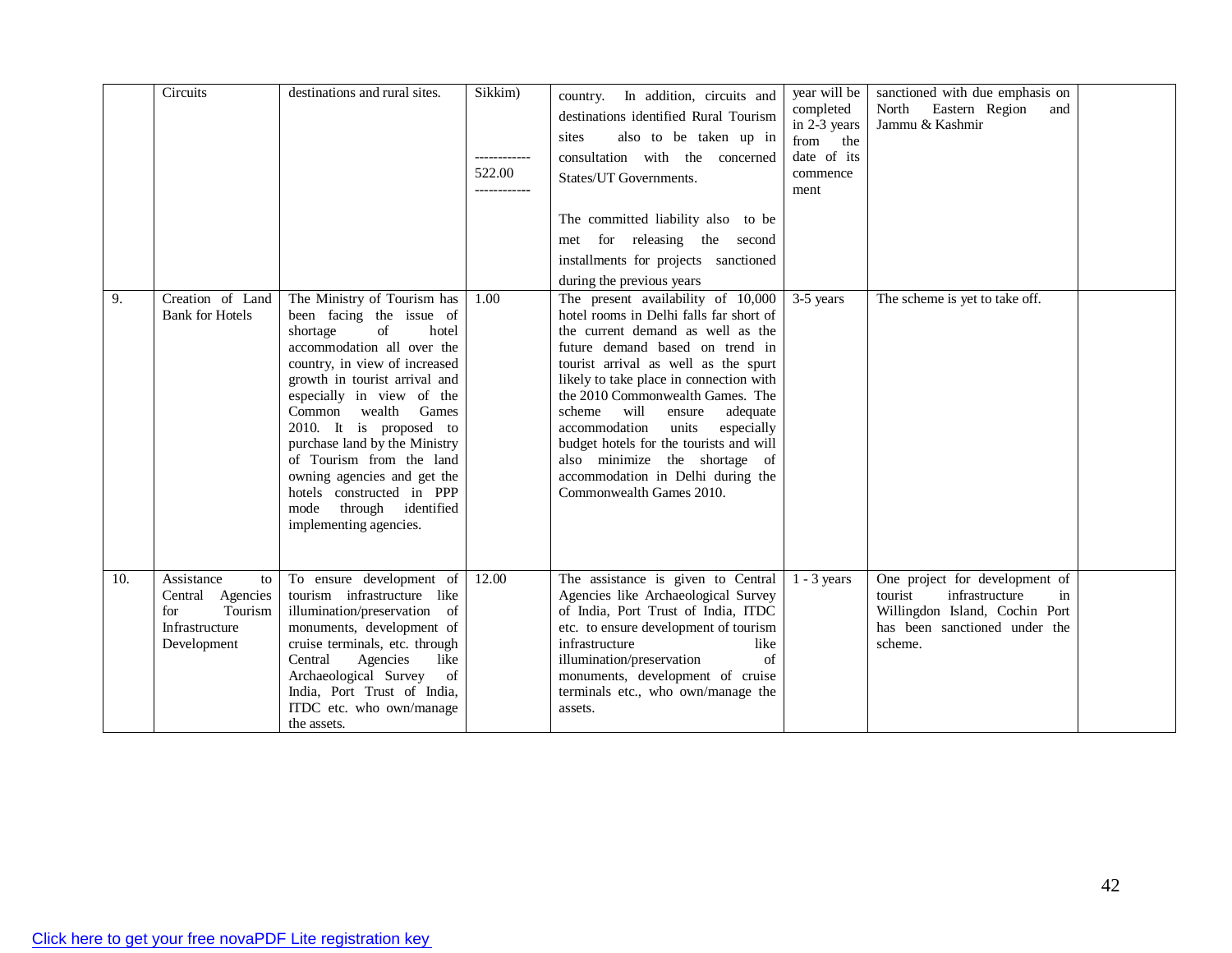| 11. | Assistance<br>to  | To<br>provide<br>adequate      | 54.00        | (i) Setting up of infrastructure for new | Generally,   | i) The IHMs at Bhatinda, Solapur                                  |                 |
|-----|-------------------|--------------------------------|--------------|------------------------------------------|--------------|-------------------------------------------------------------------|-----------------|
|     | IHMs/FCIs/IITTM   | infrastructure<br>and<br>other | 4.00<br>(for | Institutes of Hotel Management and 6     | the projects | and FCI, Jammu have become                                        |                 |
|     | /NIWS/NCHMCT      | financial support for trained  | NE Region    | Food Craft Institutes.                   | taken up     | operational. SIHM at Hamirpur,                                    |                 |
|     |                   | tourism manpower resources.    | including    |                                          | during the   | HP and Silvassa to be operational                                 |                 |
|     |                   |                                | Sikkim)      | (ii) Financial assistance for improving  | year are to  | from 2010. Funds have been                                        |                 |
|     |                   |                                | --------     | up-grading<br>of<br>and<br>existing      | be           | released for the setting up of                                    |                 |
|     |                   |                                | 58.00        | infrastructure of IHM's/FCIs.            | completed    | IHMs at Rohtak, Haryana and                                       |                 |
|     |                   |                                |              |                                          | in 2-3 years | Tirupati, AP have been released.                                  |                 |
|     |                   |                                |              | (iii) Financial assistance for building  | from the     | 6 FCIs at Hoshiapur, Punjab,                                      |                 |
|     |                   |                                |              | construction of Indian Institute of      | date of its  | Dharamshala,<br>HP,<br>Tura,                                      |                 |
|     |                   |                                |              | Tourism & Travel Management, New         | commence     | Meghalaya, Leh, J&K, Durgapur,                                    |                 |
|     |                   |                                |              | Delhi                                    | ment.        | WB and Muzaffarpur, Bihar were                                    |                 |
|     |                   |                                |              |                                          |              | set up.                                                           |                 |
|     |                   |                                |              | (iv) Financial Assistance for creation   |              |                                                                   |                 |
|     |                   |                                |              | of adequate infrastructure for the       |              | ii) Funds to IHMs at Shimla,                                      |                 |
|     |                   |                                |              | Indian Institute of Tourism & Travel     |              | Chennai, Bhubaneshwar, Gwalior                                    |                 |
|     |                   |                                |              | Management.                              |              | Gandhinagar, Gurdaspur, Hajipur,                                  |                 |
|     |                   |                                |              | (v) Financial assistance for broad       |              | Guwahati,<br>Srinagar,<br>Goa.<br>Dehradun, Lucknow were released |                 |
|     |                   |                                |              | basing of hospitality education          |              | hostel<br>for<br>construction,                                    |                 |
|     |                   |                                |              | Government<br>through                    |              | modernisation, equipments on                                      |                 |
|     |                   |                                |              | Colleges/University/ITI/Polytechnic      |              | expansion due to increased intake                                 |                 |
|     |                   |                                |              | Institute/Public Sector Undertakings.    |              | owing to OBC reservation, as per                                  |                 |
|     |                   |                                |              |                                          |              | Supreme Court orders                                              |                 |
| 12. | Capacity Building | To provide training/education  | 17.00        | 700 Training programmes conducted        | One<br>year  | Funds released under 'CBSP'                                       | The training    |
|     | Service<br>for    | in tourism and hospitality     |              | for 10,000 participants with a longer    | for<br>the   | Scheme and 75000 people were                                      | programme       |
|     | Providers         | related fields to fresher and  |              | duration of training programmes          | training to  | benefited by these trainings.                                     | organised       |
|     |                   | existing service providers in  |              | qualitatively<br>thereby<br>improving    | be           |                                                                   | were            |
|     |                   | the organized and un-          |              | tourism manpower in the country.         | assimilated  |                                                                   | customized      |
|     |                   | organized tourism and travel   |              | This is likely to cover training also    | by<br>the    |                                                                   | and<br>need     |
|     |                   | industry, thereby creating     |              | specific to the Commonwealth Games       | participants |                                                                   | based ranging   |
|     |                   | tourism awareness and skills   |              | 2010 besides covering up of more         |              |                                                                   | from 4 days     |
|     |                   | to cater to the needs of       |              | number of Districts under Rural          |              |                                                                   | to 6 months.    |
|     |                   | visitors and tourists.         |              | Tourism Provision of the 'CBSP'          |              |                                                                   | The             |
|     |                   |                                |              | Scheme for promotion of tourism.         |              |                                                                   | domestic/forei  |
|     |                   |                                |              |                                          |              |                                                                   | gn tourists got |
|     |                   |                                |              | The "Earn While You Learn" scheme        |              |                                                                   | improved        |
|     |                   |                                |              | was run to increase the numbers of       |              |                                                                   | service in the  |
|     |                   |                                |              | student escorts for the travel trade     |              |                                                                   | of<br>manner    |
|     |                   |                                |              |                                          |              |                                                                   | behaviour and   |
|     |                   |                                |              |                                          |              |                                                                   | skills. More    |
|     |                   |                                |              |                                          |              |                                                                   | job             |
|     |                   |                                |              |                                          |              |                                                                   | opportunities   |
|     |                   |                                |              |                                          |              |                                                                   | were created.   |
|     |                   |                                |              |                                          |              |                                                                   |                 |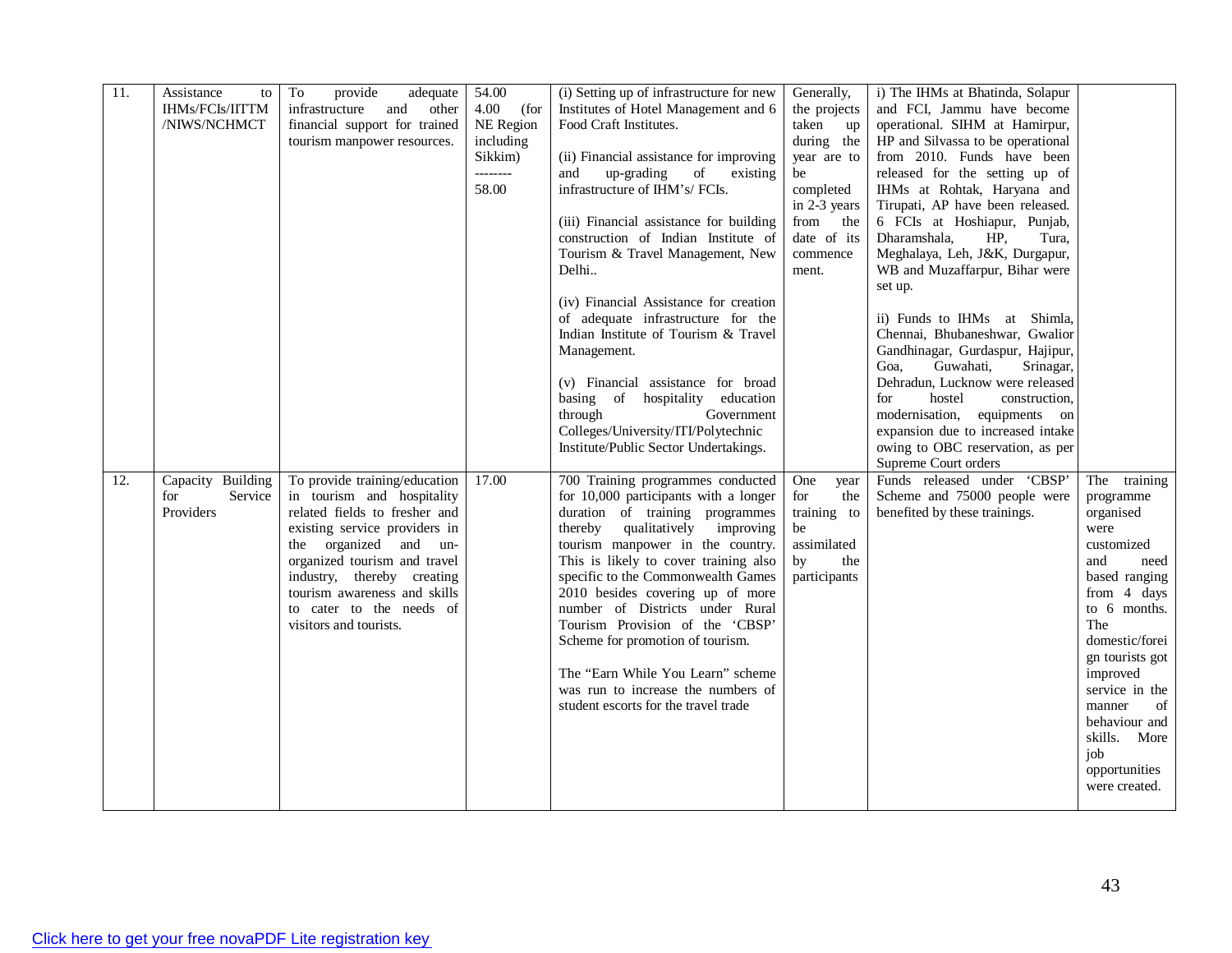| 13. | Research<br>Market<br>including 20 Years<br>Perspective Plan | To prepare Master Plans,<br>conduct surveys and studies<br>on various aspects of tourism,<br>collection/compilation of<br>data for tourism<br>planning/policy formulation. | 5.00    | Plans/DPRs,<br>8<br>Master<br>12<br>Survey/Study Reports and 2 tourism<br>statistics publications will<br>be<br>supported under this scheme<br>on<br>different aspects of tourism to provide<br>inputs to policy makers. | $3 - 12$<br>months | 14 Master Plans / DPRs<br>tourism<br>on<br>infrastructure<br>development<br>were<br>completed.<br>4 Evaluation<br>studies<br>were completed.<br>studies<br>9<br>initiated<br>during the year were in<br>different stages of<br>progress and continued<br>during the next year.<br>The following publications were<br>released:-<br>"Tourism"<br>Brochure<br>A<br>-1.<br>statistics at a Glance 2007",<br>giving tourism statistics<br>highlights for 2007.<br>Tourism<br><b>Statistics</b><br>2.<br>ʻIndia<br>giving<br>$2007'$ ,<br>tourism<br>statistics for 2007 in detail. |  |
|-----|--------------------------------------------------------------|----------------------------------------------------------------------------------------------------------------------------------------------------------------------------|---------|--------------------------------------------------------------------------------------------------------------------------------------------------------------------------------------------------------------------------|--------------------|--------------------------------------------------------------------------------------------------------------------------------------------------------------------------------------------------------------------------------------------------------------------------------------------------------------------------------------------------------------------------------------------------------------------------------------------------------------------------------------------------------------------------------------------------------------------------------|--|
| 14. | <b>Incentives</b><br>to<br>Accommodation<br>Infrastructure   | To provide assistance for<br>creating budget hotel<br>accommodation                                                                                                        | 40.00   | It is estimated that additional 2000<br>rooms will be created<br>through<br>assistance from this scheme.                                                                                                                 | Two-three<br>years | With the assistance 940 rooms<br>have been created.                                                                                                                                                                                                                                                                                                                                                                                                                                                                                                                            |  |
|     |                                                              | <b>Total</b>                                                                                                                                                               | 1000.00 |                                                                                                                                                                                                                          |                    |                                                                                                                                                                                                                                                                                                                                                                                                                                                                                                                                                                                |  |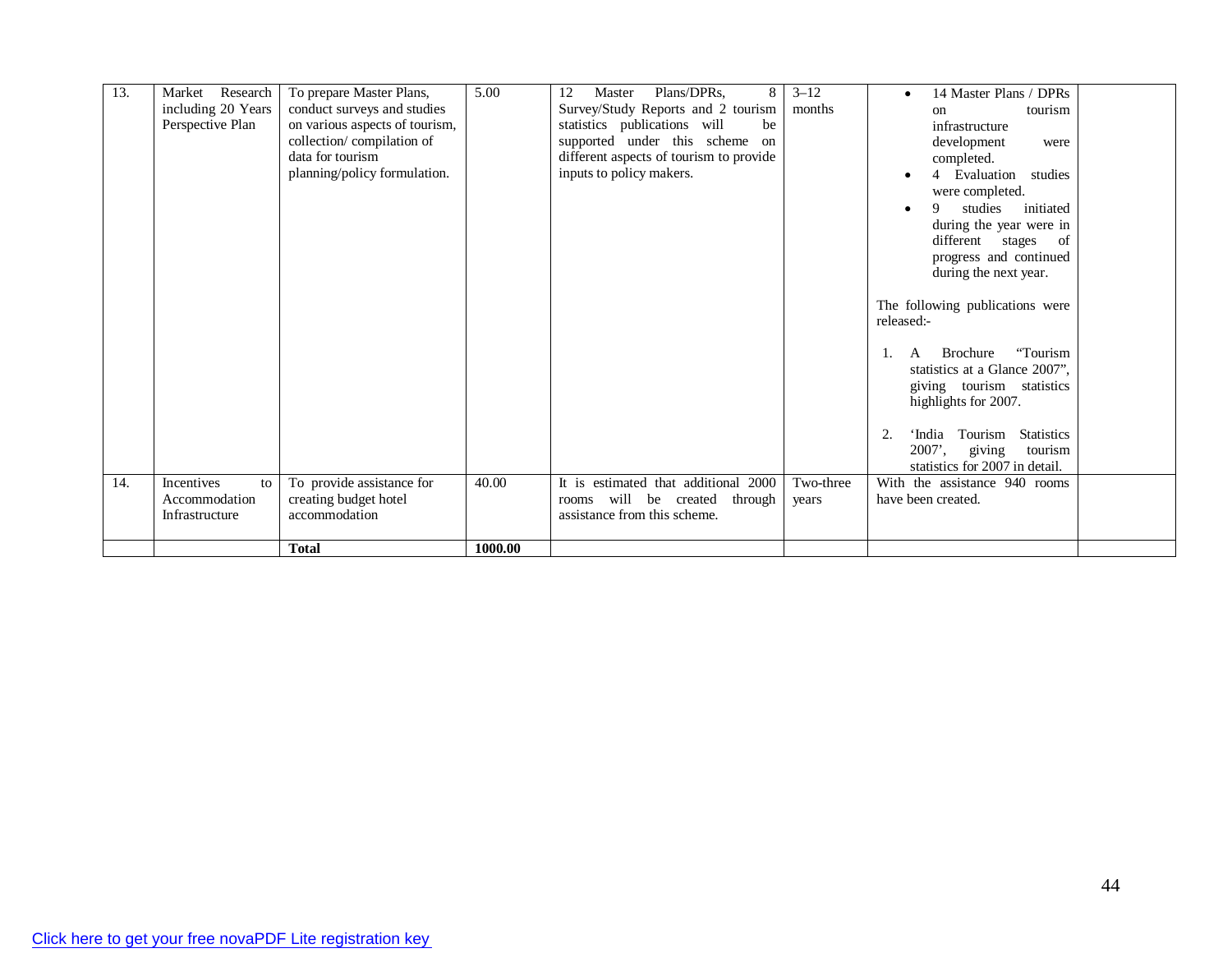## **Performance during 2009-10**

**Sl. No. Name of Scheme/ Programme Objective/ Outcome Outlay 2009-10 (BE) Quantifiable Deliverables/ Process Timelines Achievements w.r.t. col.(5) Remarks/** 1 2 3 4 5 6 7 8 1 Computerization and Information Technology *To effectively use Information Technology for promoting India as a preferred tourism destination through online campaigns and through usage of computers in all the offices of the Ministry of Tourism as well as to promote IT initiatives of State Governments.* 14.00 *Emphasis on using the World Wide Web to drive traffic to the information website of the Ministry of Tourism. This is achieved by an effective online campaign targeting main website in the important markets of USA, Europe, Japan,etc and also in the new markets such as South East Asia, South America, Russia,etc. Also state governments will be provided funds for Information Technology initiatives that will help the states in promoting tourism.* April 2009 to March 2010 *An online campaign covering major websites in USA, UK, Germany, Italy, France, Japan, China as well as search portals like Yahoo and Google were undertaken. A domestic web campaign was also undertaken in major travel and news websites in the country. Development of Microsites at par with the domestic and global campaign.*

*A DVD*

**(Rs in crore)**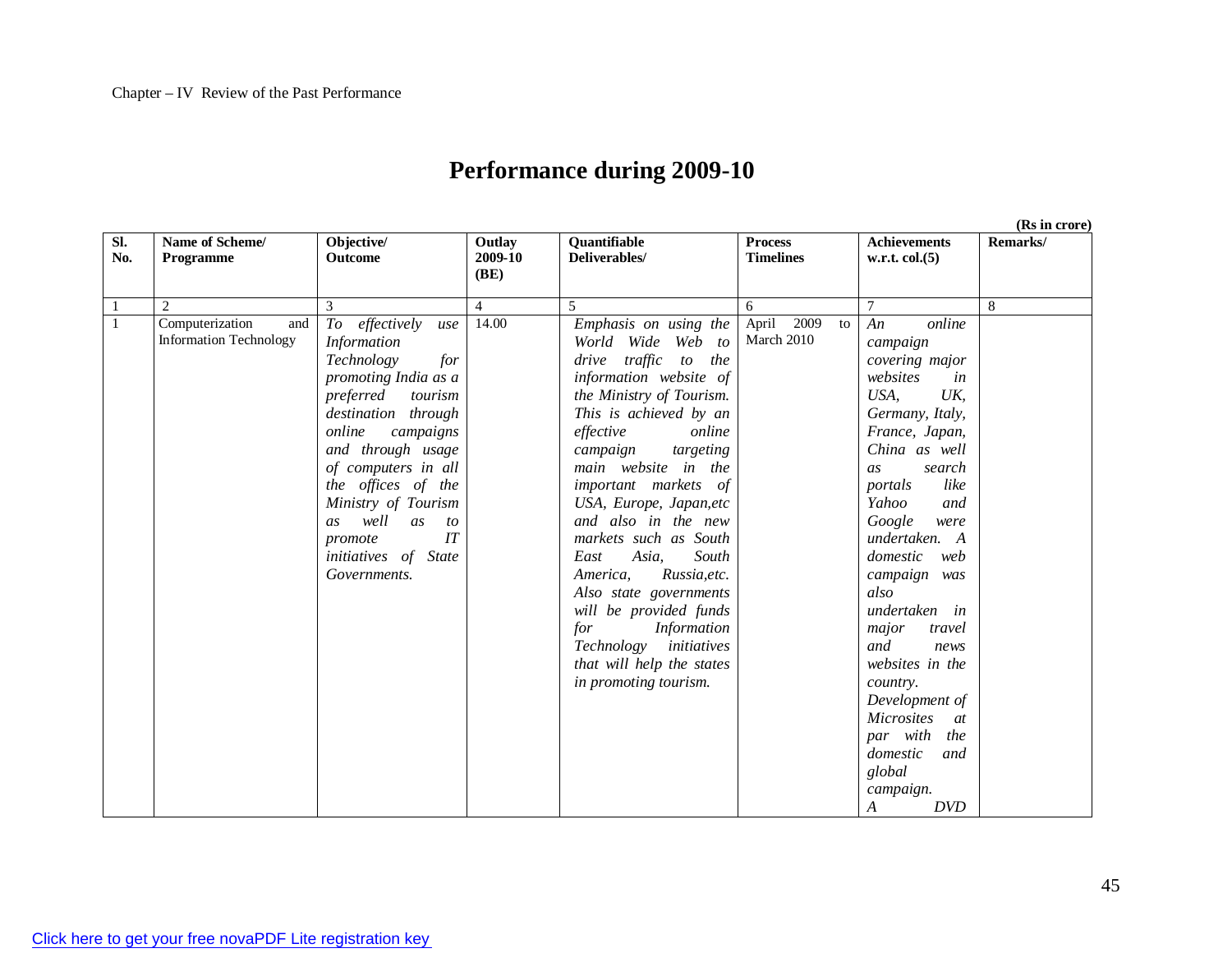| $\mathfrak{Z}$ | <b>Tourist</b><br><b>Information</b>                                              |                                                                                                                                                                                                                          |                                                                                                   |                                                                                                                                                                                                                                                                                                                                                                                                                                                                                                                                                                            |        | incorporating<br>TV<br>Commercials<br>produced<br>by<br>Ministry so far<br>has<br>been<br>produced.<br><b>CFAs</b><br>to<br>States/UTs<br>is<br>being provided<br>for<br>development of<br>IT facilities of<br>various<br>developmental<br>projects.                                                                                                                                    |                                                                                                                                                                                                                                                                                                                  |
|----------------|-----------------------------------------------------------------------------------|--------------------------------------------------------------------------------------------------------------------------------------------------------------------------------------------------------------------------|---------------------------------------------------------------------------------------------------|----------------------------------------------------------------------------------------------------------------------------------------------------------------------------------------------------------------------------------------------------------------------------------------------------------------------------------------------------------------------------------------------------------------------------------------------------------------------------------------------------------------------------------------------------------------------------|--------|-----------------------------------------------------------------------------------------------------------------------------------------------------------------------------------------------------------------------------------------------------------------------------------------------------------------------------------------------------------------------------------------|------------------------------------------------------------------------------------------------------------------------------------------------------------------------------------------------------------------------------------------------------------------------------------------------------------------|
|                | and Publicity<br>(A) Domestic Promotion<br>and Publicity including<br>Hospitality | To increase awareness<br>of India as a tourism<br>destination<br>and to<br>continue to maintain<br>India's position as one<br>of the most preferred<br>destinations both in<br>international<br>and<br>domestic markets. | 54.00<br>6.00<br>(for<br>NE Region<br>including<br>Sikkim)<br>-----------<br>60.00<br>----------- | -To continue to reinforce<br>the "Incredible India" brand<br>through focused media<br>campaign nationwide.<br>- To continue to generate<br>greater awareness about<br>tourist destinations in India<br>and boost domestic travel<br>through<br>theme<br>based<br>domestic media campaigns<br>nationwide.<br>- To continue to promote the<br>traditional circuits and tap<br>new<br>and<br>potential<br>destinations.<br>-To continue the thrust on<br>sensitizing the<br>tourism<br>service providers and stake<br>holders through awareness<br>campaigns in the print and | 1 Year | Ministry of<br>$\frac{1}{2}$<br>Tourism<br>reproduced<br>$\overline{5}$<br>Regional Maps<br>different<br>of<br>regions of India<br>alongwith 3 city<br>maps.<br>$\frac{1}{2}$<br>Ministry<br>produced DVD<br>Incredible<br>of<br>India film.<br>- As part of its<br>branding<br>exercise,<br>'Incredible India<br>carry bags' were<br>produced.<br>Ministry<br>$\overline{\phantom{a}}$ | The outcomes<br>are subject to<br>timely<br>approval<br>of<br>proposals and<br>timely launch<br>of<br>the<br>campaigns.<br>Some of the<br>factors having<br>adverse<br>impact<br>and<br>effect<br>on<br>achievements<br>natural<br>are<br>calamities,<br>social<br>disturbances,<br>epidemics,<br>terrorism etc. |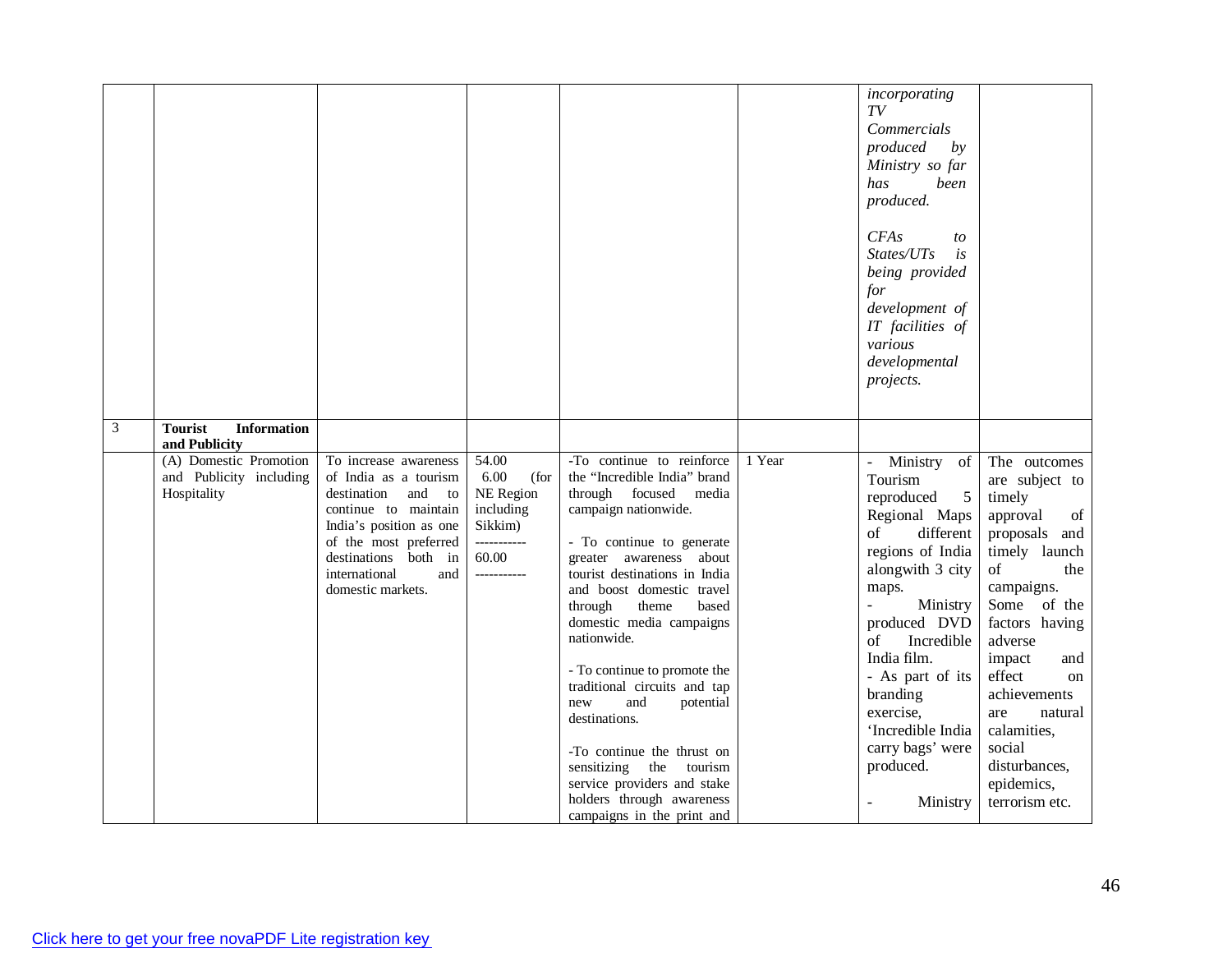|  |  | electronic media campaigns.              | produced wall /                        |  |
|--|--|------------------------------------------|----------------------------------------|--|
|  |  |                                          | desk calendar of                       |  |
|  |  | -To continue the social                  | the year 2010 to                       |  |
|  |  | awareness campaign against               | promote tourism                        |  |
|  |  | Garbage & Graffiti in                    | products<br>of                         |  |
|  |  | monuments and new issues                 | India.                                 |  |
|  |  | like molestation of tourists             | Incredible<br>$\overline{\phantom{a}}$ |  |
|  |  | through print and electronic             |                                        |  |
|  |  | media campaigns.                         | India<br>Report                        |  |
|  |  |                                          | 2008-09                                |  |
|  |  | -To enhance awareness on                 | produced.                              |  |
|  |  | environment through mass                 | - Regular issues                       |  |
|  |  | contact programmes at grass              | of<br>the                              |  |
|  |  | root level in important                  | Incredible India                       |  |
|  |  | tourist destinations.                    | magazine<br>$(bi-)$                    |  |
|  |  | -Designing,<br>printing,                 | monthly)<br>were                       |  |
|  |  | distribution in the field                | released<br>on                         |  |
|  |  | establishments of all the                | various themes                         |  |
|  |  | items<br>like<br>collateral              | produced.                              |  |
|  |  | brochures, films etc as per              |                                        |  |
|  |  | the Action Plan 2009-10.                 | Generic                                |  |
|  |  |                                          | campaign in the                        |  |
|  |  | successful<br>-To<br>ensure              | domestic market                        |  |
|  |  | completion of all activities             | TV<br>in<br>and                        |  |
|  |  | as outlined in the action                | media<br>print                         |  |
|  |  | plan for 2009-10.                        |                                        |  |
|  |  |                                          | released<br>to                         |  |
|  |  | -To continue to provide                  | promote various                        |  |
|  |  | <b>Central Financial Assistance</b>      | tourism                                |  |
|  |  | to State Governments for                 | products<br>of                         |  |
|  |  | organizing<br>fairs<br>and<br>festivals. | India.                                 |  |
|  |  |                                          |                                        |  |
|  |  | - To promote Tourism-                    | TV<br>A<br>$\overline{\phantom{a}}$    |  |
|  |  | cum-Handicrafts-cum-                     | Campaign<br>to                         |  |
|  |  | Cultural<br>Festivals<br>in              | promote North                          |  |
|  |  | different States clubbed into            | - East region                          |  |
|  |  | six zones and extend                     | including                              |  |
|  |  | financial support to State               | Sikkim released                        |  |
|  |  | Governments in launching                 | on various TV                          |  |
|  |  | these festivals.                         | channels.                              |  |
|  |  |                                          |                                        |  |
|  |  |                                          |                                        |  |
|  |  | -To continue to provide                  | Social                                 |  |
|  |  |                                          |                                        |  |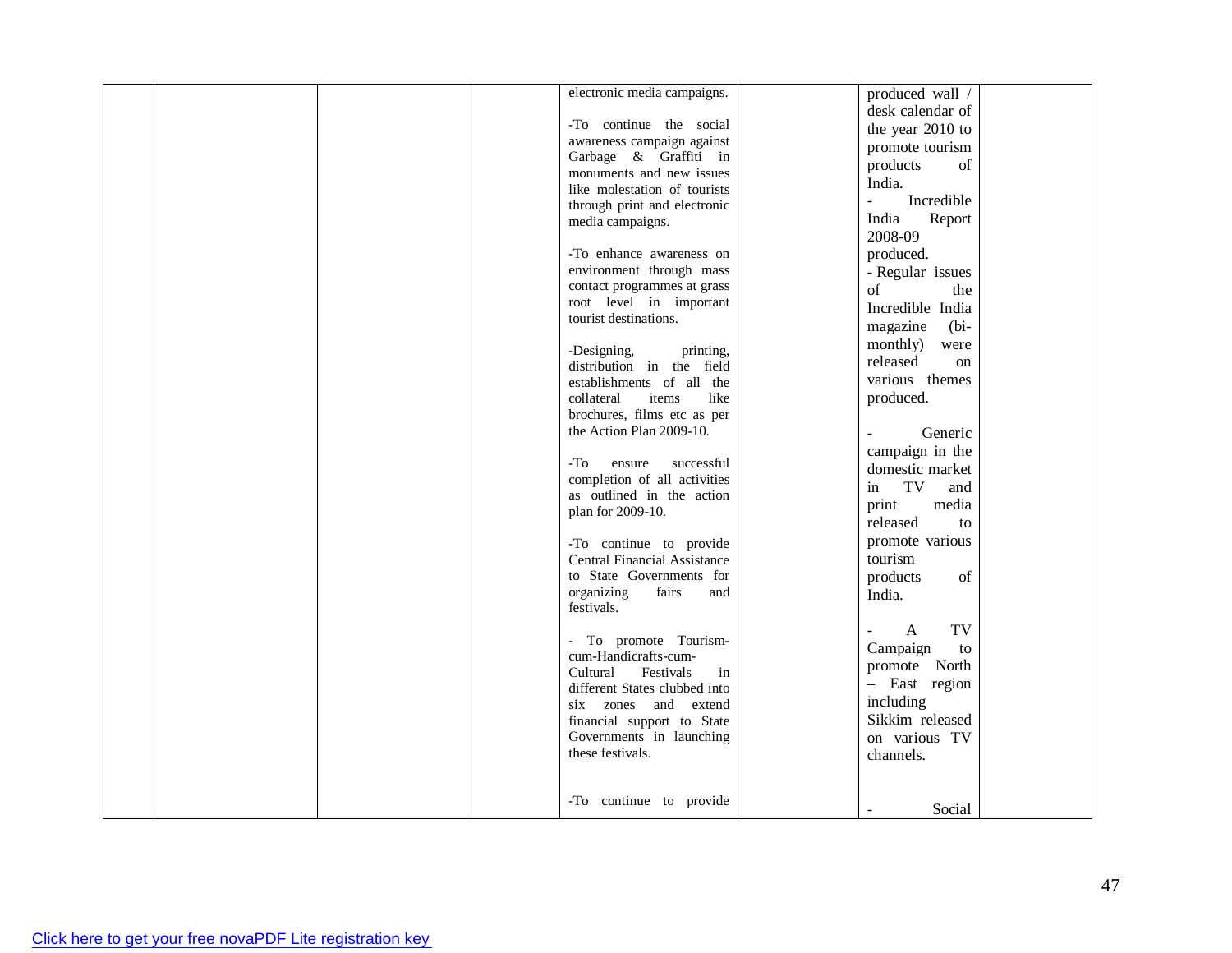|  |  | hospitality to international | Awareness                                                                                                        |  |
|--|--|------------------------------|------------------------------------------------------------------------------------------------------------------|--|
|  |  | and domestic travel writers, | Campaigns<br>$\operatorname{in}$                                                                                 |  |
|  |  | journalists, photographers   | TV<br>various                                                                                                    |  |
|  |  | and TV teams for promoting   | channels                                                                                                         |  |
|  |  | tourism products.            | released<br>to                                                                                                   |  |
|  |  |                              |                                                                                                                  |  |
|  |  |                              | sensitize                                                                                                        |  |
|  |  |                              | $\rm masses$<br>and                                                                                              |  |
|  |  |                              | tourism                                                                                                          |  |
|  |  |                              | stakeholders                                                                                                     |  |
|  |  |                              | the<br>about                                                                                                     |  |
|  |  |                              | importance<br>$% \left( \left( \mathcal{A},\mathcal{A}\right) \right) =\left( \mathcal{A},\mathcal{A}\right)$ of |  |
|  |  |                              | good behavior,                                                                                                   |  |
|  |  |                              | hospitality,                                                                                                     |  |
|  |  |                              | honesty                                                                                                          |  |
|  |  |                              | towards<br>the                                                                                                   |  |
|  |  |                              | tourists.                                                                                                        |  |
|  |  |                              |                                                                                                                  |  |
|  |  |                              |                                                                                                                  |  |
|  |  |                              | $\overline{4}$<br>New<br>$\Box$                                                                                  |  |
|  |  |                              | Television                                                                                                       |  |
|  |  |                              | Commercials                                                                                                      |  |
|  |  |                              | featuring noted                                                                                                  |  |
|  |  |                              | film actor and                                                                                                   |  |
|  |  |                              | social<br>activist                                                                                               |  |
|  |  |                              | Shri<br>Aamir                                                                                                    |  |
|  |  |                              | Khan as brand                                                                                                    |  |
|  |  |                              | ambassador.                                                                                                      |  |
|  |  |                              |                                                                                                                  |  |
|  |  |                              |                                                                                                                  |  |
|  |  |                              | - Ministry also                                                                                                  |  |
|  |  |                              | participated in                                                                                                  |  |
|  |  |                              | various events                                                                                                   |  |
|  |  |                              | such<br>as                                                                                                       |  |
|  |  |                              | SATTE, TTF,                                                                                                      |  |
|  |  |                              | HT Leadership                                                                                                    |  |
|  |  |                              | summit etc.                                                                                                      |  |
|  |  |                              |                                                                                                                  |  |
|  |  |                              | Financial<br>$\overline{\phantom{a}}$                                                                            |  |
|  |  |                              | assistance was                                                                                                   |  |
|  |  |                              | also provided                                                                                                    |  |
|  |  |                              | to the<br>State                                                                                                  |  |
|  |  |                              |                                                                                                                  |  |
|  |  |                              | Governments                                                                                                      |  |
|  |  |                              | for organizing                                                                                                   |  |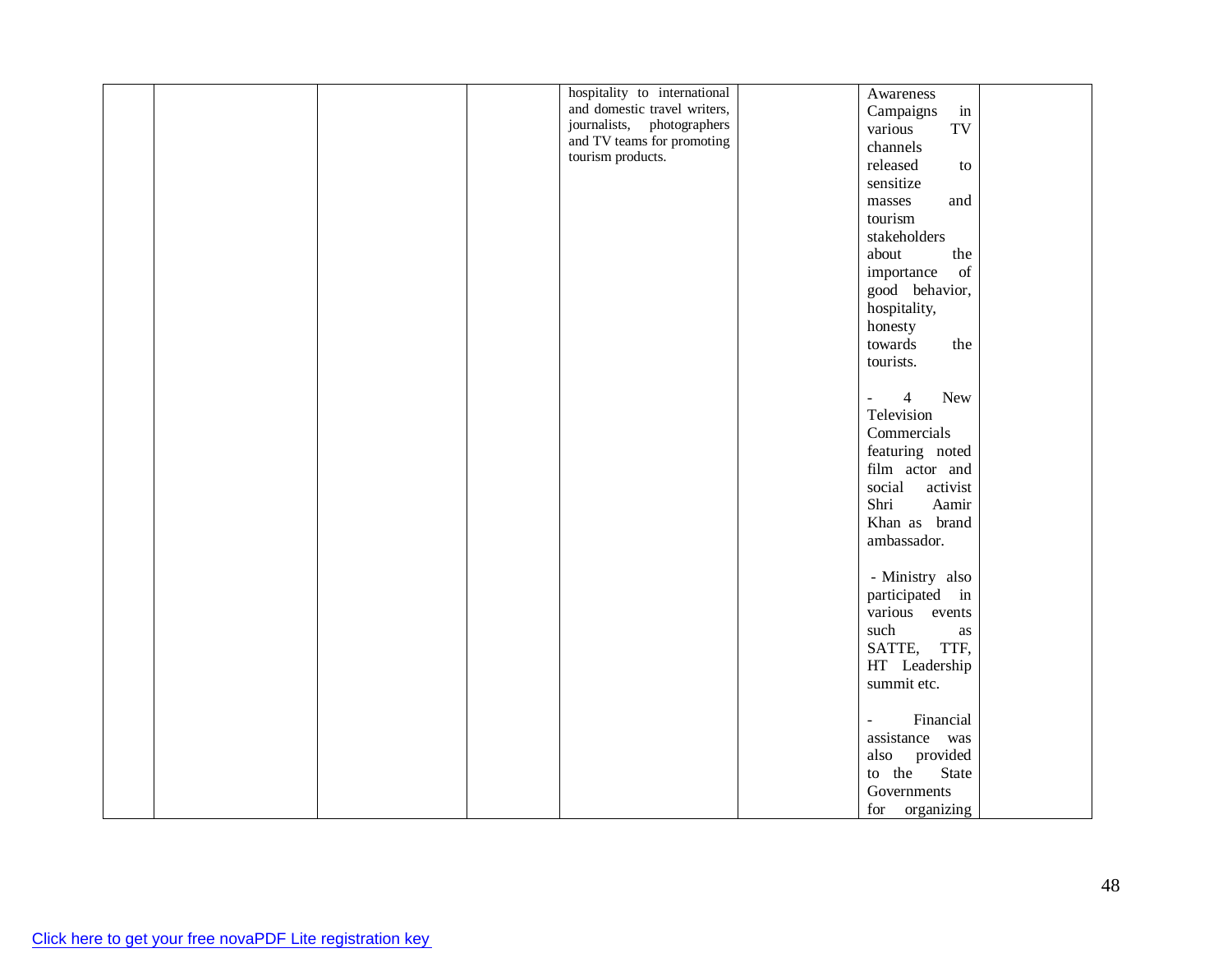|                         |                                              |        |                                |                  | tourism related<br>fairs                                                                                         |                             |
|-------------------------|----------------------------------------------|--------|--------------------------------|------------------|------------------------------------------------------------------------------------------------------------------|-----------------------------|
|                         |                                              |        |                                |                  | and<br>festivals.                                                                                                |                             |
|                         |                                              |        |                                |                  |                                                                                                                  |                             |
|                         |                                              |        |                                |                  | - Ministry<br>$% \left( \left( \mathcal{A},\mathcal{A}\right) \right) =\left( \mathcal{A},\mathcal{A}\right)$ of |                             |
|                         |                                              |        |                                |                  | Tourism<br>in                                                                                                    |                             |
|                         |                                              |        |                                |                  | participation<br>with<br>Bihar                                                                                   |                             |
|                         |                                              |        |                                |                  | Government                                                                                                       |                             |
|                         |                                              |        |                                |                  | organized                                                                                                        |                             |
|                         |                                              |        |                                |                  | International                                                                                                    |                             |
|                         |                                              |        |                                |                  | <b>Buddhist</b>                                                                                                  |                             |
|                         |                                              |        |                                |                  | Conclave<br>at                                                                                                   |                             |
|                         |                                              |        |                                |                  | Nalanda.<br>As                                                                                                   |                             |
|                         |                                              |        |                                |                  | many as 111                                                                                                      |                             |
|                         |                                              |        |                                |                  | Hospitality                                                                                                      |                             |
|                         |                                              |        |                                |                  | guests attended                                                                                                  |                             |
|                         |                                              |        |                                |                  | the conclave.                                                                                                    |                             |
|                         |                                              |        |                                |                  | Ministry<br>has                                                                                                  |                             |
|                         |                                              |        |                                |                  | hosted                                                                                                           |                             |
|                         |                                              |        |                                |                  | hospitality<br>to                                                                                                |                             |
|                         |                                              |        |                                |                  | more than 900                                                                                                    |                             |
|                         |                                              |        |                                |                  | guests<br>including                                                                                              |                             |
|                         |                                              |        |                                |                  | journalists,                                                                                                     |                             |
|                         |                                              |        |                                |                  | photographers,                                                                                                   |                             |
|                         |                                              |        |                                |                  | travel writers,                                                                                                  |                             |
|                         |                                              |        |                                |                  | TV teams etc.                                                                                                    |                             |
|                         |                                              |        |                                |                  | during<br>the                                                                                                    |                             |
|                         |                                              |        |                                |                  | year.                                                                                                            |                             |
|                         |                                              |        |                                |                  |                                                                                                                  |                             |
|                         |                                              |        |                                |                  |                                                                                                                  |                             |
| (B) Overseas Promotion  | To position brand India                      | 250.00 | "Visit<br>$\overline{A}$       | Overseas         | "Visit<br>1.<br>$\mathbf{A}$                                                                                     | $\sigma$<br>Some<br>the     |
| and Publicity including | as a most favoured                           |        | India<br>1.<br>2009"year<br>in | Promotion<br>and | 2009"<br>India                                                                                                   | which<br>factors            |
| Market<br>Development   | destination<br>in<br>the                     |        | collaboration with all         | Publicity is an  | scheme,<br>in                                                                                                    | had an adverse              |
| Assistance              | overseas travel markets                      |        | stakeholders<br>including      | ongoing          | collaboration                                                                                                    | impact are social           |
|                         | through<br>vigorous                          |        | airlines, hotels,<br>tour      | process,<br>with | with<br>all                                                                                                      | disturbances,               |
|                         | campaigns,<br>overseas<br>and<br>promotional |        | operators,<br>State            | targets          | stakeholders                                                                                                     | H1N1, Mumbai<br>and<br>Pune |
|                         | marketing activities.                        |        | for<br>Governments             | achievements     | including                                                                                                        | terrorist<br>attact         |
|                         |                                              |        | incentivising travel to        | spread through   | airlines, hotels,                                                                                                | terrorism, etc. in          |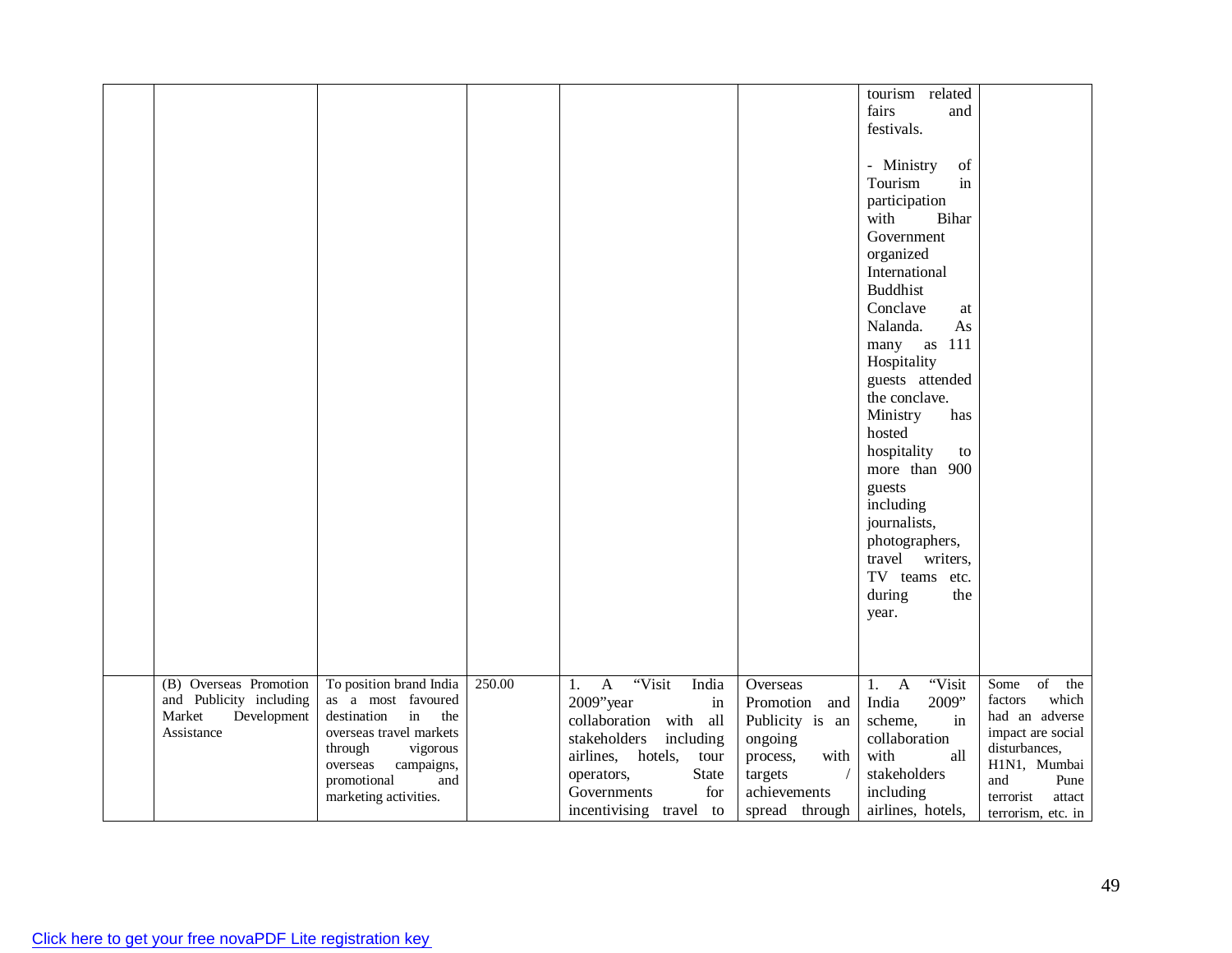|  |  | India which has been      | the year. | tour operators,   | the country and |
|--|--|---------------------------|-----------|-------------------|-----------------|
|  |  | extended upto 31-3-       |           | <b>State</b>      | economic        |
|  |  | 2010.                     |           | Governments       | slowdown.       |
|  |  |                           |           | for               |                 |
|  |  |                           |           | incentivising     |                 |
|  |  |                           |           |                   |                 |
|  |  |                           |           | travel to India   |                 |
|  |  |                           |           | which has been    |                 |
|  |  |                           |           | extended up to    |                 |
|  |  |                           |           | March., 2010.     |                 |
|  |  |                           |           |                   |                 |
|  |  | 2. Government of India    |           | 2. Government     |                 |
|  |  | has decided to introduce  |           | of India has      |                 |
|  |  | Visa-on-Arrival scheme    |           | decided<br>to     |                 |
|  |  | for tourists from five    |           | introduce Visa-   |                 |
|  |  | countries viz. Singapore, |           | on-Arrival        |                 |
|  |  | Finland, New Zealand,     |           | scheme<br>for     |                 |
|  |  | Luxembourg and Japan      |           | from<br>tourists  |                 |
|  |  | on a pilot basis for a    |           | five countries    |                 |
|  |  | period of one year w.e.f  |           | viz. Singapore,   |                 |
|  |  | $01-01-2010.$             |           | Finland, New      |                 |
|  |  |                           |           |                   |                 |
|  |  |                           |           | Zealand,          |                 |
|  |  |                           |           | Luxembourg        |                 |
|  |  |                           |           | and Japan on a    |                 |
|  |  |                           |           | pilot basis for a |                 |
|  |  |                           |           | period of one     |                 |
|  |  |                           |           | year from 1-1-    |                 |
|  |  |                           |           | 2010 during he    |                 |
|  |  |                           |           | month<br>of       |                 |
|  |  |                           |           | January           |                 |
|  |  |                           |           | 192<br>approx.    |                 |
|  |  |                           |           | visas<br>were     |                 |
|  |  |                           |           | issued.           |                 |
|  |  |                           |           |                   |                 |
|  |  |                           |           |                   |                 |
|  |  | 3.<br>Promote             |           | 3.<br>Outdoor     |                 |
|  |  |                           |           |                   |                 |
|  |  | Commonwealth Games        |           | advertising       |                 |
|  |  | overseas common<br>in     |           | /Road<br>shows    |                 |
|  |  | countries<br>wealth<br>to |           | were organised    |                 |
|  |  | increase participation on |           | London<br>at      |                 |
|  |  | the route of Queens       |           | Capetown and      |                 |
|  |  | Baton Relay to increase   |           | Johannesburg      |                 |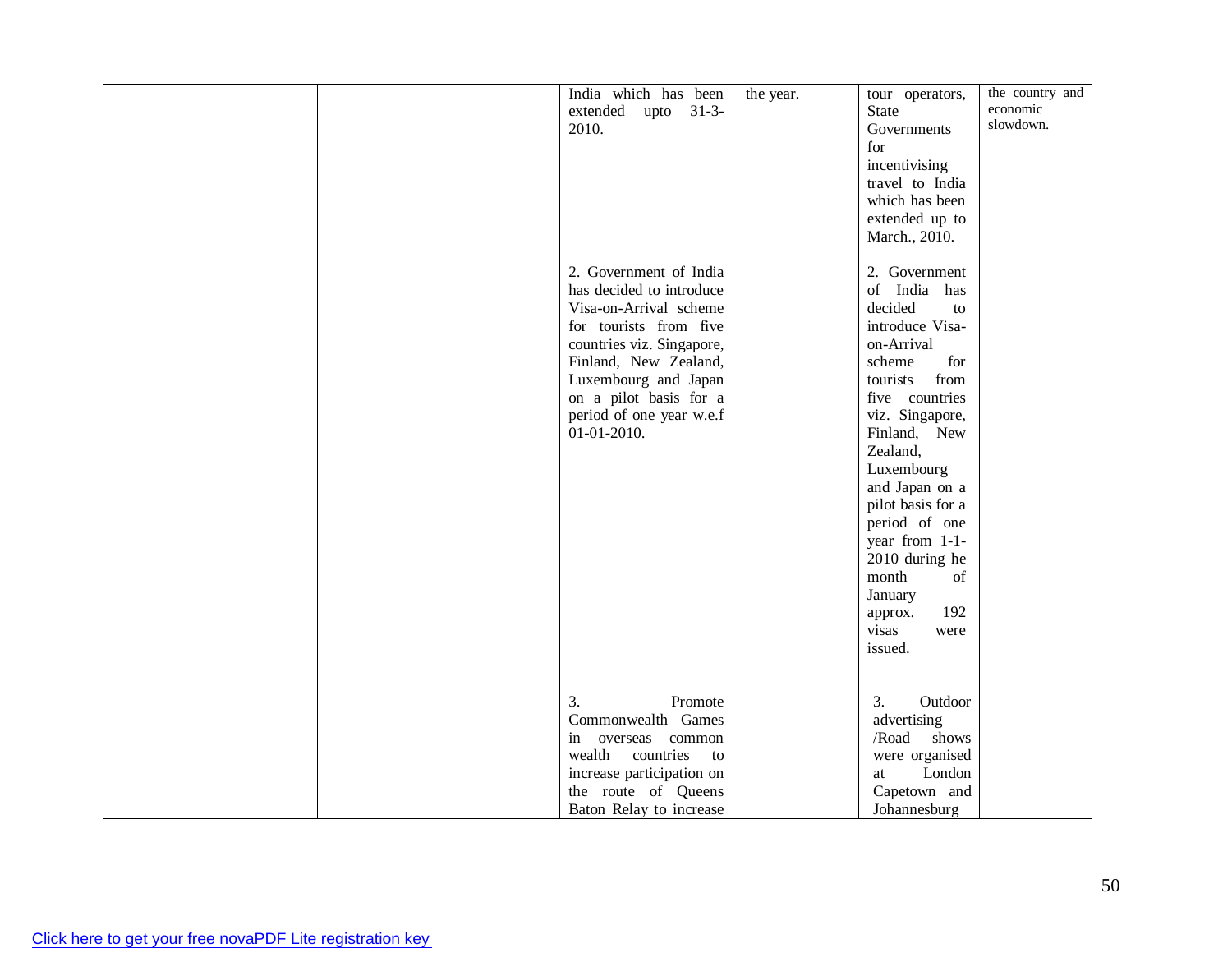|  |  | participation.         | promote<br>to             |  |
|--|--|------------------------|---------------------------|--|
|  |  |                        | Commonwealt               |  |
|  |  |                        | h Games 2010.             |  |
|  |  |                        |                           |  |
|  |  | Reinforce<br>4.<br>the | 4. The following          |  |
|  |  | 'Incredible<br>India'  | Media                     |  |
|  |  | Campaign and launch    | Campaigns were            |  |
|  |  | centralized Print and  | launched during           |  |
|  |  | Electronic<br>Media    | the year under            |  |
|  |  | campaign in important  | the centralized           |  |
|  |  | tourist<br>generating  | media campaign            |  |
|  |  | markets overseas.      | of the Ministry,          |  |
|  |  |                        | effectively<br>${\rm to}$ |  |
|  |  |                        | promote<br>and            |  |
|  |  |                        | project India as          |  |
|  |  |                        | desirable<br>$\rm{a}$     |  |
|  |  |                        | tourist                   |  |
|  |  |                        | destination<br>in         |  |
|  |  |                        | the key source            |  |
|  |  |                        | markets                   |  |
|  |  |                        | overseas :                |  |
|  |  |                        | (a) International         |  |
|  |  |                        | Print                     |  |
|  |  |                        | Media                     |  |
|  |  |                        | Campaign                  |  |
|  |  |                        | $-$ Europe                |  |
|  |  |                        | (b) International         |  |
|  |  |                        | Print Media               |  |
|  |  |                        | Campaign -                |  |
|  |  |                        | APAC (Asia                |  |
|  |  |                        | Pacific)                  |  |
|  |  |                        | (c) International         |  |
|  |  |                        | Print Media               |  |
|  |  |                        | Campaign -                |  |
|  |  |                        | Global                    |  |
|  |  |                        | (d) International         |  |
|  |  |                        | Print Media               |  |
|  |  |                        | Campaign -                |  |
|  |  |                        | Americas                  |  |
|  |  |                        | International<br>(e)      |  |
|  |  |                        | TV                        |  |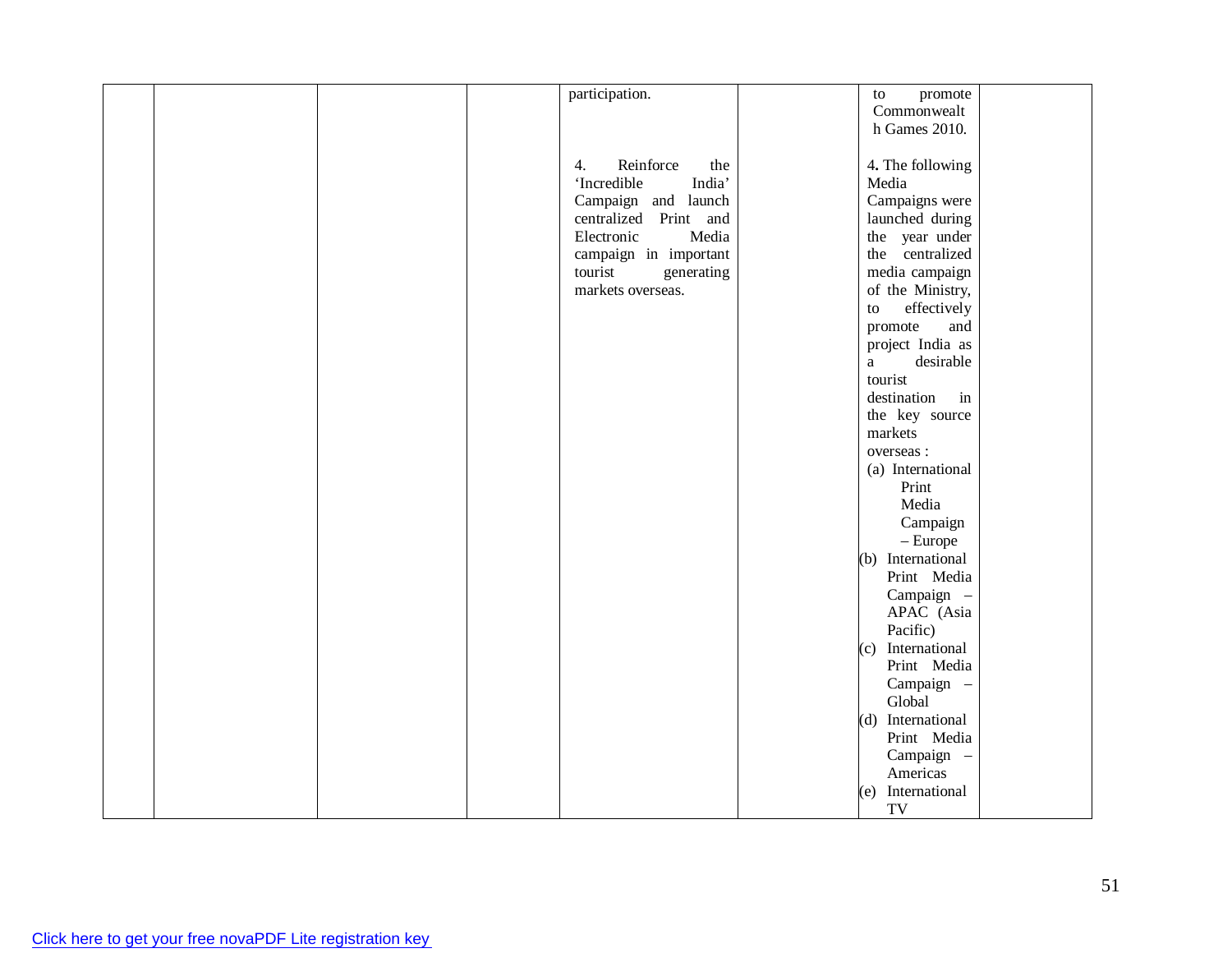|  |  |                         | Campaign -             |  |
|--|--|-------------------------|------------------------|--|
|  |  |                         | <b>APAC</b>            |  |
|  |  |                         |                        |  |
|  |  |                         |                        |  |
|  |  | 5. To focus on emerging | There was<br>5.        |  |
|  |  | markets particularly in | increased focus        |  |
|  |  | East Asia, South East   | on potential and       |  |
|  |  | Asia, CIS countries and |                        |  |
|  |  |                         | emerging               |  |
|  |  | South America.          | markets in East/       |  |
|  |  |                         | South East Asia,       |  |
|  |  |                         | South America          |  |
|  |  |                         | and<br>East            |  |
|  |  |                         | European               |  |
|  |  |                         |                        |  |
|  |  |                         | countries.             |  |
|  |  |                         |                        |  |
|  |  |                         | The                    |  |
|  |  |                         | Indiatourism           |  |
|  |  |                         | Offices in New         |  |
|  |  |                         | York, Frankfurt        |  |
|  |  |                         |                        |  |
|  |  |                         | Tokyo, Beijing         |  |
|  |  |                         | and Singapore          |  |
|  |  |                         | participated in        |  |
|  |  |                         | major<br>travel        |  |
|  |  |                         | fairs<br>and           |  |
|  |  |                         | exhibitions<br>in      |  |
|  |  |                         |                        |  |
|  |  |                         | East and South-        |  |
|  |  |                         | East Asia, South       |  |
|  |  |                         | America,<br><b>CIS</b> |  |
|  |  |                         | and<br>Eastern         |  |
|  |  |                         | European               |  |
|  |  |                         | countries,             |  |
|  |  |                         | including              |  |
|  |  |                         |                        |  |
|  |  |                         | Argentina,             |  |
|  |  |                         | Chile,<br>Brazil,      |  |
|  |  |                         | Hungary, Czech         |  |
|  |  |                         | Republic,              |  |
|  |  |                         | Poland, Russia,        |  |
|  |  |                         | Romania,               |  |
|  |  |                         |                        |  |
|  |  |                         | Ukraine,               |  |
|  |  |                         | South<br>Taiwan,       |  |
|  |  |                         | China,<br>Korea,       |  |
|  |  |                         | Malaysia,              |  |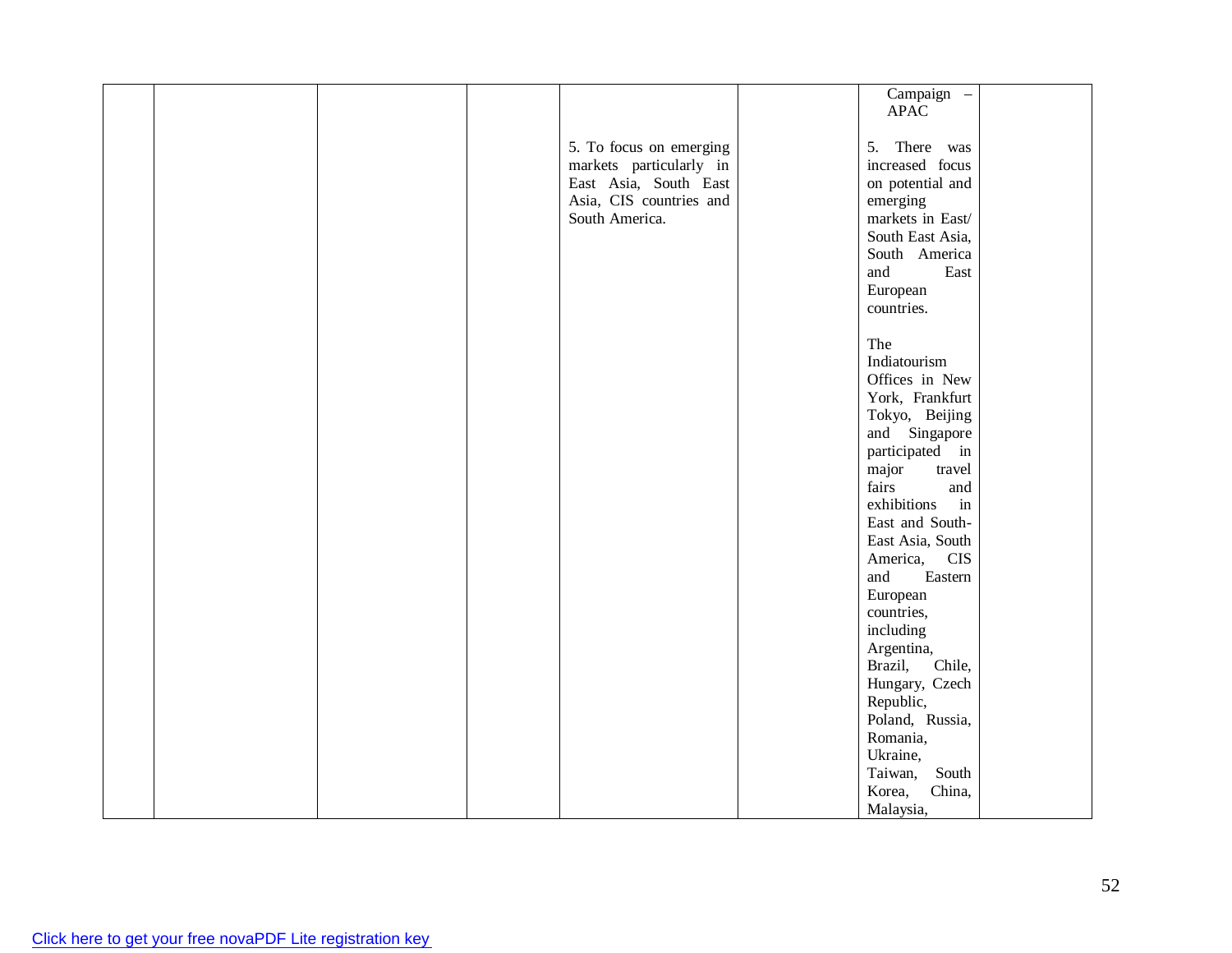|  |  |                            | Singapore<br>and                                                                                                 |  |
|--|--|----------------------------|------------------------------------------------------------------------------------------------------------------|--|
|  |  |                            |                                                                                                                  |  |
|  |  |                            | Indonesia.                                                                                                       |  |
|  |  |                            |                                                                                                                  |  |
|  |  |                            | For<br>greater                                                                                                   |  |
|  |  |                            | visibility<br>$% \left( \left( \mathcal{A},\mathcal{A}\right) \right) =\left( \mathcal{A},\mathcal{A}\right)$ of |  |
|  |  |                            | "Incredible                                                                                                      |  |
|  |  |                            |                                                                                                                  |  |
|  |  |                            | India", outdoor                                                                                                  |  |
|  |  |                            | advertising                                                                                                      |  |
|  |  |                            | campaigns                                                                                                        |  |
|  |  |                            | including                                                                                                        |  |
|  |  |                            | advertising on                                                                                                   |  |
|  |  |                            |                                                                                                                  |  |
|  |  |                            | taxis / buses /                                                                                                  |  |
|  |  |                            | have<br>trams,                                                                                                   |  |
|  |  |                            | been undertaken                                                                                                  |  |
|  |  |                            | in<br>Beijing,                                                                                                   |  |
|  |  |                            | Shanghai,                                                                                                        |  |
|  |  |                            | Seoul,<br>Tokyo,                                                                                                 |  |
|  |  |                            |                                                                                                                  |  |
|  |  |                            | Singapore,                                                                                                       |  |
|  |  |                            | Kuala Lumpur                                                                                                     |  |
|  |  |                            | Buenos<br>and                                                                                                    |  |
|  |  |                            | Aires.                                                                                                           |  |
|  |  |                            |                                                                                                                  |  |
|  |  |                            |                                                                                                                  |  |
|  |  | 6. Increase the visibility | 6. Promotional                                                                                                   |  |
|  |  | Indian<br>of<br>tourism    | activities were                                                                                                  |  |
|  |  | products in the overseas   | stepped up in                                                                                                    |  |
|  |  | markets and to promote     | the<br>overseas                                                                                                  |  |
|  |  | India as a preferred       | with<br>markets                                                                                                  |  |
|  |  | tourist destination.       | added focus on                                                                                                   |  |
|  |  |                            |                                                                                                                  |  |
|  |  |                            | emerging                                                                                                         |  |
|  |  |                            | for<br>markets,                                                                                                  |  |
|  |  |                            | generating                                                                                                       |  |
|  |  |                            | greater                                                                                                          |  |
|  |  |                            | awareness about                                                                                                  |  |
|  |  |                            | India as a tourist                                                                                               |  |
|  |  |                            | destination and                                                                                                  |  |
|  |  |                            |                                                                                                                  |  |
|  |  |                            | for promoting                                                                                                    |  |
|  |  |                            | India<br>as<br>$\mathbf{a}$                                                                                      |  |
|  |  |                            | preferred tourist                                                                                                |  |
|  |  |                            | destination.                                                                                                     |  |
|  |  |                            |                                                                                                                  |  |
|  |  |                            |                                                                                                                  |  |
|  |  |                            | Following<br>the                                                                                                 |  |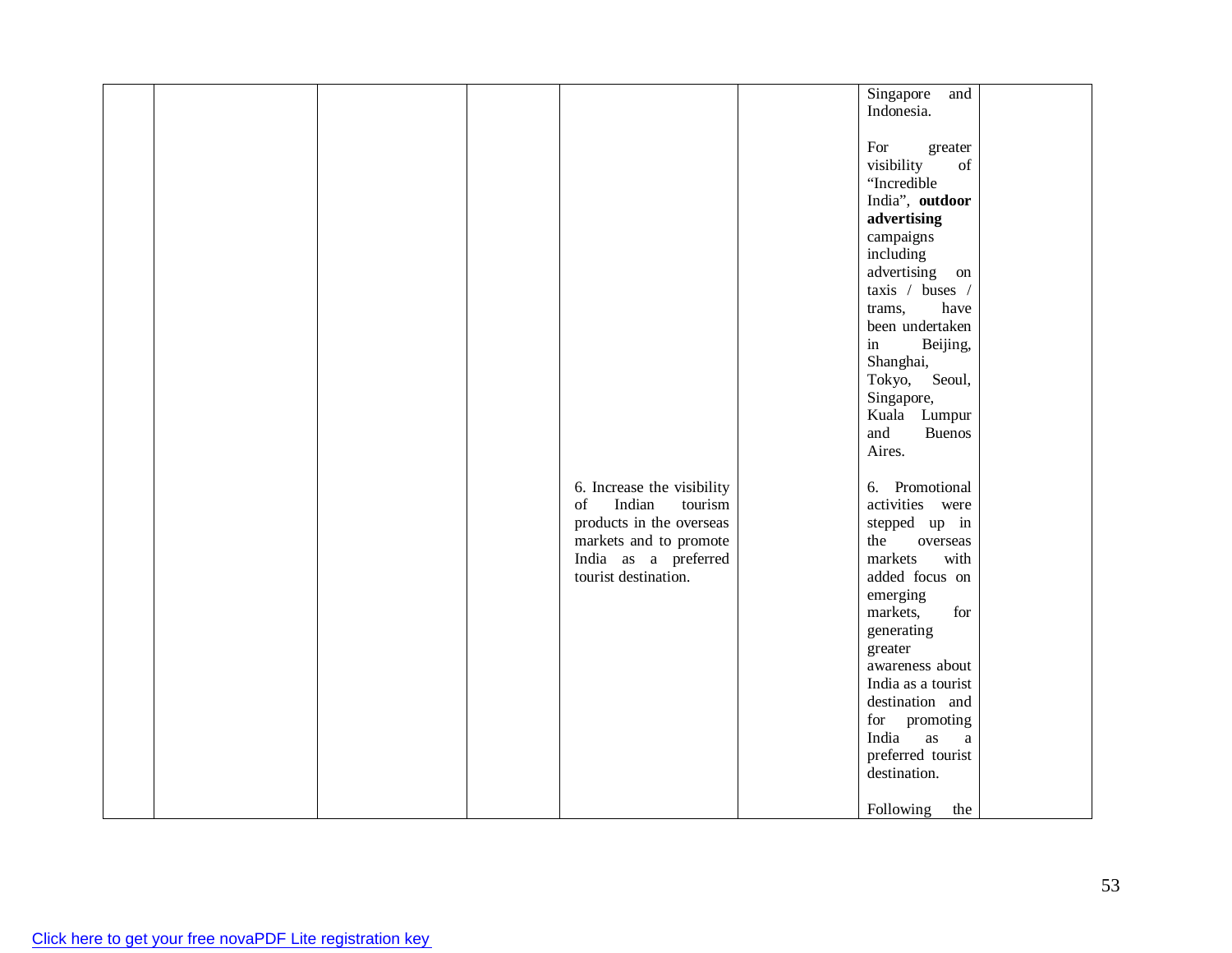|  |  |                            | worldwide         |  |
|--|--|----------------------------|-------------------|--|
|  |  |                            | economic          |  |
|  |  |                            | slowdown and      |  |
|  |  |                            | the<br>terrorist  |  |
|  |  |                            | attack<br>in      |  |
|  |  |                            | Mumbai, special   |  |
|  |  |                            | initiatives were  |  |
|  |  |                            | taken,<br>to      |  |
|  |  |                            | promote India     |  |
|  |  |                            | as a tourist      |  |
|  |  |                            | destination.      |  |
|  |  |                            | These included    |  |
|  |  |                            | Shows<br>Road     |  |
|  |  |                            | organized<br>in   |  |
|  |  |                            | collaboration     |  |
|  |  |                            | with IATO with    |  |
|  |  |                            | participation of  |  |
|  |  |                            | stakeholders      |  |
|  |  |                            | from India as     |  |
|  |  |                            | well as Fam       |  |
|  |  |                            | Tours for media   |  |
|  |  |                            | and<br>trade      |  |
|  |  |                            |                   |  |
|  |  |                            | representatives   |  |
|  |  |                            | to Mumbai and     |  |
|  |  |                            | other regions of  |  |
|  |  |                            | the country, to   |  |
|  |  |                            | keep<br>the       |  |
|  |  |                            | international     |  |
|  |  |                            | trade / media     |  |
|  |  |                            | updated on the    |  |
|  |  |                            | safety / security |  |
|  |  |                            | conditions<br>in  |  |
|  |  |                            | different parts   |  |
|  |  |                            | of the country    |  |
|  |  |                            |                   |  |
|  |  | 7.<br>Joint promotional    | Joint<br>7.       |  |
|  |  | efforts with international | promotional       |  |
|  |  | airlines, tour operators   | activities were   |  |
|  |  | and<br>wholesalers         | undertaken by     |  |
|  |  | Indian<br>overseas,        | the Indiatourism  |  |
|  |  | Missions<br>other<br>and   | Offices overseas  |  |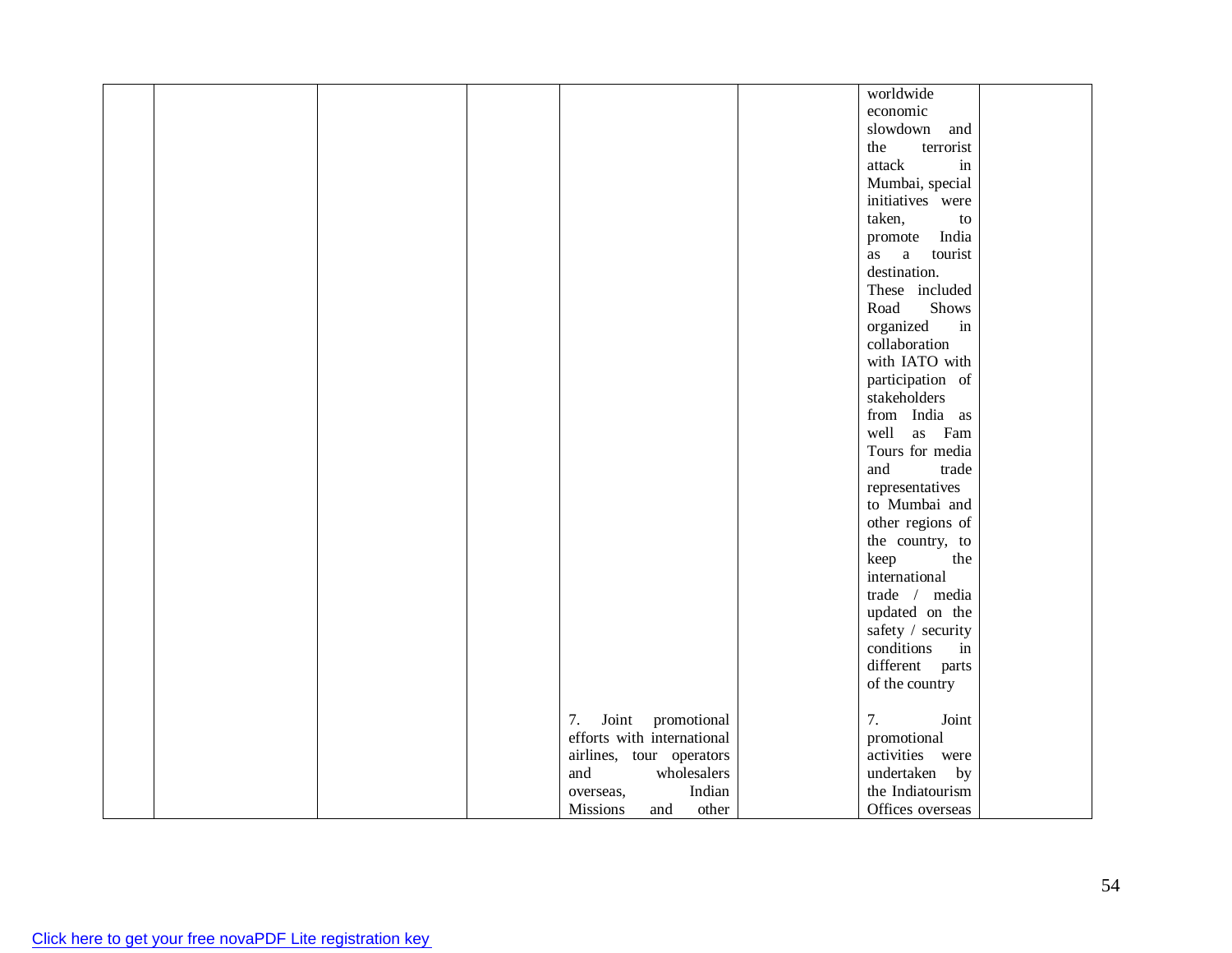|  |  | organizations to broad-                       | Indian<br>with                     |  |
|--|--|-----------------------------------------------|------------------------------------|--|
|  |  | the scope of<br>base                          | Missions, Tour                     |  |
|  |  | promotional activities.                       | Operators,                         |  |
|  |  |                                               | Airlines, etc.                     |  |
|  |  |                                               |                                    |  |
|  |  |                                               | joint<br>Some                      |  |
|  |  |                                               | promotions                         |  |
|  |  |                                               | organized with                     |  |
|  |  |                                               | Indian Missions.                   |  |
|  |  |                                               |                                    |  |
|  |  |                                               |                                    |  |
|  |  |                                               | Fam Tours to                       |  |
|  |  |                                               | India for media                    |  |
|  |  |                                               | and<br>trade                       |  |
|  |  |                                               | representatives                    |  |
|  |  |                                               | were organized                     |  |
|  |  |                                               | in collaboration                   |  |
|  |  |                                               | with<br>airlines,                  |  |
|  |  |                                               | including<br>Air                   |  |
|  |  |                                               | India,<br>Jet                      |  |
|  |  |                                               | Airways,                           |  |
|  |  |                                               | Kingfisher                         |  |
|  |  |                                               | Airlines,<br>Air                   |  |
|  |  |                                               | Arabia, Kuwait                     |  |
|  |  |                                               | Airways,                           |  |
|  |  |                                               | Srilankan                          |  |
|  |  |                                               | Airlines,                          |  |
|  |  |                                               | Lufthansa, Fin-                    |  |
|  |  |                                               | Turkish<br>Air,                    |  |
|  |  |                                               | Airlines, Delta                    |  |
|  |  |                                               | Airlines, etc.                     |  |
|  |  |                                               |                                    |  |
|  |  |                                               |                                    |  |
|  |  | 8. Effective,                                 | 8. Indiatourism                    |  |
|  |  | coordinated<br>and                            | offices overseas                   |  |
|  |  |                                               |                                    |  |
|  |  | impactful participation<br>in Trade Fairs and | participated in<br>over 190 Travel |  |
|  |  |                                               |                                    |  |
|  |  | Exhibitions.                                  | fairs<br>and                       |  |
|  |  |                                               | Exhibitions<br>in                  |  |
|  |  |                                               | important tourist                  |  |
|  |  |                                               | generating                         |  |
|  |  |                                               | markets<br>the                     |  |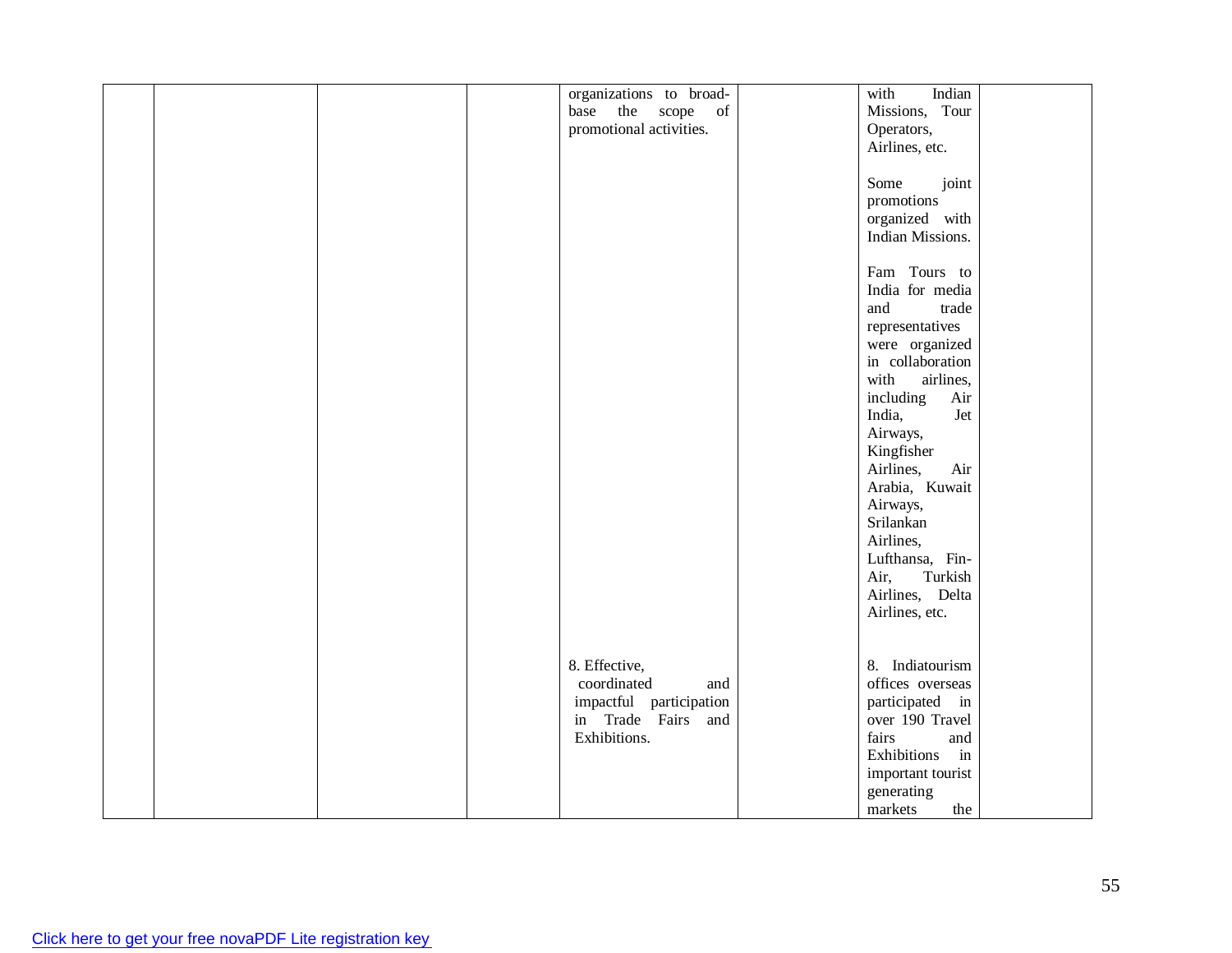|  |  |  | world over as                            |  |
|--|--|--|------------------------------------------|--|
|  |  |  | well<br>$\operatorname{in}$<br>as        |  |
|  |  |  | emerging<br>and                          |  |
|  |  |  | potential                                |  |
|  |  |  |                                          |  |
|  |  |  | markets<br>${\rm to}$                    |  |
|  |  |  | showcase<br>and                          |  |
|  |  |  | the<br>promote                           |  |
|  |  |  | tourism                                  |  |
|  |  |  | products of the                          |  |
|  |  |  | country. These                           |  |
|  |  |  | include<br>the                           |  |
|  |  |  | major                                    |  |
|  |  |  | international                            |  |
|  |  |  | Travel<br>Fairs                          |  |
|  |  |  | such<br>the<br>as                        |  |
|  |  |  | Arabian Travel                           |  |
|  |  |  | Market (ATM)                             |  |
|  |  |  | in Dubai, China                          |  |
|  |  |  | International                            |  |
|  |  |  | Travel Mart in                           |  |
|  |  |  | Shanghai, ITB -                          |  |
|  |  |  | Asia<br>in                               |  |
|  |  |  | Singapore,                               |  |
|  |  |  | World<br>Travel                          |  |
|  |  |  | Market (WTM)                             |  |
|  |  |  | $\operatorname{in}$<br>London,           |  |
|  |  |  | FITUR in Spain,                          |  |
|  |  |  | ITB in Berlin,                           |  |
|  |  |  | Germany<br>and                           |  |
|  |  |  | <b>IMEX</b><br>in                        |  |
|  |  |  | Frankfurt,                               |  |
|  |  |  | Germany PATA                             |  |
|  |  |  | Mart-<br>Travel                          |  |
|  |  |  | 2009<br>$\,$ at                          |  |
|  |  |  | Hangzhou,                                |  |
|  |  |  | China.                                   |  |
|  |  |  | Participation in                         |  |
|  |  |  |                                          |  |
|  |  |  | these major fairs<br>$\&$<br>exhibitions |  |
|  |  |  |                                          |  |
|  |  |  | $\operatorname{in}$<br>was               |  |
|  |  |  | collaboration                            |  |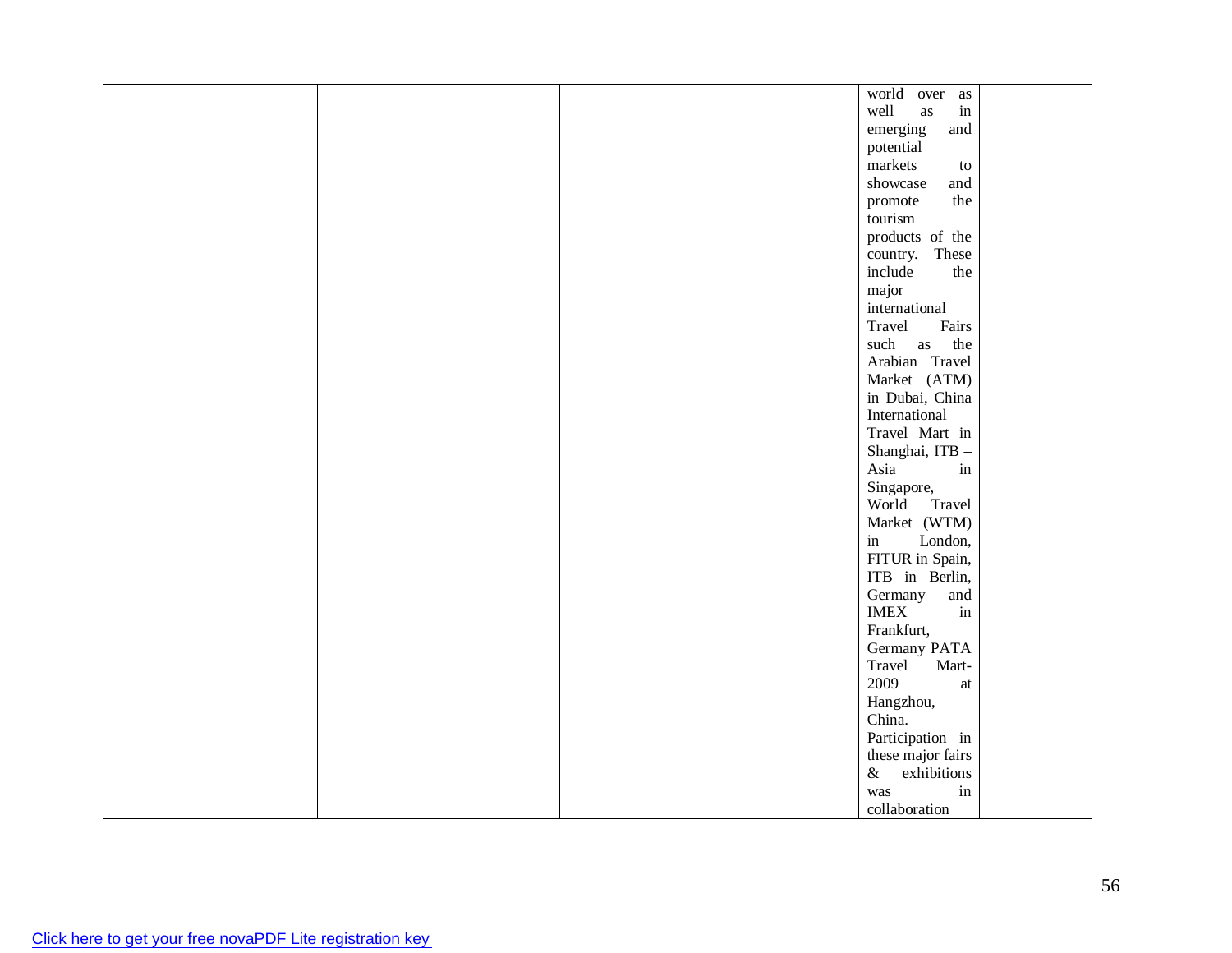|  |  |                          | with the travel                                                                                                |  |
|--|--|--------------------------|----------------------------------------------------------------------------------------------------------------|--|
|  |  |                          | trade and State                                                                                                |  |
|  |  |                          | who<br>Govts.                                                                                                  |  |
|  |  |                          | $_{\rm co-}$<br>were                                                                                           |  |
|  |  |                          | exhibitors in the                                                                                              |  |
|  |  |                          |                                                                                                                |  |
|  |  |                          | India Pavilions                                                                                                |  |
|  |  |                          | set up by the                                                                                                  |  |
|  |  |                          | Ministry<br>$% \left( \left( \mathcal{A},\mathcal{A}\right) \right) =\left( \mathcal{A},\mathcal{A}\right)$ of |  |
|  |  |                          | $\sqrt{\phantom{a}}$<br>Tourism                                                                                |  |
|  |  |                          | Overseas                                                                                                       |  |
|  |  |                          | Offices.                                                                                                       |  |
|  |  |                          |                                                                                                                |  |
|  |  | Organising<br>9.<br>and  | 9. The Ministry                                                                                                |  |
|  |  | participating in Road    | $% \left( \left( \mathcal{A},\mathcal{A}\right) \right) =\left( \mathcal{A},\mathcal{A}\right)$ of<br>Tourism, |  |
|  |  | Shows in important       | Govt. of India                                                                                                 |  |
|  |  | markets to<br>overseas   | undertook<br>$\rm{a}$                                                                                          |  |
|  |  | showcase the varied      | series<br>of                                                                                                   |  |
|  |  | Indian tourism products. | confidence                                                                                                     |  |
|  |  |                          | building                                                                                                       |  |
|  |  |                          | measures<br>to                                                                                                 |  |
|  |  |                          | minimize<br>the                                                                                                |  |
|  |  |                          | negative impact                                                                                                |  |
|  |  |                          | of the global                                                                                                  |  |
|  |  |                          | economic                                                                                                       |  |
|  |  |                          | meltdown                                                                                                       |  |
|  |  |                          | and                                                                                                            |  |
|  |  |                          | the<br>terrorist                                                                                               |  |
|  |  |                          | attack<br>$\operatorname{in}$                                                                                  |  |
|  |  |                          | Mumbai.<br>As                                                                                                  |  |
|  |  |                          | of<br>the<br>part                                                                                              |  |
|  |  |                          | promotional                                                                                                    |  |
|  |  |                          | initiatives being                                                                                              |  |
|  |  |                          | undertaken,                                                                                                    |  |
|  |  |                          | Road<br><b>Shows</b>                                                                                           |  |
|  |  |                          | were organized                                                                                                 |  |
|  |  |                          | important<br>in                                                                                                |  |
|  |  |                          | tourist                                                                                                        |  |
|  |  |                          | generating                                                                                                     |  |
|  |  |                          | $\operatorname{markets}$                                                                                       |  |
|  |  |                          | in<br>overseas,                                                                                                |  |
|  |  |                          | collaboration                                                                                                  |  |
|  |  |                          | with the Indian                                                                                                |  |
|  |  |                          |                                                                                                                |  |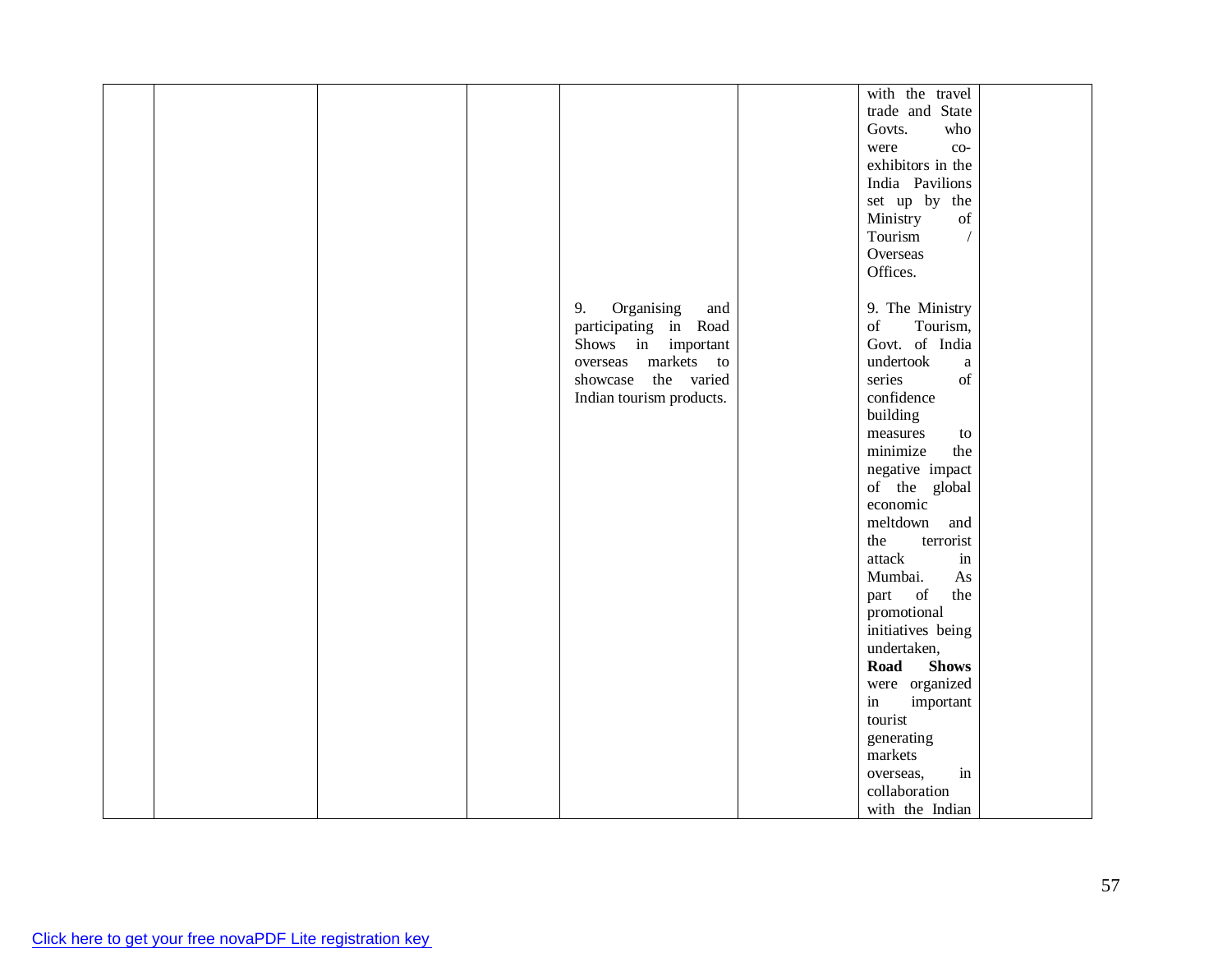|  |  |                         | Association of                                                                                                 |  |
|--|--|-------------------------|----------------------------------------------------------------------------------------------------------------|--|
|  |  |                         | Tour Operators                                                                                                 |  |
|  |  |                         |                                                                                                                |  |
|  |  |                         | (IATO)<br>and                                                                                                  |  |
|  |  |                         | with                                                                                                           |  |
|  |  |                         | participation of                                                                                               |  |
|  |  |                         | different                                                                                                      |  |
|  |  |                         | segments of the                                                                                                |  |
|  |  |                         | travel industry,                                                                                               |  |
|  |  |                         | including tour                                                                                                 |  |
|  |  |                         | operators, hotels                                                                                              |  |
|  |  |                         | and<br>airlines.                                                                                               |  |
|  |  |                         | Such<br>Road                                                                                                   |  |
|  |  |                         | Shows<br>were                                                                                                  |  |
|  |  |                         | organized<br>$\operatorname{in}$                                                                               |  |
|  |  |                         | Australia,                                                                                                     |  |
|  |  |                         | Kuwait,                                                                                                        |  |
|  |  |                         |                                                                                                                |  |
|  |  |                         | Finland,                                                                                                       |  |
|  |  |                         | Scandinavia,                                                                                                   |  |
|  |  |                         | Oslo,                                                                                                          |  |
|  |  |                         | Stockholm,                                                                                                     |  |
|  |  |                         | U.K, Dubai.                                                                                                    |  |
|  |  |                         |                                                                                                                |  |
|  |  | 10.<br>Organising       | 10.<br>The                                                                                                     |  |
|  |  | Participation           | $% \left( \left( \mathcal{A},\mathcal{A}\right) \right) =\left( \mathcal{A},\mathcal{A}\right)$ of<br>Ministry |  |
|  |  | in Department Store     | Tourism<br>has                                                                                                 |  |
|  |  | Promotions,<br>Indian   | extended                                                                                                       |  |
|  |  | Food<br>Cultural<br>and | support<br>to                                                                                                  |  |
|  |  | Festivals,<br>India     | Indian<br>Food                                                                                                 |  |
|  |  | Evenings, Seminars and  | <b>Festivals</b>                                                                                               |  |
|  |  | Workshops.              | organized<br>in                                                                                                |  |
|  |  |                         | various                                                                                                        |  |
|  |  |                         | in<br>countries                                                                                                |  |
|  |  |                         | collaboration                                                                                                  |  |
|  |  |                         | with<br>Indian                                                                                                 |  |
|  |  |                         | Missions.                                                                                                      |  |
|  |  |                         |                                                                                                                |  |
|  |  |                         |                                                                                                                |  |
|  |  |                         | The Ministry of                                                                                                |  |
|  |  |                         | Tourism,                                                                                                       |  |
|  |  |                         | the<br>through                                                                                                 |  |
|  |  |                         | overseas offices                                                                                               |  |
|  |  |                         | has participated                                                                                               |  |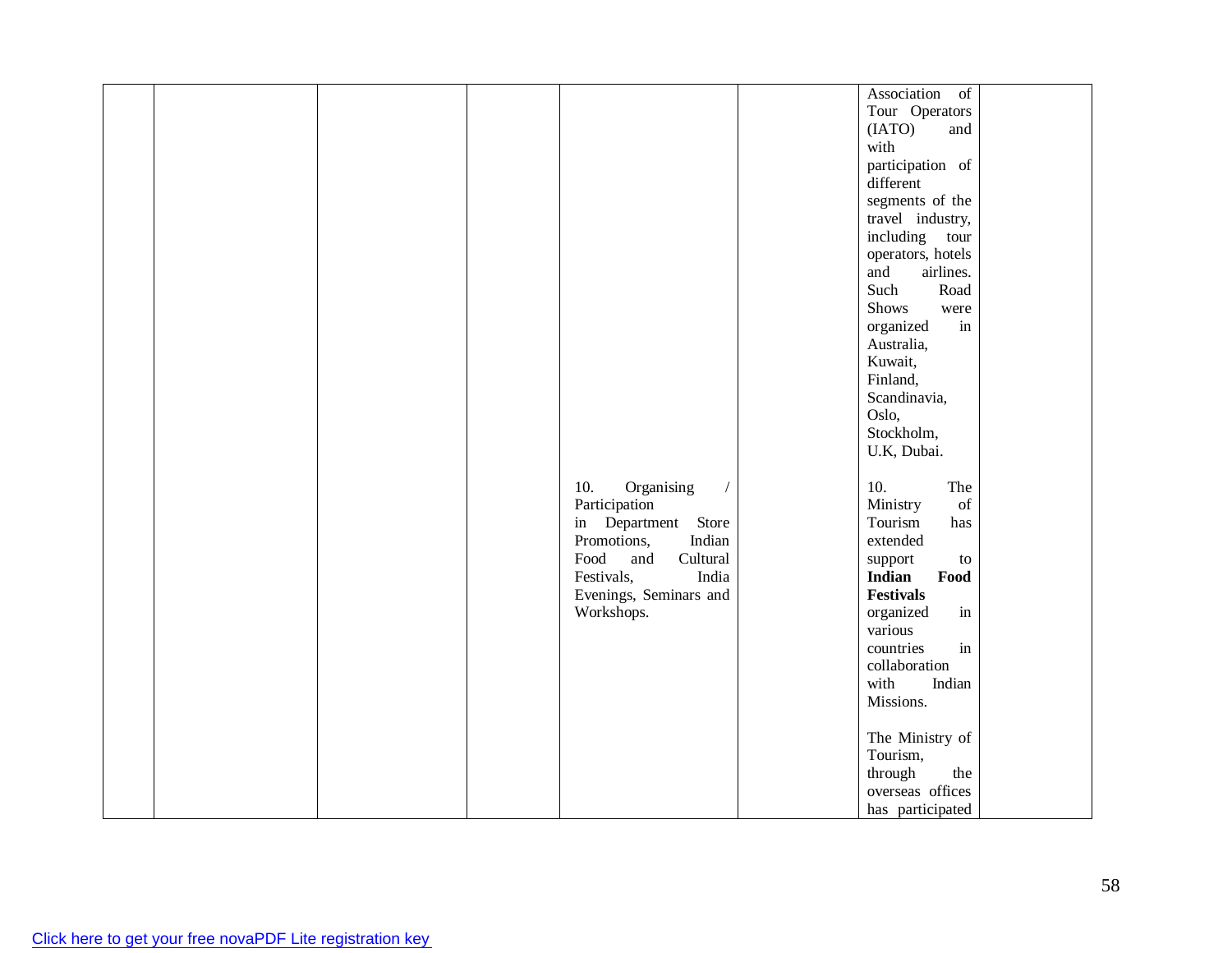|  |  |  | in the Namaste   |  |
|--|--|--|------------------|--|
|  |  |  | India Festival   |  |
|  |  |  | in Tokyo in      |  |
|  |  |  | September        |  |
|  |  |  | 2009, FITUR-     |  |
|  |  |  | 2010<br>Spain,   |  |
|  |  |  | $ATM-2009$ at    |  |
|  |  |  | Dubai            |  |
|  |  |  | India Evenings   |  |
|  |  |  | and<br>India     |  |
|  |  |  | Presentations /  |  |
|  |  |  | Seminars have    |  |
|  |  |  | been organized   |  |
|  |  |  | in<br>Beijing,   |  |
|  |  |  | Shanghai, Hong   |  |
|  |  |  | Kong, Tehran,    |  |
|  |  |  | Riyadh,          |  |
|  |  |  | Istanbul,        |  |
|  |  |  | Ankara,          |  |
|  |  |  | Damascus,        |  |
|  |  |  | Dubai,<br>Paris, |  |
|  |  |  | Strasbourg,      |  |
|  |  |  | Zurich,<br>Bern, |  |
|  |  |  | Catania,         |  |
|  |  |  | Genova,          |  |
|  |  |  | Atlanta,<br>New  |  |
|  |  |  | York, Boston,    |  |
|  |  |  | San<br>Denver,   |  |
|  |  |  | Francisco,       |  |
|  |  |  | Phoenix, Tokyo,  |  |
|  |  |  | Seoul, Taipei,   |  |
|  |  |  | Toronto,         |  |
|  |  |  | Vancouver,       |  |
|  |  |  | Ottawa,          |  |
|  |  |  | Montreal,        |  |
|  |  |  | Singapore,       |  |
|  |  |  | Kuala Lumpur,    |  |
|  |  |  | Munich,          |  |
|  |  |  | Moscow, among    |  |
|  |  |  | other cities.    |  |
|  |  |  |                  |  |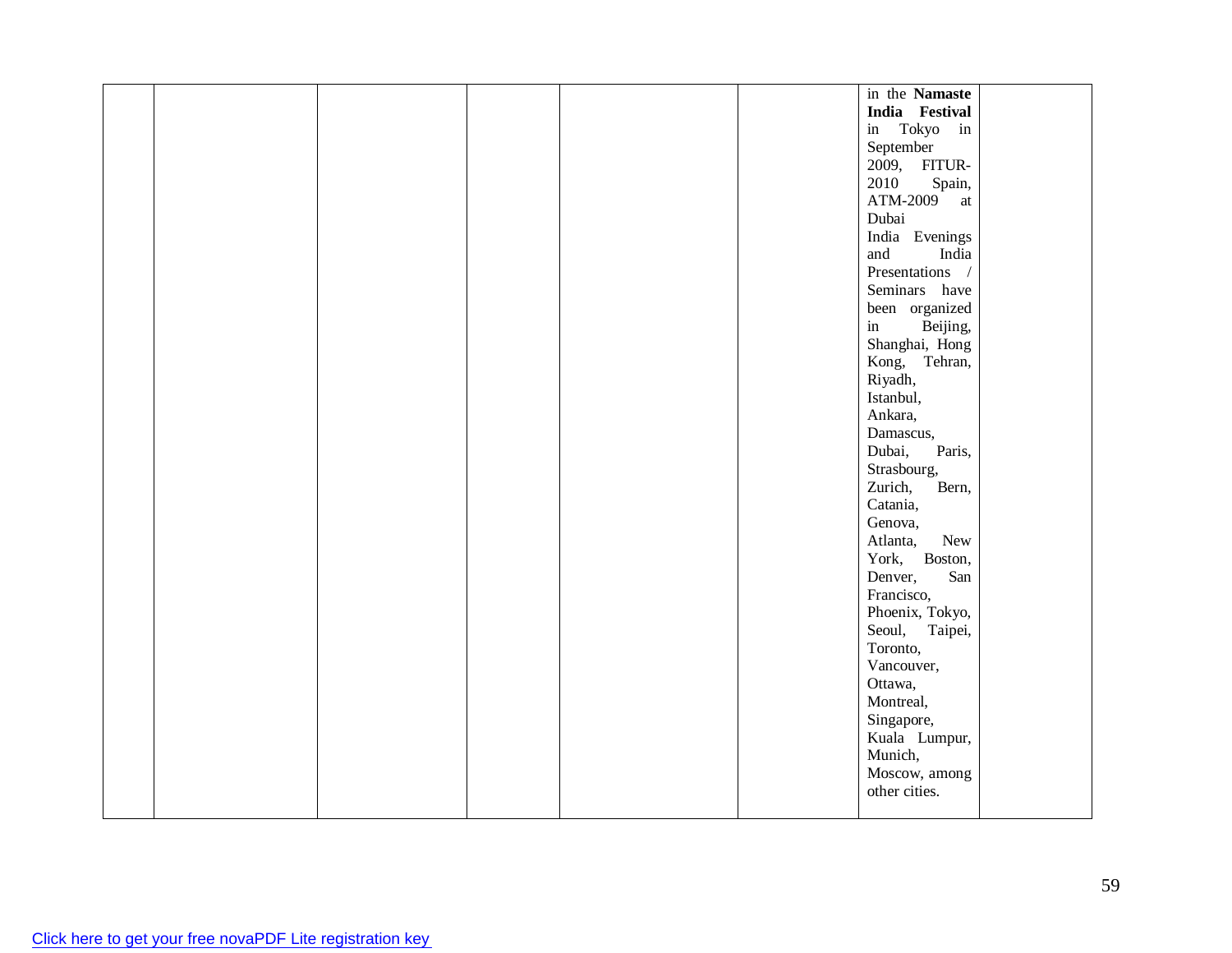|  |  | Generating<br>11.<br>new | Tourist<br>$\overline{11}$ .        |  |
|--|--|--------------------------|-------------------------------------|--|
|  |  | Tourist Publications in  | publications                        |  |
|  |  | English and in foreign   | have<br>been                        |  |
|  |  | languages and to extend  | printed<br>$\operatorname{in}$      |  |
|  |  | brochure and advertising | foreign                             |  |
|  |  | support to new and       | languages,<br>by                    |  |
|  |  | existing tour operators, | the<br>overseas                     |  |
|  |  | travel<br>agents,        | offices, to meet                    |  |
|  |  | wholesalers<br>for       | the requirements                    |  |
|  |  | promotion in overseas    | of the markets                      |  |
|  |  | markets and support      | under<br>their                      |  |
|  |  | existing ones.           | jurisdiction.                       |  |
|  |  |                          | These include                       |  |
|  |  |                          |                                     |  |
|  |  |                          | Mandarin,                           |  |
|  |  |                          | Cantonese,                          |  |
|  |  |                          | Arabic, Persian,                    |  |
|  |  |                          | Turkish, Italian,                   |  |
|  |  |                          | French, Spanish,                    |  |
|  |  |                          | Portuguese,                         |  |
|  |  |                          | German,                             |  |
|  |  |                          | Russian,                            |  |
|  |  |                          | Hungarian,                          |  |
|  |  |                          | Japanese,                           |  |
|  |  |                          | Thai<br>Korean,                     |  |
|  |  |                          | and<br>Bhasa                        |  |
|  |  |                          | Indonesia.                          |  |
|  |  |                          |                                     |  |
|  |  |                          | Brochure<br>and                     |  |
|  |  |                          | Joint advertising                   |  |
|  |  |                          | support<br>was                      |  |
|  |  |                          | extended by the                     |  |
|  |  |                          | overseas offices                    |  |
|  |  |                          | tour<br>to                          |  |
|  |  |                          | operators/ travel                   |  |
|  |  |                          | agents                              |  |
|  |  |                          | wholesalers, etc.                   |  |
|  |  |                          | for promoting                       |  |
|  |  |                          | India<br>$\ensuremath{\text{tour}}$ |  |
|  |  |                          | packages<br>and                     |  |
|  |  |                          | Indian tourism                      |  |
|  |  |                          |                                     |  |
|  |  |                          | products.                           |  |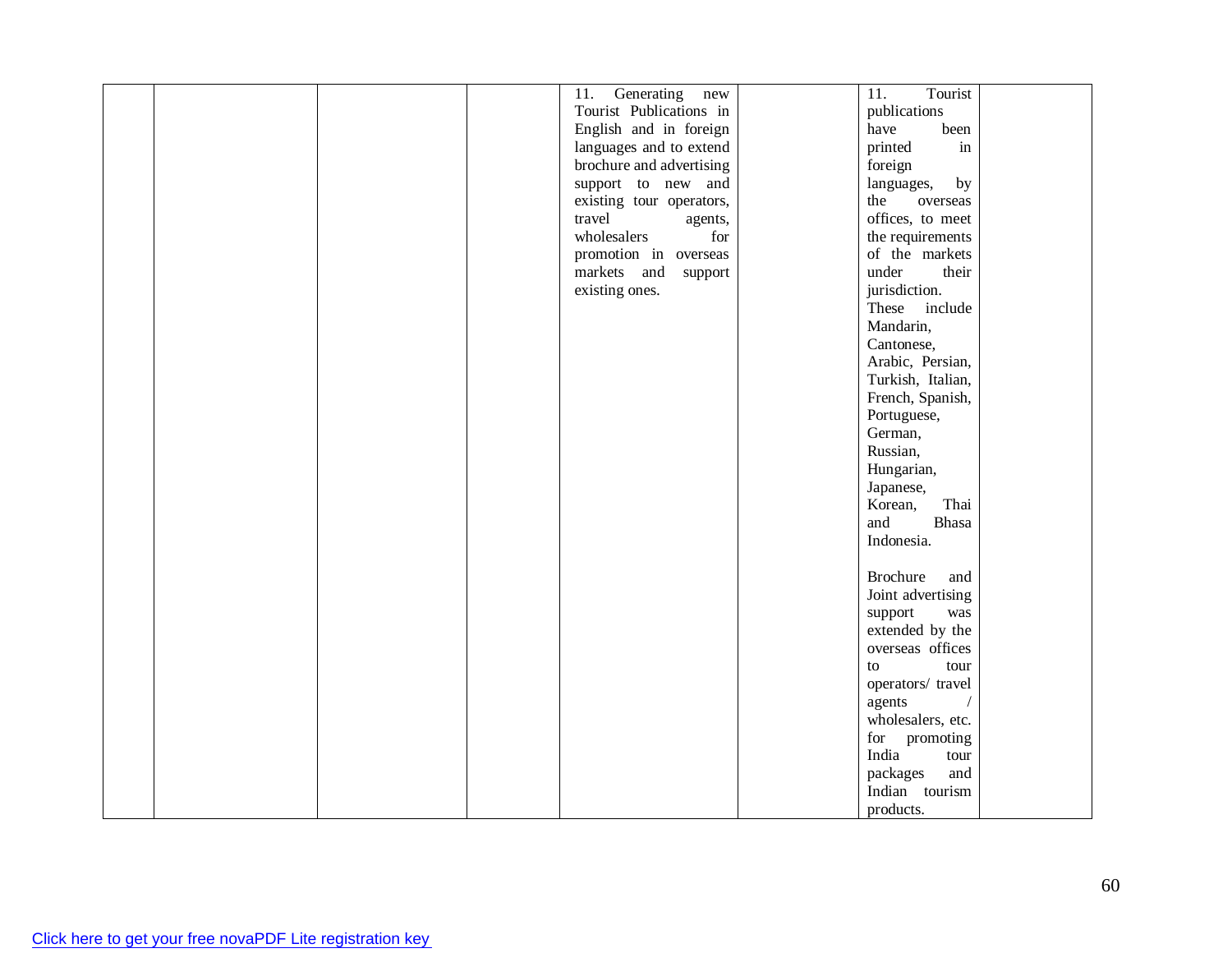|  |  | 12. Promoting India as   | 12.<br>The                                                                                         |  |
|--|--|--------------------------|----------------------------------------------------------------------------------------------------|--|
|  |  | destination              | $% \left( \left( \mathcal{A},\mathcal{A}\right) \right) =\left( \mathcal{A},\mathcal{A}\right)$ of |  |
|  |  | for<br>$\rm{a}$          | Ministry                                                                                           |  |
|  |  | Conferences<br>and       | Tourism,                                                                                           |  |
|  |  | Conventions<br>and       | through<br>the                                                                                     |  |
|  |  | promoting other niche    | overseas offices                                                                                   |  |
|  |  | tourism products such as | participated in                                                                                    |  |
|  |  | Medical Tourism, Rural   | <b>MICE</b><br>major                                                                               |  |
|  |  | Tourism, Tourist Trains, | related<br>travel                                                                                  |  |
|  |  | etc, in the overseas     | fairs<br>and                                                                                       |  |
|  |  | markets.                 | exhibitions                                                                                        |  |
|  |  |                          | including IMEX                                                                                     |  |
|  |  |                          | in<br>Germany,                                                                                     |  |
|  |  |                          | <b>AIME</b><br>in                                                                                  |  |
|  |  |                          | Australia,                                                                                         |  |
|  |  |                          | in<br><b>IT&amp;CMA</b>                                                                            |  |
|  |  |                          | Thailand.                                                                                          |  |
|  |  |                          |                                                                                                    |  |
|  |  |                          |                                                                                                    |  |
|  |  |                          | Presentations                                                                                      |  |
|  |  |                          | and Fam Tours                                                                                      |  |
|  |  |                          | for media / trade                                                                                  |  |
|  |  |                          | representatives                                                                                    |  |
|  |  |                          | from overseas,                                                                                     |  |
|  |  |                          | the<br>on                                                                                          |  |
|  |  |                          | Mahaparinirvan                                                                                     |  |
|  |  |                          | a Tourist Train                                                                                    |  |
|  |  |                          | were organized                                                                                     |  |
|  |  |                          | to promote the                                                                                     |  |
|  |  |                          | train.                                                                                             |  |
|  |  |                          |                                                                                                    |  |
|  |  |                          | Other<br>niche                                                                                     |  |
|  |  |                          | products such as                                                                                   |  |
|  |  |                          | medical tourism                                                                                    |  |
|  |  |                          | and<br>rural                                                                                       |  |
|  |  |                          | tourism<br>have                                                                                    |  |
|  |  |                          |                                                                                                    |  |
|  |  |                          | been promoted                                                                                      |  |
|  |  |                          | by<br>overseas                                                                                     |  |
|  |  |                          | offices<br>at                                                                                      |  |
|  |  |                          | various                                                                                            |  |
|  |  |                          | international                                                                                      |  |
|  |  |                          | travel fairs &                                                                                     |  |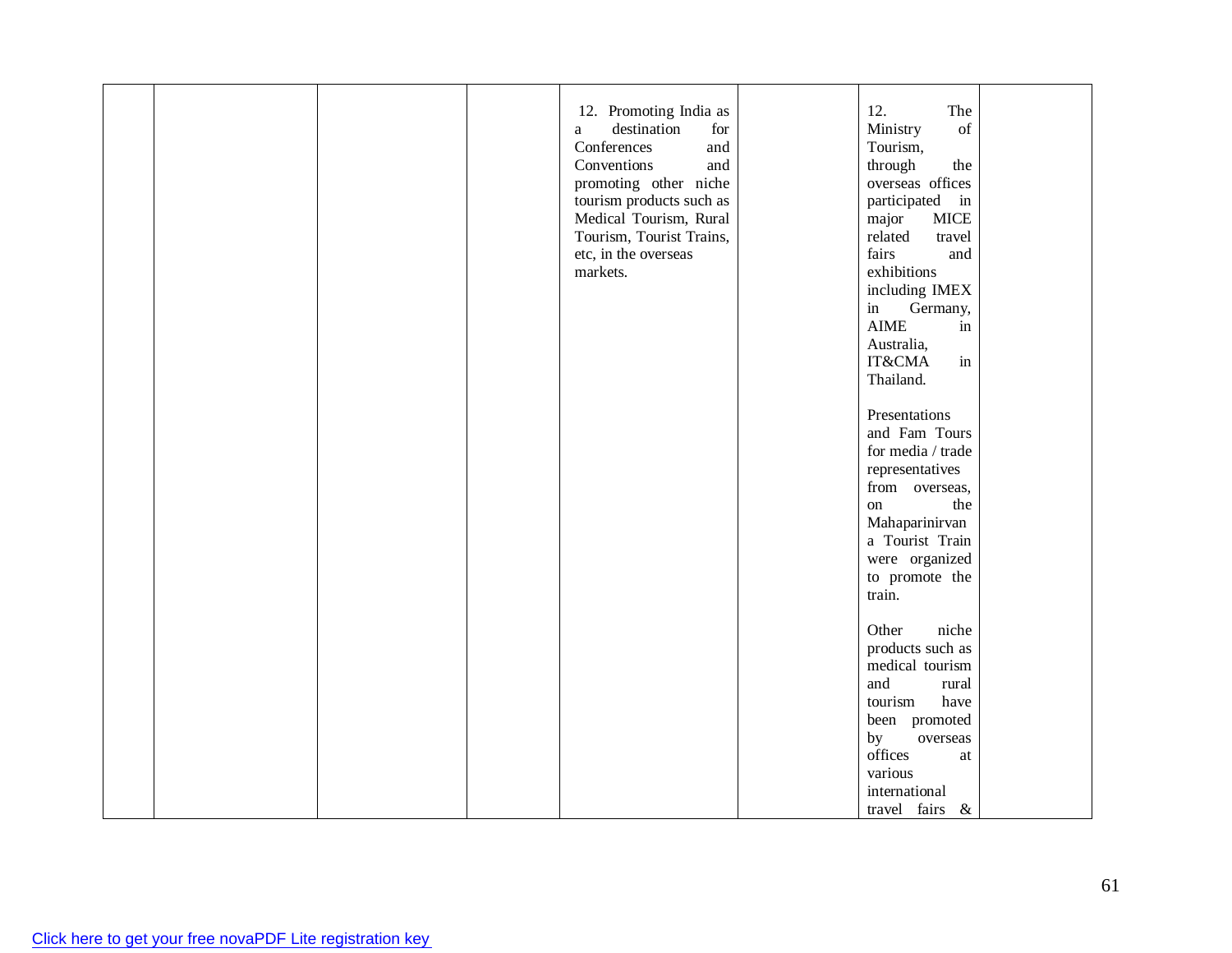|  |  |                           | exhibitions,      |  |
|--|--|---------------------------|-------------------|--|
|  |  |                           | Road<br>Shows,    |  |
|  |  |                           | India Seminars    |  |
|  |  |                           |                   |  |
|  |  |                           | and               |  |
|  |  |                           | Presentations,    |  |
|  |  |                           | etc.              |  |
|  |  |                           |                   |  |
|  |  |                           | As an incentive   |  |
|  |  |                           | for promotion of  |  |
|  |  |                           | MICE Tourism      |  |
|  |  |                           | Medical<br>and    |  |
|  |  |                           | Tourism,<br>the   |  |
|  |  |                           | scope of the      |  |
|  |  |                           | Market            |  |
|  |  |                           | Development       |  |
|  |  |                           |                   |  |
|  |  |                           | Assistance        |  |
|  |  |                           | Scheme<br>was     |  |
|  |  |                           | enhanced so as    |  |
|  |  |                           | to include active |  |
|  |  |                           | members of the    |  |
|  |  |                           | India             |  |
|  |  |                           | Convention        |  |
|  |  |                           | Promotion         |  |
|  |  |                           | Bureau (ICPB)     |  |
|  |  |                           | Medical<br>and    |  |
|  |  |                           | Tourism Service   |  |
|  |  |                           | Providers.        |  |
|  |  |                           |                   |  |
|  |  | Reinforced<br>13.         | 13. Hospitality   |  |
|  |  | Hospitality Programs by   | was extended to   |  |
|  |  | inviting media personnel, | 1000<br>over      |  |
|  |  |                           |                   |  |
|  |  | travel agents and tour    | guests,           |  |
|  |  | operators<br>on           | including media   |  |
|  |  | familiarization tours to  | personnel, travel |  |
|  |  | India to get first hand   | agents and tour   |  |
|  |  | knowledge on various      | operators. These  |  |
|  |  | tourism products as well  | guests            |  |
|  |  | as to participate in and  | also<br>were      |  |
|  |  | cover important events.   | invited to cover  |  |
|  |  |                           | important events  |  |
|  |  |                           | such as Kerala    |  |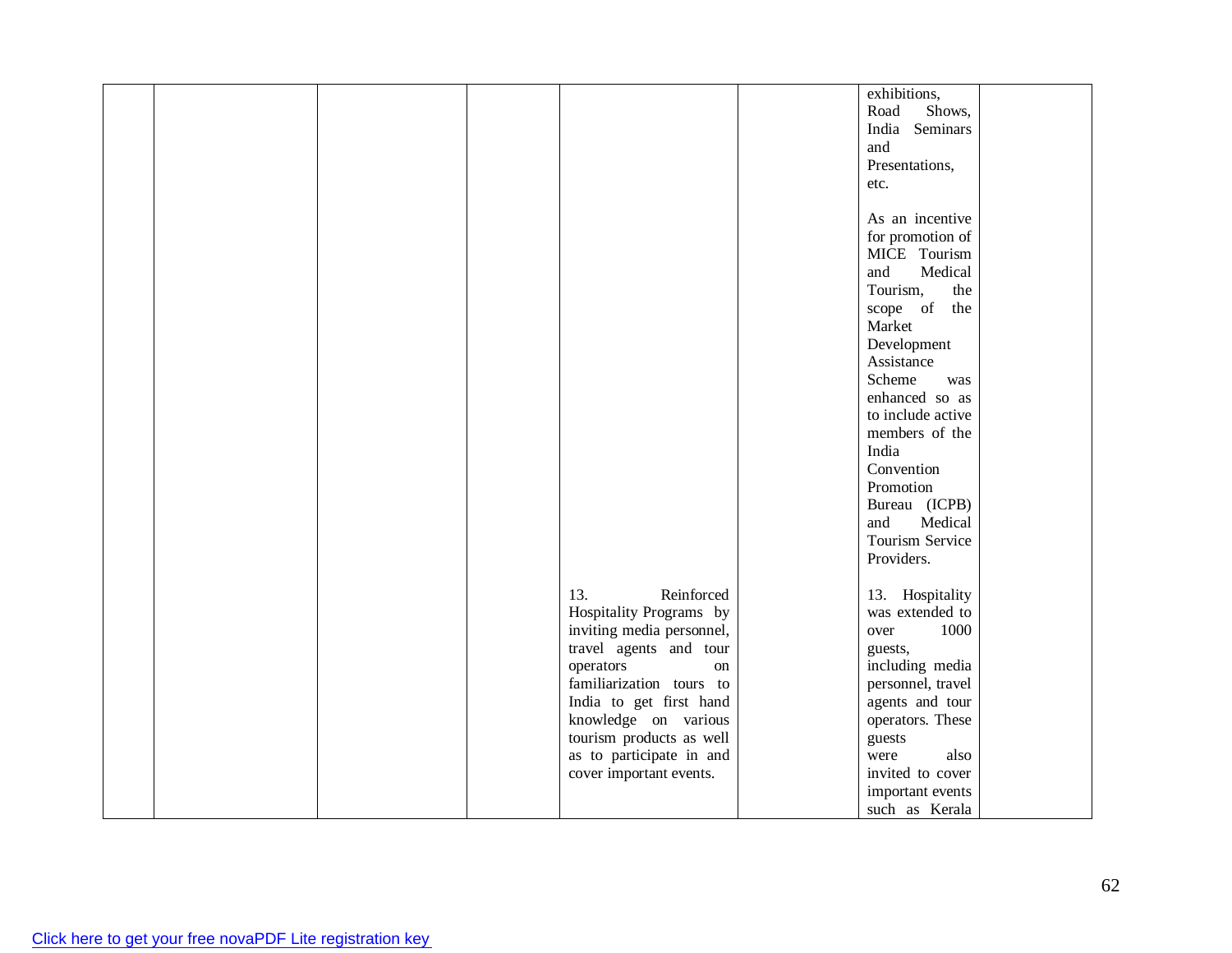|  |  |                           | Travel<br>Mart,                 |  |
|--|--|---------------------------|---------------------------------|--|
|  |  |                           | Himalayan Run                   |  |
|  |  |                           | & Trek Event,                   |  |
|  |  |                           | Great<br>Indian                 |  |
|  |  |                           | Travel Bazer as                 |  |
|  |  |                           | well as on Fam                  |  |
|  |  |                           | Tours on the                    |  |
|  |  |                           | Special                         |  |
|  |  |                           | <b>Buddhist</b>                 |  |
|  |  |                           | Tourist Train.                  |  |
|  |  |                           |                                 |  |
|  |  | 14. To provide Marketing  | 14. To promote                  |  |
|  |  | Development Assistance    | Buddhist sites                  |  |
|  |  | support to<br>smaller     | of<br>India                     |  |
|  |  | service providers in the  | Buddhist                        |  |
|  |  | travel, transport and     | Conclave<br>was                 |  |
|  |  | hospitality industry for  | held with the                   |  |
|  |  | activities<br>promotional | support of Bihar                |  |
|  |  | undertaken overseas.      | Government on                   |  |
|  |  |                           | $6^{th}$ and $7^{th}$ Feb.,     |  |
|  |  |                           | 2010<br>at                      |  |
|  |  |                           | Nalanda.<br>103                 |  |
|  |  |                           | overseas<br>tour                |  |
|  |  |                           | operators/schola                |  |
|  |  |                           | rs and Media                    |  |
|  |  |                           | were sponsored.                 |  |
|  |  |                           | Following the                   |  |
|  |  |                           | Mumbai                          |  |
|  |  |                           | terrorist attack,               |  |
|  |  |                           | familiarisation                 |  |
|  |  |                           | tours to India                  |  |
|  |  |                           | for international               |  |
|  |  |                           | travel trade and                |  |
|  |  |                           | media                           |  |
|  |  |                           | representatives                 |  |
|  |  |                           | were arranged                   |  |
|  |  |                           | to keep them                    |  |
|  |  |                           |                                 |  |
|  |  |                           | updated on the                  |  |
|  |  |                           | safety / security<br>conditions |  |
|  |  |                           | in                              |  |
|  |  |                           | different<br>parts              |  |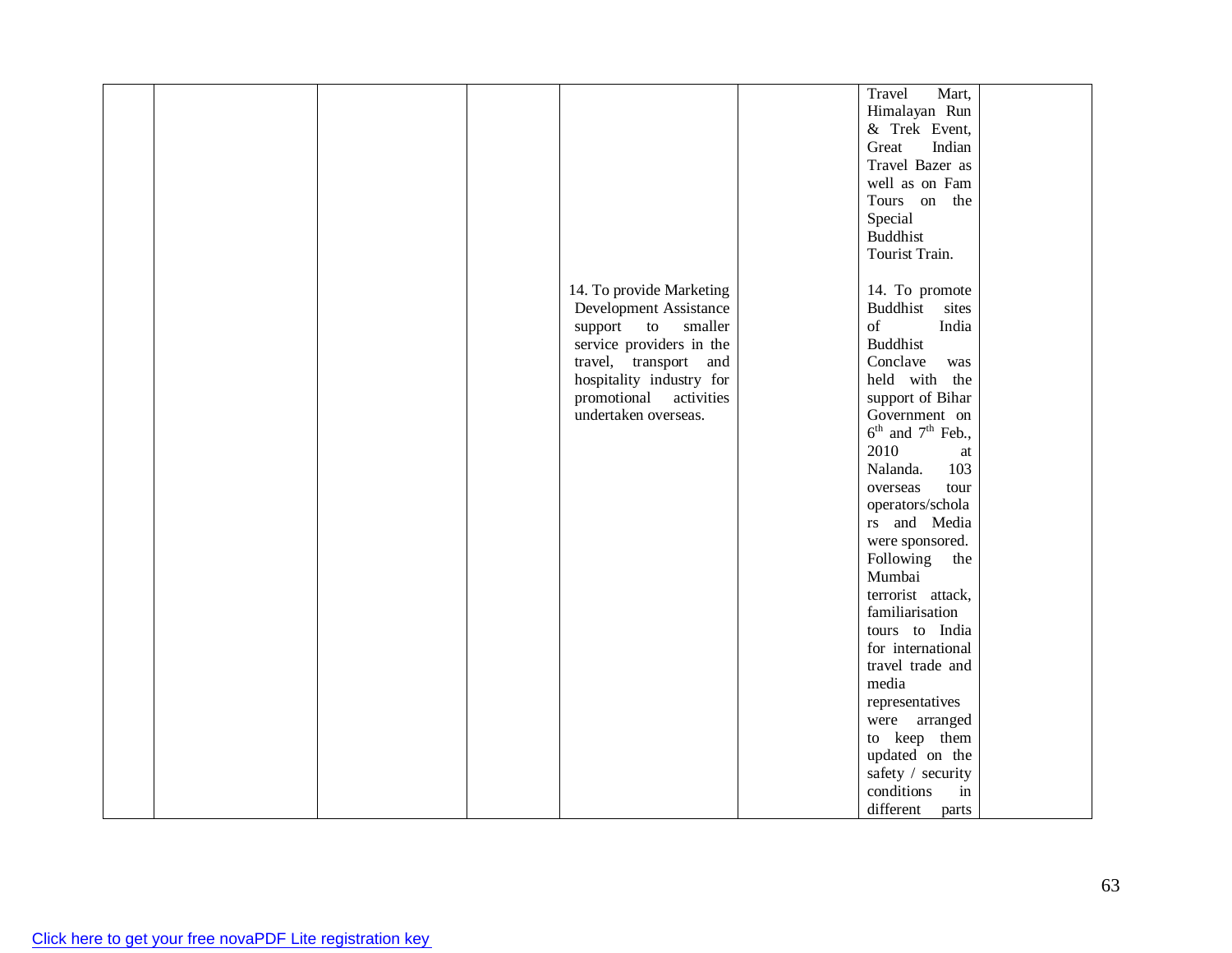| of the country.          |
|--------------------------|
|                          |
|                          |
| Familiarization          |
| tours<br>were            |
| arranged<br>${\rm for}$  |
| media and trade          |
| representatives          |
| from Argentina,          |
| Australia,               |
| Austria,                 |
| Belgium,                 |
| Canada, China,           |
| Dubai, France,           |
|                          |
| Germany, Hong            |
| Kong, Ireland,           |
| Japan,<br>Korea,         |
| Malaysia,                |
| Mexico,                  |
| Netherlands,             |
| Russia,                  |
| Singapore,               |
| South<br>Africa,         |
| Spain,                   |
| Switzerland,             |
| Taiwan, U.K.             |
| and USA.                 |
|                          |
| Marketing<br>15.         |
| Development              |
| Assistance               |
| $\mathbf{to}$            |
| the extent of Rs.        |
| 1.40 Crores was          |
| extended<br>to           |
| approve service          |
| providers<br>${\rm for}$ |
| promotional              |
| activities               |
| undertaken<br>by         |
| them in<br>the           |
| overseas                 |
| markets.                 |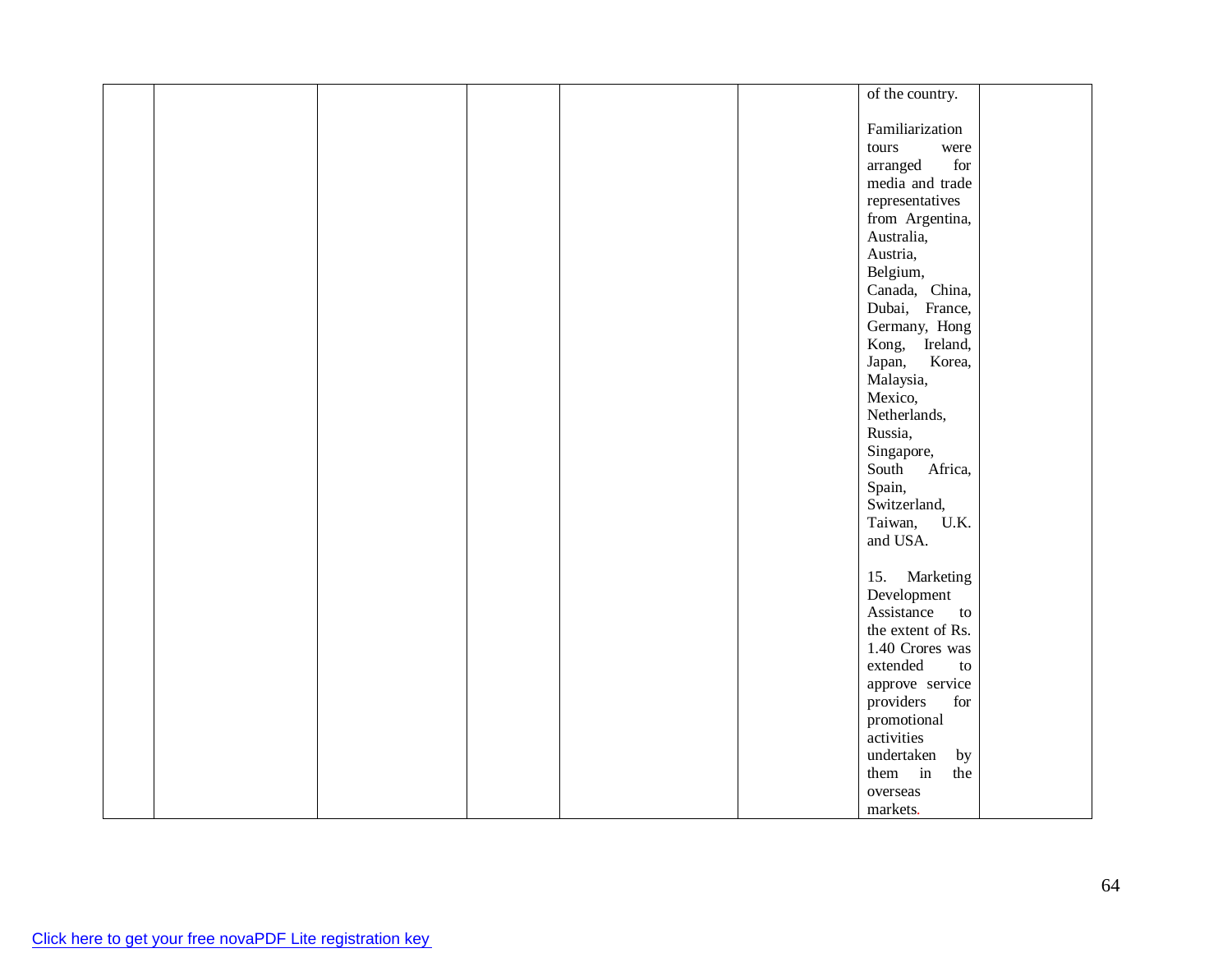| $\overline{4}$ | <b>Tourist Infrastructure</b>                                                            |                                                                                                                                                                                                                               |                                                                                                |                                                                                                                                                                                                                                                                                                                                              |                                                                                                                                                                                                                               |                                                                                                                                                                                                                                                                                                                                                               |  |
|----------------|------------------------------------------------------------------------------------------|-------------------------------------------------------------------------------------------------------------------------------------------------------------------------------------------------------------------------------|------------------------------------------------------------------------------------------------|----------------------------------------------------------------------------------------------------------------------------------------------------------------------------------------------------------------------------------------------------------------------------------------------------------------------------------------------|-------------------------------------------------------------------------------------------------------------------------------------------------------------------------------------------------------------------------------|---------------------------------------------------------------------------------------------------------------------------------------------------------------------------------------------------------------------------------------------------------------------------------------------------------------------------------------------------------------|--|
|                | Aided<br>Externally<br>(A)<br>Projects<br>(Buddhist<br>Centres)                          | To increase awareness<br>of India as a tourism<br>destination<br>and<br>to<br>continue to maintain<br>India's position as one<br>of the most preferred<br>destinations both in<br>International<br>and<br>domestic markets.   | 5.00                                                                                           | Ensuring the effective plan<br>preparation and effective<br>supervision on execution of<br>remaining work of Ajanta-<br>Ellora Conservation and<br>Tourism<br>Development<br>Phase-II<br>Project<br>and<br>Development of Buddhist<br>Circuit project in Uttar<br>Pradesh for which Loan<br>agreement was signed in<br>March 2005 with JICA. | The Ajanta-Ellora<br>Phase-II Project is<br>expected to be<br>completed<br>by<br>June., 2010, while<br>project in Uttar<br>Pradesh<br>is<br>expected<br>to<br>commence shortly<br>and expected to<br>be completed by<br>2011. | Most of the work<br>related<br>to<br>the<br>Ajanta-Ellora<br>project<br>has<br>already<br>been<br>completed. Work<br>relating to the<br>Ajanta<br>Ellora<br>visitors centre is<br>in progress.<br>In<br>the case of UP<br>Buddhist Circuit<br>project,<br>Expression<br>of<br>Interest has been<br>invited<br>for<br>shortlisting<br>of<br>consultancy firms. |  |
|                | (B) Assistance for Large<br>Revenue<br>Generating<br>Projects                            | The objective is to take<br>major<br>revenue<br>up<br>tourism<br>generating<br>$\overline{p}$ rojects in<br>Public<br>Private Partnership and<br>partnership with<br>in<br>other Government /<br>Semi-Government<br>agencies. | 5.00                                                                                           | $2 - 3$<br>Large<br>Revenue<br>Generating Projects will be<br>undertaken during the year<br>by inviting project proposals<br>duly appraised by identified<br>Financial Institutions.                                                                                                                                                         | The Projects taken<br>up during the year<br>will be completed<br>in 2-3 years from<br>date<br>the<br>of<br>commencement.                                                                                                      | Funds have been<br>released for the<br>new/ongoing<br>projects                                                                                                                                                                                                                                                                                                |  |
|                | (C) Product/<br>Infrastructure<br>Development<br>for<br><b>Destinations and Circuits</b> | The objective is to<br>provide world class<br>tourist infrastructure<br>facilities<br>at<br>the<br>identified<br>circuits.<br>destinations and rural<br>sites.                                                                | 436.00<br>86.00(for<br>NE Region<br>including<br>Sikkim)<br>----------<br>522.00<br>---------- | To develop world class<br>tourist infrastructure at<br>identified<br>major<br>tourist<br>destinations/circuits in the<br>through<br>country<br>mega<br>projects. In addition, small<br>circuits and destinations and<br>identified Rural Tourism<br>sites in States/UTs will also<br>be taken up in consultation<br>with<br>the<br>concerned | The Projects taken<br>up during the year<br>to<br>are<br>be<br>completed in 2-3<br>years from the<br>of<br>date<br>commencement,<br>by<br>the<br>implementing<br>agency.                                                      | 162 infrastructure<br>projects including<br>rural tourism have<br>been sanctioned<br>during the year.                                                                                                                                                                                                                                                         |  |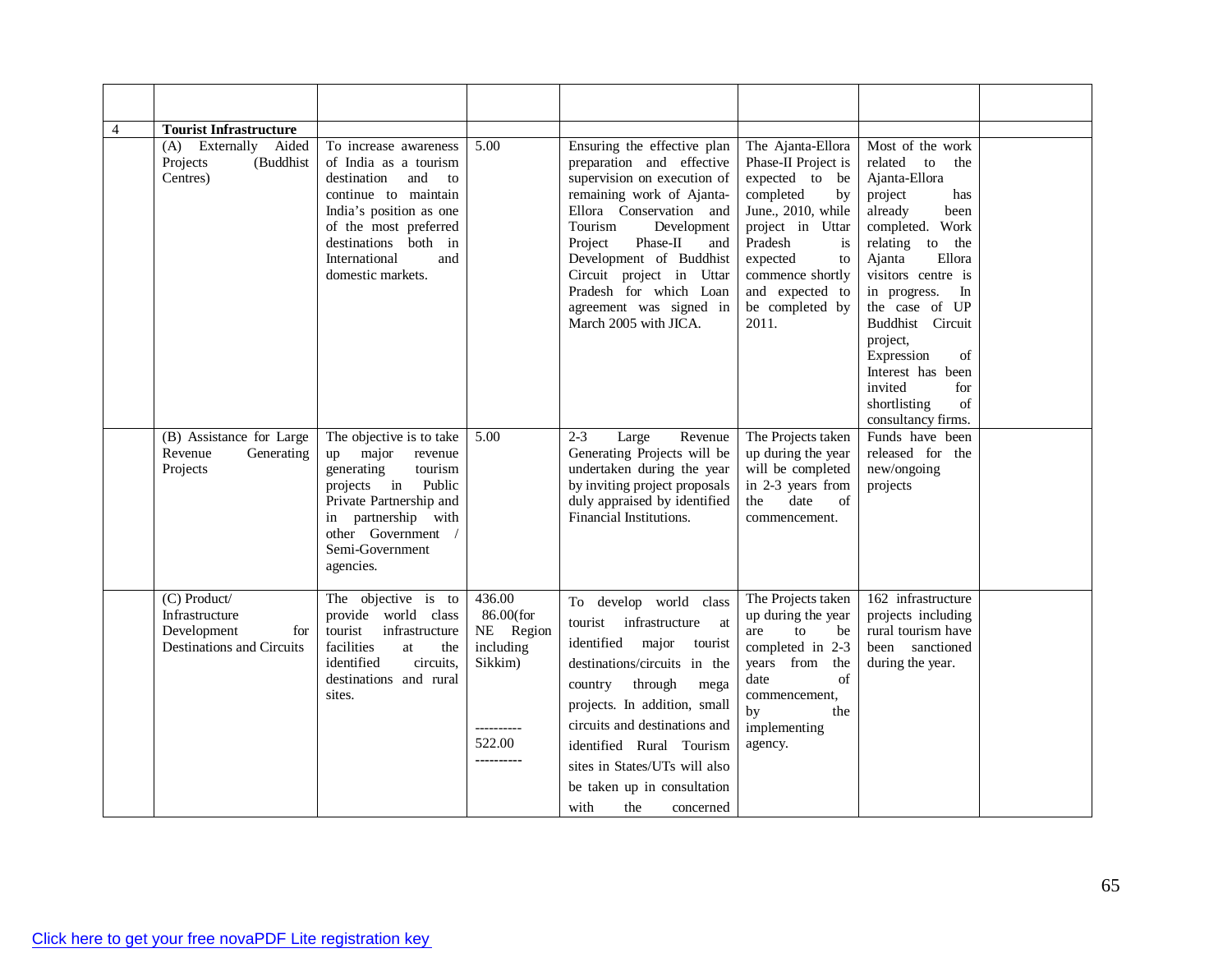|                                                                                    |                                                                                                                                                                                                                                                                                                          |       | States/UT<br>Governments.                                                                                                                                                                                                                                                                                                                                                                                                                                                                     |           |                                                                 |  |
|------------------------------------------------------------------------------------|----------------------------------------------------------------------------------------------------------------------------------------------------------------------------------------------------------------------------------------------------------------------------------------------------------|-------|-----------------------------------------------------------------------------------------------------------------------------------------------------------------------------------------------------------------------------------------------------------------------------------------------------------------------------------------------------------------------------------------------------------------------------------------------------------------------------------------------|-----------|-----------------------------------------------------------------|--|
|                                                                                    |                                                                                                                                                                                                                                                                                                          |       | The committed liability will                                                                                                                                                                                                                                                                                                                                                                                                                                                                  |           |                                                                 |  |
|                                                                                    |                                                                                                                                                                                                                                                                                                          |       | also have to be met for                                                                                                                                                                                                                                                                                                                                                                                                                                                                       |           |                                                                 |  |
|                                                                                    |                                                                                                                                                                                                                                                                                                          |       | the<br>releasing<br>second                                                                                                                                                                                                                                                                                                                                                                                                                                                                    |           |                                                                 |  |
|                                                                                    |                                                                                                                                                                                                                                                                                                          |       | installments for projects                                                                                                                                                                                                                                                                                                                                                                                                                                                                     |           |                                                                 |  |
|                                                                                    |                                                                                                                                                                                                                                                                                                          |       | sanctioned<br>during<br>the                                                                                                                                                                                                                                                                                                                                                                                                                                                                   |           |                                                                 |  |
|                                                                                    |                                                                                                                                                                                                                                                                                                          |       | previous years                                                                                                                                                                                                                                                                                                                                                                                                                                                                                |           |                                                                 |  |
| (D) Creation of Land<br><b>Bank for Hotels</b>                                     | It is<br>proposed<br>to<br>purchase land by the<br>Ministry of Tourism<br>from the land owning<br>agencies and get the<br>hotels constructed in<br>PPP mode through<br>identified<br>Implementing agencies<br>for augmenting hotel<br>accommodation<br>throughout the country.                           | 1.00  | The country is facing<br>shortage<br>of<br>hotel<br>accommodation. In this<br>regard, the Ministry of<br>Tourism<br>has<br>been<br>advising all State/UT<br>Governments<br>and the<br>Land Owning Agencies<br>to create Land Banks for<br>This scheme<br>hotels.<br>envisages<br>purchase/allotment<br>of<br>of<br>land by Ministry<br>Tourism who would in<br>turn allocate these hotel<br>sites to be run under the<br>Public<br>Private<br>Partnership mode or an<br>joint revenue sharing | 3-5 years | The scheme did<br>not take off.                                 |  |
| (E) Assistance to Central<br>Agencies for Tourism<br>Infrastructure<br>Development | To ensure development<br>$\sigma$<br>tourism<br>infrastructure<br>like<br>illumination/preservati<br>on of monuments,<br>development of cruise<br>terminals, etc. through<br>Central Agencies like<br>Archaeological Survey<br>of India, Port Trust of<br>India, ITDC etc. who<br>own/manage the assets. | 10.00 | basis.<br>The assistance is given to<br>Central<br>Agencies<br>like<br>Archaeological Survey of<br>India, Port Trust of India,<br>ITDC etc. who own/manage<br>the assets<br>to ensure<br>development of tourism<br>infrastructure<br>like<br>illumination/preservation of<br>monuments, development of<br>cruise terminals, etc.                                                                                                                                                              | 1-3 years | Funds have been<br>released for the<br>new/ongoing<br>projects. |  |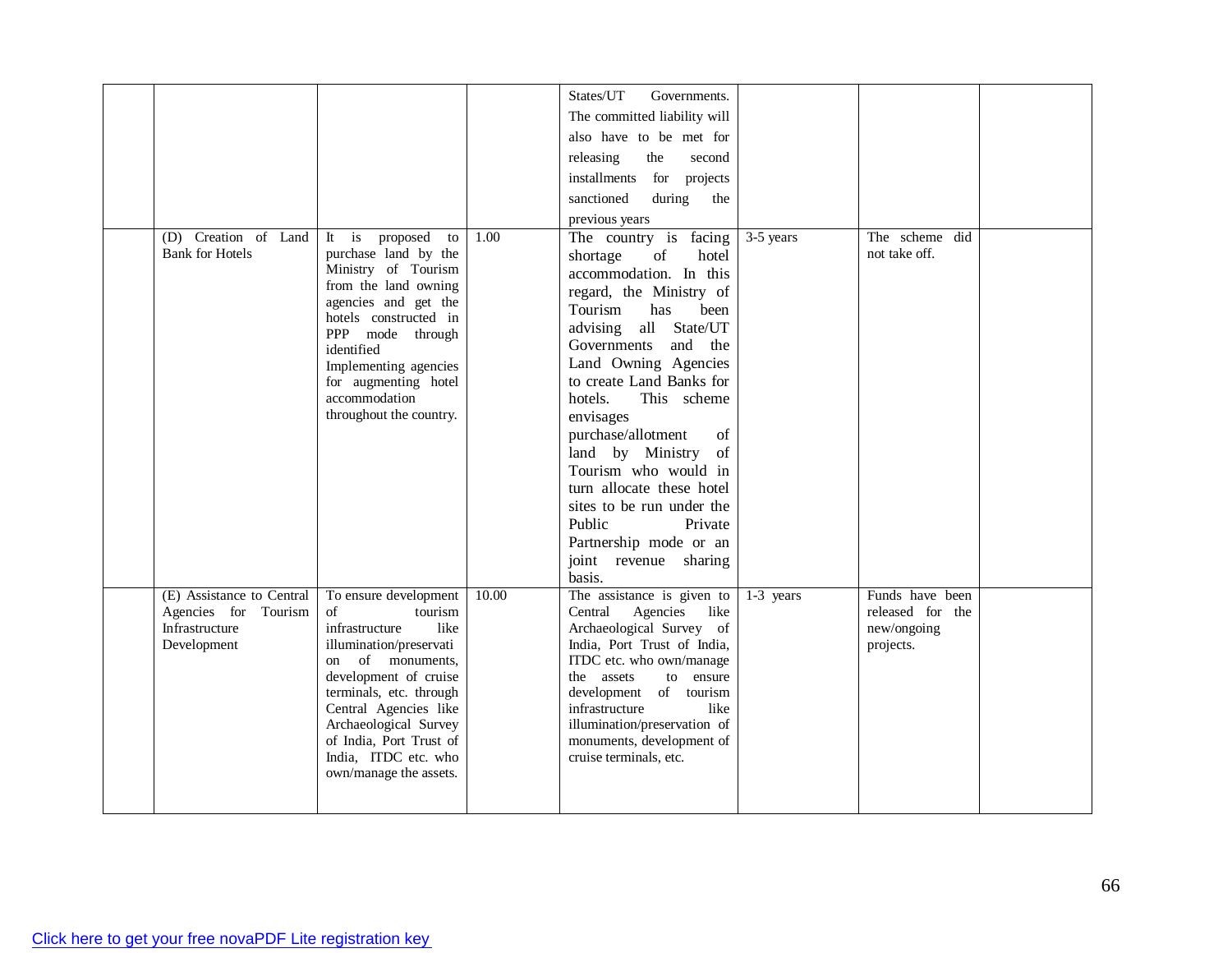|   | <b>Training</b>                                             |                                                                                                                                                                                |                                                                                  |                                                                                                                                                                                                                                                                                                                                                                                                                                                                                                                                                                                                                                                                                                                                                                                                                                                                                                               |                                                                                                                                                          |                                                                                                                                                                                                                                                                                                                                                            |                                                                                                                          |
|---|-------------------------------------------------------------|--------------------------------------------------------------------------------------------------------------------------------------------------------------------------------|----------------------------------------------------------------------------------|---------------------------------------------------------------------------------------------------------------------------------------------------------------------------------------------------------------------------------------------------------------------------------------------------------------------------------------------------------------------------------------------------------------------------------------------------------------------------------------------------------------------------------------------------------------------------------------------------------------------------------------------------------------------------------------------------------------------------------------------------------------------------------------------------------------------------------------------------------------------------------------------------------------|----------------------------------------------------------------------------------------------------------------------------------------------------------|------------------------------------------------------------------------------------------------------------------------------------------------------------------------------------------------------------------------------------------------------------------------------------------------------------------------------------------------------------|--------------------------------------------------------------------------------------------------------------------------|
| 5 | Assistance<br>(A)<br>to<br>IHMs/FCIs/IITTM/<br>NIWS//NCHMCT | To provide adequate<br>infrastructure and other<br>financial support for<br>trained<br>tourism<br>manpower resources.                                                          | 94.00<br>8.00<br>(for<br>NE Region<br>including<br>Sikkim)<br>--------<br>102.00 | (i) Setting up of new State<br>Institutes<br>of<br>Hotel<br>Management and release of<br>@ Rs.4.00 Crore to each<br>new State IHMs as 1 <sup>st</sup><br>Instalment.<br>ii) Also setting up of new<br>Food Craft Institutes and<br>release @ Rs.2.00 Crore as<br>1 <sup>st</sup> Instalment.<br>iii) Financial assistance for<br>building construction of<br>Indian Institute of Tourism<br>& Travel Management,<br>New Delhi.<br>iv) Financial assistance for<br>of<br>creation<br>adequate<br>infrastructure for the Indian<br>Institute of Tourism &<br><b>Travel Management</b><br><b>Broad</b><br>basing<br>of<br>V)<br>education<br>hospitality<br>through Govt. Colleges/<br>University/ITIs/Polytechnic<br>Institutes/Public<br>Sector<br>Undertakings to help to<br>reduce the huge skill gap in<br>hospitality sector.<br>Broad<br>basing<br>of<br>$\mathbf{vi})$<br>hospitality<br>education<br>at | Projects taken up<br>${\rm to}$<br>be<br>are<br>completed in 2-3<br>years from the<br>date<br>of<br>commencement,<br>by<br>the<br>implementing<br>agency | The purpose for<br>giving hospitality<br>courses in various<br>institutes, schools,<br>colleges are to<br>develop<br>better<br>manpower which<br>will result in<br>quality<br>tourism<br>education<br>and<br>increased<br>intake<br>of the students in<br>various colleges<br>tourism<br>through<br>hospitality<br>and<br>management<br>in<br>the country. | Improve quality<br>of<br>education,<br>setting<br>standards,<br>meeting<br>the<br>requirement of<br>skilled<br>manpower. |
|   | (B) Capacity Building for                                   | To provide training/                                                                                                                                                           | 12.00                                                                            | Nellore<br>(i) Training of about 5000                                                                                                                                                                                                                                                                                                                                                                                                                                                                                                                                                                                                                                                                                                                                                                                                                                                                         | The<br>training                                                                                                                                          | domestic/<br>The                                                                                                                                                                                                                                                                                                                                           | Implementation                                                                                                           |
|   | Service Providers                                           | education in tourism<br>and hospitality related<br>fields<br>to<br>freshen<br>existing<br>service<br>providers<br>the<br>in<br>organized<br>and<br>un-<br>organized<br>tourism |                                                                                  | poor youth for a period of<br>$1\frac{1}{2}$ month - 2 months in<br>F&B Services & Food<br>Production<br>creating<br>employable skills.<br>(ii) Training of another                                                                                                                                                                                                                                                                                                                                                                                                                                                                                                                                                                                                                                                                                                                                           | programmes<br>organized<br>are<br>customised<br>and<br>need<br>based<br>ranging from 4<br>days to 6 months.                                              | foreign<br>tourists<br>will get improved<br>service<br>in<br>the<br>of<br>matter<br>behaviour<br>and<br>skills, which will<br>lead to increase in                                                                                                                                                                                                          | of the<br>whole<br>scheme<br>is<br>demand driven.<br>No risk.                                                            |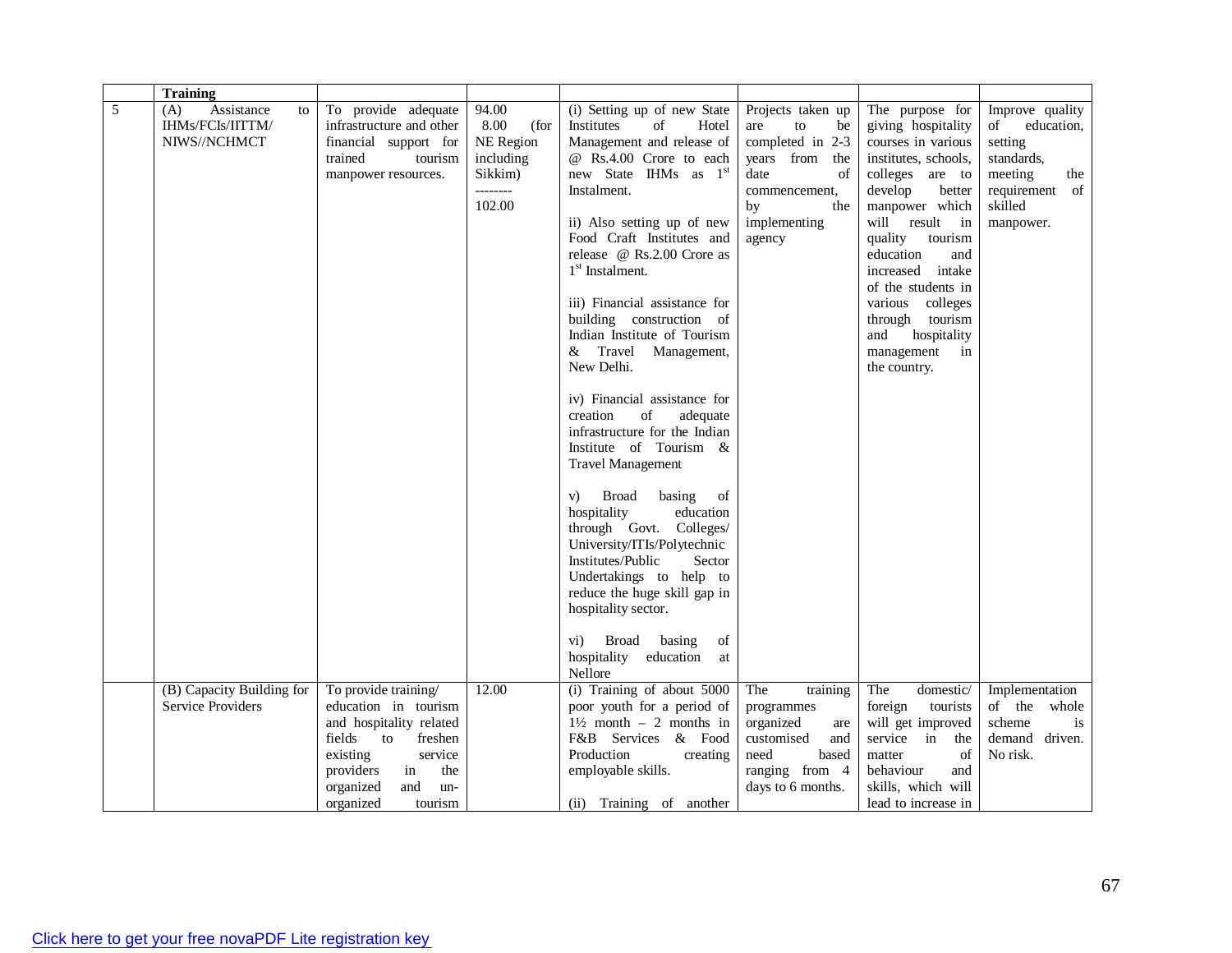|   |                                                               | thereby<br>industry,<br>tourism<br>creating<br>awareness and skills to<br>cater to the needs of<br>visitors and tourists.                                                        |      | 4000 auto rickshaw drivers.<br>(iii) Training of 1000<br>student volunteers under the<br>'Earn While You Learn'<br>programme in the context of<br>Commonwealth Games.<br>(iv) Training of 2000 taxi<br>drivers etc. in the context of<br><b>Common Wealth Games</b><br>602<br>(v)Training of<br>Level Guides<br>Regional<br>through<br>IITTM,<br>the<br>Gwalior |               | arrivals/<br>tourist<br>activity. This will<br>ultimately result<br>in the growth of<br>tourist and travel<br>industry, thereby<br>creating more job<br>opportunities.<br>To<br>(ii)<br>give<br>opportunities to<br>existing<br>the<br>service providers<br>to have their skills<br>formally certified.<br>(iii) To reduce the<br>skill<br>gap<br>in<br>hospitality sector.<br>(Hunar Se Rozgar<br>Tak). |  |
|---|---------------------------------------------------------------|----------------------------------------------------------------------------------------------------------------------------------------------------------------------------------|------|-----------------------------------------------------------------------------------------------------------------------------------------------------------------------------------------------------------------------------------------------------------------------------------------------------------------------------------------------------------------|---------------|----------------------------------------------------------------------------------------------------------------------------------------------------------------------------------------------------------------------------------------------------------------------------------------------------------------------------------------------------------------------------------------------------------|--|
|   | <b>Other Expenditure</b>                                      |                                                                                                                                                                                  |      |                                                                                                                                                                                                                                                                                                                                                                 |               |                                                                                                                                                                                                                                                                                                                                                                                                          |  |
| 6 | (A) Market Research<br>including<br>Professional<br>Services. | To prepare Master<br>Plans, conduct surveys<br>and studies on various<br>aspects of tourism,<br>collection/compilation<br>of data for tourism<br>planning/policy<br>formulation. | 4.00 | 10 Master Plans/DPRs, 8<br>Surveys/<br>Studies and 2 tourism<br>statistics publications will<br>be supported under this<br>scheme on different aspects<br>of tourism to provide inputs<br>to policy Makers.                                                                                                                                                     | 3 - 12 Months | 4 DPRs on<br>$\bullet$<br>tourism<br>infrastructur<br>e<br>development<br>were<br>completed.<br>Work<br>on<br>preparation<br>of 9 Master<br>plans/DPRs<br>on tourism<br>commission<br>during<br>ed<br>$2009-10$ is<br>in progress<br>A study to<br>assess<br>the<br>number of<br>tourists<br>expected to<br>visit Delhi<br>during                                                                        |  |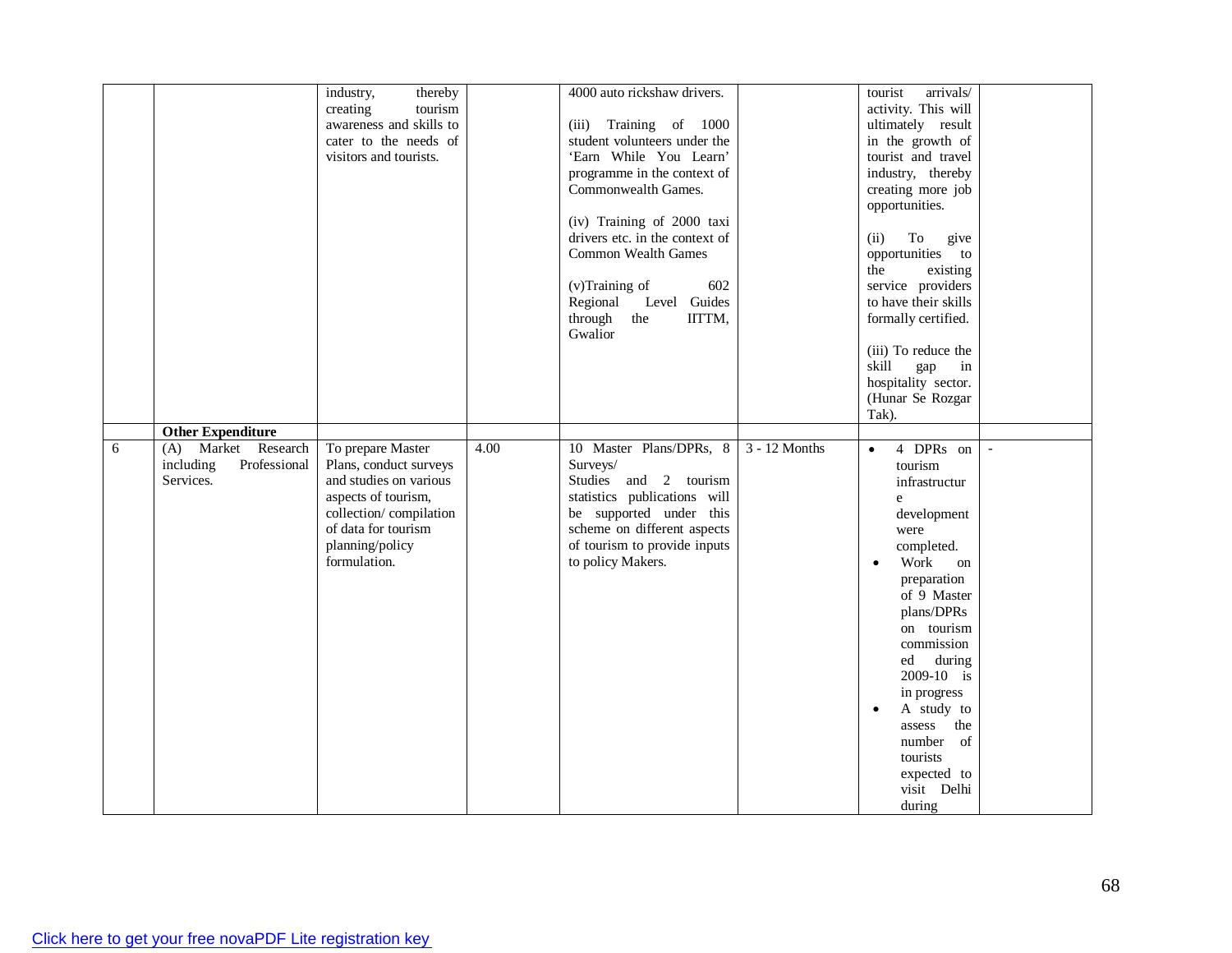|  |  |  | Commonwe                                                                                                        |  |
|--|--|--|-----------------------------------------------------------------------------------------------------------------|--|
|  |  |  | alth Games                                                                                                      |  |
|  |  |  | 2010, and                                                                                                       |  |
|  |  |  | requirement                                                                                                     |  |
|  |  |  | of<br>hotel                                                                                                     |  |
|  |  |  | rooms, was                                                                                                      |  |
|  |  |  | completed.                                                                                                      |  |
|  |  |  |                                                                                                                 |  |
|  |  |  | Following<br>$\bullet$                                                                                          |  |
|  |  |  | Surveys/Stu                                                                                                     |  |
|  |  |  | dies were                                                                                                       |  |
|  |  |  | commission                                                                                                      |  |
|  |  |  | ed during                                                                                                       |  |
|  |  |  | 2009-2010                                                                                                       |  |
|  |  |  | and are in                                                                                                      |  |
|  |  |  | progress                                                                                                        |  |
|  |  |  | Study<br>(i)<br>on                                                                                              |  |
|  |  |  | Problems<br>and                                                                                                 |  |
|  |  |  | $% \left( \left( \mathcal{A},\mathcal{A}\right) \right) =\left( \mathcal{A},\mathcal{A}\right)$ of<br>prospects |  |
|  |  |  | Accessible                                                                                                      |  |
|  |  |  | Tourism in India.                                                                                               |  |
|  |  |  | (ii)<br>Study<br>$\,$ to $\,$                                                                                   |  |
|  |  |  | analyze<br>the                                                                                                  |  |
|  |  |  | factors                                                                                                         |  |
|  |  |  | responsible<br>for                                                                                              |  |
|  |  |  | in<br>slow-down                                                                                                 |  |
|  |  |  | tourism sector in                                                                                               |  |
|  |  |  | India.                                                                                                          |  |
|  |  |  | (iii) Study<br>to                                                                                               |  |
|  |  |  | Ascertain<br>the                                                                                                |  |
|  |  |  | Infrastructure                                                                                                  |  |
|  |  |  |                                                                                                                 |  |
|  |  |  | Gaps in Tourism                                                                                                 |  |
|  |  |  | Sector<br>at<br>$\overline{5}$                                                                                  |  |
|  |  |  | Identified Tourist                                                                                              |  |
|  |  |  | Destinations/Circ                                                                                               |  |
|  |  |  | uits/Locations                                                                                                  |  |
|  |  |  | based on<br>the                                                                                                 |  |
|  |  |  | Perceptions<br>of                                                                                               |  |
|  |  |  | Tourists.                                                                                                       |  |
|  |  |  | (iv) International                                                                                              |  |
|  |  |  | Passenger Survey.                                                                                               |  |
|  |  |  | Tourism<br>(v)                                                                                                  |  |
|  |  |  | survey for the                                                                                                  |  |
|  |  |  | State of Andhra                                                                                                 |  |
|  |  |  | Pradesh.                                                                                                        |  |
|  |  |  | Tourism<br>(vi)                                                                                                 |  |
|  |  |  |                                                                                                                 |  |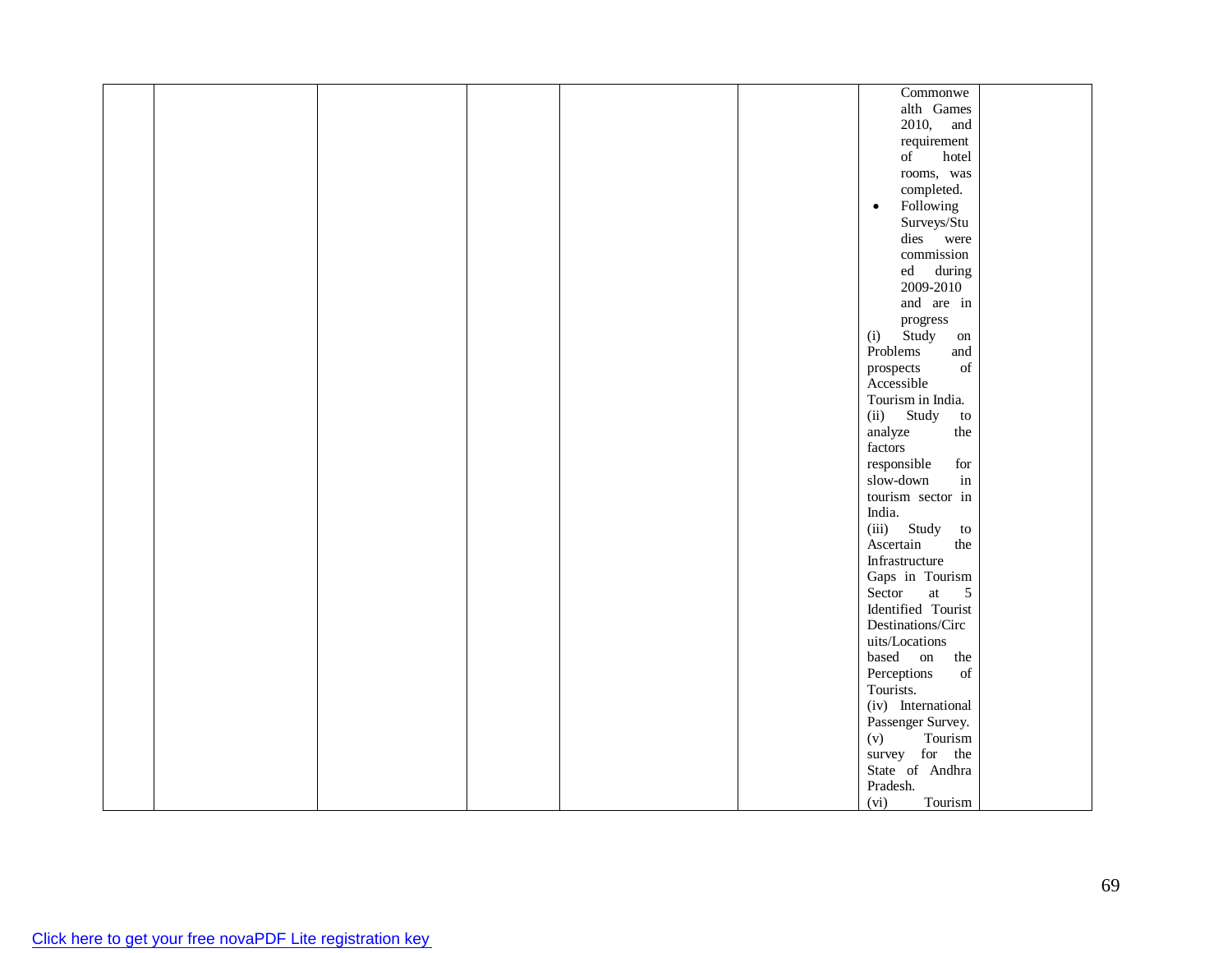|  |  |  | survey for<br>the                                                                                           |  |
|--|--|--|-------------------------------------------------------------------------------------------------------------|--|
|  |  |  | $% \left( \left( \mathcal{A},\mathcal{A}\right) \right) =\left( \mathcal{A},\mathcal{A}\right)$ of<br>State |  |
|  |  |  | Jharkhand.                                                                                                  |  |
|  |  |  |                                                                                                             |  |
|  |  |  | Tourism<br>(vii)                                                                                            |  |
|  |  |  | survey for the                                                                                              |  |
|  |  |  | State<br>$% \left( \left( \mathcal{A},\mathcal{A}\right) \right) =\left( \mathcal{A},\mathcal{A}\right)$ of |  |
|  |  |  | Maharashtra.                                                                                                |  |
|  |  |  | Tourism<br>(viii)                                                                                           |  |
|  |  |  | survey for the                                                                                              |  |
|  |  |  |                                                                                                             |  |
|  |  |  | State of Punjab.                                                                                            |  |
|  |  |  | Tourism<br>(ix)                                                                                             |  |
|  |  |  | survey for the                                                                                              |  |
|  |  |  | State of Delhi.                                                                                             |  |
|  |  |  |                                                                                                             |  |
|  |  |  | $\bullet$ Field work of                                                                                     |  |
|  |  |  |                                                                                                             |  |
|  |  |  | the one-year                                                                                                |  |
|  |  |  | Domestic                                                                                                    |  |
|  |  |  | Tourism                                                                                                     |  |
|  |  |  | Survey, which                                                                                               |  |
|  |  |  | was partially                                                                                               |  |
|  |  |  | funded<br>by                                                                                                |  |
|  |  |  |                                                                                                             |  |
|  |  |  | $\overline{\text{of}}$<br>Ministry                                                                          |  |
|  |  |  | Tourism was                                                                                                 |  |
|  |  |  | completed by                                                                                                |  |
|  |  |  | National                                                                                                    |  |
|  |  |  | Sample                                                                                                      |  |
|  |  |  | Survey                                                                                                      |  |
|  |  |  | Organization                                                                                                |  |
|  |  |  | (NSSO)                                                                                                      |  |
|  |  |  |                                                                                                             |  |
|  |  |  | The<br>$\bullet$                                                                                            |  |
|  |  |  | following                                                                                                   |  |
|  |  |  | publications                                                                                                |  |
|  |  |  | were                                                                                                        |  |
|  |  |  | released:-                                                                                                  |  |
|  |  |  |                                                                                                             |  |
|  |  |  |                                                                                                             |  |
|  |  |  | (i) A brochure                                                                                              |  |
|  |  |  | Tourism                                                                                                     |  |
|  |  |  | Statistics at a                                                                                             |  |
|  |  |  | Glance<br>2008',                                                                                            |  |
|  |  |  | giving<br>tourism                                                                                           |  |
|  |  |  | statistics                                                                                                  |  |
|  |  |  | $\operatorname{for}$                                                                                        |  |
|  |  |  | highlights                                                                                                  |  |
|  |  |  | 2008.                                                                                                       |  |
|  |  |  | (ii)<br>'India                                                                                              |  |
|  |  |  | 'Tourism                                                                                                    |  |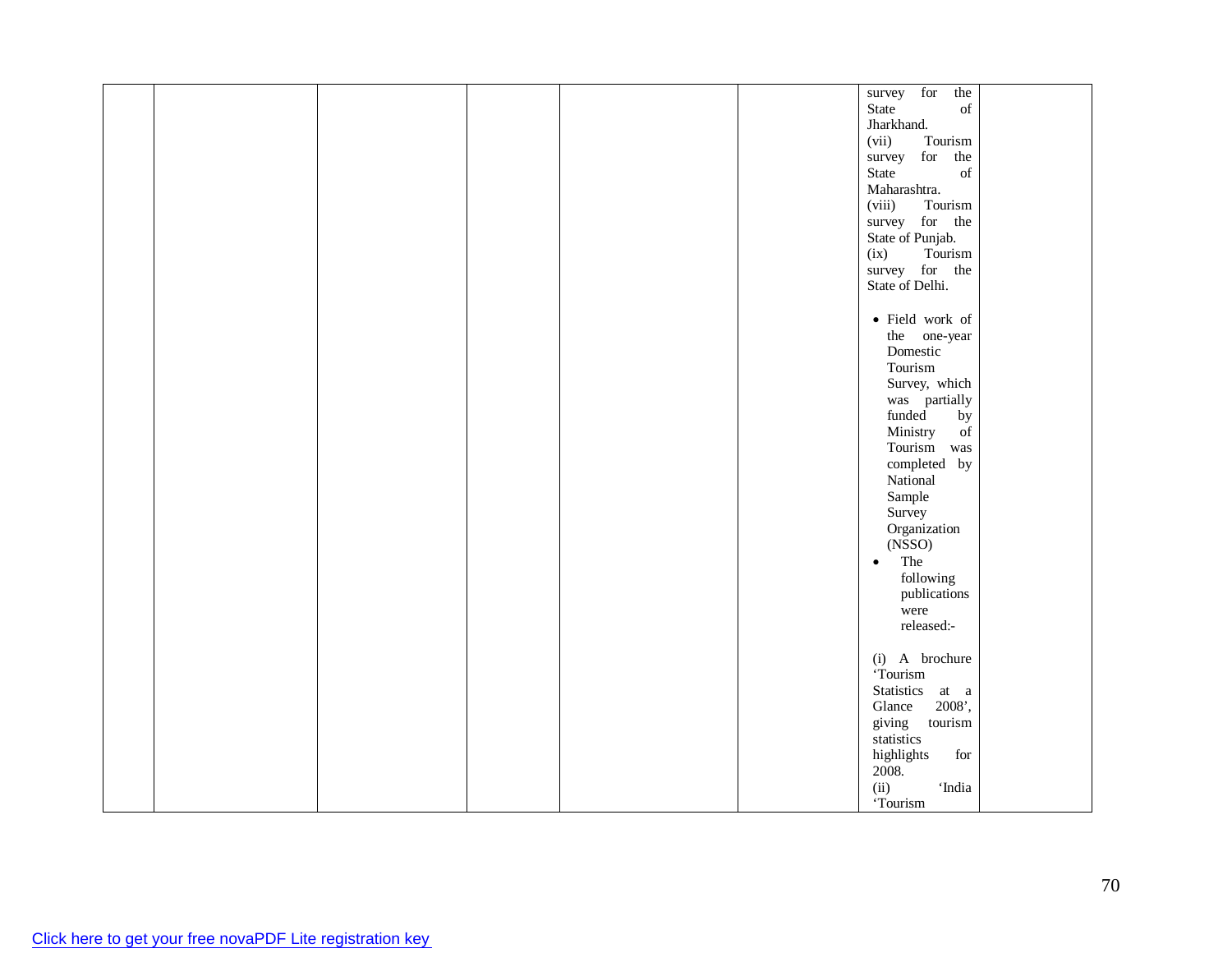| Incentives<br>(B)<br>to<br>Accommodation<br>Infrastructure | To provide assistance<br>creating budget<br>for<br>accommodation<br>hotel<br>in the country.<br>Ministry of Tourism<br>proposes to introduce a<br>of<br>scheme<br>interest<br>subsidy<br>for<br>$\sigma$ f<br>upgradation<br>licensed/approved<br>Guest Houses in Delhi<br>of<br>view<br>the<br>1n<br>Commonwealth Games<br>2010. | 10.00    | This scheme will facilitate<br>creation of additional rooms<br>in the budget category for<br>tourists which will result in<br>development<br>of<br>accommodation<br>infrastructure and thereby<br>lead to more tourist arrivals<br>$\sigma$ f<br>and<br>generation<br>employment opportunities | 2-3 years                                                                                    | $2008$ ,<br><b>Statistics</b><br>giving<br>tourism<br>statistics<br>for<br>2008 in detail.<br>1.00 crore utilized<br>towards<br>$\sigma$ f<br>settlement<br>Subsidy<br>Interest<br>proposals. | of<br>Ministry<br>Tourism<br>proposed<br>to<br>the<br>revise<br>$\sigma$ f<br>scheme<br>Capital Subsidy<br>to budget hotels<br>during the year<br>2008-09 which<br>was however not<br>approved<br>by<br>Ministry<br>of<br>Finance. |
|------------------------------------------------------------|-----------------------------------------------------------------------------------------------------------------------------------------------------------------------------------------------------------------------------------------------------------------------------------------------------------------------------------|----------|------------------------------------------------------------------------------------------------------------------------------------------------------------------------------------------------------------------------------------------------------------------------------------------------|----------------------------------------------------------------------------------------------|-----------------------------------------------------------------------------------------------------------------------------------------------------------------------------------------------|------------------------------------------------------------------------------------------------------------------------------------------------------------------------------------------------------------------------------------|
| (C) Rural Tourism/UNDP<br><b>Endogenous Projects</b>       | The basic objectives is<br>to build capacity at the<br>local level: initiate<br>location-specific<br>models of community<br>tourism enterprise;<br>build strong<br>community-private<br>partnerships; and<br>support innovative and<br>promising rural<br>tourism initiatives.                                                    | 5.00     | capacity building in<br>The<br>122<br>identified<br>Rural<br>will<br>be<br>Tourism sites<br>accomplished<br>and<br>a<br>will<br>also<br>be<br>workshop<br>organized<br>for<br>marketing<br>these sites with the travel<br>trade for both domestic and<br>international market.                 | The projects are<br>expected to<br>be<br>completed by end<br>of $1\bar{1}^{\text{th}}$ Plan. | The<br>completed<br>sites are evaluated<br>and<br>put<br>for<br>marketing so that<br>tourist<br>start<br>traveling to these<br>sites.                                                         |                                                                                                                                                                                                                                    |
| <b>Total</b>                                               |                                                                                                                                                                                                                                                                                                                                   | 1000.00* |                                                                                                                                                                                                                                                                                                |                                                                                              |                                                                                                                                                                                               |                                                                                                                                                                                                                                    |

**\*** The allocation was reduced to Rs.950.00 crore at the Revised Estimates 2009-10 stage.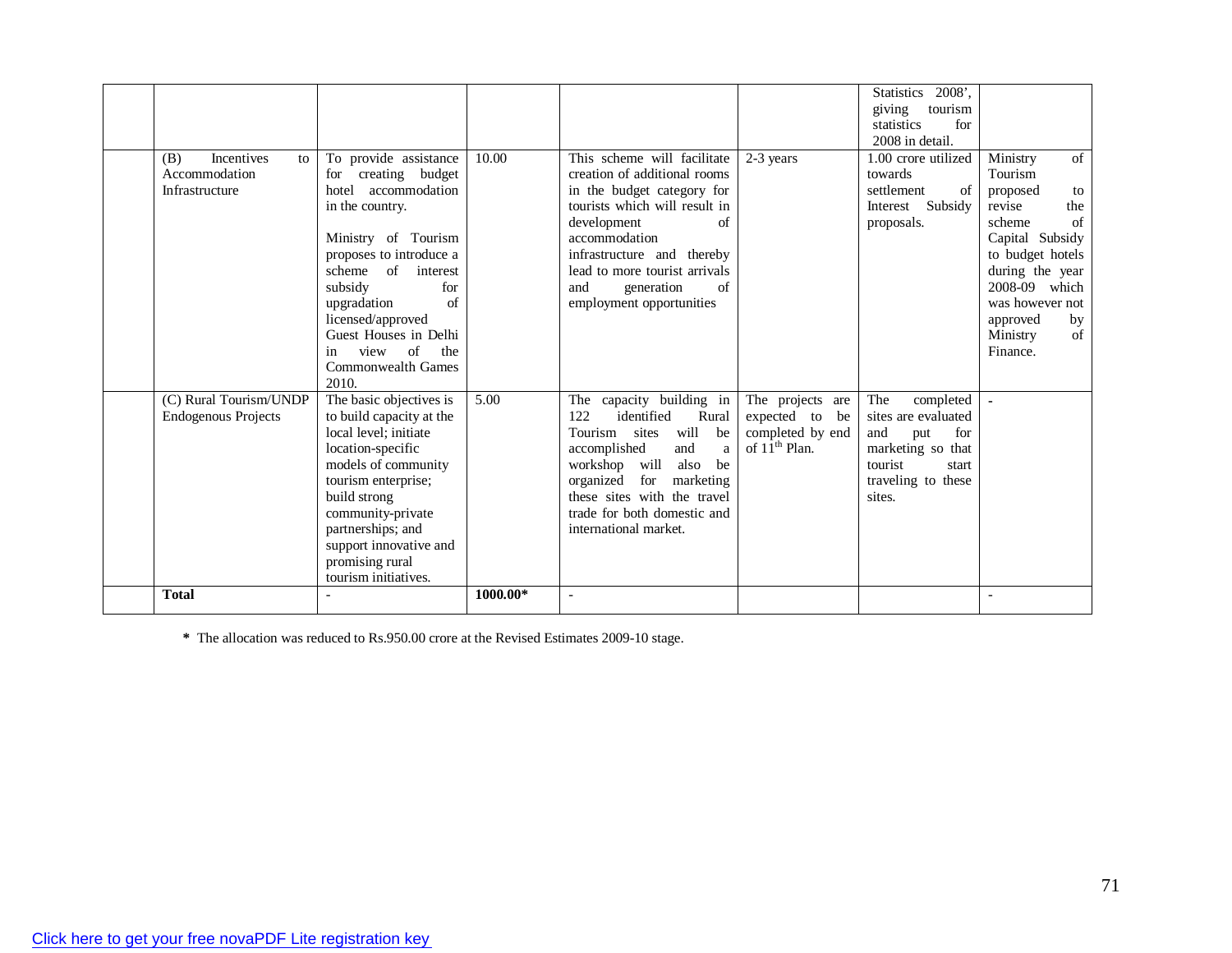## **CHAPTER –V**

## **FINANCIAL REVIEW**

**MoT's X plan in perspective.**



MoT's XI-Plan outlay is Rs. 5156 Cr, which is a substantial increase of its X-Plan size. MoT's approved XI Plan outlay of Rs. 5156 Cr was spread over 15 Plan schemes initiallly {as compared to its X Plan outlay of Rs. 2900 Cr.}. 12 of those schemes are Central Sector Schemes  $(CS)^1$ , amounting for Rs. 2775 Cr and 54% of Plan outlay one is a Centrally Sponsored Scheme  $(CSS)^2$  and two Plan Schemes are not in operation, at present.

<sup>&</sup>lt;sup>1</sup> i.e., activities planned and executed directly by MoT

 $2$  i.e., for activities funded by MoT, but executed through the states/UTs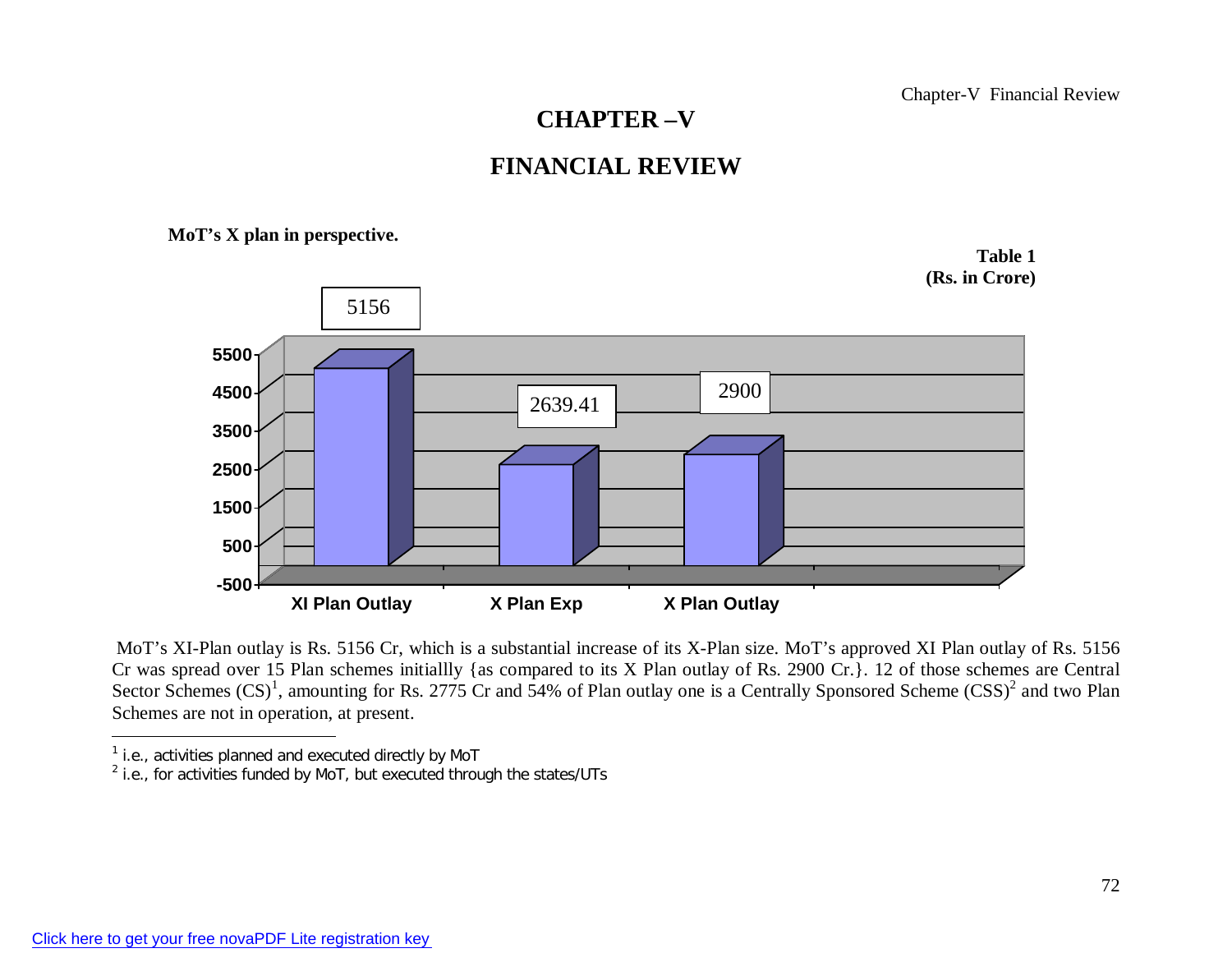**Table 2** below shows Budget Estimates, Final Estimates and Actual Expenditure along with broad trends of expenditure during the first three years of the  $11<sup>th</sup>$  Plan and BE 2010-11.

|                           |         |         |         | (Rs. in Crore) |
|---------------------------|---------|---------|---------|----------------|
| <b>Financial Year</b>     | 2007-08 | 2008-09 | 2009-10 | 2010-11        |
|                           |         |         |         |                |
| <b>Budget Estimates</b>   | 953.00  | 1000.00 | 1000.00 | 1050.00        |
| <b>Final Estimates</b>    | 952.00  | 990.10  |         |                |
| <b>Actual Expenditure</b> | 951.83  | 980.47  |         |                |

**Table 3** below shows Actual Expenditure (AE) of MoT's Plan schemes for first three years and BE 2010-11 in relation to their respective plan outlays

| <b>Schemes / Programmes</b>  | $11th$ Plan<br>Outlay | 2007-08<br>(Actual) | 2008-09<br>(Actual) | 2009-10<br>(upto Dec., | 2010-11<br>(BE) |
|------------------------------|-----------------------|---------------------|---------------------|------------------------|-----------------|
|                              |                       |                     |                     | 2009)                  |                 |
|                              | ŋ                     | 3                   | 3                   | 4                      | h               |
| <b>Central Sector Scheme</b> |                       |                     |                     |                        |                 |
| (CS)                         |                       |                     |                     |                        |                 |
| 1. Computerization and IT    | 121.00                | 21.56               | 19.76               | 0.58                   | 15.00           |
| 2. Capacity Building for     | 95.00                 | 7.45                | 8.76                | 8.42                   | 17.00           |
| <b>Service Providers</b>     |                       |                     |                     |                        |                 |
| 3. Asstt. To IHMs/FCI/       | 495.00                | 53.00               | 70.00               | 47.54                  | 85.50           |
| <b>ITTM/NCHMCT</b>           |                       |                     |                     |                        |                 |
| 4. Domestic Promotion &      | 426.00                | 64.12               | 77.31               | 11.78                  | 67.50           |
| Publicity + Hospitality      |                       |                     |                     |                        |                 |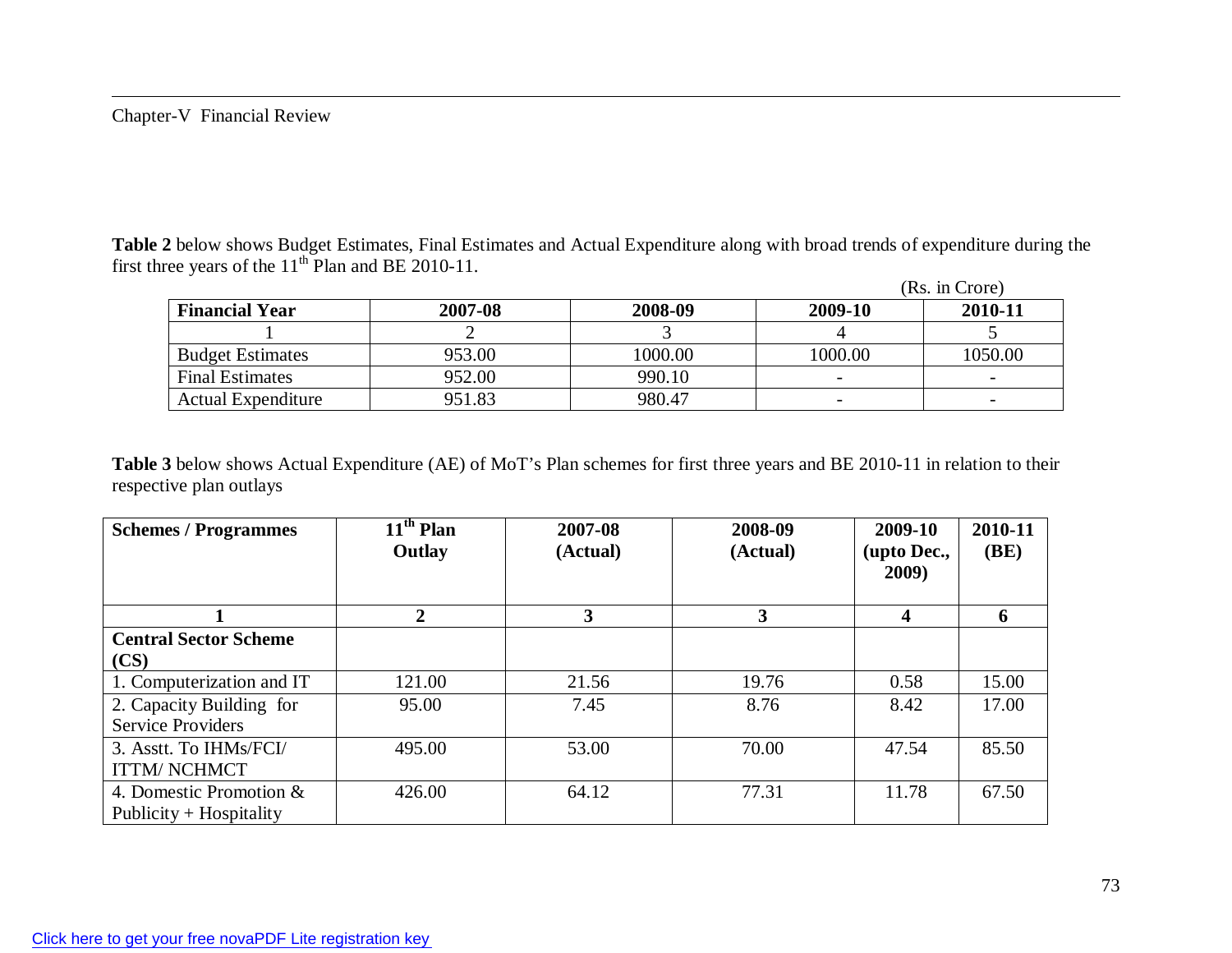| 5. Overseas Promotion &           | 1010.00  | 170.89   | 211.35   | 143.67   | 275.00 |
|-----------------------------------|----------|----------|----------|----------|--------|
| Publicity + Market                |          |          |          |          |        |
| <b>Development Assistance</b>     |          |          |          |          |        |
| 6. Market Research $+20$          | 29.00    | 2.46     | 2.87     | 1.03     | 5.00   |
| Years Perspective Plan            |          |          |          |          |        |
| 7. Incentives to                  | 235.00   | 23.70    | 20.42    | 1.12     | 10.00  |
| Accommodation                     |          |          |          |          |        |
| Infrastructure                    |          |          |          |          |        |
| $8.$ UNDP - Endogenous            | 2.00     | 2.48     | 1.55     | 0.18     |        |
| Tourism Projects (EAP)            |          |          |          |          |        |
| 9. EAP (Buddhist Centres)         | 37.00    | 5.98     | 3.90     | 2.88     | 10.00  |
| 10. Assistance to Central         | 25.00    | 4.00     | 7.25     | 4.35     | 10.00  |
| Agencies for Tourism              |          |          |          |          |        |
| <b>Infrastructure Development</b> |          |          |          |          |        |
| 11. Asst. For Large Revenue       | 200.00   | 2.21     | 9.99     | 0.13     | 15.00  |
| <b>Generating Projects</b>        |          |          |          |          |        |
| 12. Construction of Building      | 13.00    | 3.00     | 2.31     | 0.00     | 0.00   |
| for IISM at Gulmarg,              |          |          |          |          |        |
| Kashmir                           |          |          |          |          |        |
| 13. Creation of Lank Bank         | 14.00    | 0.00     | 0.00     | 0.00     | 1.00   |
| for Hotels                        |          |          |          |          |        |
| 14. Equity Contribution to        | 73.00    | 73.00    | 0.00     | 0.00     | 0.00   |
| <b>ITDC</b>                       |          |          |          |          |        |
| <b>Total: CS</b>                  | 2775.00  | 433.85   | 435.47   | 221.68   | 511.00 |
| <b>Centrally Sponsored</b>        |          |          |          |          |        |
| Scheme (CSS)                      |          |          |          |          |        |
| 15. Product/Infrastructure        | 2381.00  | 517.98   | 545.00   | 459.07   | 434.00 |
| Development for                   |          |          |          |          |        |
| Destinations and Circuits.        |          |          |          |          |        |
| <b>Total CSS</b>                  | 2381.00  | 517.98   | 545.00   | 459.07   | 434.00 |
| Total CS + CSS                    | 5156.00* | 951.83** | 980.47** | 680.75** | 945.00 |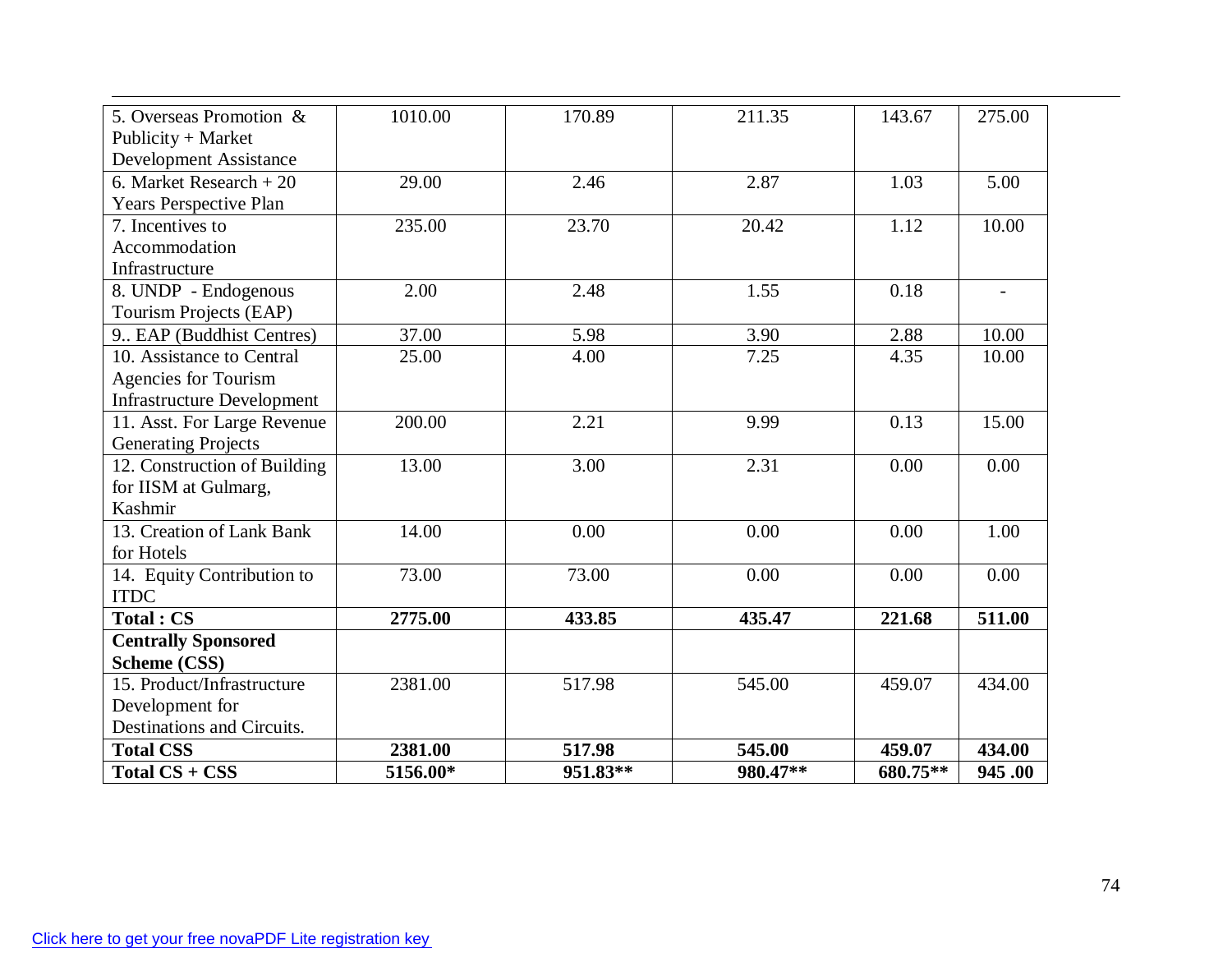| 10% Lump Sum Provision   |         | 0.00   | $0.00\,$ | 0.00   | 105.00  |
|--------------------------|---------|--------|----------|--------|---------|
| for NE Region and Sikkim |         |        |          |        |         |
| <b>Grand Total</b>       | 5156.00 | 951.83 | 980.47   | 680.75 | 1050.00 |

(\*) This includes provision for NE Region and Sikkim of Rs.516 Cr.

(\*\*) Includes expenditure for NE Region and Sikkim.

Total Plan Outlay (BE) for the first four years of 11<sup>th</sup> Plan is Rs. 4003.00 cr. out of which Rs. 401.00 cr. has been earmarked for the benefit of the States in North-Eastern Region including Sikkim

During the financial year 2009-10, there had been Plan expenditure of Rs. 980.47 crore.

Total Annual Plan Outlay (BE) for the year 2010-11 is Rs.1050.00 cr., out of which Rs.105.00 Cr. has been earmarked for the Schemes / Programme for the benefit of States of North- Eastern Region including Sikkim. Table 4 below shows scheme wise Outlay 2009-10 and 2010-11 in respect of the Ministry of Tourism.

|            | Statement of Buuget Estimates 2010-11<br><b>Ministry of Tourism</b> |                                                        |                                                                                        |                                                 |                                                                                        |                                                 |                                                                                       |  |  |  |  |
|------------|---------------------------------------------------------------------|--------------------------------------------------------|----------------------------------------------------------------------------------------|-------------------------------------------------|----------------------------------------------------------------------------------------|-------------------------------------------------|---------------------------------------------------------------------------------------|--|--|--|--|
| Sl.<br>No. | <b>Schemes/Programmes</b>                                           | <b>Annual</b><br><b>Plan</b><br>2009-10<br><b>(BE)</b> | Outlay<br><b>Earmarked</b><br>for North-<br><b>Eastern</b><br><b>Region</b><br>2009-10 | <b>Annual</b><br><b>Plan</b><br>2009-10<br>(RE) | Outlay<br><b>Earmarked</b><br>for North-<br><b>Eastern</b><br><b>Region</b><br>2009-10 | <b>Annual</b><br><b>Plan</b><br>2010-11<br>(BE) | (Rs. in Crore)<br>Outlay<br><b>Earmarked</b><br>for North-<br>East<br>2010-11<br>(BE) |  |  |  |  |
|            |                                                                     |                                                        | (BE)                                                                                   |                                                 | (RE)                                                                                   |                                                 |                                                                                       |  |  |  |  |
|            |                                                                     | <b>GBS</b>                                             |                                                                                        |                                                 |                                                                                        | <b>GBS</b>                                      |                                                                                       |  |  |  |  |
| 1.         | 2.                                                                  | 3                                                      | 4                                                                                      | $\overline{5}$                                  | 6                                                                                      | 7                                               | 8                                                                                     |  |  |  |  |
| ${\bf A}$  | <b>Central Sector Scheme (CS)</b>                                   |                                                        |                                                                                        |                                                 |                                                                                        |                                                 |                                                                                       |  |  |  |  |
|            | a) Externally Aided Projects                                        |                                                        | $\theta$                                                                               | $\mathbf{r}$                                    | $\Omega$                                                                               | 10                                              | $\Omega$                                                                              |  |  |  |  |
| 2.         | <b>UNDP Endogenous Projects</b>                                     | 5                                                      | $\Omega$                                                                               | 0.30                                            | 0                                                                                      | $\overline{0}$                                  | $\Omega$                                                                              |  |  |  |  |
| 3.         | Assistance to IHMs/FCIs etc.                                        | 102                                                    | 8                                                                                      | 90.70                                           |                                                                                        | 95                                              | 9.5                                                                                   |  |  |  |  |

# **Table 4 Statement of Budget Estimates 2010-11**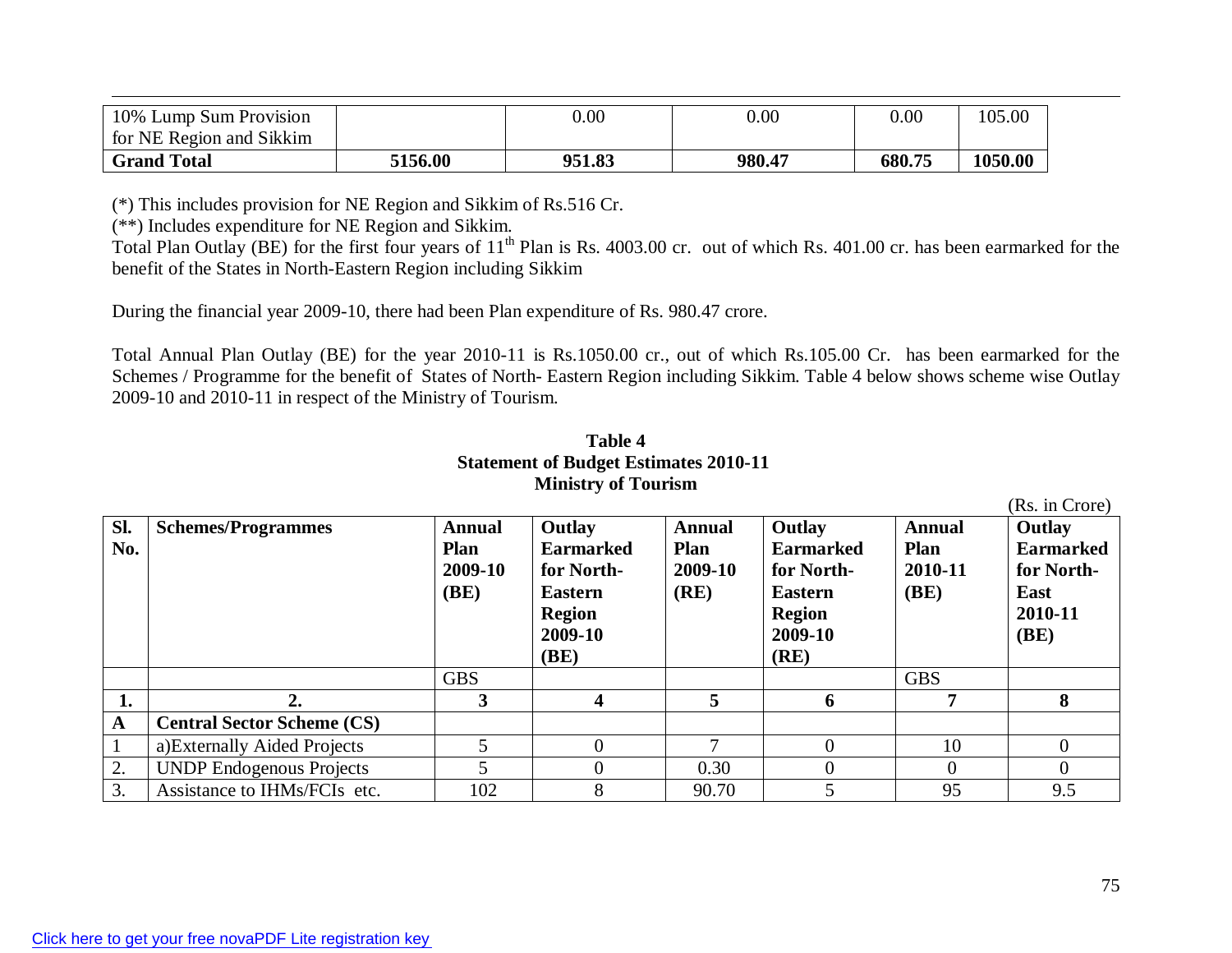| $\overline{4}$ . | Capacity Building for Service           | 12             | $\Omega$         | 15             | $\Omega$       | 17             | 0              |
|------------------|-----------------------------------------|----------------|------------------|----------------|----------------|----------------|----------------|
|                  | Providers                               |                |                  |                |                |                |                |
| 5.               | Overseas Promotion & Publicity          | 250            | $\overline{0}$   | 240            | $\theta$       | 275            | $\Omega$       |
|                  | <b>Including Market Development</b>     |                |                  |                |                |                |                |
|                  | Assistance                              |                |                  |                |                |                |                |
| 6.               | Domestic Promotion & Publicity          | 60             | 6                | 60             | 4              | 75             | 7.5            |
|                  | including Hospitality                   |                |                  |                |                |                |                |
| $\overline{7}$ . | Incentives to Accommodation             | 10             | $\overline{0}$   | 2.50           | $\overline{0}$ | 10             | $\overline{0}$ |
|                  | infrastructure                          |                |                  |                |                |                |                |
| 8.               | Construction of Buildings for IISM      | $\theta$       | $\overline{0}$   | $\theta$       | $\theta$       | $\Omega$       | $\Omega$       |
|                  | at Gulmarg, Kashmir                     |                |                  |                |                |                |                |
| 9.               | Computerization & Information           | 14             | $\overline{0}$   | 11.00          | $\overline{0}$ | 15             | $\Omega$       |
|                  | Technology                              |                |                  |                |                |                |                |
| 10.              | Market Research including 20 Years      | $\overline{4}$ | $\overline{0}$   | 2.50           | $\overline{0}$ | 5              | $\Omega$       |
|                  | Perspective Plan                        |                |                  |                |                |                |                |
| 11.              | Assistance for Large Revenue            | 5              | $\overline{0}$   | 5              | $\theta$       | 15             | $\Omega$       |
|                  | Generating Projects                     |                |                  |                |                |                |                |
| 12.              | <b>Creation of Lank Bank for Hotels</b> |                | $\theta$         | 1              | $\overline{0}$ | $\mathbf{1}$   | $\overline{0}$ |
| 13.              | Equity contributions to ITDC            | $\theta$       | $\boldsymbol{0}$ | $\overline{0}$ | $\overline{0}$ | $\overline{0}$ | $\overline{0}$ |
| 14.              | Assistance to Central Agencies for      | 10             | $\overline{0}$   | 5              | $\Omega$       | 10             | $\overline{0}$ |
|                  | Tourism Infrastructure Development      |                |                  |                |                |                |                |
|                  | Total(A)                                | 478            | 14               | 440            | 9              | 528            | 17             |
| $\bf{B}$         | <b>Centrally Sponsored Schemes</b>      |                |                  |                |                |                |                |
| 1.               | Product/Infrastructure Development      | 522            | 86               | 510            | 86             | 522            | 88             |
|                  | for Destinations and Circuits           |                |                  |                |                |                |                |
|                  | Total(B)                                | 522            | 86               | 510            | 86             | 522            | 88             |
|                  | Grand Total (A+B)                       | 1000           | 100              | 950            | 95             | 1050           | 105            |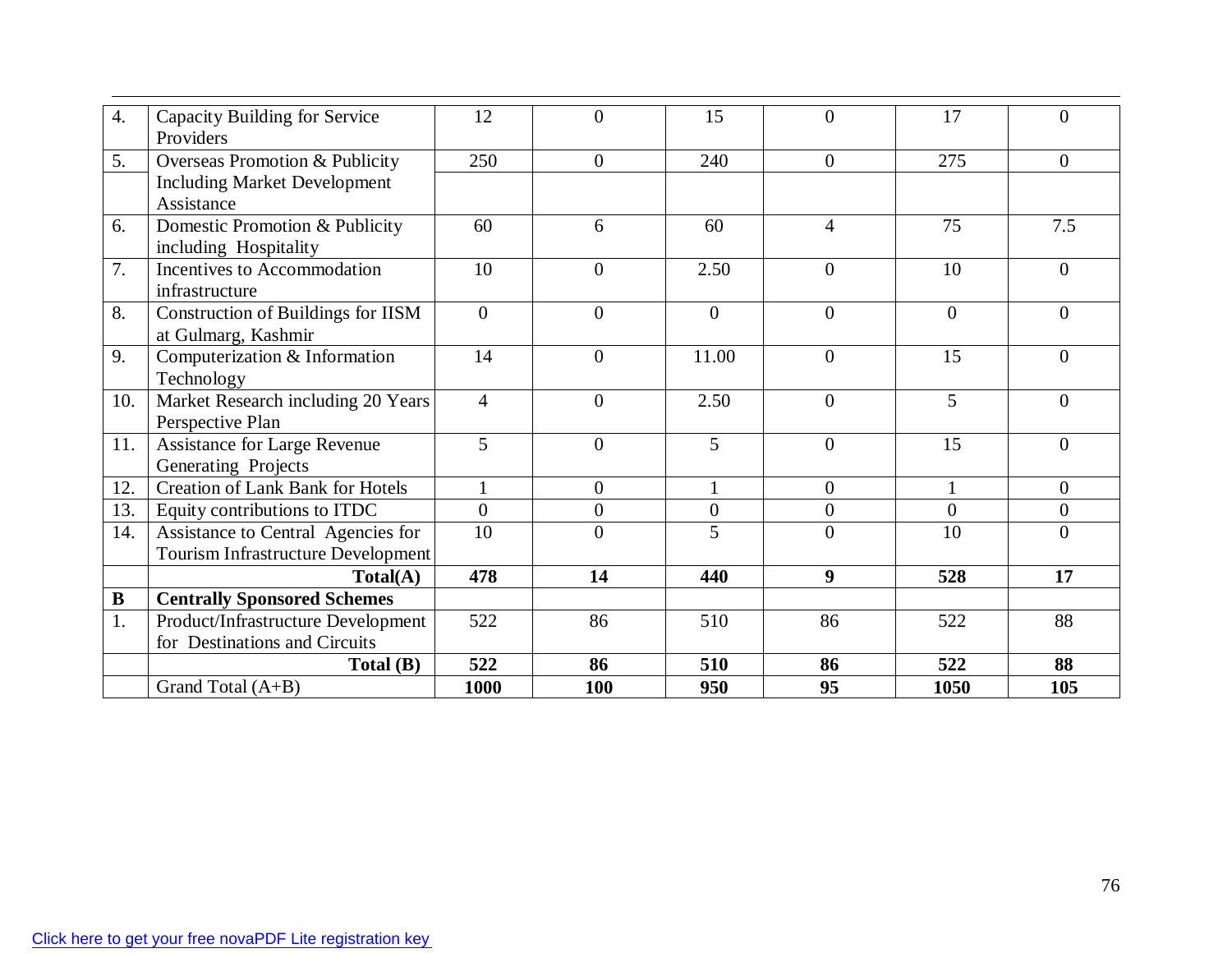# **Table 5**

### **Overall trend in Expenditure vis-à-vis Budget Estimates/Revised Estimates**

`1

|              |         |           |              |                    |         |           |         |                    |         | (Rs. in Crore) |        |
|--------------|---------|-----------|--------------|--------------------|---------|-----------|---------|--------------------|---------|----------------|--------|
|              | 2007-08 |           |              |                    | 2008-09 |           |         |                    | 2009-10 |                |        |
| <b>Item</b>  | BE      | <b>RE</b> | <b>Final</b> | <b>Actual</b>      | BE      | <b>RE</b> | Final   | <b>Actual</b>      | BE      | <b>RE</b>      | Exp.   |
|              |         |           | Grant        | <b>Expenditure</b> |         |           | Grant   | <b>Expenditure</b> |         |                | (Upto  |
|              |         |           |              |                    |         |           |         |                    |         |                | Dec.,  |
|              |         |           |              |                    |         |           |         |                    |         |                | 2009)  |
|              |         |           |              |                    |         |           |         |                    |         |                |        |
|              | 2       |           |              |                    |         |           | 8       | Q                  | 10      |                | 12     |
| Plan         | 953.00  | 953.00    | 952.00       | 951.83             | 1000.00 | 1000.00   | 990.10  | 980.47             | 1000.00 | 950.00         | 680.75 |
| Non-Plan     | 43.62   | 43.62     | 40.20        | 38.87              | 47.00   | 50.53     | 48.90   | 48.94              | 70.00   | 70.00          | 33.18* |
| <b>Total</b> | 996.62  | 996.62    | 992.20       | 990.70             | 1047.00 | 1050.53   | 1039.00 | 1029.41            | 1070.00 | 1020.00        | 713.93 |

(\*) This does not include the Expenditure under Salary and Medical Treatment in respect of Indiatourism Offices abroad.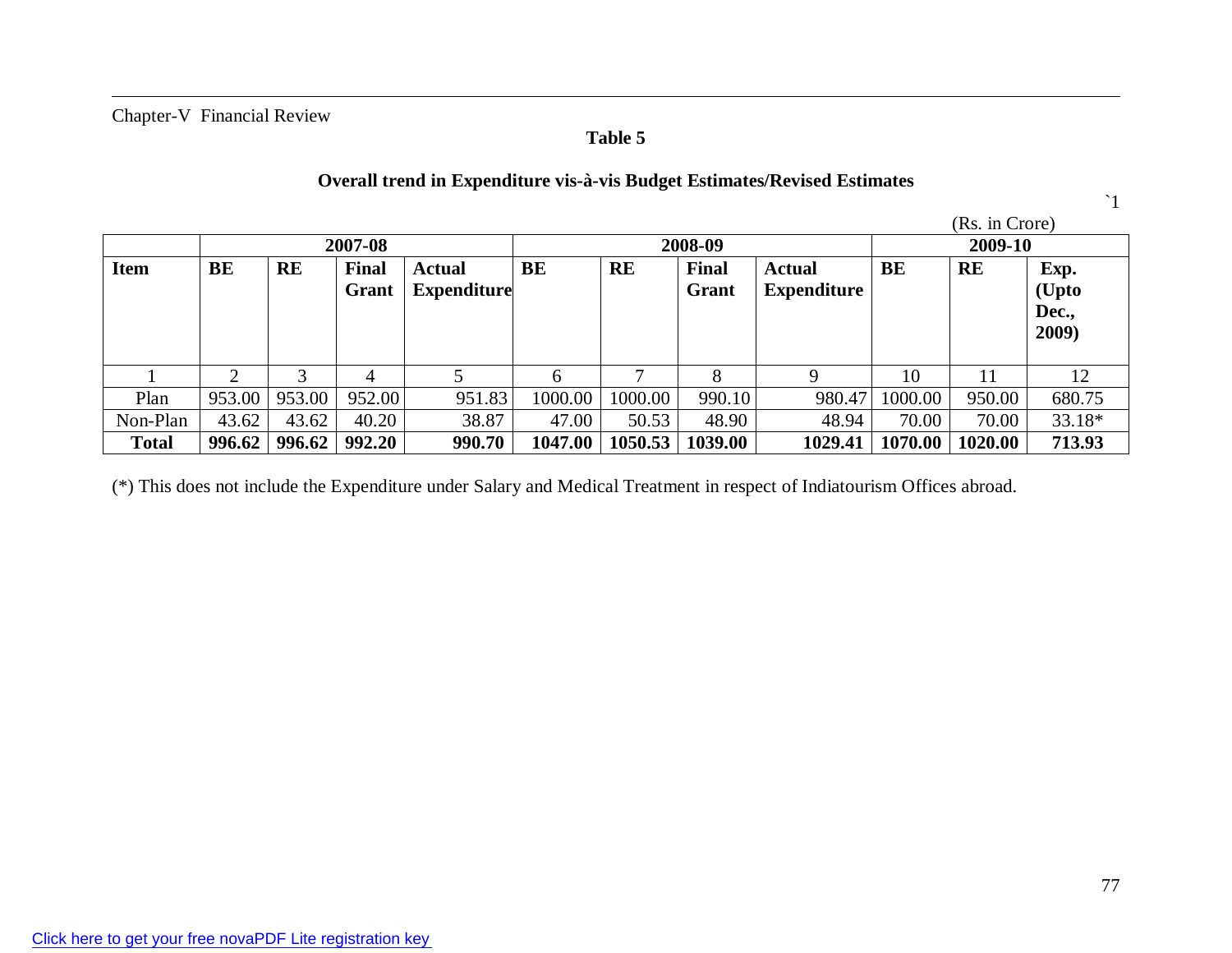# **Table 6**

# **Scheme wise Budgetary Allocations and Expenditure**

(Rs. in Crore)

|                                                                     |                | 2007-08               |                                     | 2008-09        |                |                                     | 2009-10 |           |                           |
|---------------------------------------------------------------------|----------------|-----------------------|-------------------------------------|----------------|----------------|-------------------------------------|---------|-----------|---------------------------|
| <b>Scheme/Head</b><br>(Revenue)                                     | BE             | <b>Final</b><br>Grant | <b>Actual</b><br><b>Expenditure</b> | BE             | Final<br>Grant | <b>Actual</b><br><b>Expenditure</b> | BE      | <b>RE</b> | Exp. (Upto<br>Dec., 2009) |
|                                                                     | $\overline{2}$ | 3                     | $\overline{4}$                      | 5              | 6              | $\overline{7}$                      | 8       | 9         | 10                        |
| Computerization and                                                 | 20.00          | 21.63                 | 21.56                               | 25.00          | 20.01          | 19.76                               | 14.00   | 14.00     | 0.58                      |
| <b>Information Technology</b>                                       |                |                       |                                     |                |                |                                     |         |           |                           |
| Capacity Building for                                               | 15.00          | 7.48                  | 7.45                                | 17.00          | 9.00           | 8.76                                | 12.00   | 12.00     | 8.42                      |
| <b>Service Providers</b>                                            |                |                       |                                     |                |                |                                     |         |           |                           |
| Assistance to IHMs/                                                 |                |                       |                                     |                |                |                                     |         |           |                           |
| FCI/IITTM/NCHMCT                                                    | 47.00          | 53.00                 | 53.00                               | 54.00          | 70.01          | 70.00                               | 94.00   | 85.70     | 47.54                     |
| Domestic Promotion &                                                |                |                       |                                     |                |                |                                     |         |           |                           |
| Publicity including Hospitality                                     | 63.00          | 64.07                 | 64.12                               | 65.00          | 76.99          | 77.31                               | 54.00   | 56.00     | 11.78                     |
| Restructured Scheme of                                              |                |                       |                                     |                |                |                                     |         |           |                           |
| Overseas Promotion & publicity                                      | 165.00         | 169.30                | 170.87                              | 220.00         | 220.00         | 211.35                              | 250.00  | 240.00    | 143.67                    |
| Market Research                                                     | 5.00           | 2.50                  | 2.46                                | 5.00           | 3.00           | 2.87                                | 4.00    | 2.50      | 1.03                      |
| Incentives to Accommodation                                         | 20.00          | 24.00                 | 23.70                               | 40.00          | 20.42          | 20.42                               | 10.00   | 2.50      | 1.12                      |
| Infrastructure                                                      |                |                       |                                     |                |                |                                     |         |           |                           |
| UNDP-Endogenous                                                     | 2.00           | 2.52                  | 2.48                                | 2.00           | 1.77           | 1.55                                | 5.00    | 1.30      | 0.18                      |
| <b>Tourism Projects</b>                                             |                |                       |                                     |                |                |                                     |         |           |                           |
| <b>Assistance for Large Revenue</b>                                 | $\overline{0}$ | $\Omega$              | $\overline{0}$                      | $\overline{0}$ | $\overline{0}$ | $\overline{0}$                      | 5.00    | 5.00      | 0.13                      |
| <b>Generating Projects</b>                                          |                |                       |                                     |                |                |                                     |         |           |                           |
| <b>Assistance to Central Agencies</b><br>for Tourism Infrastructure | $\overline{0}$ | $\overline{0}$        | $\overline{0}$                      | $\overline{0}$ | $\overline{0}$ | $\overline{0}$                      | 10.00   | 5.00      | 4.35                      |
| Development                                                         |                |                       |                                     |                |                |                                     |         |           |                           |
| Product/Infrastructure                                              | $\overline{0}$ | $\overline{0}$        | $\mathbf{0}$                        | $\mathbf{0}$   | $\mathbf{0}$   | $\overline{0}$                      | 436.00  | 425.00    | 459.07                    |
| Development for                                                     |                |                       |                                     |                |                |                                     |         |           |                           |
| <b>Destinations and Circuits</b>                                    |                |                       |                                     |                |                |                                     |         |           |                           |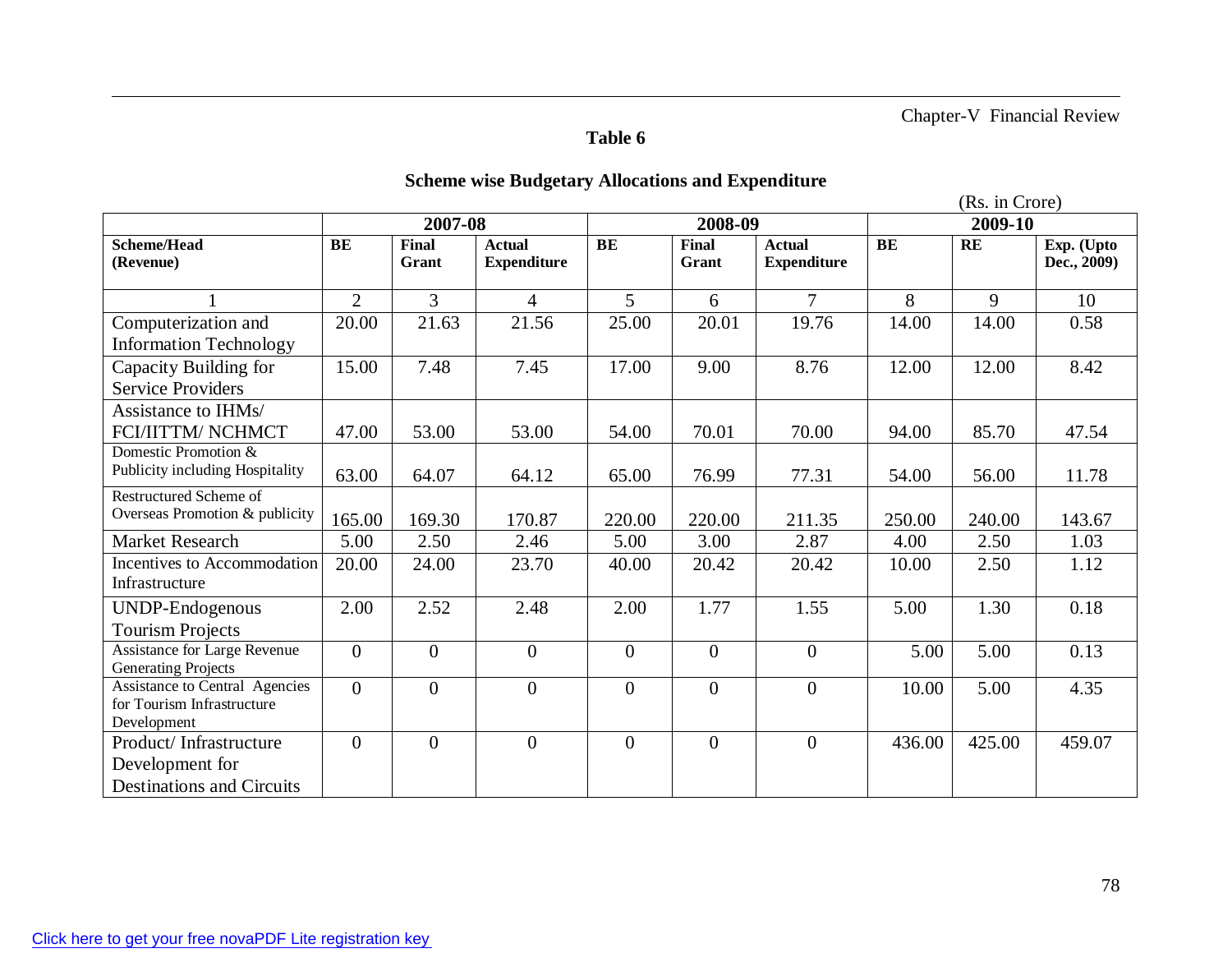| Lump sum provision for             |        |        |        |                          |                          |        |                          |        |        |
|------------------------------------|--------|--------|--------|--------------------------|--------------------------|--------|--------------------------|--------|--------|
| Projects/Schemes of NE             | 10.00  | 10.00  |        | 11.00                    |                          |        | 100.00                   | 95.00  |        |
| Region and Sikkim                  |        |        |        |                          |                          |        |                          |        |        |
| <b>Total: Revenue Section (A)</b>  | 347    | 344.50 | 345.66 | 439.00                   | 421.20                   | 412.02 | 994.00                   | 944.00 | 677.87 |
| <b>Schemes/Heads (Capital)</b>     |        |        |        |                          |                          |        |                          |        |        |
| <b>Buddhist Centres</b>            | 6.00   | 6.00   | 5.98   | 8.00                     | 3.90                     | 3.90   | 5.00                     | 5.00   | 2.88   |
| (including EAP)                    |        |        |        |                          |                          |        |                          |        |        |
| Assistance for Large               |        |        |        |                          |                          |        |                          |        |        |
| <b>Revenue Generating Projects</b> | 40.00  | 2.21   | 2.21   | 15.00                    | 10.00                    | 9.99   | $\overline{\phantom{a}}$ |        |        |
| <b>Construction of Building</b>    | 7.00   | 3.00   | 3.00   | 3.00                     | 2.32                     | 2.31   | $\overline{\phantom{a}}$ |        |        |
| of IISM                            |        |        |        |                          |                          |        |                          |        |        |
| <b>Assistance to Central</b>       |        |        |        |                          |                          |        |                          |        |        |
| Agencies for Tourism               | 10.00  | 4.00   | 4.00   | 12.00                    | 7.26                     | 7.25   | $\overline{a}$           |        |        |
| <b>Infrastructure Development</b>  |        |        |        |                          |                          |        |                          |        |        |
| Product/Infrastructure             |        |        |        |                          |                          |        |                          |        |        |
| Development for                    |        |        |        |                          |                          |        |                          |        |        |
| <b>Destinations and Circuits</b>   | 374.00 | 519.28 | 517.98 | 433.00                   | 545.32                   | 545.00 | $\overline{\phantom{a}}$ |        |        |
| <b>Creation of Land Bank for</b>   | 10.00  | 0.01   |        | 1.00                     | 0.10                     |        | 1.00                     | 1.00   |        |
| Hotels                             |        |        |        |                          |                          |        |                          |        |        |
| Equity contribution to             | 73.00  | 73.00  | 73.00  | $\overline{\phantom{a}}$ | $\overline{\phantom{a}}$ |        | $\overline{\phantom{0}}$ |        |        |
| <b>ITDC</b>                        |        |        |        |                          |                          |        |                          |        |        |
| Lump sum provision for             |        |        |        |                          |                          |        |                          |        |        |
| Projects/Schemes of NE             | 86.00  | 86.00  |        | 89.00                    |                          |        | $\overline{\phantom{0}}$ |        |        |
| Region and Sikkim                  |        |        |        |                          |                          |        |                          |        |        |
| <b>Total: Capital Section (B)</b>  | 606.00 | 607.50 | 606.17 | 561.00                   | 607.50                   | 568.45 | 6.00                     | 6.00   | 2.88   |
| <b>Grand Total (A+B)</b>           | 953.00 | 952.00 | 951.83 | 1000.00                  | 990.10                   | 980.47 | 1000.00                  | 950.00 | 680.75 |
| (Revenue+(Capital)                 |        |        |        |                          |                          |        |                          |        |        |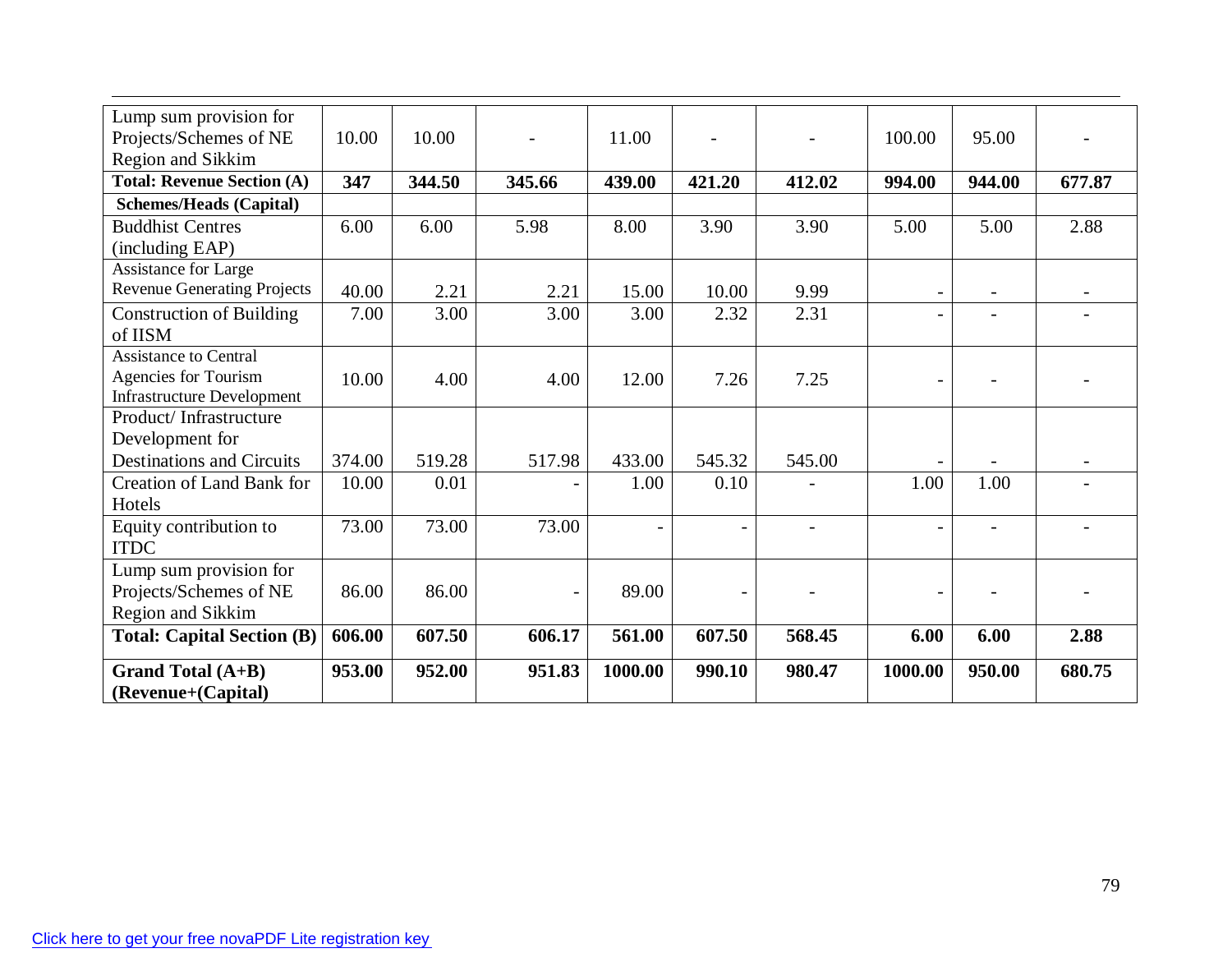### **Table 7**

# **Object Head Wise Budgetary Allocation and Expenditure (Plan)**

|  | (Rs. in Crore) |
|--|----------------|
|  |                |

|                              | 2007-08                  |                          |                |                          | 2008-09                  |                          |                       |                          | 2009-10                  |           |                                 |
|------------------------------|--------------------------|--------------------------|----------------|--------------------------|--------------------------|--------------------------|-----------------------|--------------------------|--------------------------|-----------|---------------------------------|
| <b>Object Head</b>           | BE                       | <b>RE</b>                | Final<br>Grant | Actual<br>Exp.           | BE                       | RE                       | <b>Final</b><br>Grant | Actual                   | BE                       | <b>RE</b> | <b>Exp</b> (upto<br>Dec., 2009) |
|                              | $\mathbf{2}$             | 3                        | 4              | 5                        | 6                        | 7                        | 8                     | 9                        | 10                       | 11        | 12                              |
| Grant-in Aid                 | 575                      | 575                      | 585.97         | 584.64                   | 624.00                   | 624.00                   | 641.59                | 641.00                   | 651.00                   | 621.70    | 522.39                          |
| Advertisement &<br>Publicity | 235                      | 235                      | 233.37         | 235.01                   | 292.00                   | 292.00                   | 296.99                | 288.66                   | 310.00                   | 300.00    | 155.45                          |
| Lump sum Provision           | $\overline{\phantom{0}}$ | $\overline{\phantom{a}}$ |                | $\overline{\phantom{0}}$ |                          | $\overline{\phantom{0}}$ |                       |                          | $\overline{\phantom{0}}$ |           |                                 |
| <b>Other Charges</b>         | 22                       | 22                       | 24.15          | 24.04                    | 27.00                    | 27.00                    | 21.78                 | 21.31                    | 19.00                    | 15.30     | 0.76                            |
| <b>Professional Services</b> | 11                       | 11                       | 8.50           | 8.44                     | 13.00                    | 13.00                    | 6.90                  | 6.77                     | 9.00                     | 9.50      | 1.03                            |
| <b>Subsidies</b>             | 20                       | 20                       | 24.00          | 23.70                    | 40.00                    | 40.00                    | 20.42                 | 20.42                    | 10.00                    | 2.50      | 1.12                            |
| Major Works                  | 13                       | 13                       | 3.01           | 3.00                     | 1.00                     | 1.00                     | 0.10                  | $\overline{\phantom{a}}$ | 1.00                     | 1.00      | $\overline{\phantom{a}}$        |
| Machinery & Equipment        | 4                        | $\overline{4}$           |                | $\overline{\phantom{a}}$ | 3.00                     | 3.00                     | 2.32                  | 2.31                     | $\overline{\phantom{0}}$ |           | $\overline{\phantom{0}}$        |
| Investment                   | 73                       | 73                       | 73.00          | 73.00                    | $\overline{\phantom{0}}$ | $\overline{\phantom{0}}$ |                       |                          | $\overline{\phantom{0}}$ |           | $\qquad \qquad -$               |
| Total                        | 953                      | 953                      | 952.00         | 951.83                   | 1000.00                  | 1000.00                  | 990.10                | 980.47                   | 1000.00                  | 950.00    | 680.75                          |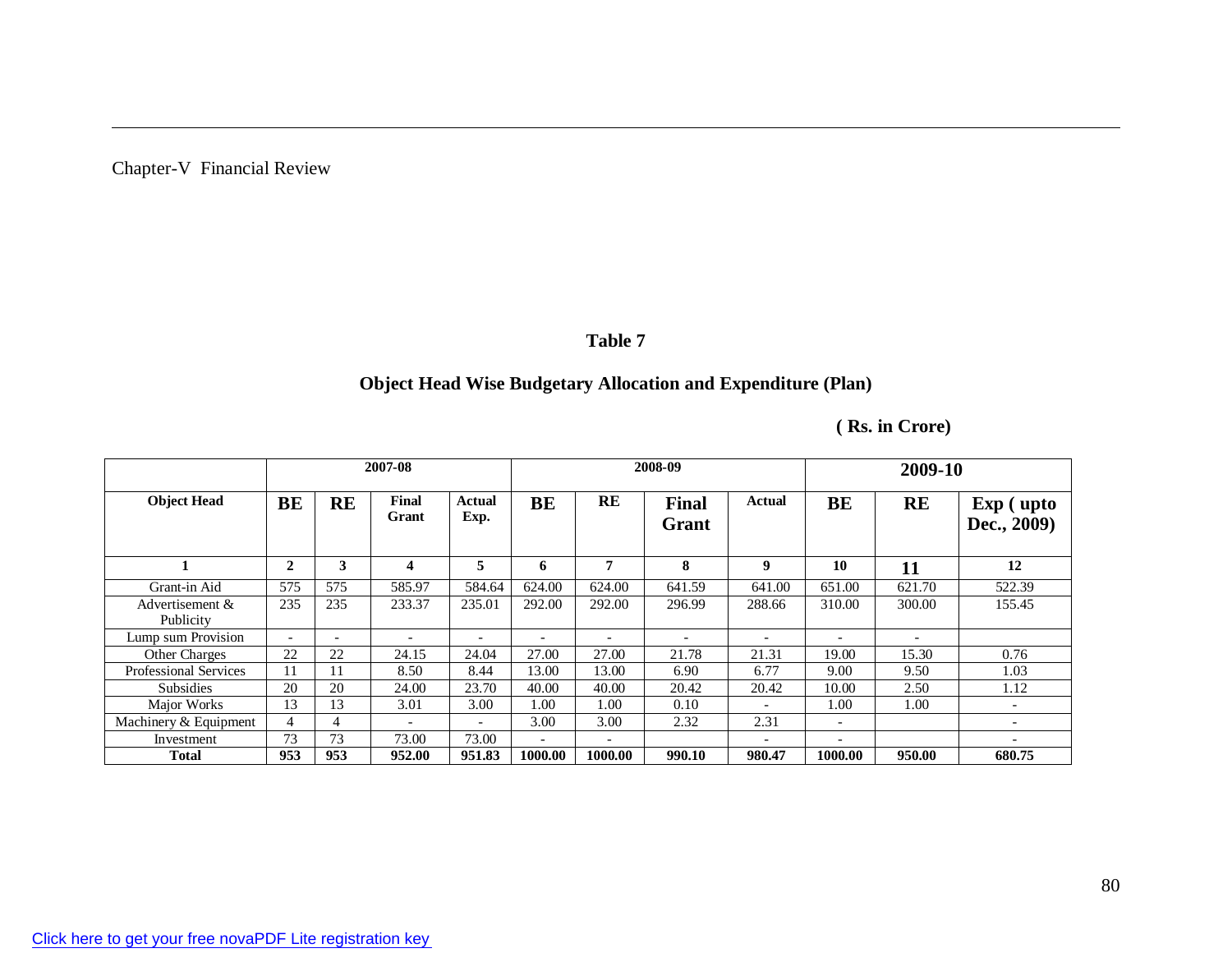| <b>Table 8</b>                                             |                                |                                |  |  |  |  |  |  |  |
|------------------------------------------------------------|--------------------------------|--------------------------------|--|--|--|--|--|--|--|
| Grants-in-Aid released to Autonomous Bodies during 2007-08 |                                |                                |  |  |  |  |  |  |  |
| S.<br>N <sub>0</sub>                                       | <b>Name of Institute</b>       | <b>Amount</b><br>(Rs in crore) |  |  |  |  |  |  |  |
| 1                                                          | IHM, Gandhinagar               | 0.63                           |  |  |  |  |  |  |  |
| $\overline{2}$                                             | IHM, Kurukshetra               | 0.71                           |  |  |  |  |  |  |  |
| 3                                                          | IHM, Lucknow                   | 0.64                           |  |  |  |  |  |  |  |
| $\overline{4}$                                             | IHM, Srinagar                  | 0.44                           |  |  |  |  |  |  |  |
| 5                                                          | IHM, Pusa                      | 0.35                           |  |  |  |  |  |  |  |
| 6                                                          | IHM, Gangtok (Sikkim)          | 3.50                           |  |  |  |  |  |  |  |
| 7                                                          | IITTM, Thiruvananthapuram      | 4.00                           |  |  |  |  |  |  |  |
| 8                                                          | IHM, Jaipur                    | 0.57                           |  |  |  |  |  |  |  |
| 9                                                          | IHM, Mizoram (Aizwal)          | 4.00                           |  |  |  |  |  |  |  |
| 10                                                         | IHM, Dimapur (Nagaland)        | 4.00                           |  |  |  |  |  |  |  |
| 11                                                         | IHM, Shimla                    | 1.18                           |  |  |  |  |  |  |  |
| 12                                                         | FCI, Garh Mukteshwar (Lucknow) | 2.00                           |  |  |  |  |  |  |  |
| 13                                                         | IHM, Jodhpur                   | 1.30                           |  |  |  |  |  |  |  |
| 14                                                         | FCI, Faridabad                 | 1.50                           |  |  |  |  |  |  |  |
| 15                                                         | Puduchery                      | 2.00                           |  |  |  |  |  |  |  |
| 16                                                         | FCI Hassan, Karnataka          | 2.00                           |  |  |  |  |  |  |  |
| 17                                                         | FCI, Jammu                     | 2.00                           |  |  |  |  |  |  |  |
| 18                                                         | Gurdaspur                      | 1.00                           |  |  |  |  |  |  |  |
| 19                                                         | Hamirpur, HP                   | 4.00                           |  |  |  |  |  |  |  |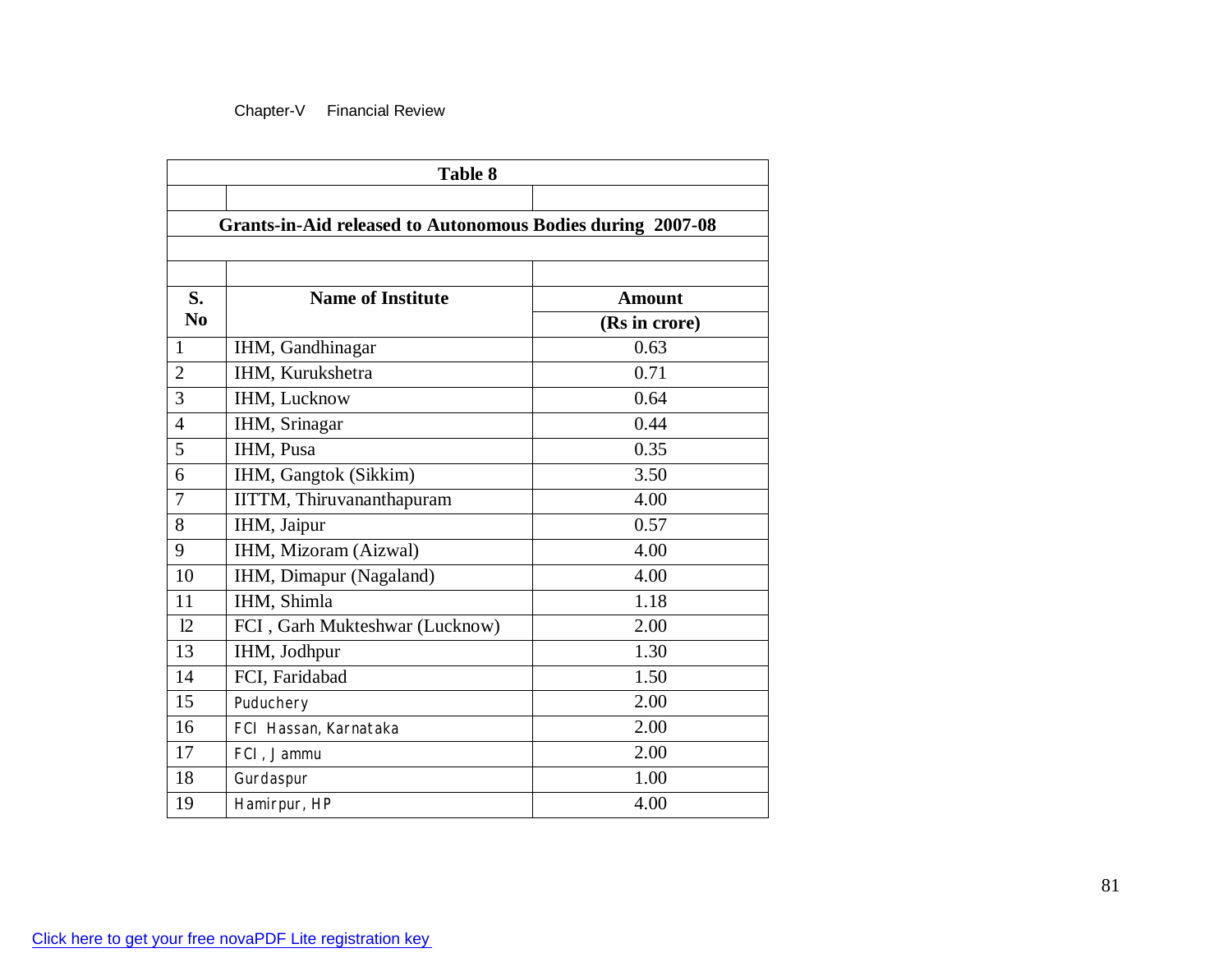| 20 | Fursatganj, UP           | 4.00  |
|----|--------------------------|-------|
| 21 | Bodhgya, Bihar           | 4.00  |
| 22 | Yupia, Arunachal Pradesh | 2.00  |
| 23 | Nagoan, Assam            | 2.00  |
| 24 | Solapur, Maharashtra     | 2.00  |
| 25 | Hyderabad                | 0.11  |
| 26 | Bhatinda                 | 2.90  |
| 27 | Kolkata                  | 0.55  |
|    | <b>GRAND TOTAL</b>       | 53.38 |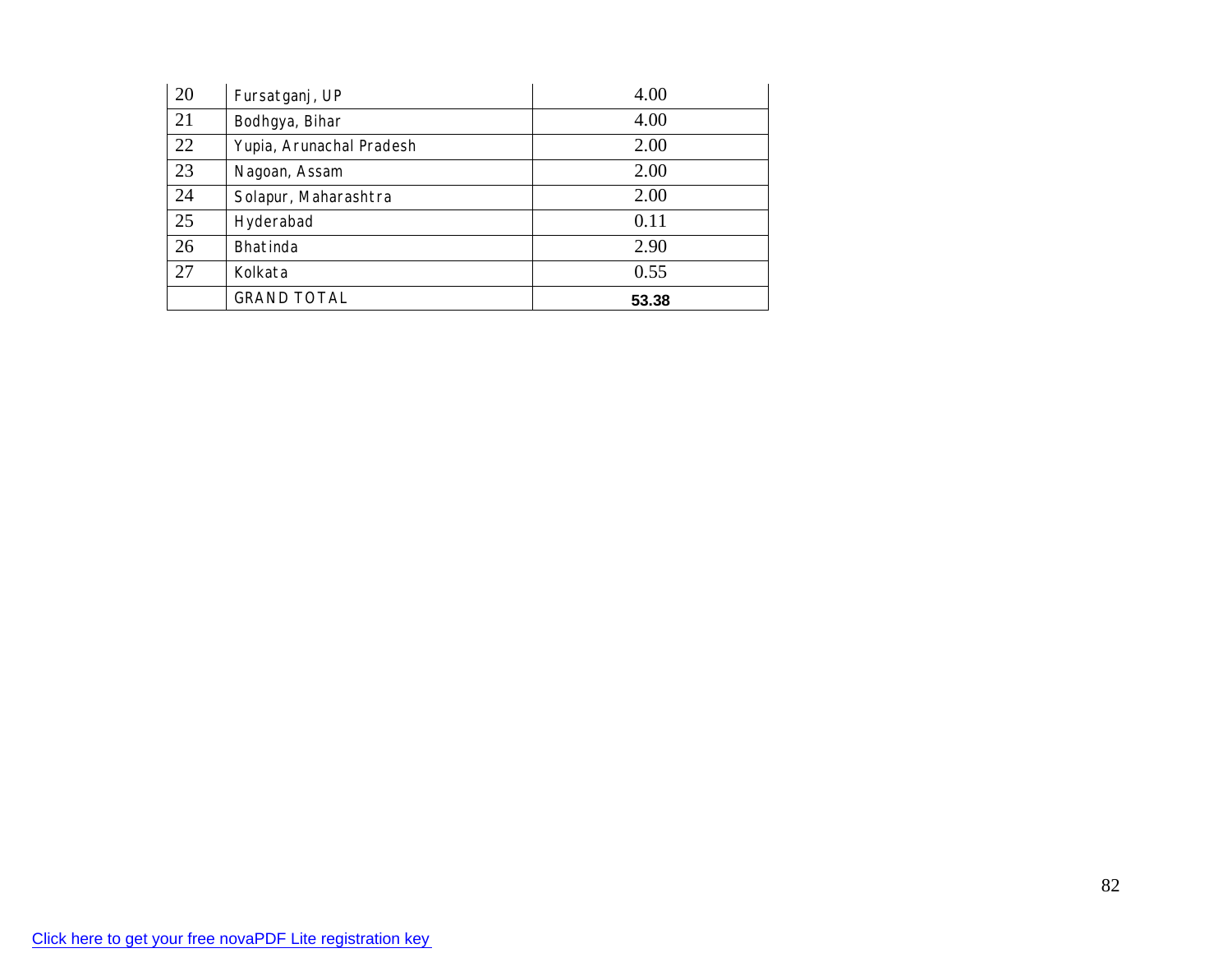| Table 9                                                    |                          |                                |  |  |  |  |  |
|------------------------------------------------------------|--------------------------|--------------------------------|--|--|--|--|--|
| Grants-in-Aid released to Autonomous Bodies during 2008-09 |                          |                                |  |  |  |  |  |
| S.<br>N <sub>0</sub>                                       | <b>Name of Institute</b> | <b>Amount</b><br>(Rs in crore) |  |  |  |  |  |
| 1                                                          | I HM - Bangalore         | 3.60                           |  |  |  |  |  |
| $\overline{2}$                                             | <b>IHM - Gwalior</b>     | 0.85                           |  |  |  |  |  |
| 3                                                          | I HM - Bhopal            | 0.50                           |  |  |  |  |  |
| $\overline{4}$                                             | I HM - Goa               | 1.50                           |  |  |  |  |  |
| 5                                                          | I HM - Lucknow           | 2.08                           |  |  |  |  |  |
| 6                                                          | I HM - Bhubaneswar       | 1.36                           |  |  |  |  |  |
| 7                                                          | I HM - Gurdaspur         | 2.81                           |  |  |  |  |  |
| 8                                                          | I HM - Chandigarh        | 1.85                           |  |  |  |  |  |
| 9                                                          | I HM - Gandhinagar       | 2.17                           |  |  |  |  |  |
| 10                                                         | I HM - Shimla            | 1.70                           |  |  |  |  |  |
| 11                                                         | I HM - Chennai           | 2.84                           |  |  |  |  |  |
| 12                                                         | I HM - Hajipur           | 0.95                           |  |  |  |  |  |
| 13                                                         | I HM - Shillong          | 0.98                           |  |  |  |  |  |
| 14                                                         | I HM - Delhi (Pusa)      | 3.58                           |  |  |  |  |  |
| 15                                                         | I HM - Hyderabad         | 0.23                           |  |  |  |  |  |
| 16                                                         | IHM - Srinagar           | 4.24                           |  |  |  |  |  |
| 17                                                         | I HM - Guwahati          | 4.50                           |  |  |  |  |  |
| 18                                                         | I HM - Jaipur            | 0.92                           |  |  |  |  |  |
| 19                                                         | I HM - Thiruvananthauram | 1.23                           |  |  |  |  |  |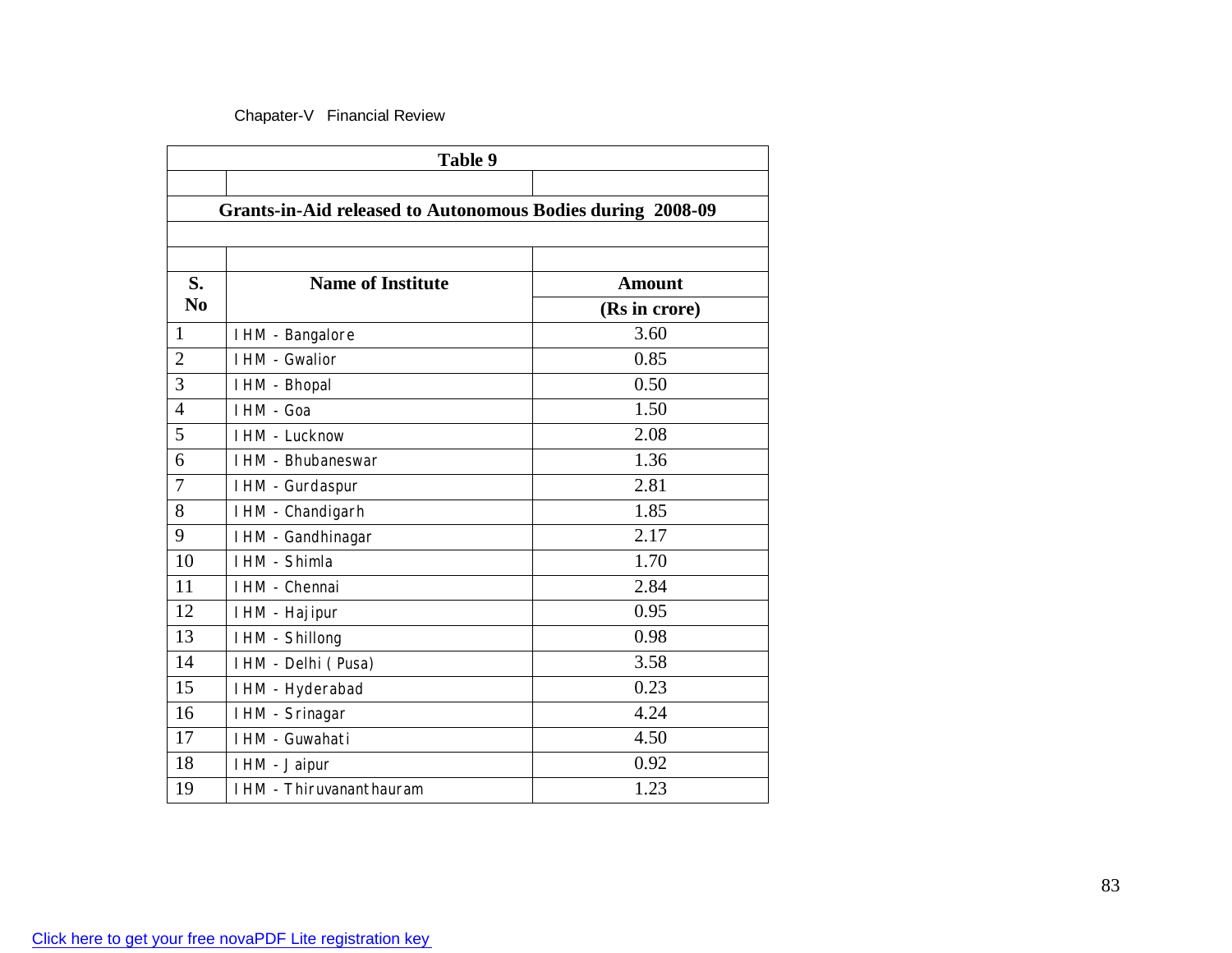| 20 | <b>IITTM for NIWS Goa</b>        | 4.85  |  |  |  |
|----|----------------------------------|-------|--|--|--|
| 21 | State I HM - Dehradun            | 1.00  |  |  |  |
| 22 | State I HM - Kurukshetra         | 0.99  |  |  |  |
| 23 | State I HM - Bhatinda            | 2.00  |  |  |  |
| 24 | State I HM - Hamirpur (H.P.)     | 2.00  |  |  |  |
| 25 | State I HM - Rohtak              | 4.00  |  |  |  |
| 26 | State IHM - Tirupati             | 4.00  |  |  |  |
| 27 | FCI - Ajmer                      | 0.16  |  |  |  |
| 28 | FCI - Udaipur                    | 0.045 |  |  |  |
| 29 | FCI - Muzaffarpur                | 2.00  |  |  |  |
| 30 | FCI - Durgapur                   | 2.00  |  |  |  |
| 31 | FCI - Leh                        | 2.00  |  |  |  |
| 32 | FCI - Hoshiarpur                 | 2.00  |  |  |  |
| 33 | FCI - Kalmassery Kerala          | 0.51  |  |  |  |
| 34 | FCI - Dharmasala                 | 2.00  |  |  |  |
| 35 | FCI - Tura, Meghalaya            | 2.00  |  |  |  |
| 36 | ITI Kharor, Punjab               | 0.05  |  |  |  |
| 37 | Govt. College Mohali             | 0.05  |  |  |  |
| 38 | ITI Nawashahar Punjab            | 0.05  |  |  |  |
| 39 | ITI Tosham, Chandigarh           | 0.05  |  |  |  |
| 40 | ITI Karnal, Haryana              | 0.05  |  |  |  |
| 41 | ITI Rohtak, Haryana              | 0.05  |  |  |  |
| 42 | Jammu University                 | 0.10  |  |  |  |
| 43 | Ravenshaw University Cuttuck     | 0.10  |  |  |  |
| 44 | Jamia Millia I slamia, New Delhi | 0.10  |  |  |  |
|    | <b>GRAND TOTAL</b>               | 70.00 |  |  |  |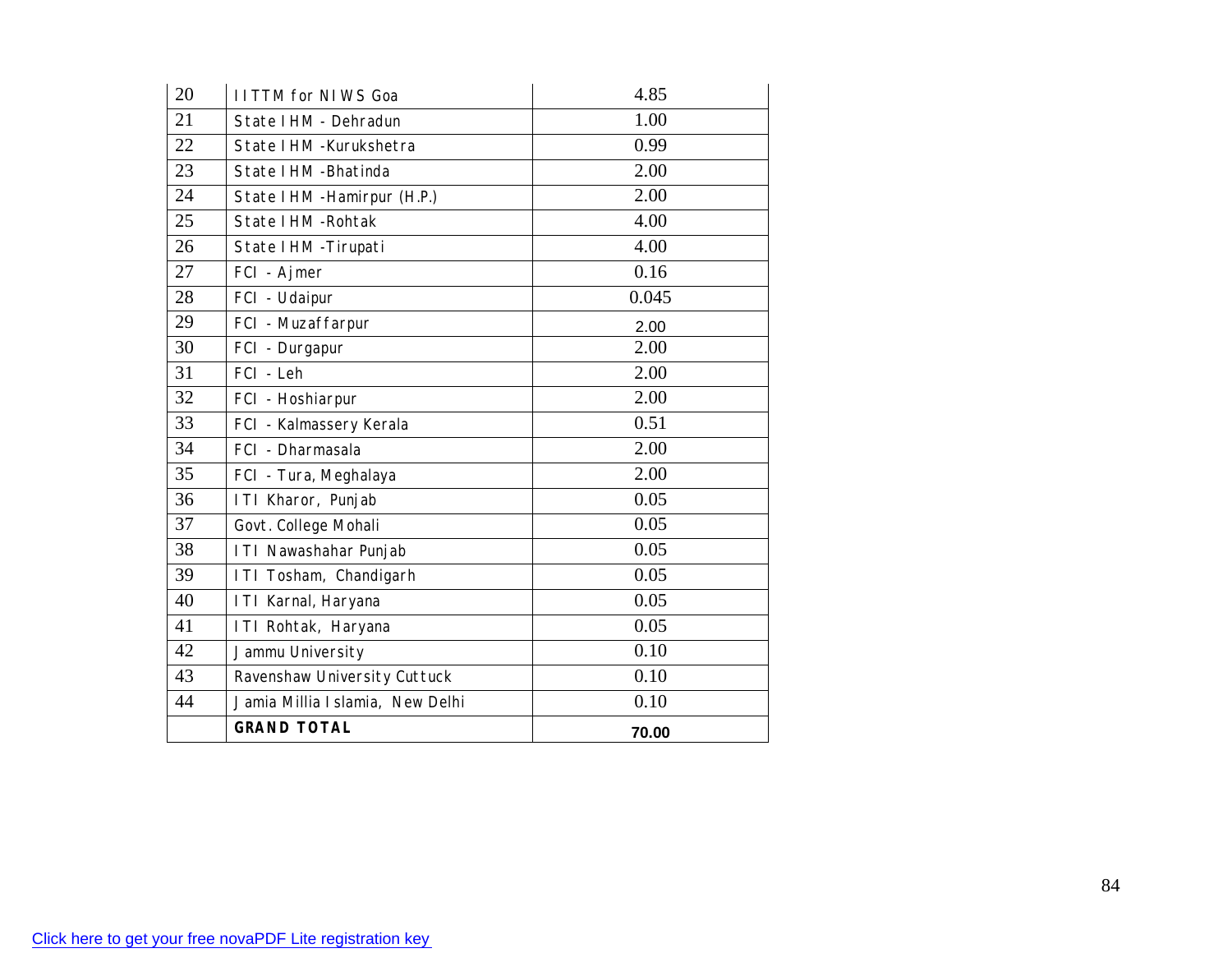#### **Table 10**

## **Grants-in-Aid released to Autonomous Bodies during 2009-10 (upto Dec. 09)**

| S. No          | <b>Name of Institute</b>   | <b>Amount</b> |
|----------------|----------------------------|---------------|
|                |                            | (Rs in crore) |
| $\mathbf{1}$   | FCI, Udaipur               | 0.0955        |
| $\overline{2}$ | IHM, Gurdaspur             | 5.09          |
| 3              | <b>IITTM, Bhubaneshwar</b> | 5.00          |
| $\overline{4}$ | FCI, Samaguri, Assam       | 0.18          |
| 5              | SIHM, Bathinda             | 2.00          |
| 6              | IHM, Kufri, HP             | 0.1155        |
| 7              | SIHM, Jodhpur              | 1.00          |
| 8              | FCI, Hoshiarpur            | 0.74          |
| 9              | SIHM, Silvassa             | 3.00          |
| 10             | IHM, Thiruvananthapuram    | 3.24          |
| 11             | IHM, Lucknow               | 0.70          |
| 12             | IITTM, Nellore             | 4.00          |
| 13             | IHM, Shillong              | 0.0602        |
| 14             | SIHM, Raipur, Chhattisgarh | 3.00          |
| 15             | FCI, Ajmer                 | 0.18          |
| 16             | IHM, Hyderabad             | 0.40          |
| 17             | IHM, Chennai               | 4.19          |
| 18             | IHM, Guwahati              | 0.45          |
| 19             | <b>IITTM, Gwalior</b>      | 5.00          |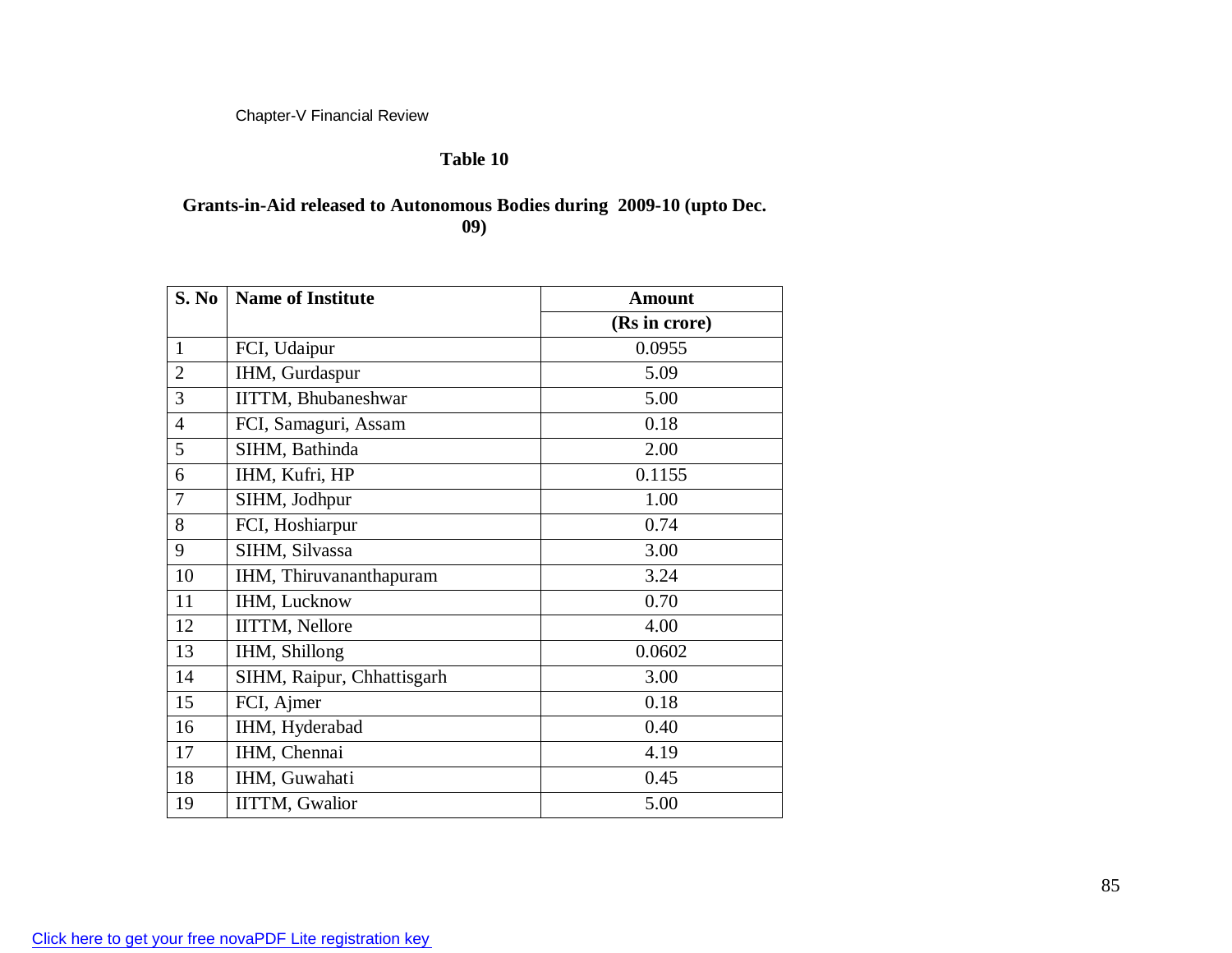| 21 | SIHM, Johrat, Assam | 4.00    |
|----|---------------------|---------|
| 22 | SIHM, Bhatinda      | 1.395   |
| 23 | IHM, Bhopal         | 0.82    |
| 24 | SIHM, Indore, MP    | 4.00    |
|    | <b>Grand Total</b>  | 48.6562 |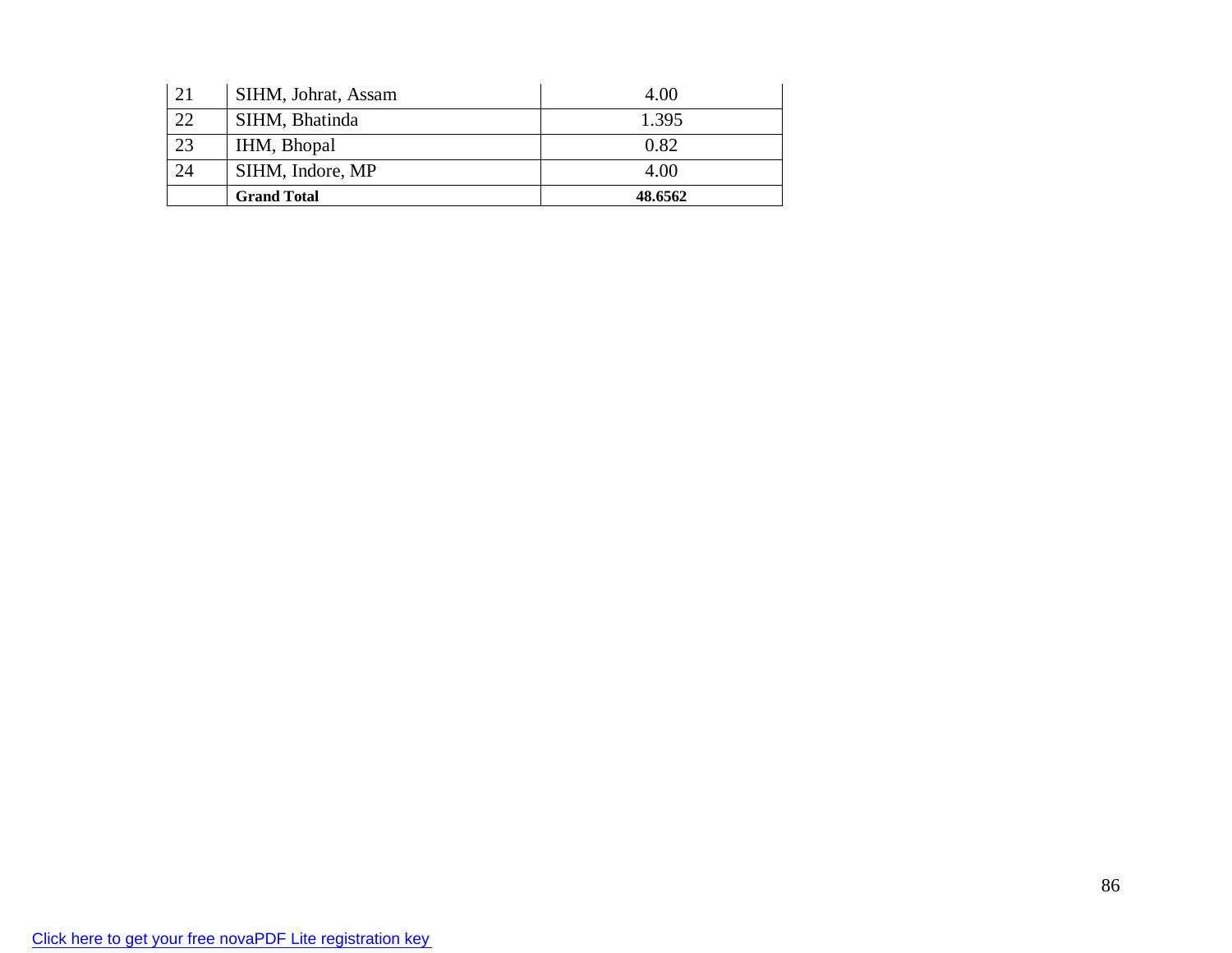|                | Table 11                                                                      |         |         |                           |  |  |  |  |
|----------------|-------------------------------------------------------------------------------|---------|---------|---------------------------|--|--|--|--|
|                | Grants- in- Aid Released under the Plan Scheme of Capacity<br><b>Building</b> |         |         |                           |  |  |  |  |
|                | for Service Providers                                                         |         |         |                           |  |  |  |  |
|                |                                                                               |         |         | (Rs in Lakh)              |  |  |  |  |
| S.No.          | Name of Office/Organisation                                                   | 2007-08 | 2008-09 | 2009-10 (upto Dec.<br>09) |  |  |  |  |
|                |                                                                               |         |         |                           |  |  |  |  |
|                | India Tourism, Delhi                                                          | 5.00    | 2.50    | 0.00                      |  |  |  |  |
| $\overline{2}$ | India Tourism, Jaipur                                                         | 0.50    | 1.00    | 0.00                      |  |  |  |  |
| 3              | India Tourism, Agra                                                           | 0.50    | 0.25    | 0.00                      |  |  |  |  |
| 4              | India Tourism, Varanasi                                                       | 0.50    | 0.25    | 0.00                      |  |  |  |  |
| 5              | India Tourism, Bhubaneshwar                                                   | 1.00    | 0.00    | 0.00                      |  |  |  |  |
| 6              | India Tourism, Mumbai                                                         | 10.00   | 12.30   | 9.90                      |  |  |  |  |
| 7              | India Tourism, Kolkata                                                        | 2.50    | 1.50    | 0.00                      |  |  |  |  |
| 8              | India Tourism, Chennai                                                        | 2.50    | 2.00    | 0.00                      |  |  |  |  |
| 9              | India Tourism, Hyderabad                                                      | 2.00    | 1.45    | 0.00                      |  |  |  |  |
| 10             | India Toruism, Bangalore                                                      | 2.00    | 2.10    | 0.00                      |  |  |  |  |
| 11             | India Tourism, Cochin                                                         | 2.00    | 0.50    | 0.00                      |  |  |  |  |
| 12             | India Tourism, Guwahati                                                       | 2.50    | 2.00    | 0.00                      |  |  |  |  |
| 13             | India Tourism, Patna                                                          | 0.00    | 0.35    | 0.00                      |  |  |  |  |
| 14             | India Tourism, Port Blair                                                     | 0.00    | 0.50    | 0.00                      |  |  |  |  |
| 15             | India Tourism, Shillong                                                       | 0.00    | 0.61    | 4.23                      |  |  |  |  |
| 16             | <b>IITTM, Gwalior</b>                                                         | 0.00    | 137.14  | 51.97                     |  |  |  |  |
| 17             | Admn. Staff College, Hyd'bad                                                  | 0.00    | 0.00    | 81.00                     |  |  |  |  |
| 18             | RITTMAN, Jaipur                                                               | 0.00    | 0.00    | 0.00                      |  |  |  |  |
| 19             | IHM, Hyderabad                                                                | 0.00    | 5.94    | 14.23                     |  |  |  |  |
| 20             | IHM, Lucknow                                                                  | 0.00    | 6.57    | 9.23                      |  |  |  |  |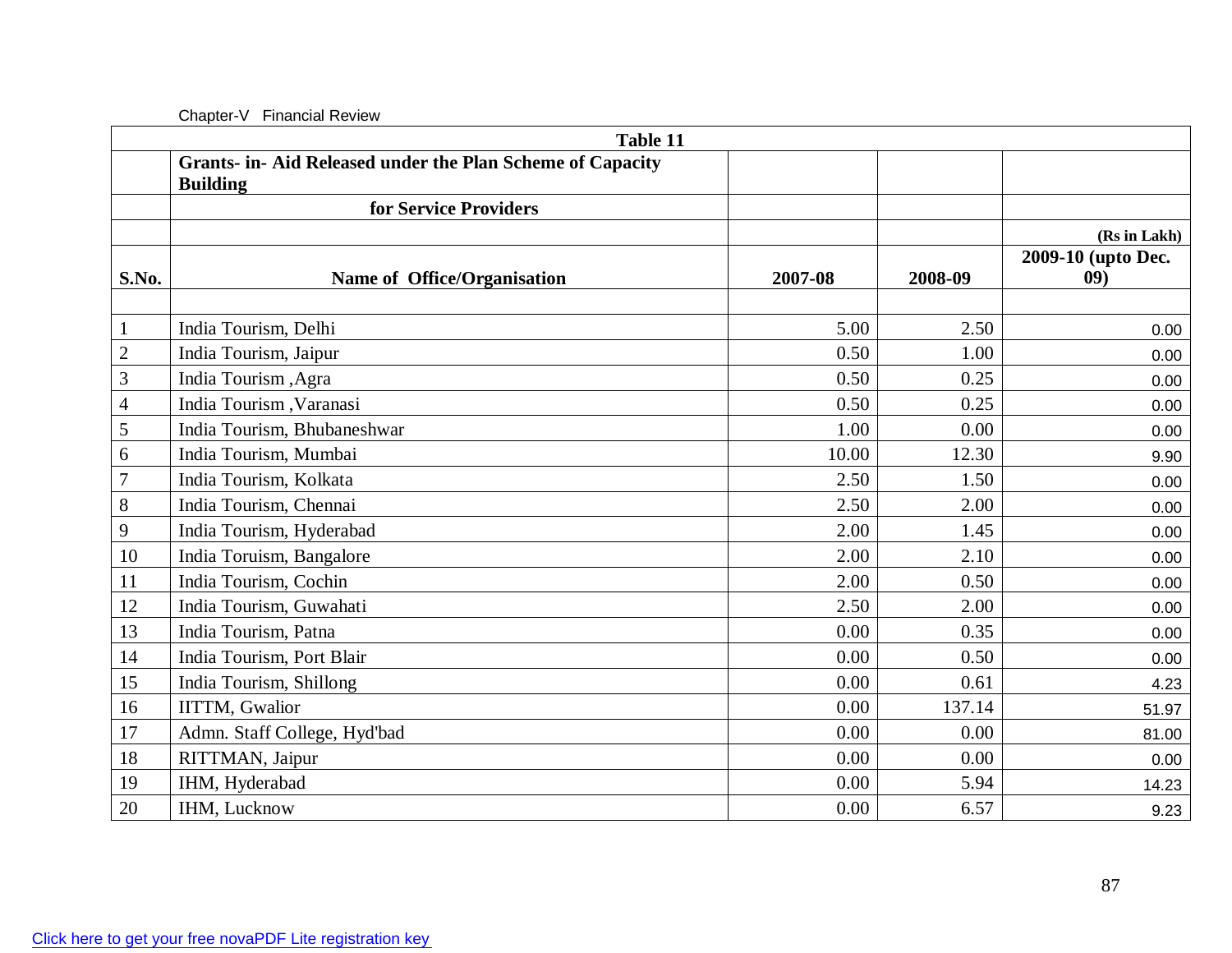| 21 | IHM, Pusa                    | 0.00     | 19.20 | 52.37 |
|----|------------------------------|----------|-------|-------|
| 22 | IHM, Gurdaspur               | 0.00     | 4.00  | 9.23  |
| 23 | IHM, Shimla                  | .0.00    | 0.00  | 9.23  |
| 24 | IHM, Srinagar                | 0.00     | 0.00  | 24.23 |
| 25 | IHM, Jaipur                  | 0.00     | 0.00  | 19.22 |
| 26 | IHM, Shillong                | 0.00     | 10.00 | 11.05 |
| 27 | IHM, Gwalior                 | 0.00     | 14.00 | 14.23 |
| 28 | <b>IHM</b> Dehradun          | 0.00     | 3.00  | 14.23 |
| 29 | IHM, Mumbai                  | 0.00     | 7.00  | 9.23  |
| 30 | IHM, Hajipur                 | $0.00\,$ | 0.00  | 4.22  |
| 31 | FCI, Ajmer                   | 0.00     | 5.00  | 4.23  |
| 32 | NITMN, Hyderabad             | 0.00     | 0.00  | 4.23  |
| 33 | FCI, Aligarh                 | 4.39     | 6.50  | 29.87 |
| 34 | IHM, Ahmedabad               | 0.00     | 3.68  | 24.23 |
| 35 | IHM, Guwahati                | 0.00     | 0.00  | 31.38 |
| 36 | <b>Tamil Nadu Government</b> | 22.00    | 14.80 | 0.00  |
| 37 | Haryana Ind. Pub. Admn.      | 0.00     | 0.00  | 56.76 |
| 38 | <b>Mizarom Government</b>    | 0.00     | 0.00  | 0.00  |
| 39 | Himachal Pradesh Government  | 0.00     | 20.00 | 0.00  |
| 40 | J&K Govt.                    | 0.00     | 0.00  | 2.40  |
| 41 | IHM, Bhopal                  | 0.00     | 0.00  | 19.23 |
| 42 | IHM, Goa                     | 10.00    | 23.74 | 24.23 |
| 43 | <b>ISTM</b>                  | 0.00     | 0.00  | 1.00  |
| 44 | FCI, Balangir                | 0.00     | 0.00  | 0.00  |
| 45 | SIHM, Trichy                 | 10.00    | 0.00  | 15.00 |
| 46 | Orissa Government            | 0.00     | 0.00  | 0.00  |
| 47 | UT Chandigarh                | 0.00     | 10.00 | 0.00  |
| 48 | <b>ITDC</b>                  | 30.00    | 49.00 | 14.00 |
| 49 | IHM, Bangalore               | 0.00     | 0.00  | 16.00 |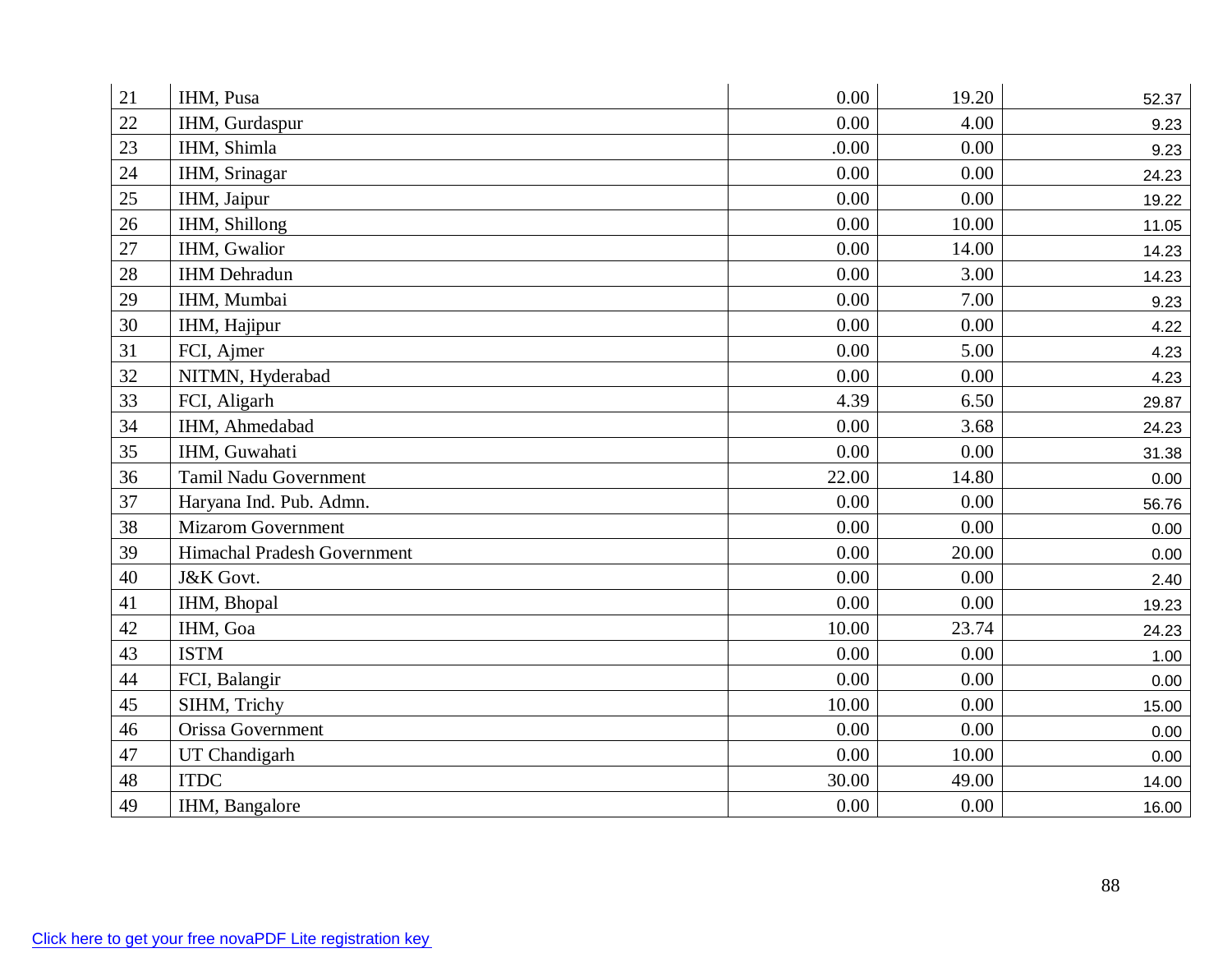| 50 | IHM, Bhuvaneshwar                  | 0.00  | 0.00  | 14.23 |
|----|------------------------------------|-------|-------|-------|
| 51 | SIHM, Chandigarh                   | 0.00  | 0.00  | 19.23 |
| 52 | IHM, Chandigarh                    | 0.00  | 0.00  | 4.23  |
| 53 | CII, New Delhi                     | 0.00  | 0.00  | 3.46  |
| 54 | IHM, Trivandrum                    | 0.00  | 0.00  | 4.23  |
| 55 | IHM, Kolkata                       | 5.00  | 14.41 | 24.22 |
| 56 | IHM, Chennai                       | 0.00  | 9.50  | 24.23 |
|    | Delhi HMCT/IHM-Gwalior/Kolkata/    |       |       |       |
| 57 | Lucknow/Ahmedabad                  | 0.00  | 47.02 | 14.00 |
| 58 | <b>RLS</b> Society                 | 13.53 | 13.94 | 0.00  |
| 59 | SIHM, Kurukshetra, Haryana         | 0.00  | 0.00  | 9.23  |
| 60 | FCI, Faridabad                     | 0.00  | 0.00  | 9.23  |
| 61 | <b>Manpower Development Centre</b> | 31.97 | 0.00  | 0.00  |
| 62 | FCI, Udaipur                       | 0.00  | 10.00 | 0.00  |
| 63 | FCI, Kalamassery, Kerala           | 0.00  | 15.00 | 0.00  |
| 64 | FCI, Jodhpur                       | 10.00 | 0.00  | 0.00  |
| 65 | FCI, Jammu                         | 0.00  | 0.00  | 4.23  |
| 66 | Sikkim, Govt.                      | 0.00  | 18.90 | 0.00  |
| 67 | Arunachal Pradesh(Itanagar)        | 0.00  | 17.66 | 0.00  |
| 68 | Delhi Govt.                        | 0.00  | 20.00 | 0.00  |
| 69 | <b>INTACH, New Delhi</b>           | 1.52  | 6.70  | 2.19  |
| 70 | MP Govt.                           | 0.00  | 32.50 | 0.00  |
| 71 | Leh-Ladakh/ Jammu & Kashmir        | 9.60  | 29.58 | 0.00  |
| 72 | <b>Released for Rural Tourism</b>  | 0.00  | 0.00  | 0.00  |
| 73 | Arunachal Pradesh(Itanagar)        | 17.00 | 4.00  | 0.00  |
| 74 | Chattisgarh                        | 16.00 | 0.00  | 0.00  |
| 75 | Meghalaya                          | 0.00  | 0.00  | 0.00  |
| 76 | MP                                 | 24.52 | 15.56 | 0.00  |
| 77 | Uttarakhand                        | 32.78 | 13.20 | 0.00  |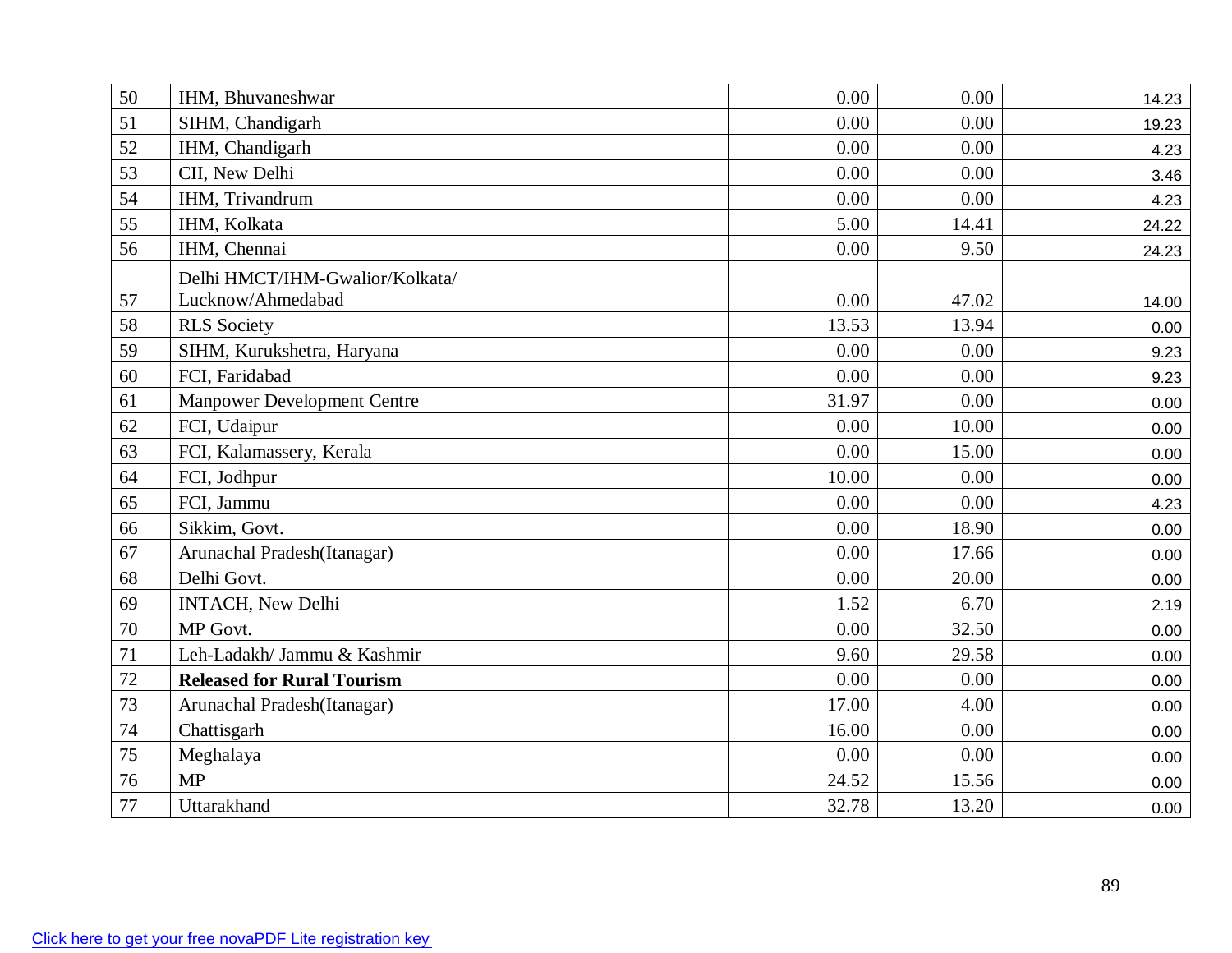| 78 | <b>IITTM, Gwalior</b>        | 19.24  | 0.00   | 0.00   |
|----|------------------------------|--------|--------|--------|
| 79 | Jammu & Kashmir              | 110.00 | 107.32 | 71.20  |
| 80 | Nagaland                     | 110.67 | 27.36  | 0.00   |
| 81 | Andhra Pradesh Govt.         | 0.00   | 0.00   | 43.16  |
| 82 | Gujarat                      | 45.47  | 0.00   | 0.00   |
| 83 | Orissa                       | 39.40  | 0.00   | 0.00   |
| 84 | Jharkhand                    | 27.90  | 0.00   | 0.00   |
| 85 | <b>Tamil Nadu Government</b> | 0.00   | 14.80  | 30.80  |
| 86 | Thiruvananthapuram           | 7.97   | 0.00   | 0.00   |
| 87 | Tripura                      | 48.00  | 0.00   | 0.00   |
| 88 | Sikkim                       | 32.00  | 48.00  | 0.00   |
| 89 | Mizoram Govt.                | 0.00   | 5.00   | 0.00   |
| 90 | West Bengal Govt.            | 14.64  | 18.86  | 0.00   |
| 91 | <b>NCHMCT Noida</b>          | 23.00  | 7.00   | 0.00   |
| 92 | IHM, Benguluru               | 0.00   | 34.25  | 0.00   |
| 93 | IHM, Guwahati                | 0.00   | 2.56   | 0.00   |
|    | <b>GRAND TOTAL</b>           | 747.60 | 900.00 | 858.23 |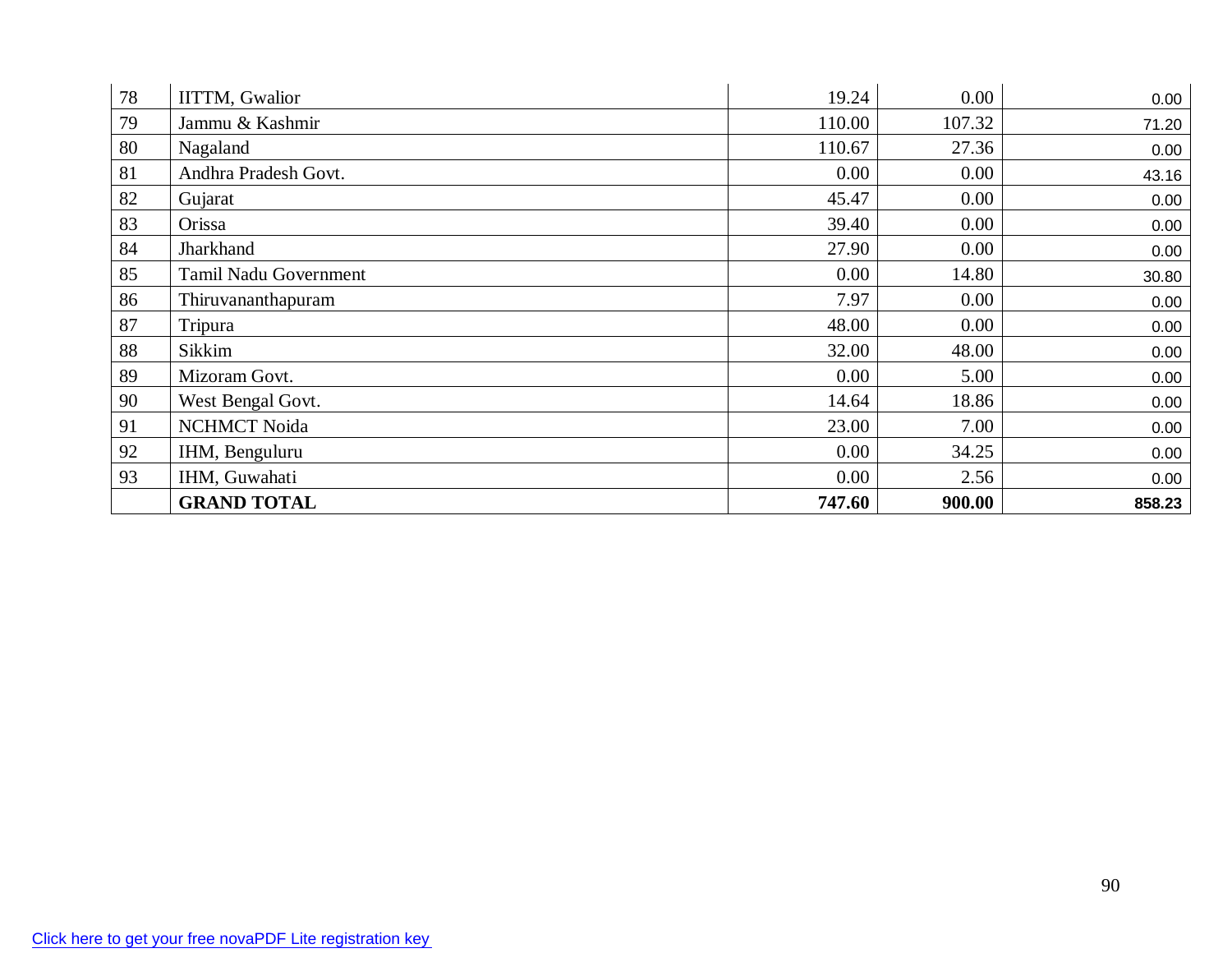#### **Table - 12**

#### **STATUS OF INFRASTRUCTURE PROJECTS SANCTIONED UPTO 2007-08**

**Amount in Rs Lakh**

| Sr.                     | <b>State</b>                       | No. of           | <b>Sanctione</b> | <b>Released</b> |                    | <b>Status of UCs</b> |                   |             |              |               |        |
|-------------------------|------------------------------------|------------------|------------------|-----------------|--------------------|----------------------|-------------------|-------------|--------------|---------------|--------|
| N <sub>0</sub>          |                                    | <b>Sanctione</b> | d Amount         | Amount          | <b>UC</b> Received |                      | <b>UC Pending</b> |             | <b>Total</b> | $\frac{0}{0}$ |        |
|                         |                                    | d Projects       |                  |                 |                    |                      |                   |             | expenditur   | utilizatio    | % U/C  |
|                         |                                    |                  |                  |                 |                    | with amount          |                   | With amount | e            | $\mathbf n$   | pendin |
|                         |                                    |                  |                  |                 |                    |                      |                   |             |              |               | g      |
| $\mathbf{1}$            | Andaman &<br><b>Nicobar</b>        |                  | 545.54           | 363.63          | $\mathbf{0}$       | $\overline{0}$       |                   | 363.63      | $\mathbf{0}$ | 0.00          | 100.00 |
| $\overline{2}$          | <b>Andhra</b><br><b>Pradesh</b>    | 26               | 10580.30         | 8958.86         | 13                 | 4693.96              | 17                | 4264.90     | 4693.96      | 52.39         | 47.60  |
| 3                       | <b>Arunachal</b><br><b>Pradesh</b> | 26               | 8945.65          | 7709.10         | 22                 | 6164.48              | 8                 | 1544.62     | 6164.48      | 79.96         | 20.04  |
| $\overline{\mathbf{4}}$ | <b>Assam</b>                       | 23               | 7467.40          | 5971.73         | 17                 | 3421.05              | 12                | 2550.68     | 3421.05      | 57.29         | 42.71  |
| 5                       | <b>Bihar</b>                       | 26               | 7330.12          | 5599.8          | 24                 | 3128.05              | 19                | 2471.75     | 3128.05      | 55.86         | 44.14  |
| 6                       | Chandigarh                         | 12               | 528.45           | 436.93          | 12                 | 436.93               | $\mathbf{0}$      | 0.00        | 436.93       | 100.00        | 0.00   |
| $\overline{7}$          | Chattisgarh                        | 29               | 8551.99          | 6409.24         | 29                 | 4881.35              | 11                | 1527.89     | 4881.35      | 76.16         | 23.84  |
| 8                       | Dadra & Nagar<br><b>Haveli</b>     | $\overline{0}$   | 0.00             | 0.00            | $\theta$           | 0.00                 | $\theta$          | 0.00        | 0.00         | $0.00\,$      | 0.00   |
| 9                       | Daman & Diu                        | 6                | 572.60           | 479.11          | $\overline{4}$     | 375.30               | 3                 | 103.81      | 375.30       | 78.33         | 21.67  |
| <b>10</b>               | <b>Delhi</b>                       | 49               | 7888.56          | 5671.26         | 33                 | 2928.59              | 19                | 2742.67     | 2928.59      | 51.63         | 48.37  |
| 11                      | Goa                                | $\overline{2}$   | 126.76           | 106.76          | $\overline{2}$     | 106.76               | $\overline{0}$    | 0.00        | 106.76       | 100.00        | 0.00   |
| 12                      | Gujarat                            | 14               | 3986.96          | 3181.63         | 8                  | 1428.19              | 8                 | 1753.44     | 1428.19      | 44.88         | 55.11  |
| 13                      | Haryana                            | 47               | 6802.06          | 5581.04         | $\overline{47}$    | 4346.44              | $\overline{10}$   | 1234.60     | 4346.44      | 77.87         | 22.13  |
| 14                      | <b>Himachal</b><br><b>Pradesh</b>  | 62               | 9245.41          | 7674.54         | 62                 | 6250.20              | 10                | 1424.34     | 6250.20      | 81.44         | 18.56  |
| 15                      | Jammu &<br><b>Kashmir</b>          | $\overline{77}$  | 19274.11         | 15252.05        | $\overline{59}$    | 9883.92              | $\overline{45}$   | 5368.13     | 9883.92      | 64.80         | 35.20  |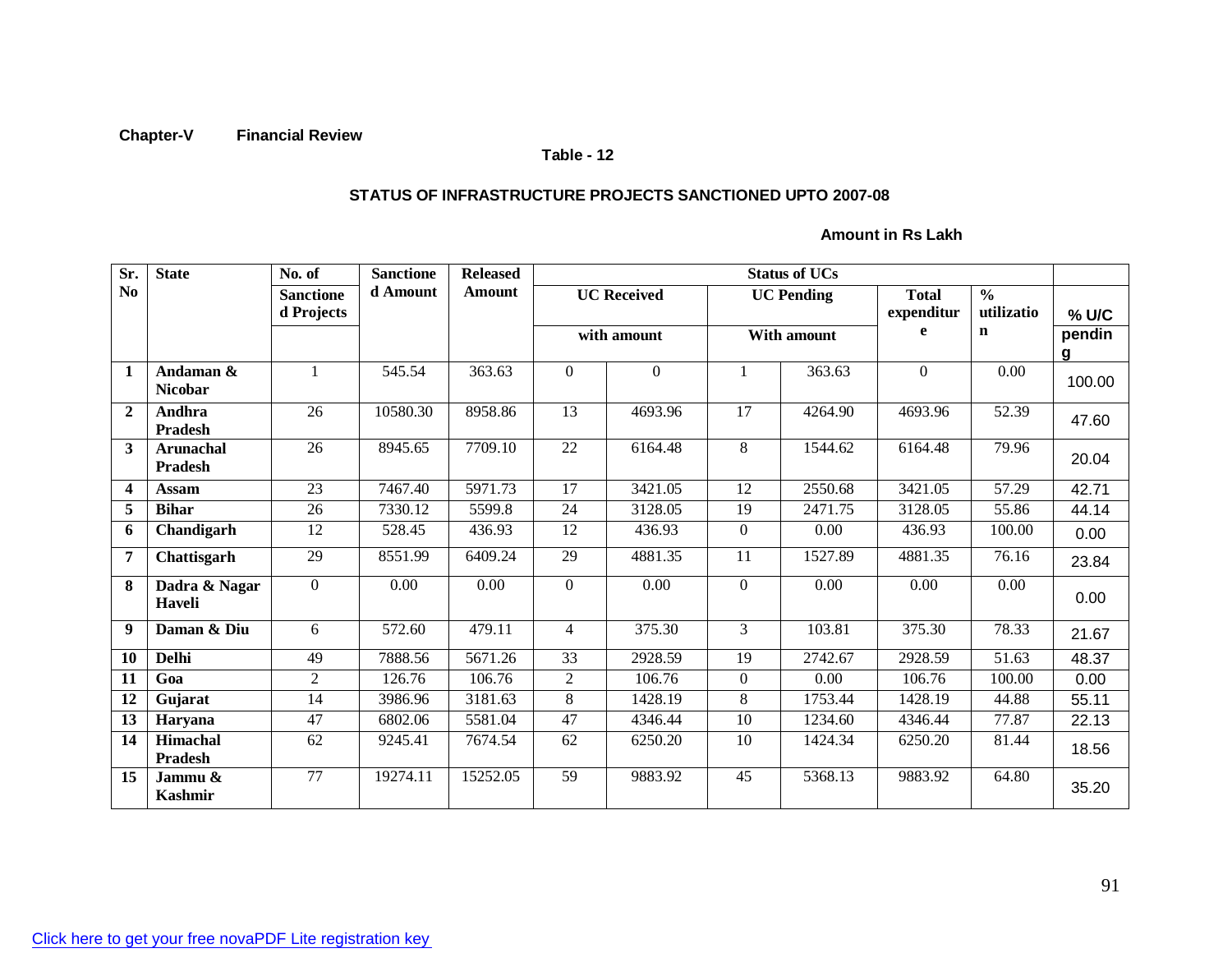| 16 | <b>Jharkhand</b>     | 20              | 5474.25   | 4222.37   | 10              | 965.30   | 14             | 3257.07  | 965.30   | 22.86    | 77.14  |
|----|----------------------|-----------------|-----------|-----------|-----------------|----------|----------------|----------|----------|----------|--------|
| 17 | Karnataka            | 30              | 10297.68  | 7882.22   | 20              | 3769.41  | 22             | 4112.81  | 3769.41  | 47.82    | 52.16  |
| 18 | Kerala               | 42              | 15498.57  | 12554.59  | 27              | 5098.25  | 26             | 7456.34  | 5098.25  | 40.60    | 59.39  |
| 19 | Lakshadweep          |                 | 782.73    | 626.18    | $\Omega$        | 0.00     |                | 626.18   | 0.00     | $0.00\,$ | 100.00 |
| 20 | Madhya               | 81              | 20953.89  | 16641.00  | 53              | 9792.25  | 20             | 6848.75  | 9792.25  | 58.84    | 41.16  |
|    | <b>Pradesh</b>       |                 |           |           |                 |          |                |          |          |          |        |
| 21 | Maharashtra          | 31              | 9075.80   | 7436.15   | 18              | 4909.54  | 25             | 2526.61  | 4909.54  | 66.02    | 33.98  |
| 22 | <b>Manipur</b>       | $\tau$          | 2007.00   | 1533.20   | $\overline{4}$  | 712.11   | 6              | 821.09   | 712.11   | 46.45    | 53.55  |
| 23 | Meghalaya            | 11              | 3097.58   | 2451.63   | 5               | 370.98   | 10             | 2080.65  | 370.98   | 15.13    | 84.87  |
| 24 | <b>Mizoram</b>       | $\overline{18}$ | 7584.73   | 6121.68   | $\overline{18}$ | 4614.47  | $\overline{4}$ | 1507.21  | 4614.47  | 75.38    | 24.63  |
| 25 | <b>Nagaland</b>      | 20              | 8648.69   | 7821.33   | 19              | 6795.48  | $\overline{7}$ | 1025.85  | 6795.48  | 86.88    | 13.12  |
| 26 | Orissa               | 19              | 8971.94   | 6967.81   | 19              | 5347.51  | 10             | 1620.3   | 5347.51  | 76.75    | 23.25  |
| 27 | Pondicherry          | 8               | 3246.44   | 2596.34   | $\overline{2}$  | 523.49   | $\overline{7}$ | 2072.85  | 523.49   | 20.16    | 79.83  |
| 28 | Punjab               | 20              | 4907.66   | 3953.41   | 17              | 1375.68  | 14             | 2577.73  | 1375.68  | 34.79    | 65.21  |
| 29 | Rajasthan            | 45              | 9454.53   | 8125.76   | 26              | 3556.08  | 28             | 4569.68  | 3556.08  | 43.76    | 56.24  |
| 30 | <b>Sikkim</b>        | 40              | 12471.60  | 10348.48  | 25              | 5544.6   | 19             | 4803.88  | 5544.60  | 53.58    | 46.42  |
| 31 | <b>Tamil Nadu</b>    | 41              | 12120.59  | 10416.35  | 33              | 7998.11  | 18             | 2418.24  | 7998.11  | 76.78    | 23.30  |
| 32 | <b>Tripura</b>       | 11              | 2463.56   | 1681.34   | 6               | 197.64   | 8              | 1483.7   | 197.64   | 11.75    | 88.25  |
| 33 | <b>Uttar Pradesh</b> | 44              | 11126.24  | 9551.88   | 32              | 5862.18  | 24             | 3689.70  | 5862.18  | 61.37    | 38.63  |
| 34 | <b>Uttarakhand</b>   | 29              | 8910.18   | 7460.27   | 27              | 6199.33  | 13             | 1260.94  | 6199.33  | 83.09    | 16.91  |
| 35 | <b>West Bengal</b>   | 26              | 8311.07   | 6558.07   | 16              | 1539.27  | 15             | 5018.8   | 1539.27  | 23.47    | 76.53  |
|    |                      |                 |           |           |                 |          |                |          |          |          |        |
|    | <b>TOTAL</b>         | 903             | 257250.64 | 208345.74 | 709             | 123216.9 | 454            | 85128.84 | 123216.9 | 55.93    | 44.07  |
|    |                      |                 |           |           |                 |          |                |          |          |          |        |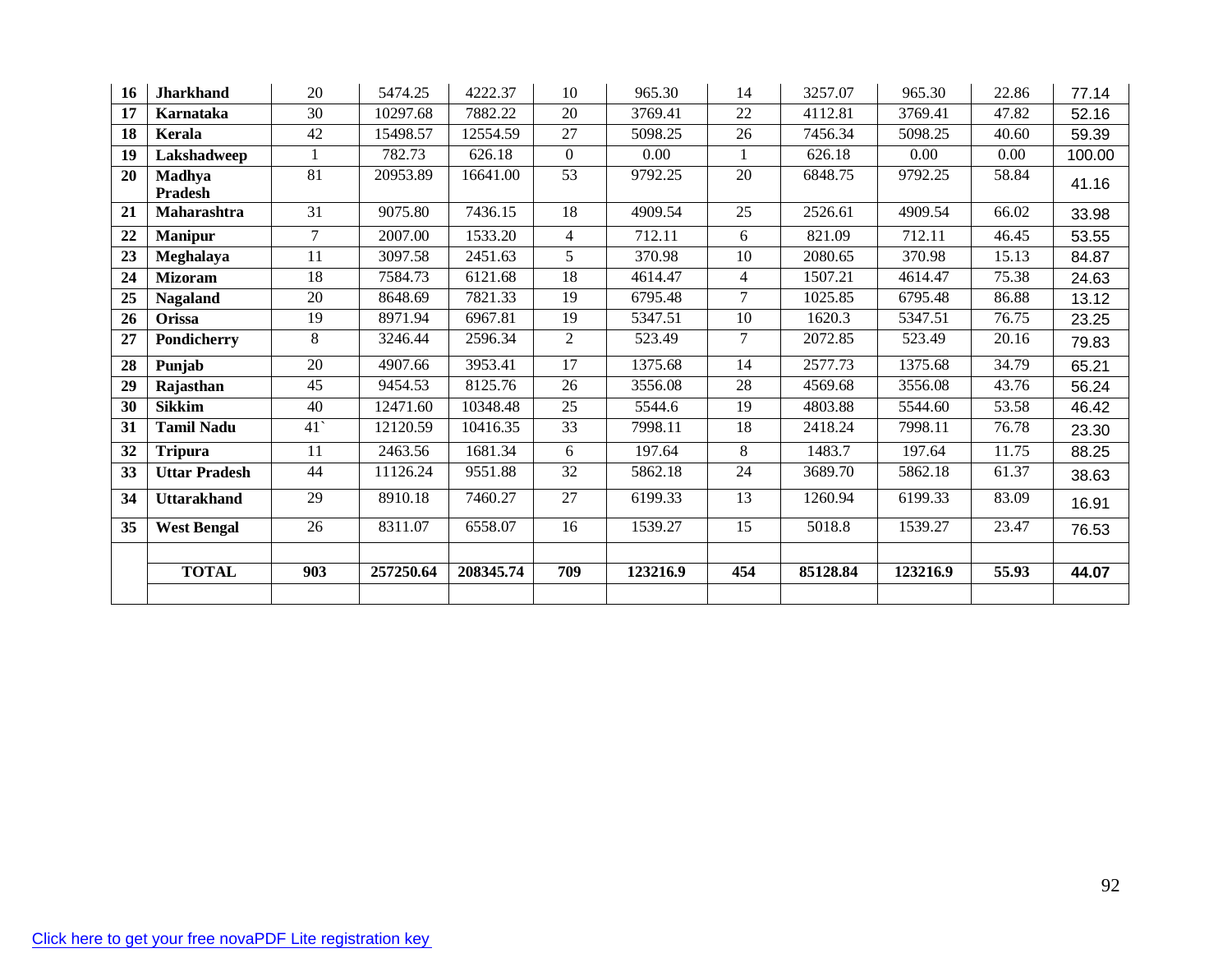Chapter-VI Review of Performance of Statutory and Autonomous Bodies under the Administrative Control of the Ministry of Tourism

#### **CHAPTER – VI**

#### **REVIEW OF PERFORMANCE OF STATUTORY AND AUTONOMOUS BODIES UNDER THE ADMINISTRATIVE CONTROL OF THE MINISTRY OF TOURISM**

The Ministry of Tourism has set up twenty one Institutes of Hotel Management and Catering Technology (IHMs) in different parts of the country for development of adequate human resources for the country's hospitality and tourism industry. These Institutes are located at Ahmedabad, Benguluru, Bhopal, Bhubaneswar, Kolkata, Chandigarh, Chennai, Goa, Gurdaspur, Gwalior, Guwahati, Hajipur, Hyderabad, Jaipur, Lucknow, Mumbai, New Delhi, Shillong, Shimla, Srinagar, and Thiruvananthapuram.

The Institutes of Hotel Management and Catering Technology offer three year regular B.Sc. Degree Courses in Hospitality and Hotel Administration as well as other Craft Diploma Courses. In addition to the regular three year degree course in hospitality and hotel administration, the following post graduate level courses are also offered by different IHMs as detailed below:

| $\bullet$ | M.Sc. Programme in Hospitality Administration                | $\overline{\phantom{a}}$ | I HM Mumbai, New Delhi and           |
|-----------|--------------------------------------------------------------|--------------------------|--------------------------------------|
|           |                                                              |                          | Benguluru                            |
| $\bullet$ | Post Graduate Diploma in Accommodation Operations            |                          | I HM Bhopal, Bhubaneswar, Chennai,   |
|           |                                                              |                          | Gwalior, Hyderabad, Kolkata, Mumbai, |
|           |                                                              |                          | Delhi and Shimla<br><b>New</b>       |
| $\bullet$ | Post Graduate Diploma in Dietetics and Hospital Food Service | $\blacksquare$           | I HM Chennai, New Delhi and Mumbai   |
|           |                                                              |                          |                                      |

- Semester system with specialization introduced in BSc degree course in the IHMs at Pusa, Mumbai, Benguluru, Hyderabad, Kolkata and Chennai
- Semester wise examination also introduced in BSc degree course
- On line/decentralized counseling introduced for counseling for admission to Ist year of the degree course
- Best Institute awards for Institute of Hotel Management and Food Craft Institutes introduced
- A programme of training for creating employable skills amongst the poor youth was also launched
- A training programme christened Hunar Se Rozgar gives training to interested young persons who are in the age group of 15-25
- A programme of skill certification for the existing service providers in the industry was also launched. This programme is being delivered through the Institutes of Hotel Management and certifies skill in Food & Beverage Service/Food Production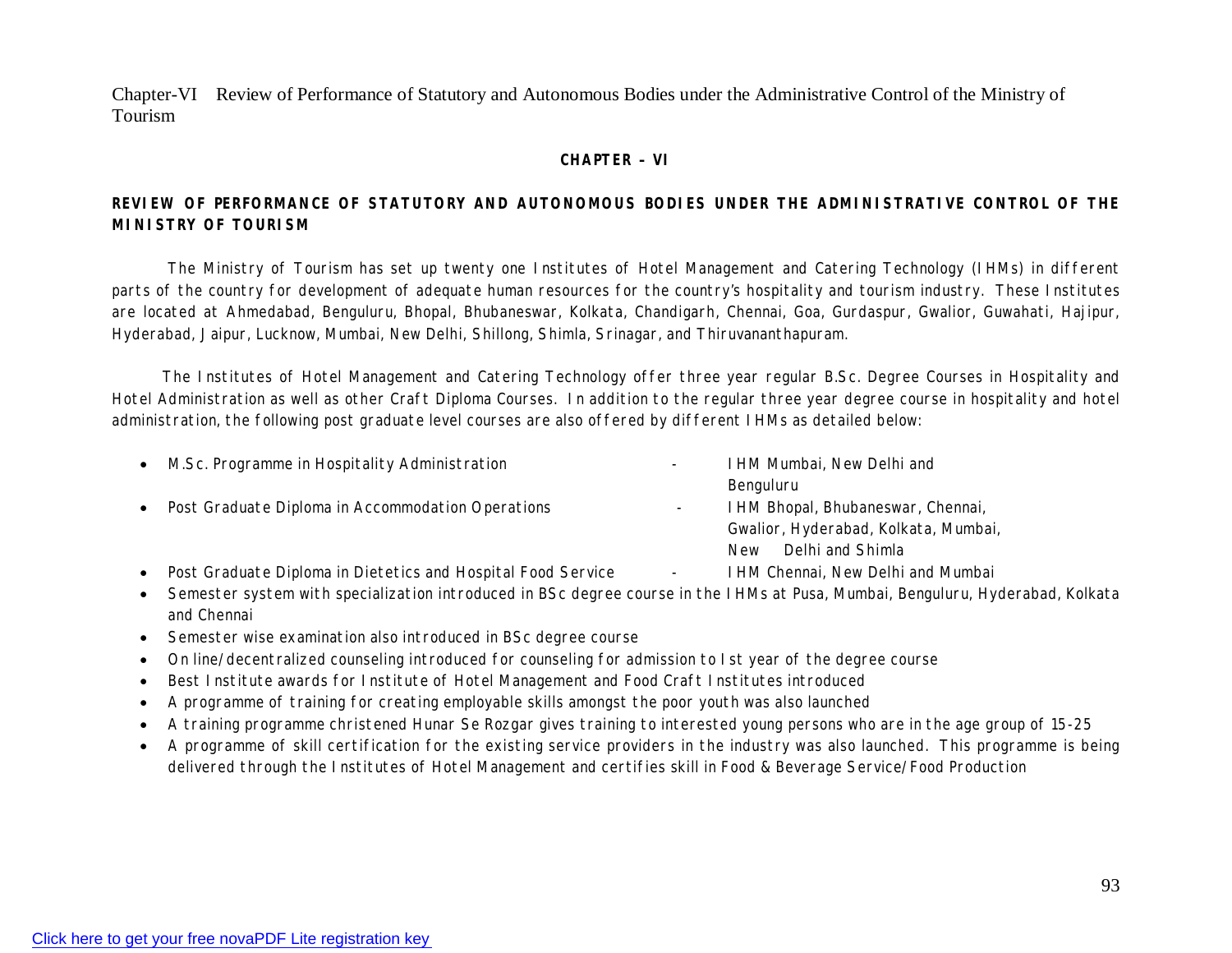Chapter-VI Review of Performance of Statutory and Autonomous Bodies under the Administrative Control of the Ministry of Tourism

The Indian Institute of Tourism & Travel Management (IITTM) is an apex institute dedicated to tourism and travel education in the country. Its headquarters is at Gwalior with centres at Delhi, Bhubaneshwar and Goa. In the year 2009-10, the South Centre of the IITTM has been sanctioned at Nellore. The IITTM conducts PG Diploma programmes. Besides, it is also responsible for the training of guides and the special programme namely Earn While You Learn.

Various other ad-hoc courses to meet specific requirement of the industry and other sectors are also being conducted by the IHMs from time to time.

The National Council for Hotel Management and Catering Technology (NCHMCT) under the Ministry of Tourism is an apex body for coordinating activities of the various Institutes of Hotel Management under the Ministry of Tourism and also to ensure a uniform academic pattern and examination system. The Council holds Joint Entrance Examination on an All India basis for admission to First Year of the 3- Year B.Sc. Degree Course and also conducts Annual Examination for each year of the Course and other Diploma Programme. Enrolment to M.Sc. in Hospitality Administration is through centralized admission process by NCHMCT. Admission to Post Graduate Diploma Course and Craft Courses are dealt by the respective IHMs directly to cater to the Regional/State requirement as per eligibility criteria prescribed by the NCHMCT. NCHMCT also admits for its B.Sc. programme, Foreign Nationals under Bilateral Agreements with SARC Countries and also NRI candidates from abroad.

The National Council for Hotel Management and the Institutes of Hotel Management are registered as individual autonomous societies under the Societies Registration Act, 1860. Each Institute is governed by an independent Board of Governors (BOG) which has representatives of the Central Government, the concerned State Government and the Hotel and Catering Industry. This pattern of Management has been adopted to provide flexibility in the day to day functioning of the Institutes. However, for policy matters, the Institutes are expected to follow Government Rules and Regulations and work within the parameters of general guidelines issued by the Ministry of Tourism and National Council for Hotel Management and Catering Technology (NCHMCT).

A programme of training for creating employable skills amongst the poor youth was also launched.

A training programme christened 'Hunar Se Rozgar Tak' gives training to interested young persons who are in the age group of 15- 25 years & who are 8<sup>th</sup> Pass through courses of 6 weeks in Food & Beverage Service & of 8 weeks in Food Production.

A programme of skill certification for the existing service providers in the industry was also launched. This programme is being delivered through the Institutes of Hotel Management and certifies skill in Food & Beverage Service/Food Production.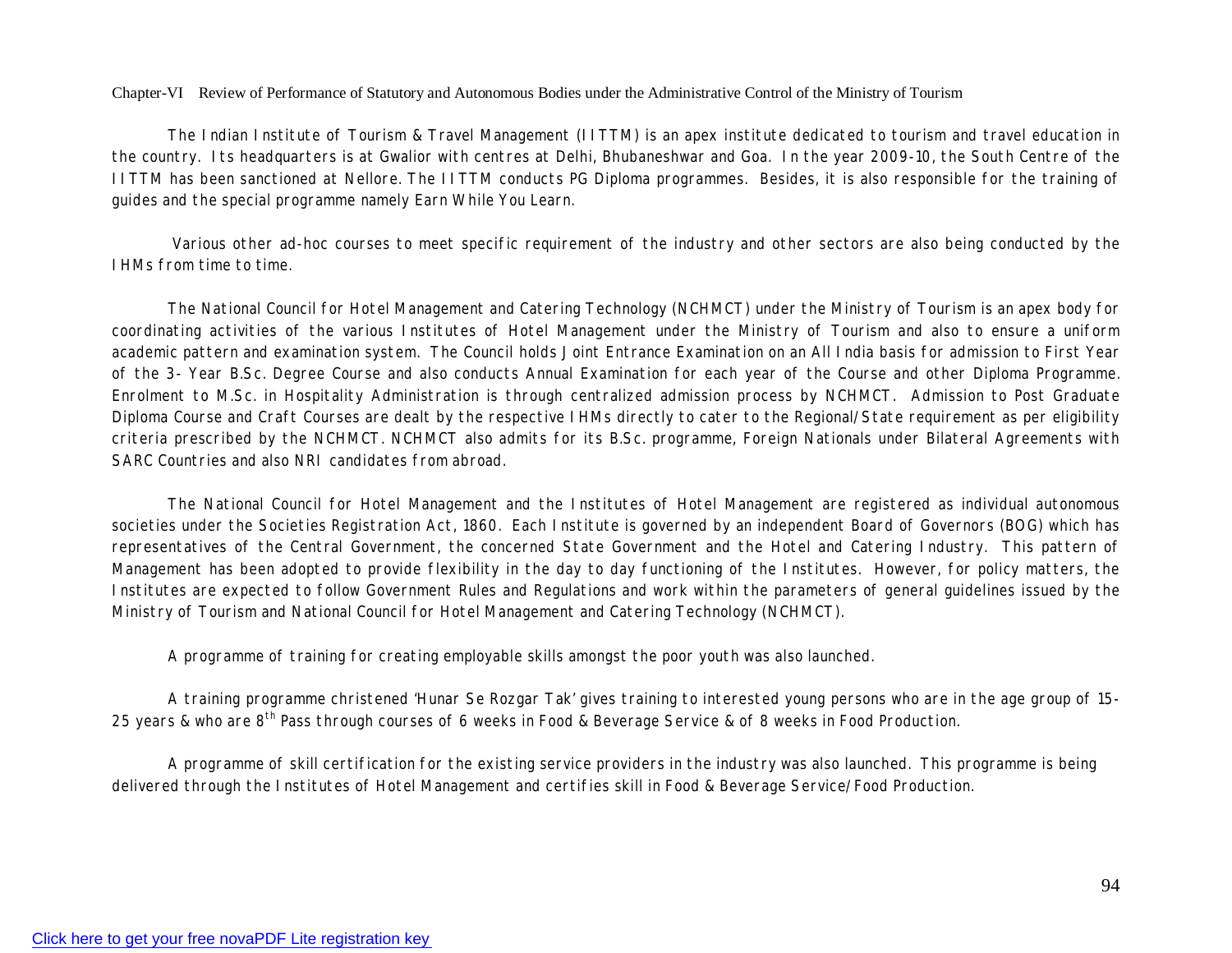Executive Summary – Monitoring Mechanism, Public Information System

# **EXECUTIVE SUMMARY**

The plans and programmes of the Ministry of Tourism are aimed at positioning tourism as a major contributor of economic growth and harness it's direct and multiplier effects for employment and poverty eradication in an environmentally sustainable manner. The schemes taken up by the Ministry are oriented for enhancing the employment potential within the tourism sector as well as at fostering economic integration through developing linkages with other sectors.

2. As a result of concerted efforts, the foreign exchange earnings from tourism went up from Rs. 50730 crore in 2008 to Rs. 54960 crore in 2009 despite the negative impact of global economic slow down and terrorist attract in Mumbai. The impressive performance of the tourism sector is a result of the positive image created about the country through successful branding of "Incredible India". The promotional campaigns run by the Ministry have led to immense interest in India as a tourist destination followed by visits by the tourists.

3. The Foreign tourist arrivals (FTAs) in India during the year 2009 were 5.11 million as compared to 5.28 million in 2008, registering a decline of 3.3%. Some of the steps that were taken to protect the Indian Tourism Industry from the global meltdown were i) Strengthening the Market Development Assistance (MDA) Scheme ii) Organizing Familiarization Tours for Overseas Media and Travel Trade Representatives iii) Strengthening of Hospitality programme of the Ministry of Tourism iv) Extending the benefit of the Marketing Development Assistance Scheme of the Ministry to active Members of India Convention Promotion Bureau (ICPB) and (v) Visit India 2009 Campaign.

4. The growing hospitality industry of the country is facing shortage of skilled manpower. Ministry of Tourism has, therefore, launched a programme of training of youth (Hunar Se Rojgar Tak) to create employable skills. The programme is delivered through by the Institutes of Hotel Management, Food Craft Institutes and private sector hotels through training courses of 8 weeks (food production) and 6 weeks (food & beverage service). It is estimated that around 5000 youths to be trained in the year. During the year, Tourist Guide Training was organized for 602 participants through the IITTM, Gwalior

5. The Ministry of Tourism has also braced itself to part meet the requirement of student volunteers for the Commonwealth Games. The target for the Ministry of Tourism is to provide 2000 student volunteers. This has been met drawing upon the students of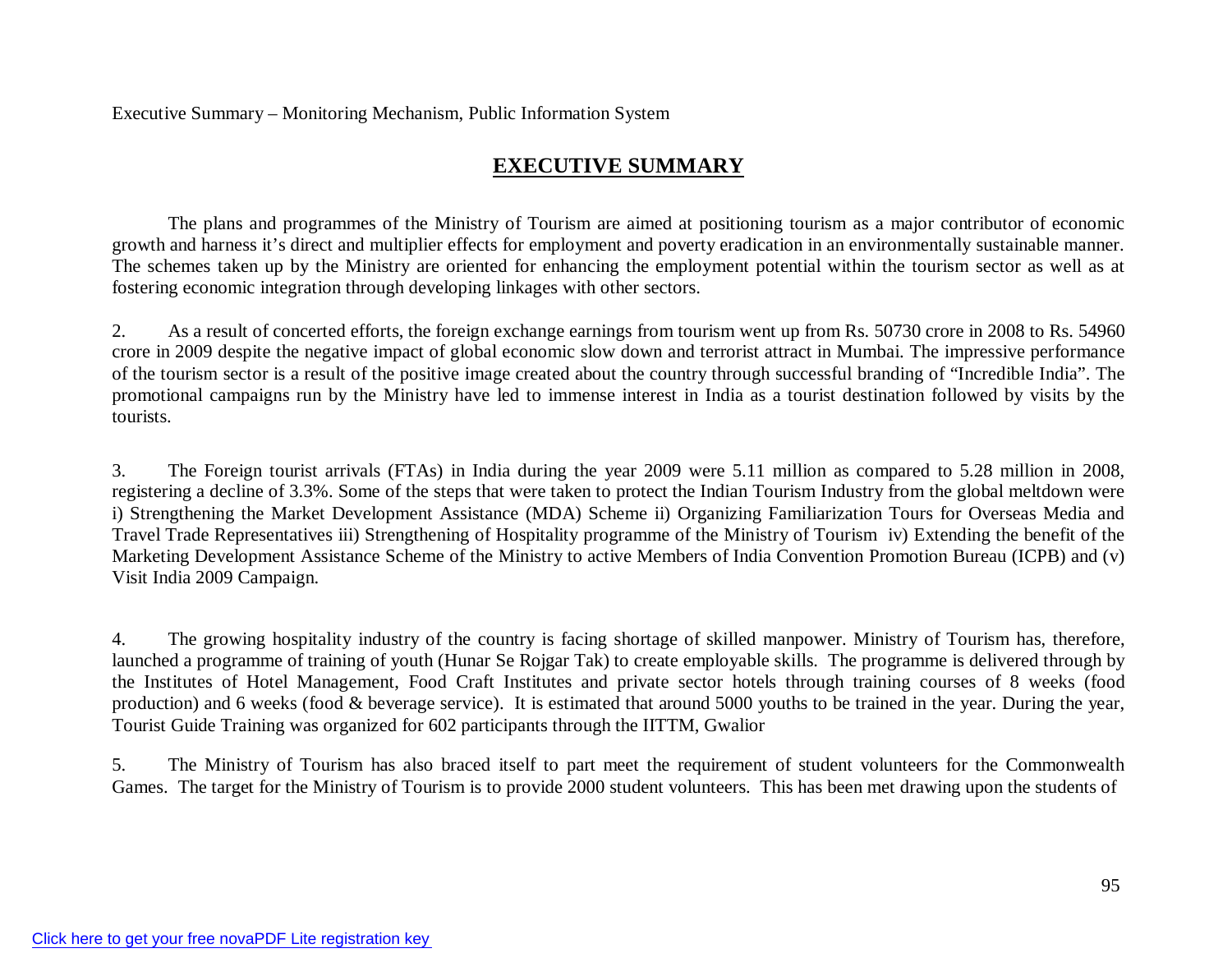#### Executive Summary – Monitoring Mechanism, Public Information System

IHMs and through customized programme titled "Earn While You Learn". The Ministry of Tourism has also taken upon itself to contribute to the standard of services to the tourist during the Commonwealth Games. Thus, special training programmes for taxi drivers and autorickshaw drivers have been underway.

6. It is universally acknowledged that the tourism resources in the country have the potential to generate significantly higher levels of demand from the domestic and international markets, and, if exploited intelligently in a sustainable manner, can prove to be the proverbial engine of growth for the economy. Another important feature of the tourism industry, which is of particular significance to India, is its contribution to national integration and preservation of natural as well as cultural environments and enrichment of the social and cultural lives of people.

7. Through focused campaigns, the Ministry of Tourism promotes India as a holistic destination. Special attention is also given to the promotion of North-East of India through promotional campaigns. All branding exercise is done to promote India as an attractive, year round, multi-cultural touristic destination.

8. Over 500 million domestic tourist visits in different parts of the country every year result in a better understanding of the people living in different regions of the country. They have a better appreciation of the cultural diversity of India. Tourism also encourages preservation of monuments and heritage properties and helps the survival of the languishing arts forms, crafts and culture.

9. The efforts of the Ministry of Tourism are to ensure convergence of resources and expertise through coordinated efforts with State/UT Governments and private sector for an integrated and intensive development of tourism infrastructure in the country through careful master planning giving importance for improvement in accessibility and other environmental aspects. The developmental work being undertaken through the central financial assistance extended by the Ministry is regularly monitored at the Ministry level and also at State/UT level. The Ministry has an intra-net Project Management Information System (PMIS) for monitoring and updating the projects for which financial assistance is extended by the Ministry through its various schemes. The work of monitoring is aided by reports occasionally furnished by the Regional Offices of India Tourism and visits of Senior Officers of the Ministry to States/UTs for reviewing /monitoring the progress of the projects sanctioned by the Ministry.

10. As an effort in the direction of e-governance, it is now proposed to get this software re-vamped by making it web-based, userfriendly and capable of responding to multiple queries. It is also proposed to integrate this software into the Ministry's web-site. Some of the important features of this software include automatic mail alerts/SMS/ reminders to State Government for meeting deadlines, online submission of proposals, utilization certificates, status reports and photographs etc.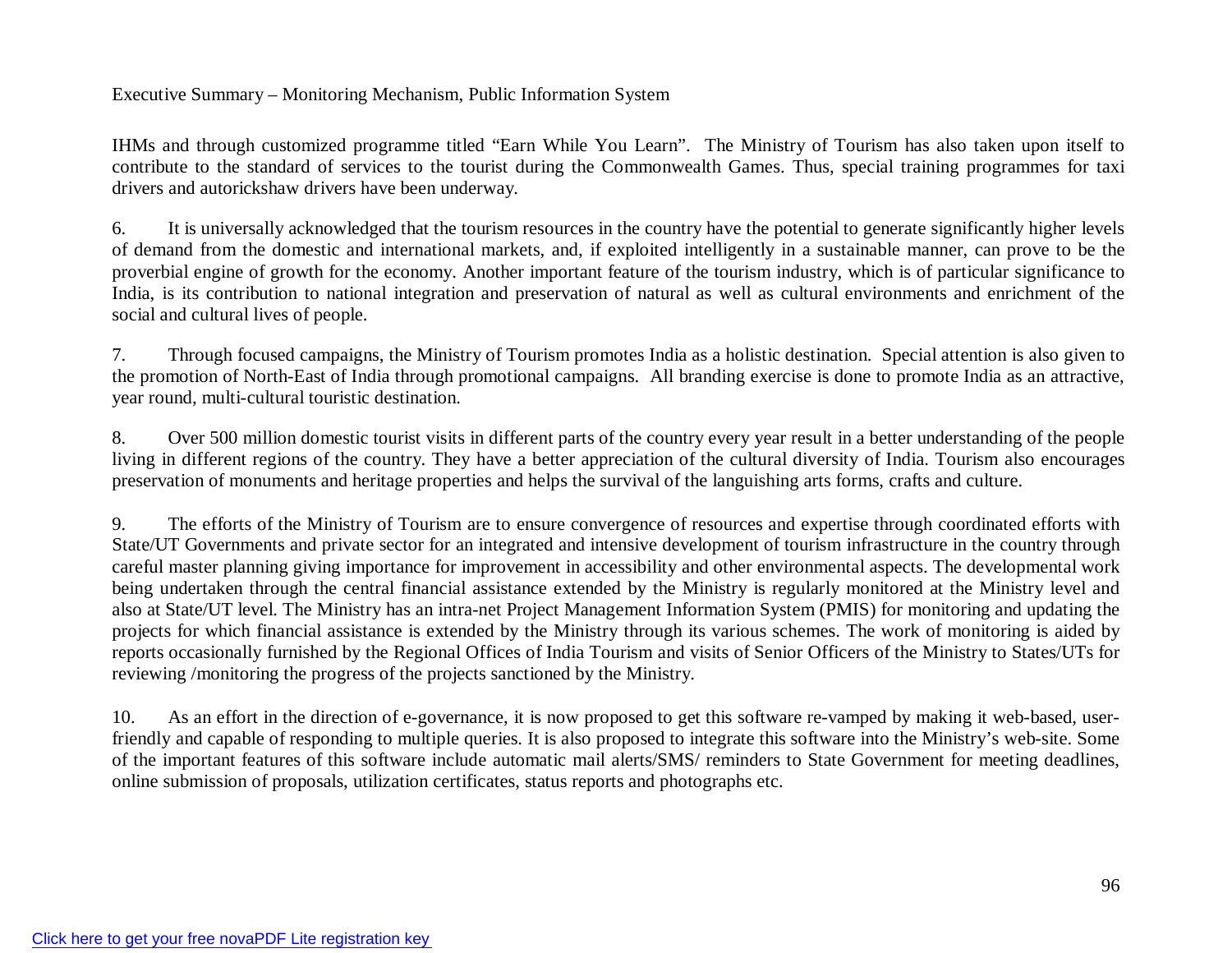#### Executive Summary – Monitoring Mechanism, Public Information System

11. The objective planning and policy formulation of the Ministry is backed up by collection and processing of data which helps in monitoring the impact of policies, investment facilitations and the economic impact of tourism and its contribution to GDP. The promotional efforts of the Ministry of Tourism have a multi-dimensional thrust transforming into the significant contribution of tourism sector in the economic growth in general and creating employment in particular. The intensive promotional campaigns aimed at the public and other sectors of the tourism industry covers proper image building, dissemination of information, public relation efforts, etc. using various advance means of communication tools based on information technology like global and domestic internet campaigns, press releases, electronic & print media and outdoor campaigns etc. and other conventional tools like brochures, CDs, advertisements, telephone based information, face to face communication, etc. The public is made aware of the programmes and activities of the Ministry through its existing official web sites and also through the Right to Information Act for which an exclusive Cell is functioning within the Ministry.

12. In accordance with the provision of Section 4(I)(b) of the Right to Information Act, 2005, the Ministry of Tourism has brought out a handbook for information and guidance of the stakeholders and general public and posted it on the Ministry's official website www.tourism.gov.in under a distinct section namely RTI Act. The information on the activities of the Ministry is also provided in its Annual Reports, available to the general public on its website. The Ministry designated fifteen of its officers as the Central Public Information Officers (CPIOs) with each CPIO responsible for a distinct functional domain. The Additional Director General of the Ministry has been designated as the Appellate Authority.

13. As a strategy to promote Commonwealth Games in different commonwealth countries promotional campaigns and road shows are being undertaken through Incredible India campaigns and with the stakeholders. Such campaigns have already been undertaken in UK and South Africa. Distribution of literature and information on the Queen's Baton Relay route through different commwealth countries to promote tourism to India and especially during the Commonwealth Games is being undertaken in close coordination with the Embassies/Missions of India.

\*\*\*\*\*\*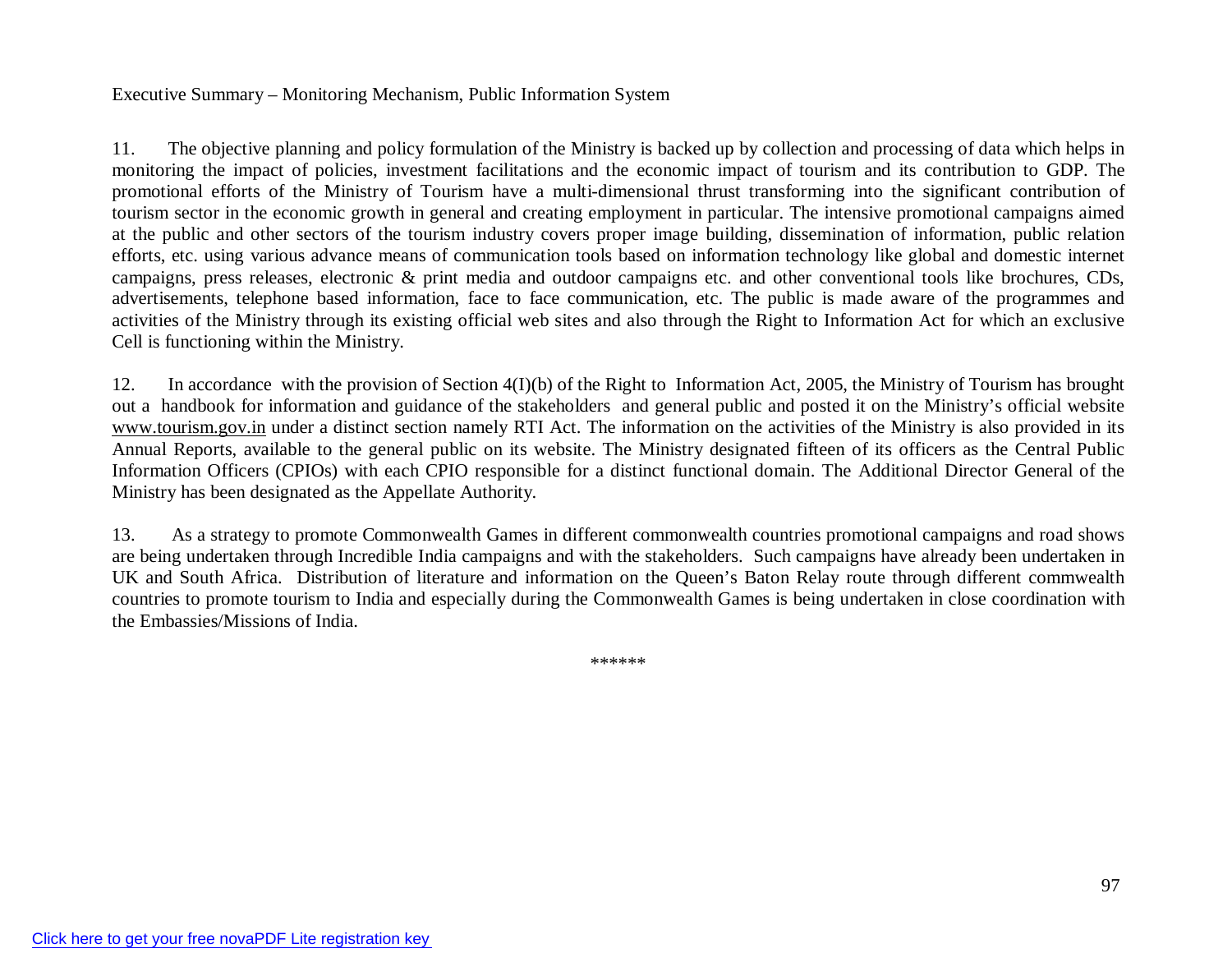|                                                                     | (Rs. in Crore) |                |                    |                |                   |                    |           |        |        |
|---------------------------------------------------------------------|----------------|----------------|--------------------|----------------|-------------------|--------------------|-----------|--------|--------|
|                                                                     | 2007-08        |                |                    | 2008-09        |                   |                    | 2009-10   |        |        |
| <b>Scheme/Head</b>                                                  | <b>BE</b>      | <b>Final</b>   | <b>Actual</b>      | BE             | <b>Final</b>      | <b>Actual</b>      | <b>BE</b> | RE     | Exp.   |
| (Revenue)                                                           |                | Grant          | <b>Expenditure</b> |                | Grant             | <b>Expenditure</b> |           |        |        |
|                                                                     | $\overline{2}$ | 3              | 4                  | $\overline{5}$ | 6                 | 7                  | 8         | 9      | 10     |
| Computerization and                                                 | 20.00          | 21.63          | 21.56              | 25.00          | 20.01             | 19.76              | 14.00     | 14.00  | 10.13  |
| <b>Information Technology</b>                                       |                |                |                    |                |                   |                    |           |        |        |
| Capacity Building for                                               | 15.00          | 7.48           | 7.45               | 17.00          | 9.00              | 8.76               | 12.00     | 12.00  | 14.98  |
| <b>Service Providers</b>                                            |                |                |                    |                |                   |                    |           |        |        |
| Assistance to IHMs/                                                 |                |                |                    |                |                   |                    |           |        | 90.70  |
| FCI/IITTM/ NCHMCT                                                   | 47.00          | 53.00          | 53.00              | 54.00          | 70.01             | 70.00              | 94.00     | 85.70  |        |
| Domestic Promotion &                                                |                |                |                    |                |                   |                    |           |        | 54.39  |
| Publicity including Hospitality                                     | 63.00          | 64.07          | 64.12              | 65.00          | 76.99             | 77.31              | 54.00     | 56.00  |        |
| <b>Restructured Scheme of</b>                                       |                |                |                    |                |                   |                    |           |        |        |
| Overseas Promotion & publicity                                      | 165.00         | 169.30         | 170.87             | 220.00         | 220.00            | 211.35             | 250.00    | 240.00 | 215.54 |
| Market Research                                                     | 5.00           | 2.50           | 2.46               | 5.00           | $\overline{3.00}$ | 2.87               | 4.00      | 2.50   | 2.50   |
| Incentives to Accommodation                                         | 20.00          | 24.00          | 23.70              | 40.00          | 20.42             | 20.42              | 10.00     | 2.50   | 1.17   |
| Infrastructure                                                      |                |                |                    |                |                   |                    |           |        |        |
| <b>UNDP-Endogenous</b>                                              | 2.00           | 2.52           | 2.48               | 2.00           | 1.77              | 1.55               | 5.00      | 1.30   | 0.18   |
| <b>Tourism Projects</b>                                             |                |                |                    |                |                   |                    |           |        |        |
| <b>Assistance for Large Revenue</b>                                 | $\overline{0}$ | $\overline{0}$ | $\overline{0}$     | $\mathbf{0}$   | $\overline{0}$    | $\mathbf{0}$       | 5.00      | 5.00   | 5.00   |
| <b>Generating Projects</b>                                          |                |                |                    |                |                   |                    |           |        |        |
| <b>Assistance to Central Agencies</b><br>for Tourism Infrastructure | $\overline{0}$ | $\overline{0}$ | $\boldsymbol{0}$   | $\overline{0}$ | $\overline{0}$    | $\mathbf{0}$       | 10.00     | 5.00   | 5.00   |
| Development                                                         |                |                |                    |                |                   |                    |           |        |        |
| Product/Infrastructure                                              | $\overline{0}$ | $\Omega$       | $\Omega$           | $\theta$       | $\overline{0}$    | $\Omega$           | 436.00    | 425.00 | 514.21 |
| Development for                                                     |                |                |                    |                |                   |                    |           |        |        |
| <b>Destinations and Circuits</b>                                    |                |                |                    |                |                   |                    |           |        |        |
| Lump sum provision for                                              |                |                |                    |                |                   |                    |           |        |        |
| Projects/Schemes of NE                                              | 10.00          | 10.00          |                    | 11.00          |                   |                    | 100.00    | 95.00  |        |
| Region and Sikkim                                                   |                |                |                    |                |                   |                    |           |        |        |
| <b>Total: Revenue Section (A)</b>                                   | 347            | 344.50         | 345.66             | 439.00         | 421.20            | 412.02             | 994.00    | 944.00 | 913.80 |
| <b>Schemes/Heads (Capital)</b>                                      |                |                |                    |                |                   |                    |           |        |        |

# **Scheme wise Budgetary Allocations and Expenditure**